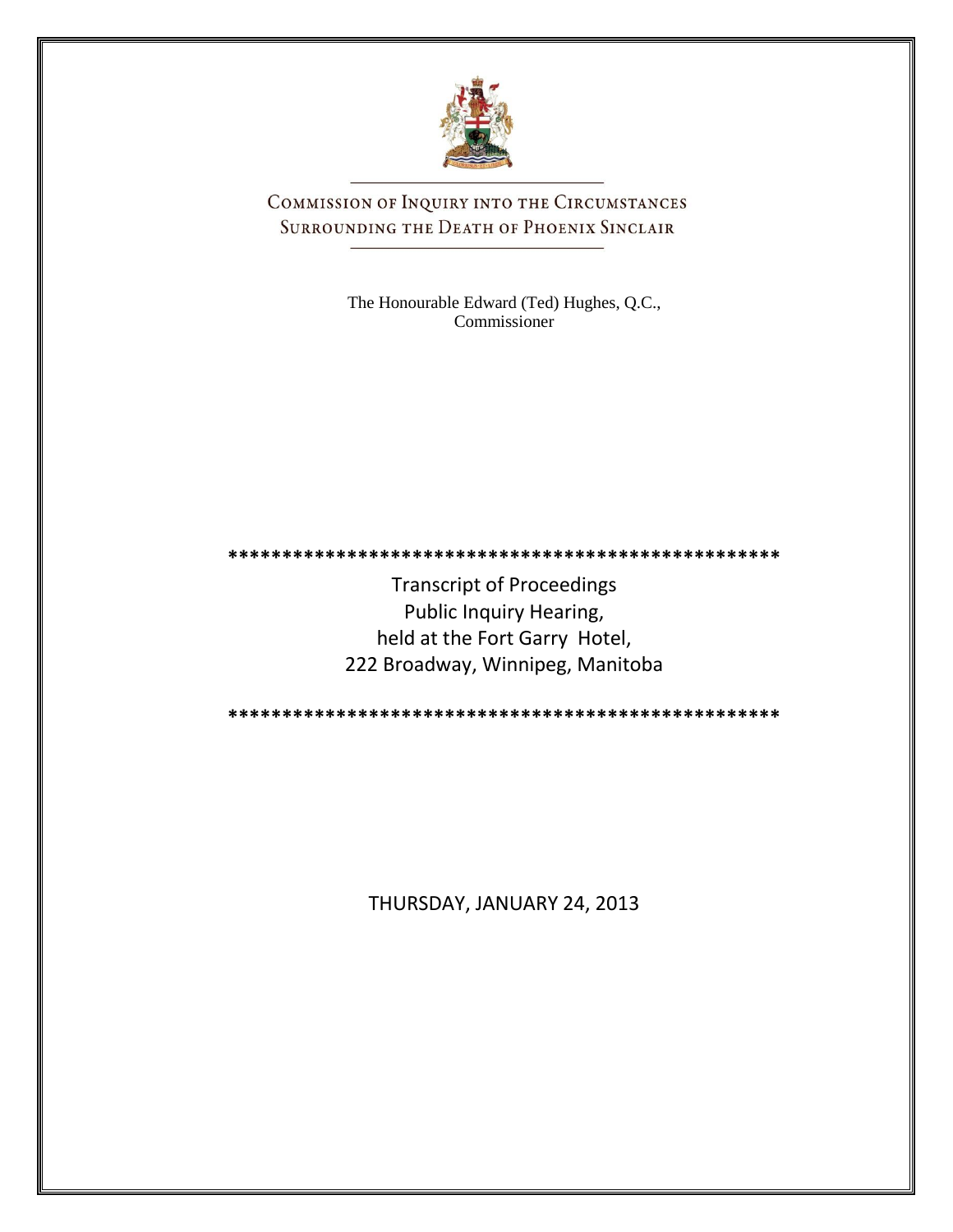# **APPEARANCES**

**MS. S. WALSH,** Commission Counsel **MR. D. OLSON,** Senior Associate Counsel **MS. K. MCCANDLESS,** Associate Commission Counsel **MR. N. GLOBERMAN,** Associate Commission Counsel **MR. R. MASCARENHAS,** Associate Commission Counsel

**MR. G. MCKINNON,** Department of Family Services and Labour and Ms. L. Trigg

**MR. T. RAY,** Manitoba Government and General Employees Union

**MR. K. SAXBERG,** General Child and Family Services Authority, First Nations of Northern Manitoba Child and Family Services Authority First Nations of Southern Manitoba Child and Family Services Authority Child and Family All Nation Coordinated Response Network and Mr. D. Berg

**MR. H. KHAN** and **MR. J. BENSON,** Intertribal Child and Family Services

**MR. J. GINDIN,** Mr. Nelson Draper Steve Sinclair**,** Ms. Kimberly-Ann Edwards

**MR. J. FUNKE,** Assembly of Manitoba Chiefs and Southern Chiefs Organization Inc.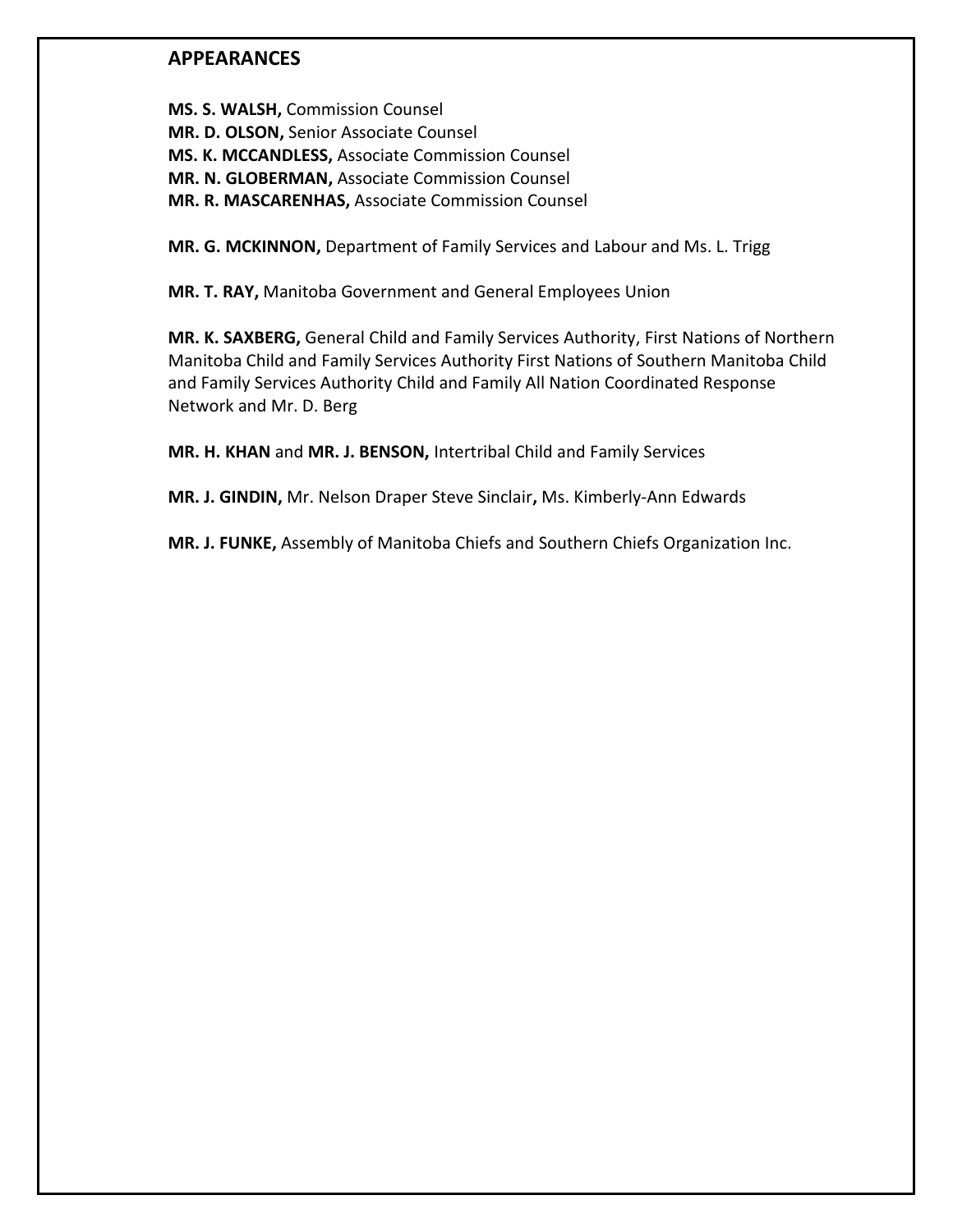# **INDEX**

## **Page**

# **WITNESSES**:

DANIEL RODNEY BERG

| Cross-Examination        | (Rav)     |     |
|--------------------------|-----------|-----|
| Cross-Examination        | (Gindin)  |     |
| Re-Examination           | (Saxberg) | 44  |
| Re-Examination           | (Olson)   | 64  |
| Examination by the Court |           | 76. |

LINDA JOYCE TRIGG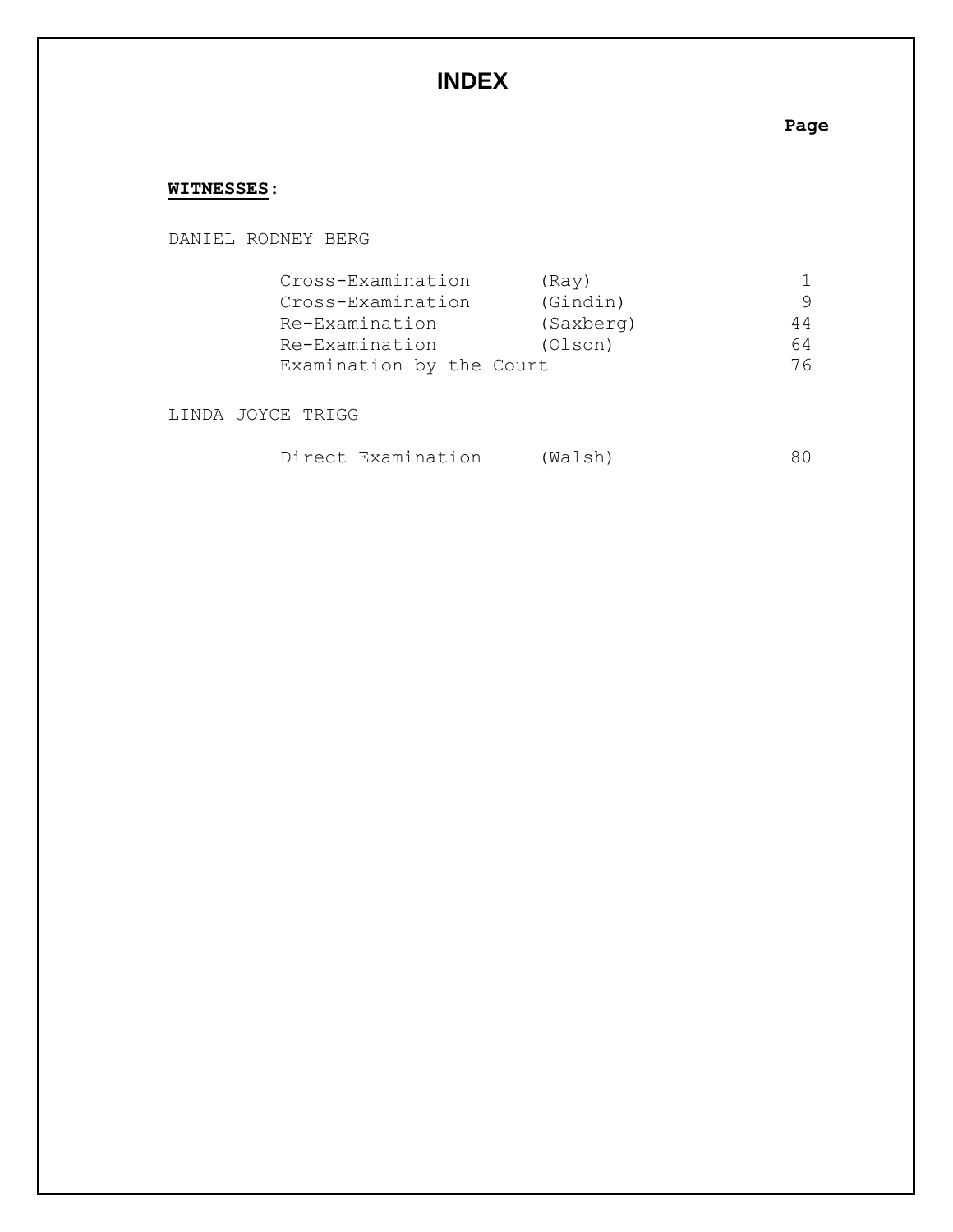D.R. BERG - CR-EX. (RAY) JANUARY 24, 2013

 JANUARY 24, 2013 PROCEEDINGS CONTINUED FROM JANUARY 23, 2013 MR. KHAN: Mr. Commissioner, I just wanted to advise that I, I don't have any questions for the witness. THE COURT: Thank you, Mr. Khan. Time well spent. **DANIEL RODNEY BERG,** previously sworn, testified as follows: MR. RAY: Good morning, Mr. Commissioner, Trevor 13 Ray for the record. Mr. Berg, my name is Trevor Ray, I act for the Manitoba Government Employees Union and I also act for, for several social workers, including Mr. Zalevich and Ms. Wiebe, who I believe you are familiar with through their involvement in this file. 18 THE WITNESS: Yes. Yes, sir. CROSS-EXAMINATION BY MR. RAY: Q Now, we heard your evidence, Mr. Berg, that essentially workload was always very high and, in your view, workload still is very high. Is that correct? A That, that's correct. Q And you stated that there's a high volume of

 $- 1 -$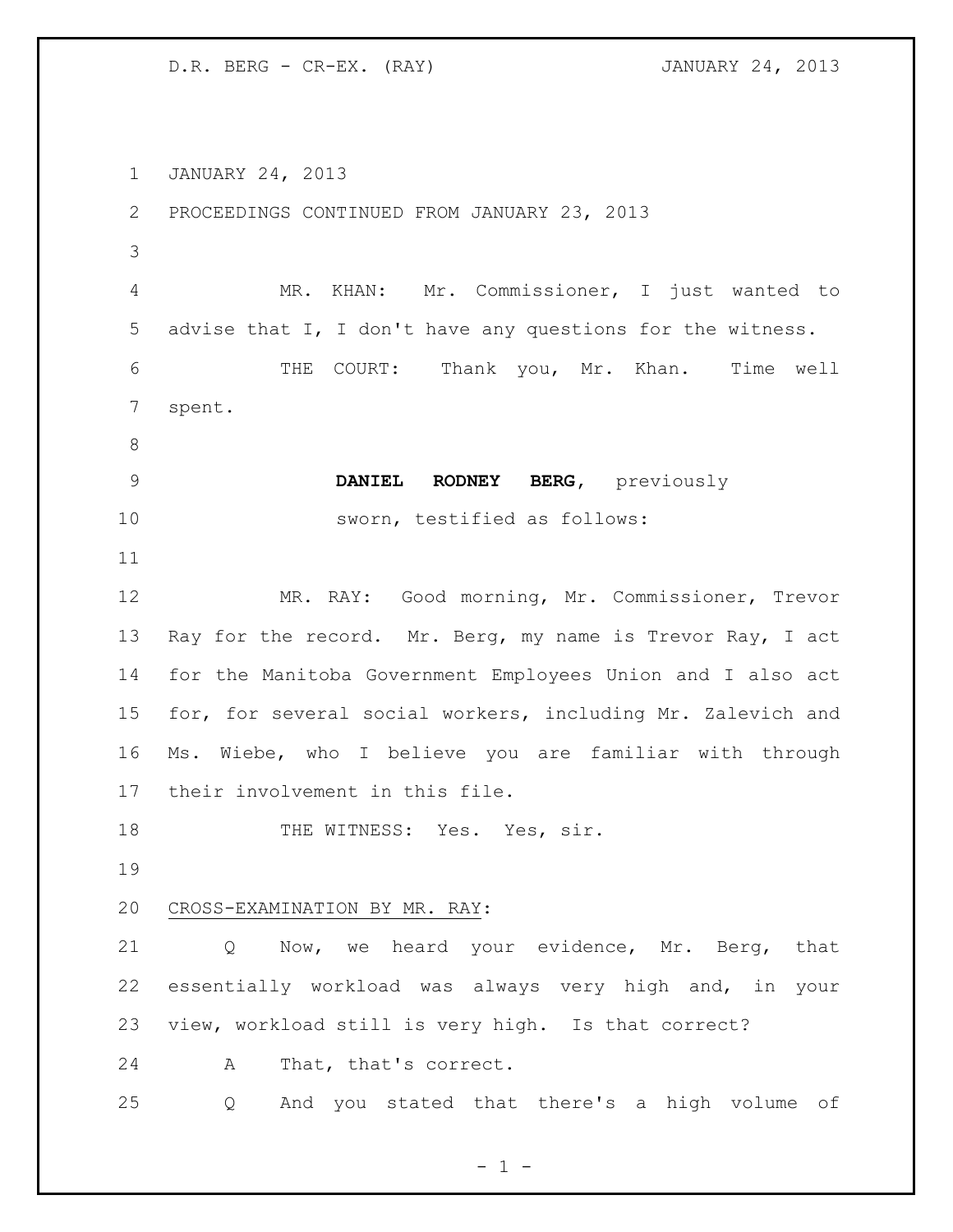D.R. BERG - CR-EX. (RAY) JANUARY 24, 2013

 cases and a very high complexity to those cases and you're including your comments as it relates to the, the workload and cases at CRU; correct? A Absolutely. Yes, sir. Q Social workers have testified, Mr. Berg, and I expect or we expect Mr. Harrison to testify and Mr. Harrison was your supervisor? 8 A That's correct. Q That services to clients were impacted by high case loads. Would you agree with that, generally? A Yes. Q And would you agree with me, generally, that social workers being very busy and the complexity of the cases would have impacted the ability of social workers to meet best practice, at times, as well? A Absolutely. Q And would -- it would have impacted the ability of social workers to meet standards, at times, as well? A That's correct. Q And it's not that social workers are not striving for best practise or to meet standards but that was just the reality of the system at the time. A Yeah. Q Correct? A That's correct.

 $- 2 -$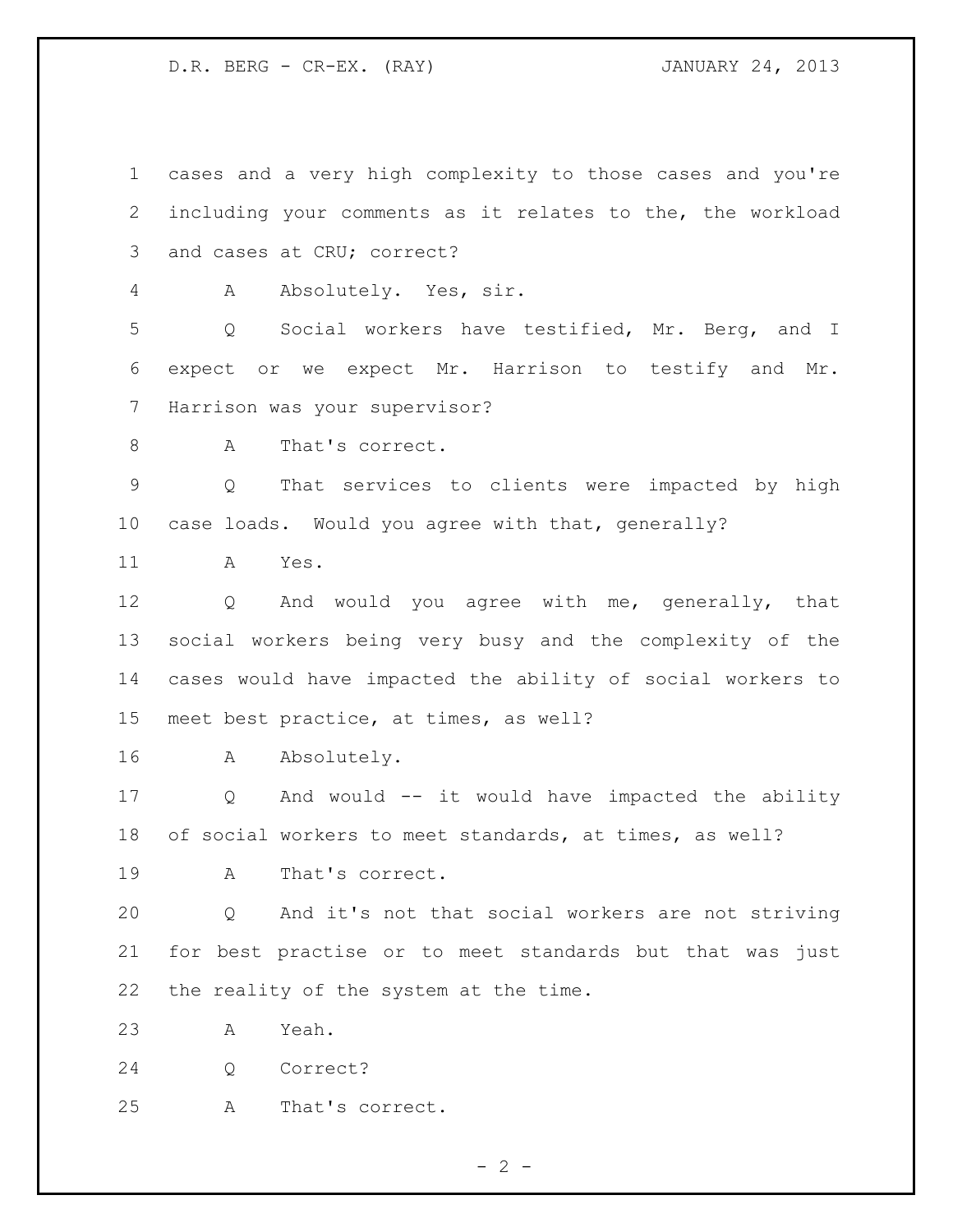1 Q And would you agree with me, sir, that it also would impact a social worker's professional judgment in how to deal with a specific case, those factors?

A It could.

 THE COMMISSIONER: Explain that to me how that could, could happen.

7 THE WITNESS: Sir, I, I think that if, if I recall from the discussion the other day, in regards to the July 2004 incident involving one of our social workers, Tracy Forbes, and there was questions raised about whether 11 or not she erred in terms of getting the, the birth date of the boyfriend and part of her, her report to Andy Koster was that they were three social workers down at that time in her unit. She had a very difficult time to track the mom down, probably feels horrible about the fact that that's generally a step that we would want to take to ensure that we have the boyfriend's name and to check his respective files and to check his criminal history if we knew that he would have been actively involved with that mom in a boyfriend capacity and living in that, in that placement.

 And when those kinds of situations happen, sir, people sometimes are just, knowing they've got five or six other things in behind them that they need to get done and sometimes it's, it's taxing on the mind and they forget

- 3 -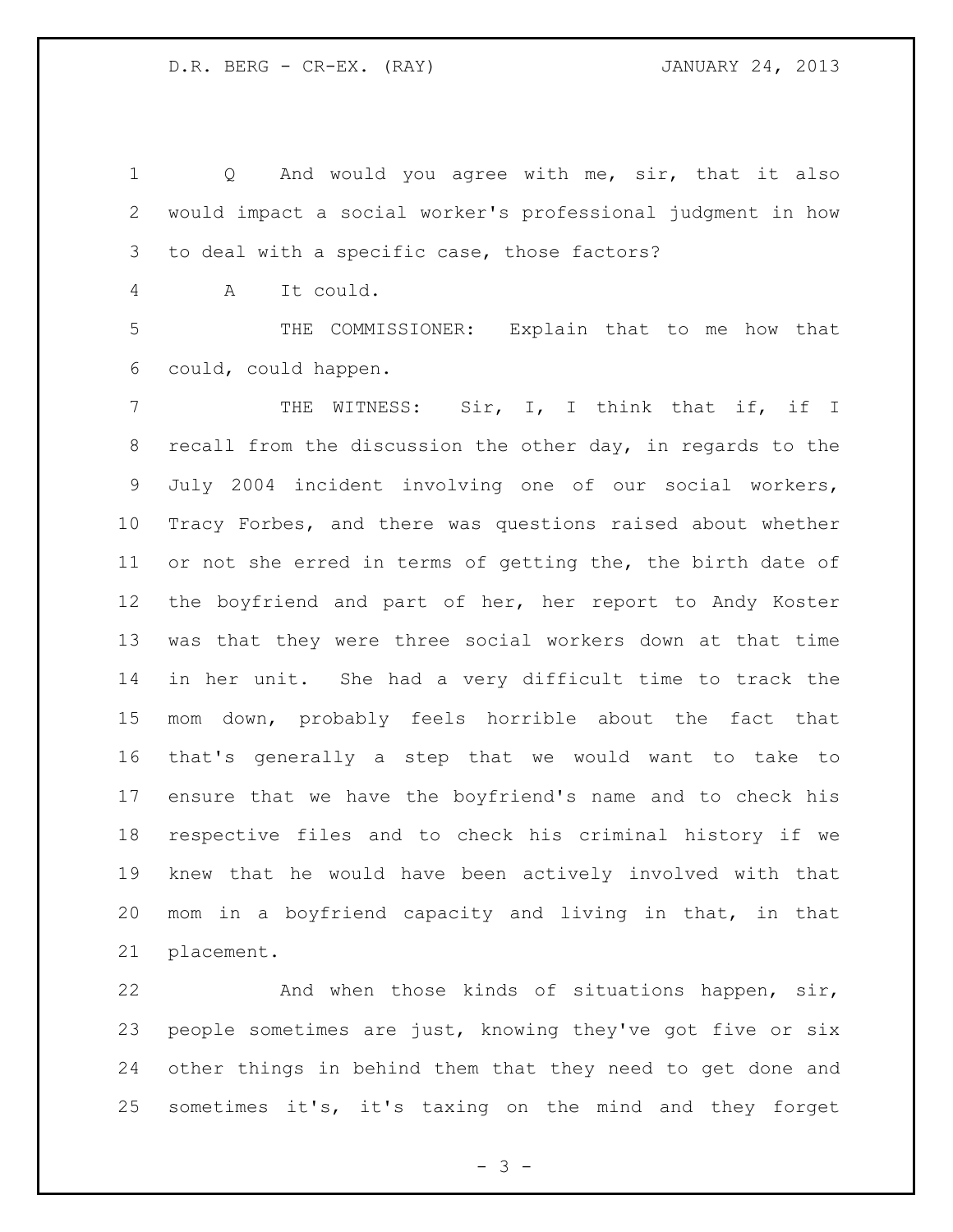D.R. BERG - CR-EX. (RAY) JANUARY 24, 2013

| $\mathbf{1}$ | those things and sometimes, with no ill intent, they may    |
|--------------|-------------------------------------------------------------|
| 2            | cut corners where, if they had a reasonable workload and    |
| 3            | reasonable timelines they may have taken those additional   |
| 4            | steps and it, and it may have yielded a different decision  |
| 5            | at the end of the day.                                      |
| 6            | THE COMMISSIONER: Thank you.                                |
| 7            | THE WITNESS: Thank you, sir.                                |
| $8\,$        |                                                             |
| $\mathsf 9$  | BY MR. RAY:                                                 |
| 10           | Now, we know, today, since Phoenix Sinclair's<br>Q          |
| 11           | death, the government has put significant amounts of money  |
| 12           | into various initiatives to relieve workload. Are you       |
| 13           | aware of, of that?                                          |
| 14           | That's true.<br>A                                           |
| 15           | And we're talking in the millions of dollars that<br>Q      |
| 16           | have been sunk into that initiative and that's primarily as |
| 17           | result of a number of the reports that came<br>a<br>out     |
| 18           | subsequent to Phoenix Sinclair's death; is that correct?    |
| 19           | That's correct.<br>A                                        |
| 20           | Now, I'm not going to read to you the<br>Q                  |
| 21           | recommendations about workload, there are many other        |
| 22           | recommendations, but you're familiar with the concept that  |
| 23           | the reviewers felt workload was too high and they suggested |
| 24           | correcting that.                                            |
| 25           | Yes, sir. And when I spoke to Andy Koster, for<br>A         |

- 4 -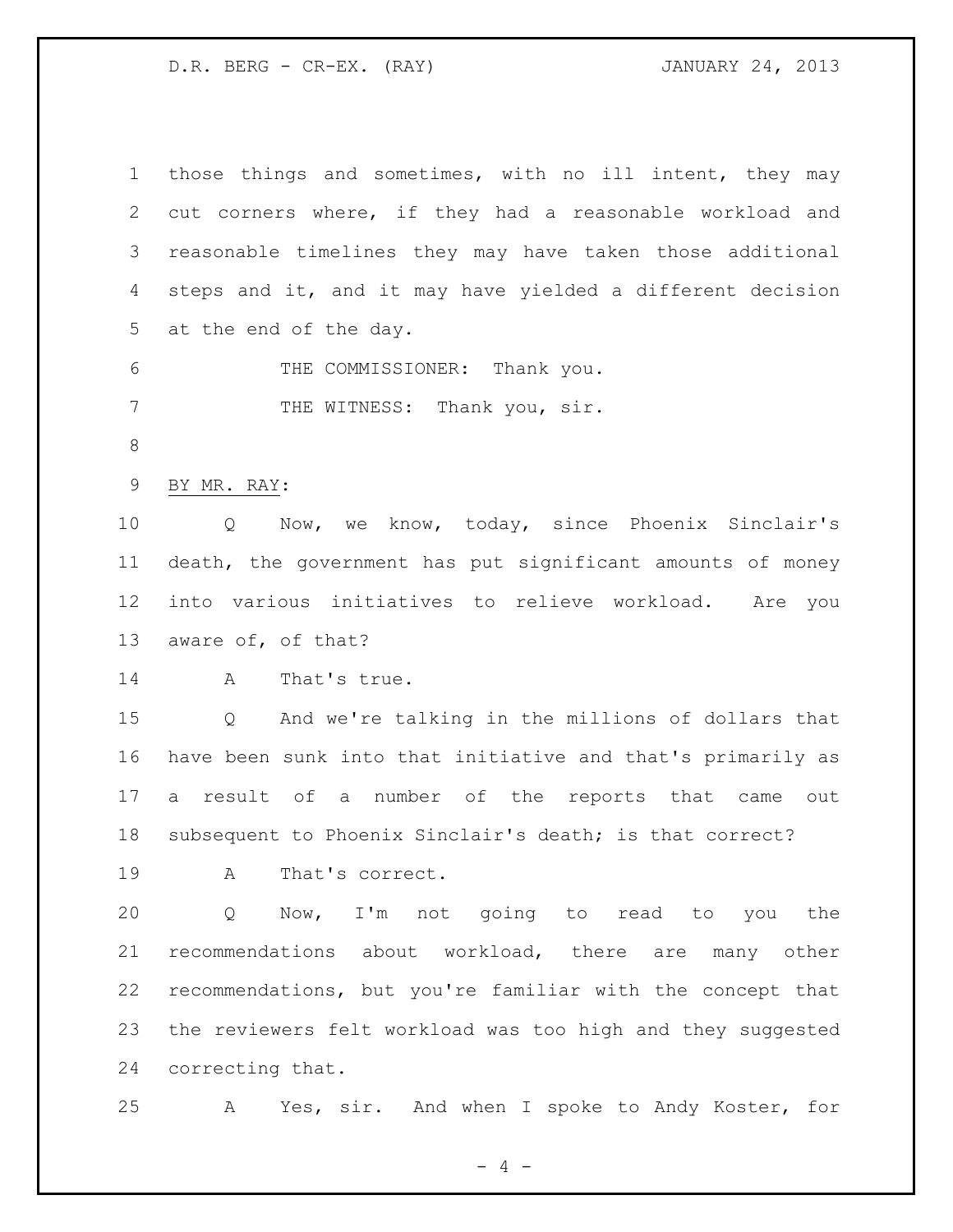D.R. BERG - CR-EX. (RAY) JANUARY 24, 2013

 my own personal interview with him, I raised that to his attention and his comments to me were that in all the reviews that he had ever done, at the various places where he had done reviews, that Winnipeg Child and Family's numbers were --

6 MR. MCKINNON: Well, well --

7 THE WITNESS: -- extremely high.

8 MR. MCKINNON: -- may I object? May I object? This is, this is clear hearsay. He's now talking about what someone else told him about other reviews. Mr. Koster is going to be called, I, I just think if that is going to come out it should come from Mr. Koster.

13 THE COMMISSIONER: Yeah, I think you should limit 14 it to the, to the Koster report.

MR. RAY: Okay. Thank you.

### BY MR. RAY:

18 Q Sir, you, you had -- you gave evidence about supervision and you gave evidence that at CRU, in particular, supervision was often on an ad hoc basis and would you agree with me that because of the nature of CRU and the, the need to often drop what you're doing and go out on an emergency at that moment, that that would be one of the reasons that supervision is more ad hoc as opposed to planned?

 $-5 -$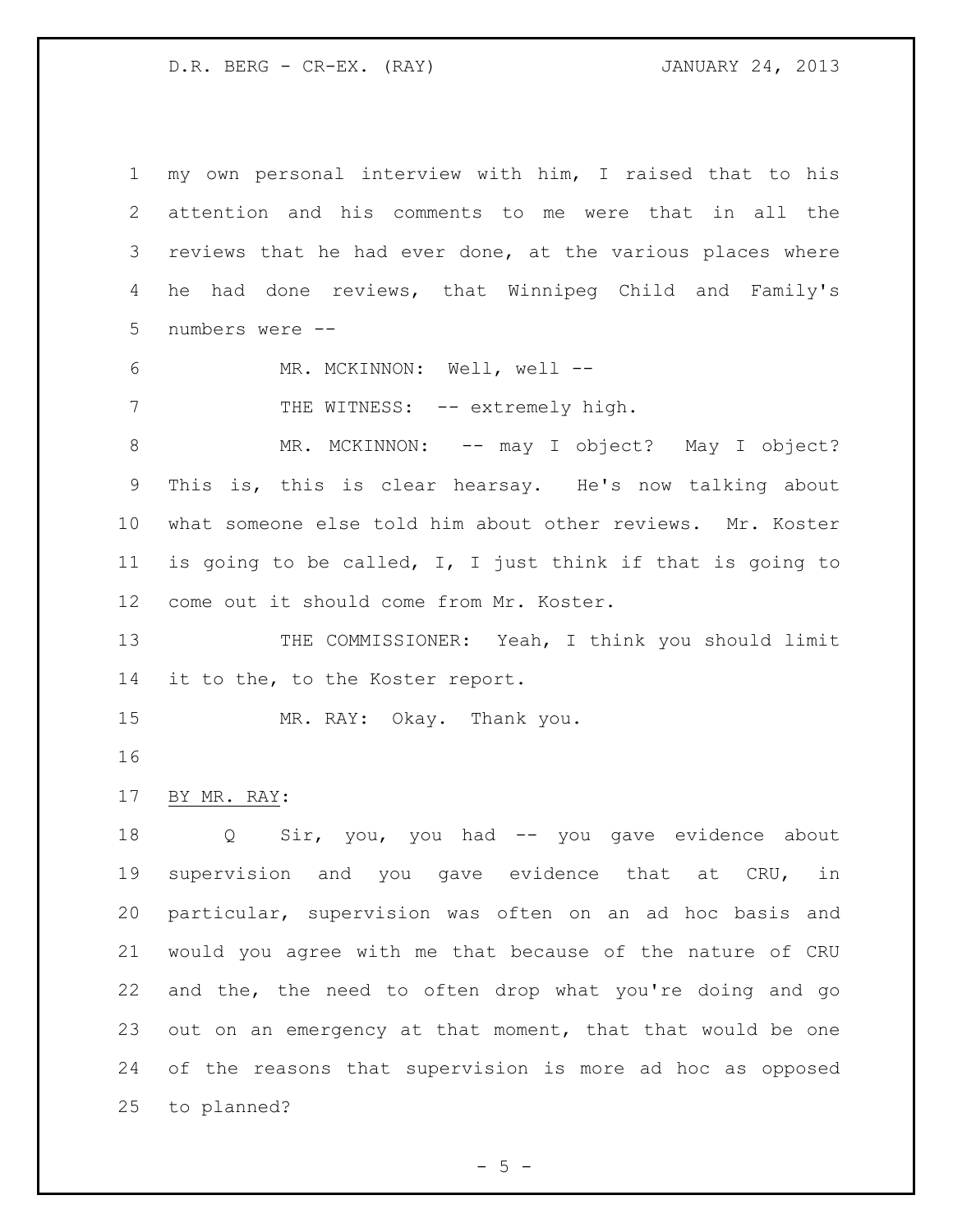A Yes, sir.

 Q And that would make supervision more difficult to schedule?

 A That's true. And the supervision policy was generally intended for the family service program and we tried to adopt it to fit all our programs as best as possible at 835 Portage. It was a particular challenge at CRU.

 Q And I just want to clarify one, one piece of your evidence. You mentioned that this particular case was, I believe you described it as an average case.

12 A Average to slightly above average, I believe I 13 said. And, and when the -- Karl Wesley McKay became involved, I would say that it probably was, was, was somewhat a little bit higher than that, risk-wise.

 Q And that's what I wanted to clarify. When you, when you say average, you're talking about risk. And, and my, my point is that many, many cases that social workers deal with involve people who have a history, a dated history or current history of domestic violence; correct?

21 A That's correct.

 Q And so the fact that we had an individual here with a history of domestic violence was not -- that was not, in and of itself, unique but you're, you're saying that that did elevate the risk slightly?

 $- 6 -$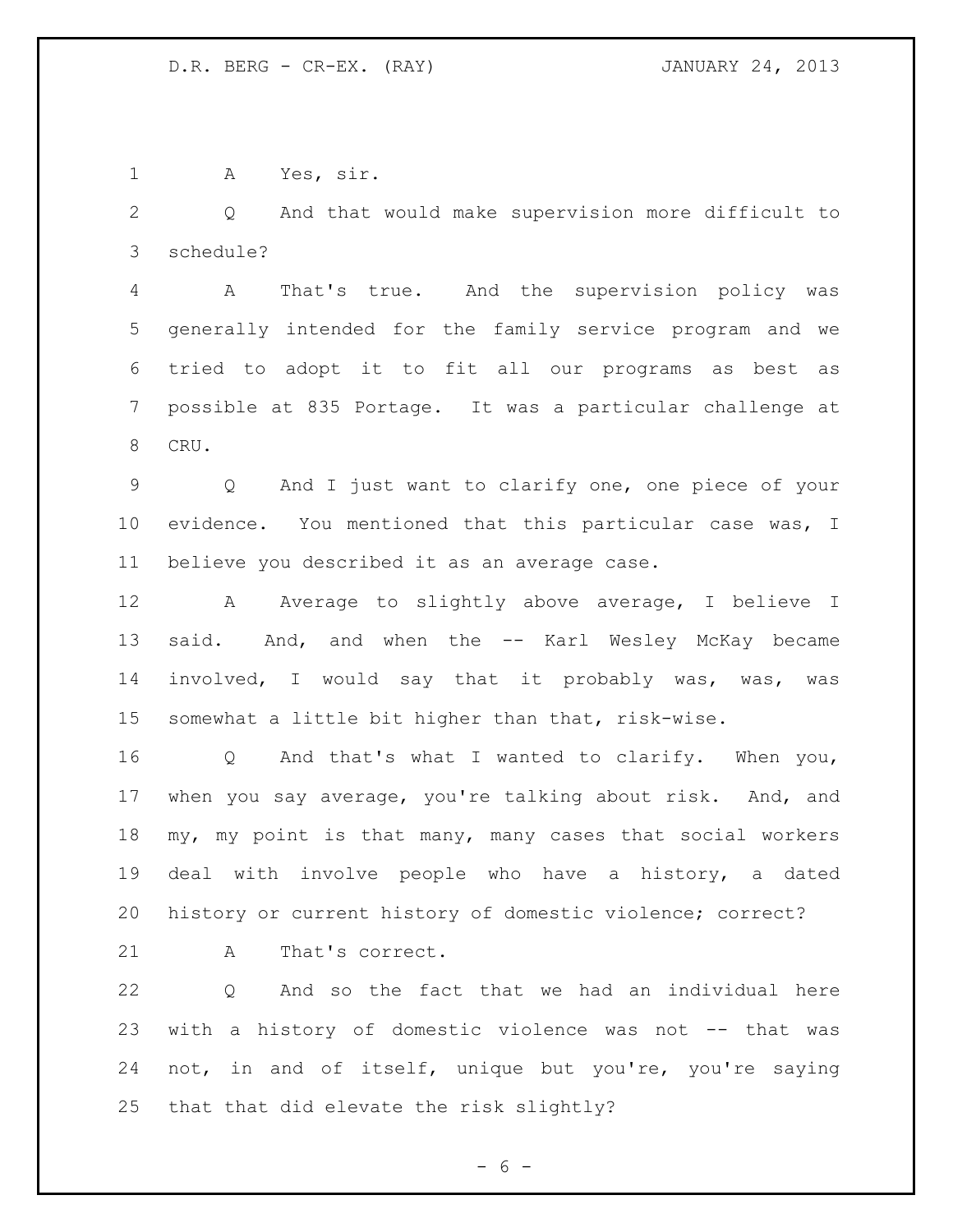D.R. BERG - CR-EX. (RAY) JANUARY 24, 2013 D.R. BERG - CR-EX. (GINDIN) A I believe that would be a significant red flag for us that would elevate the risk. Q Okay. But it, it wouldn't make it an atypical case? A No, sir. MR. RAY: Okay. That's what I wanted to clarify. Thank you. Thank you, Mr. Commissioner, those are my only questions. 10 THE COMMISSIONER: Thank you, Mr. Ray. 11 MR. RAY: Thank you, Mr. Berg. 12 THE WITNESS: Thank you. 13 THE COMMISSIONER: Mr. Gindin, please. MR. GINDIN: Mr. Berg, my name is Jeff Gindin, I appear for Kim Edwards and Steve Sinclair. 16 THE WITNESS: Good morning, sir. CROSS-EXAMINATION BY MR. GINDIN: Q Yesterday when you were testifying you were talking about the low morale that you came into, I guess, when you started your position in, I think it was April of '03? Correct? A That's correct, sir. Q And you said that low morale always affects services. What did you mean by that? In what way?

 $- 7 -$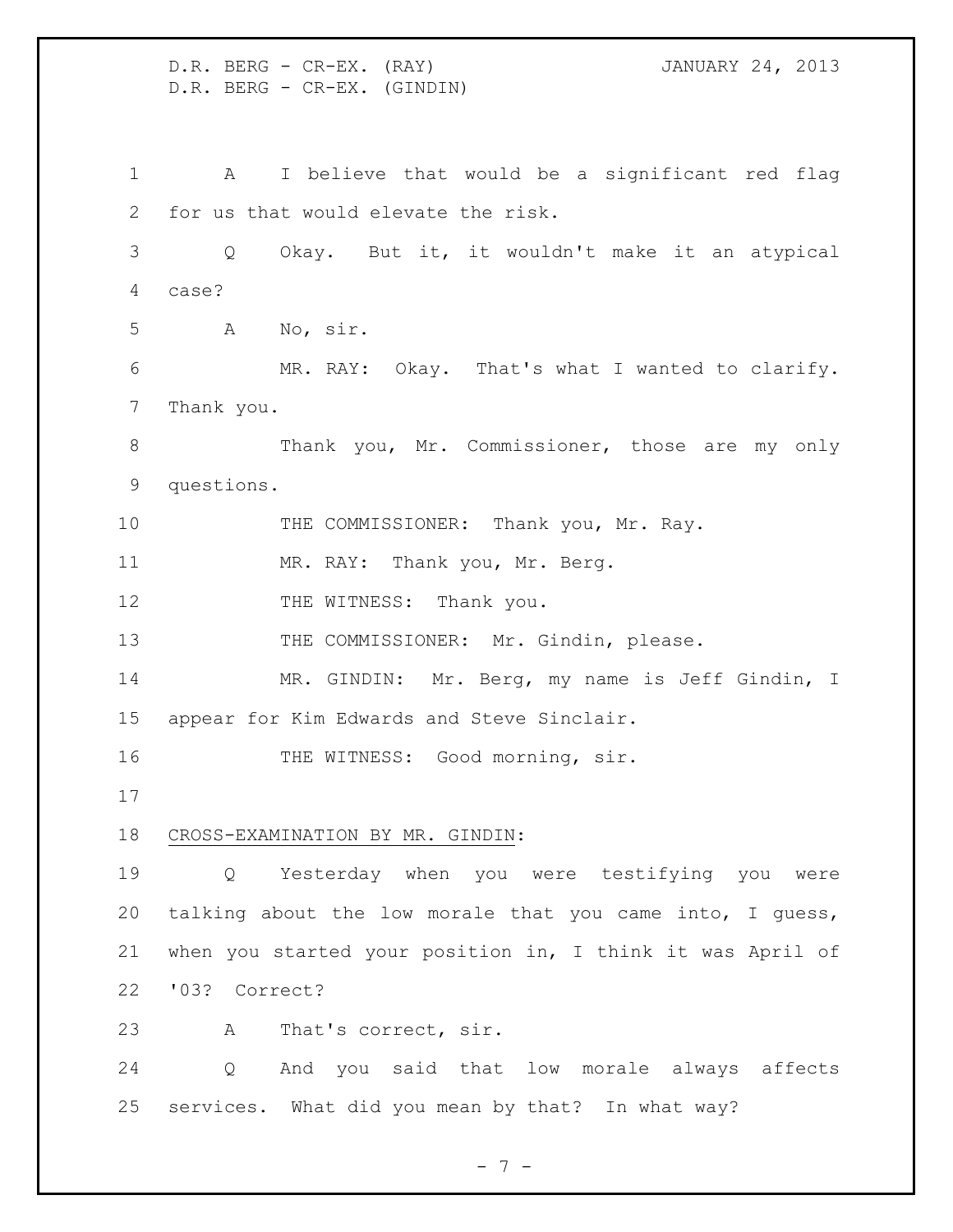A Well, if we're, if we're struggling as a staff member, that our workload is too high, if we're not able to have the time to be able to go out with families, develop relationships, connect with the families and spend the kind of quality time that we need to spend with families because we're kind of going from crisis to crisis, that does impact social workers' ability to feel good about the work that they're doing, feel productive about the work that they're doing. That certainly can, you know, impact the morale of how they feel about the job and also if the workload is too high, climbing levels, at the supervisory level or at the assistant program manager level, and we get spread too thin 13 at those levels then we're not there, supporting the staff in terms of being available to assist them with client related challenges that they need support around.

 Q That low morale affecting social workers and the services they provide, could well trickle down to the children that you're interested in?

A Yes, sir, it could.

 Q Now, with respect to your role as it was called supervisor of a supervisor, I understand you tried not to interfere with respect to some of the work that was going on by going past the supervisor under you to -- straight to the workers that were involved. Correct?

A Generally speaking my practise would be to go

 $- 8 -$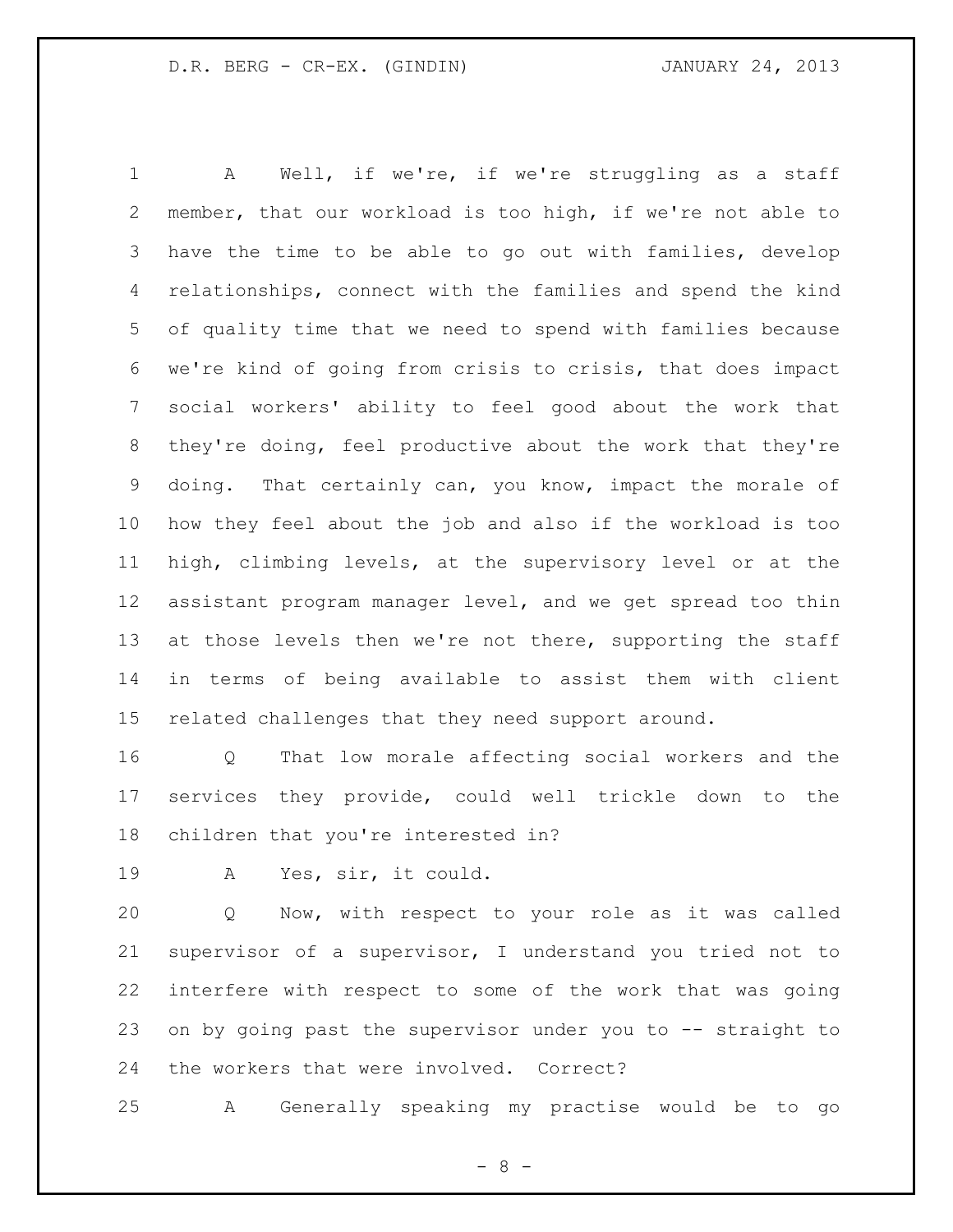through the supervisor, as its their team, and do that kind of work together, if necessary.

 Q So you would work with the supervisor that's under you?

 A The supervisor and the supervisor and the staff but always through the supervisor.

 Q And I think you said that you would expect the supervisor to come to you for advice if they had some problems?

 A Both. I would go to them if I had concerns and they would come to me if they had concerns or wanted to consult on various matters.

 Q There's no record here of any supervisor involved in Phoenix Sinclair's case, having come to you for some advice and you have no recollection of that happening?

16 A I, I could not ever find a record of that, sir.

 Q You told us that in May of 2005 that you did some performance reviews of the supervisors?

A That's correct, sir.

 Q And that would be about two years after you got the position and started there?

A That's correct.

 Q So for that first two year period there were no real performance reviews done?

A There were no written formal performance reviews,

- 9 -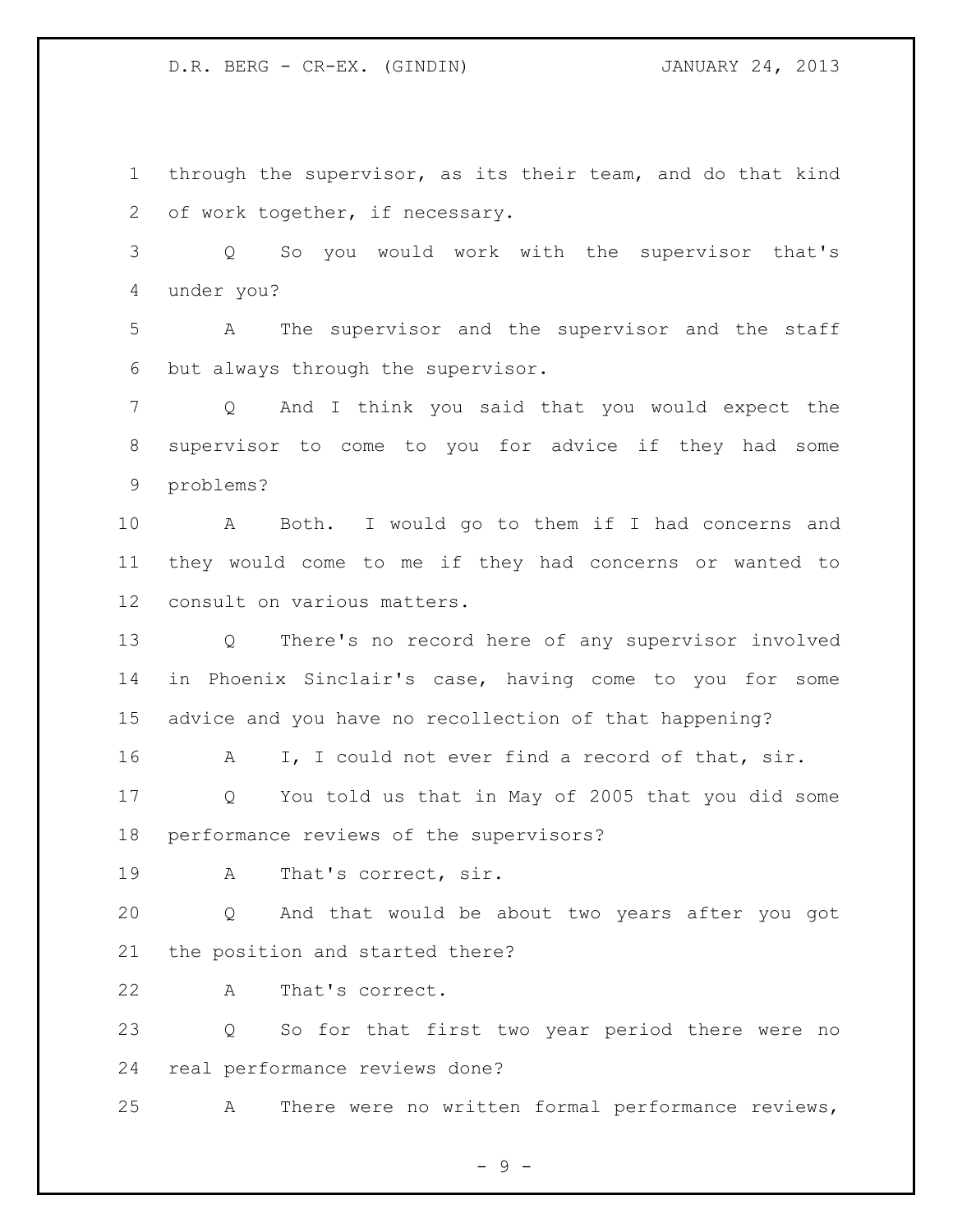that's correct.

 Q Okay. In May of 2005 you then did written performance reviews; is that ... A That's correct, sir. Q And where would, where would those be? A Those written performance reviews would be on the personnel files of each of the individual supervisors. Q Okay. And as a result of your performance reviews, can you tell us, today, whether anyone was chastised, criticized, improvement suggested, or anything of that nature? A In my -- MR. MCKINNON: Mr. Commissioner, just as, as counsel for Winnipeg, my -- I don't have problems with the question if he's limiting it to the parties that would be relevant to -- of Phoenix, if he's getting into his whole staff, many of them had nothing to do with Phoenix. 18 THE COMMISSIONER: I assume he's limiting it to those involved here. MR. GINDIN: Yes, absolutely. 21 THE WITNESS: Thank you. Yes. BY MR. GINDIN: Q With respect to workers, supervisors, I'm talking about the ones involved in the Phoenix Sinclair matter.

 $- 10 -$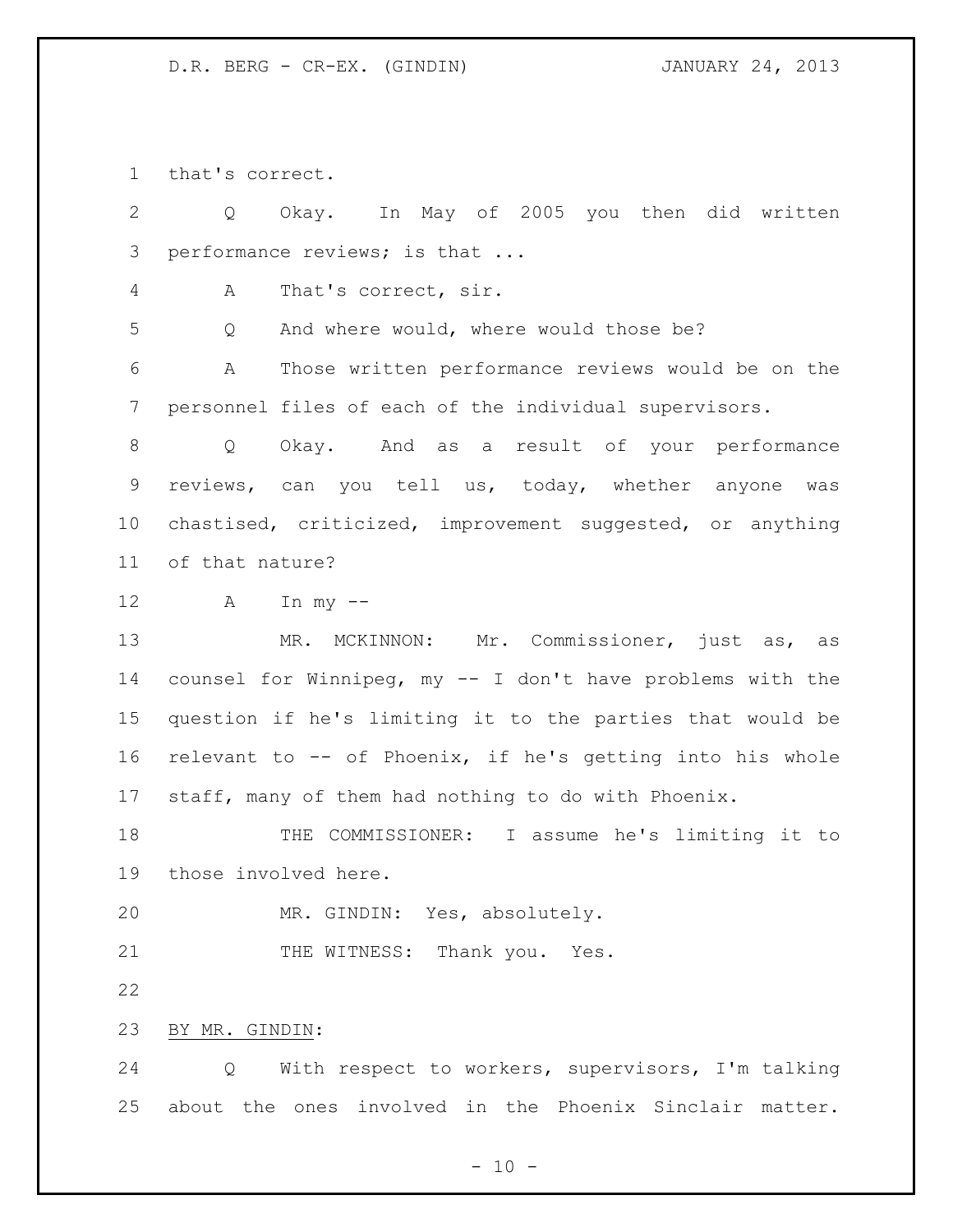Can you tell us whether your performance reviews resulted in anyone being spoken to, criticized, chastised, whatever, along those lines?

 A My performance reviews would, would again not have been in regards to the, to the line staff. The line staff performance reviews are done by their supervisors. My performance reviews would have been only in regards to the six supervisors that I was responsible for. There were, in this particular case, there were three of my supervisors that would have been involved in this particular case. In performance appraisals there are always learning goals, professional development but in terms of direct complaints or direct criticisms related to their work involving this case, I would have had no comment in regards to that because this case was never discussed by any of my supervisors, directly with me, so would not have been reflected in any way in the performance appraisal.

 Q All right. You also told us, yesterday, that it was -- and these are your words -- unrealistic for one supervisor to supervise a staff of 10. And I think you were referring to Diva Faria, because that's the position 22 she was in, I think, when you got there?

A That's correct, sir.

 Q Is that right? And because it's unrealistic I presume that her decision making would be affected to some

 $- 11 -$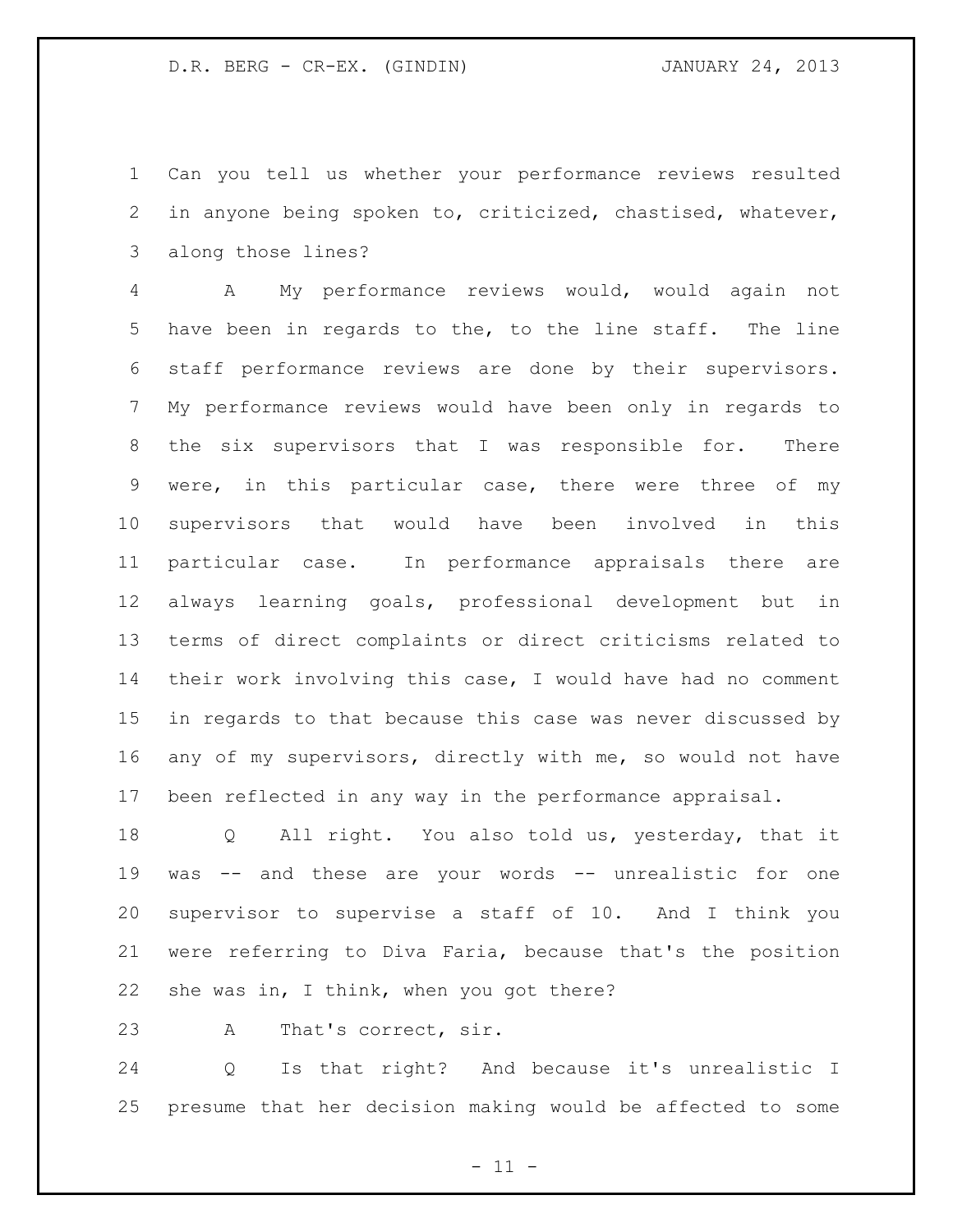degree by that, that type of workload?

| $\overline{2}$ | Well, the nature of the business at CRU is, is<br>A            |
|----------------|----------------------------------------------------------------|
| 3              | very intense and it's high risk cases, lots of times, and      |
| 4              | there is always the potential for human error. When you        |
| 5              | are overloaded with the kinds of load that having 10 CRU       |
| 6              | workers reporting to you could potentially create that         |
| 7              | situation.                                                     |
| $8\,$          | You don't have as much time as you would like to<br>$Q \qquad$ |
| 9              | spend on a particular matter?                                  |
| 10             | That's right.<br>A                                             |
| 11             | For example.<br>Q                                              |
| 12             | And, and workers might get a little tired of<br>A              |
| 13             | lining up at your door and waiting.                            |
| 14             | In fact, you used the word it could be dangerous<br>Q          |
| 15             | $to$ $--$                                                      |
| 16             | It's, it's, it's possible.<br>A                                |
| 17             | Yeah. And I think you said that one of the<br>Q                |
| 18             | reasons it could be dangerous, because a person could          |
| 19             | easily miss something, due to the volume of work?              |
| 20             | That's correct.<br>A                                           |
| 21             | And, of course, the volume of work does not just<br>Q          |
| 22             | include receiving phone calls, but I think it's become         |
| 23             | clear here that there's a lot of reading that, that in many    |
| 24             | cases ought to be done at least.                               |
| 25             | That's correct.<br>Α                                           |

- 12 -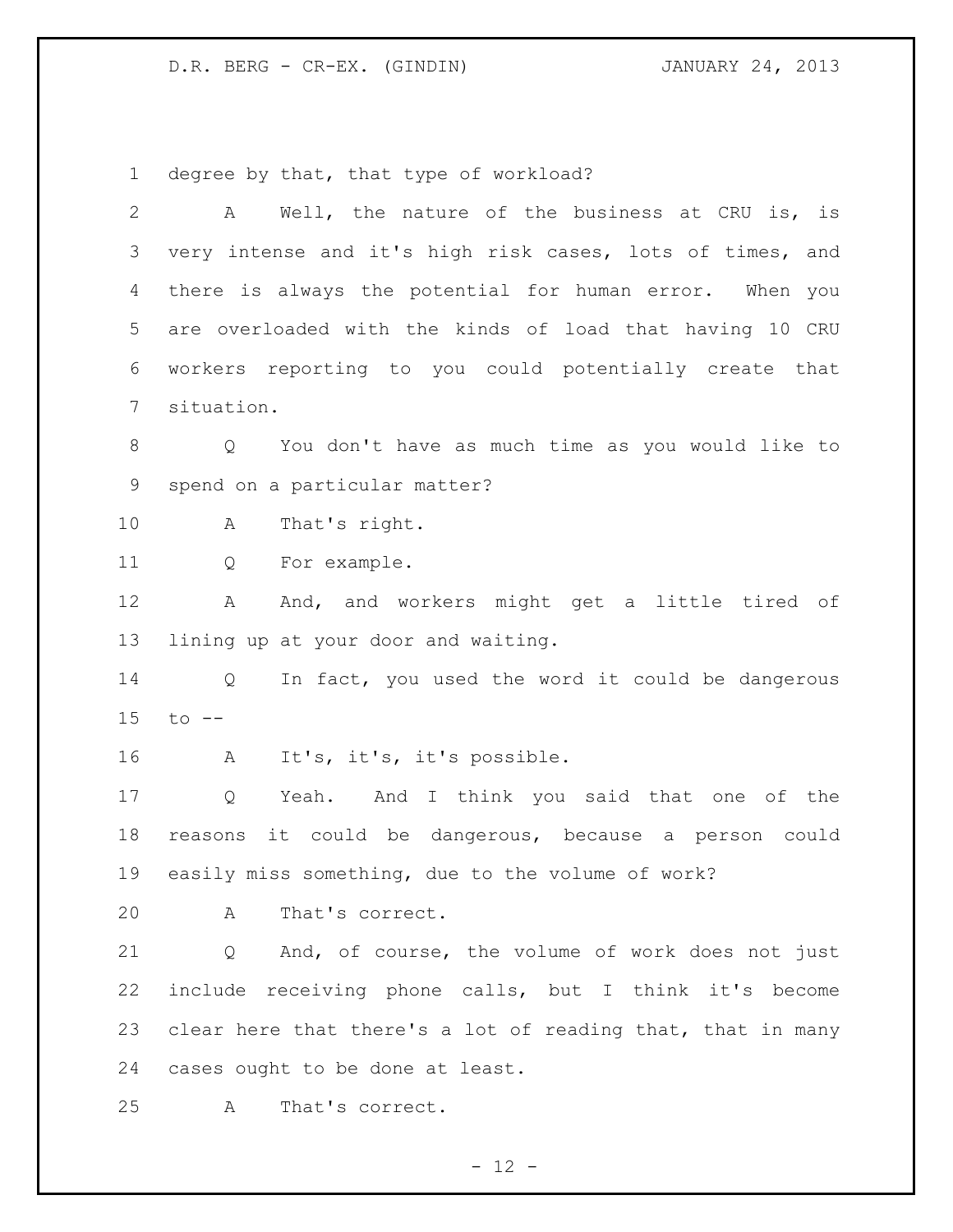Q Previous histories, that kind of thing?

A That's correct.

 Q All right. You were talking about CRU, generally, as a place that would keep a file for a shorter period of time, 24 hours, sometimes 48 hours; right?

A That's correct.

 Q With respect to the involvement regarding Ms. Wiebe, for example, she had the matter from December the 1st to December the 7th, so that was a six day period.

A That's correct.

 Q So obviously that's an example of where someone might decide it's worthwhile to keep a file a little longer and pursue it further?

 A I believe, I believe the rationale around that was that they attempted to send the case up to tier 2 intake --

Q Right.

18 A -- and the case was returned from intake to CRU, if I'm correct on that, sir.

 Q Right, it was. But that -- whatever the reason was, the point was that they did keep the case?

A That's correct.

 Q As long as six or seven days in that particular involvement?

A I don't know if it would have been a total of

 $- 13 -$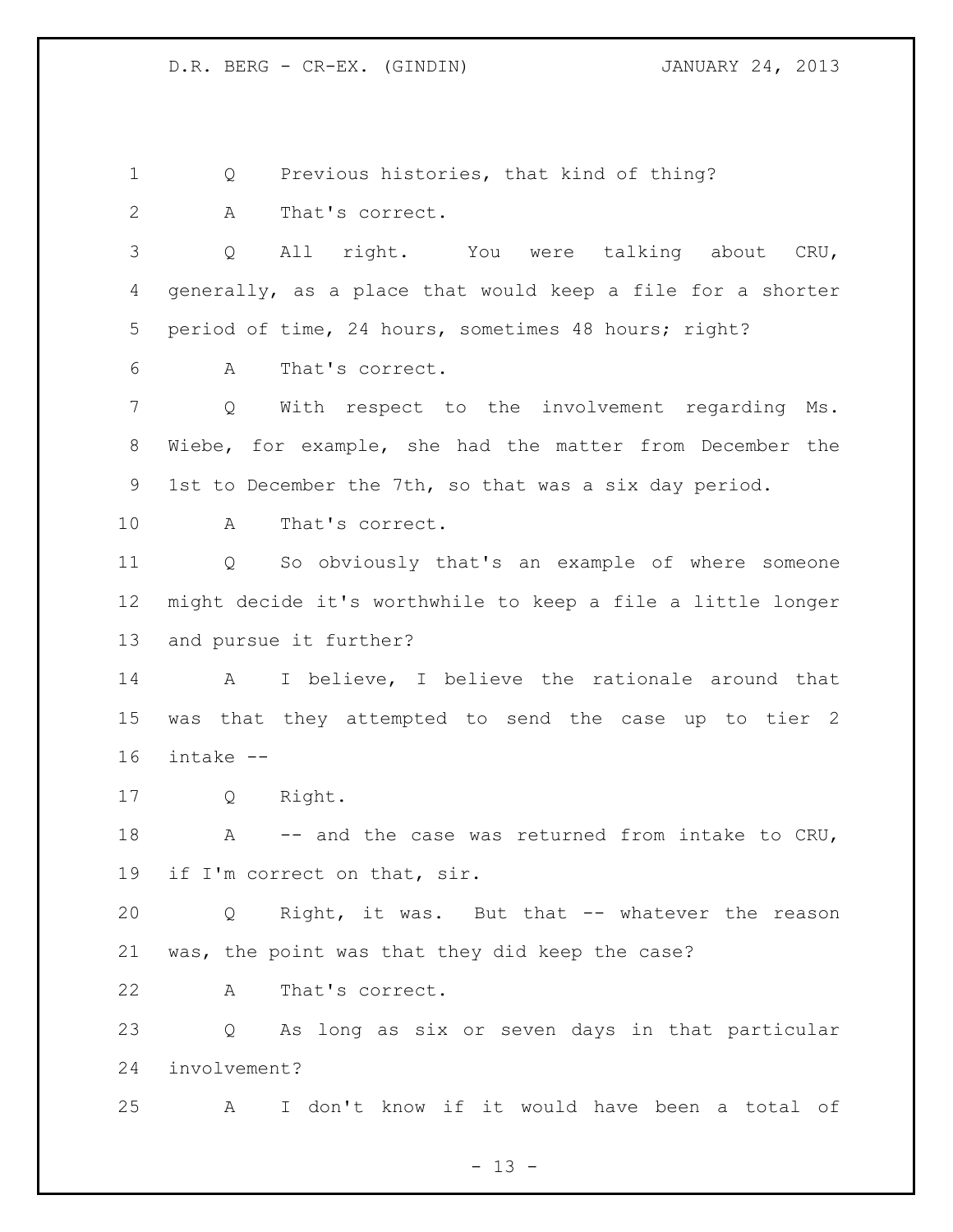that much but, but from that timeframe it, it ended up being serviced by CRU --

Q Yeah.

A -- during that timeframe.

 Q The evidence is that it was opened December 1st, closed December 7th. That's longer than CRU would usually have a file?

8 A That's correct.

 Q But obviously the discretion was exercised in favour of keeping it longer, maybe making some further checks and then being satisfied, I presume?

 A Yes, I believe so and in consistency with the same worker receiving the case back after the decision at tier 2 intake not to accept the case.

 Q Right. And because of the way the notes or lack of them, we don't really know why it wasn't accepted or what the discussions were about that, do we?

18 A I have no knowledge of that, sir.

 Q What would you expect CRU to do, if you were in a position where you couldn't really know if a child was safe or not, based on the information that you had.

 A Are you referring to the December 1st, 2004 matter, sir?

 Q No, just generally for now. You have a few days with a matter and you can't really decide, based on what

 $- 14 -$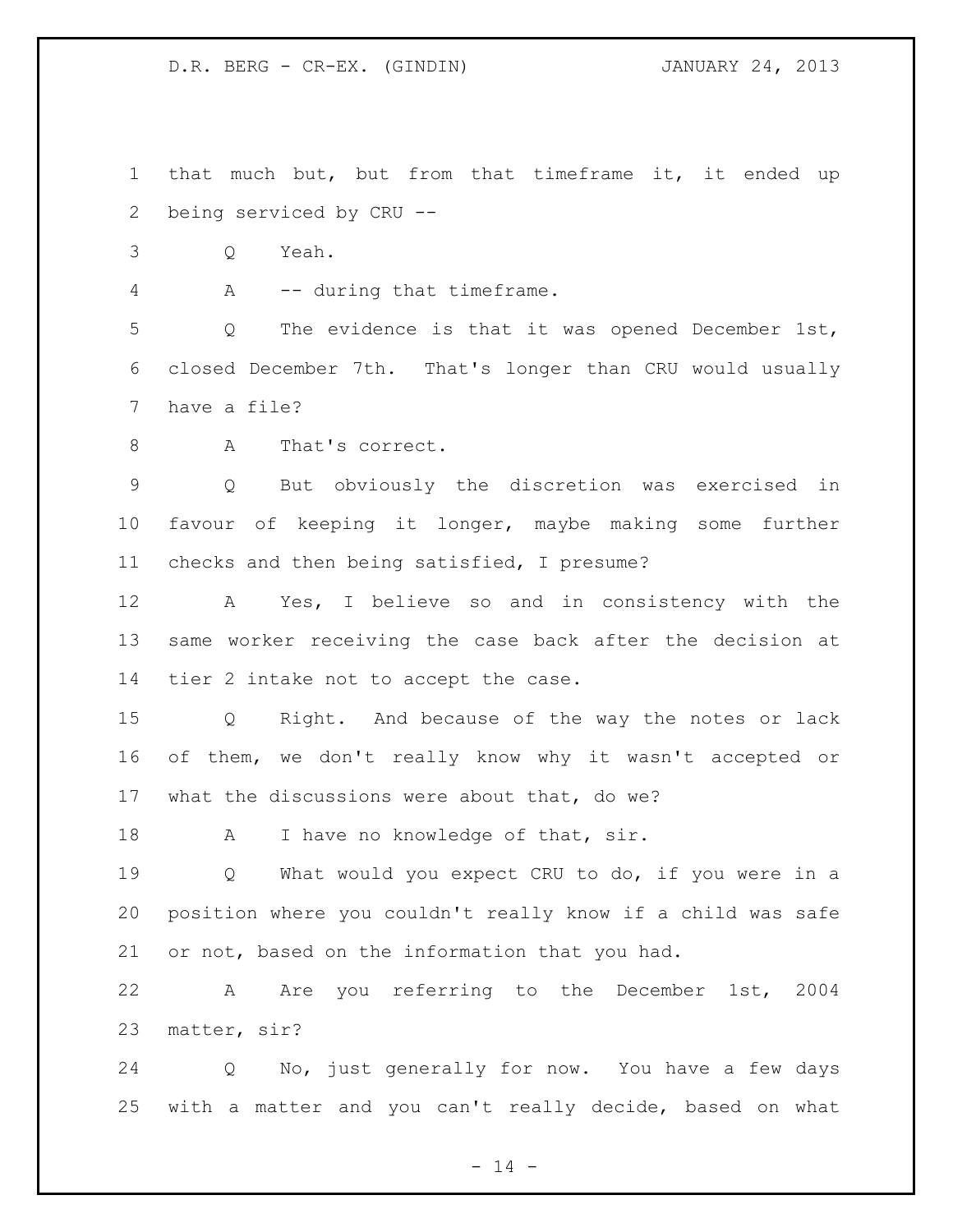you know, whether a child is safe or not. In fairness to you, I'm referring more to the March '05 matter -- A Right. Q -- where the child wasn't actually seen. All right? So if you have a situation where you don't really know if the child is safe or not because you haven't seen a child, how do you think that should be handled? A Well, I, I believe in the, in the March two "O"

 five incident there was challenges in terms of first and foremost locating the family, they didn't have a physical address.

 Q Let's see we agree they did a good job in locating the family?

A Excellent job, they did. I think --

 Q All right. Let's move on to what happens when they actually go out there now.

 A Well, they, they, went out there smartly, I think 18 they went out there in, in a pair. They were out there with Chris Zalevich, who was somewhat new to CRU, he had seven months experience in the abuse program --

 Q Well, before you repeat the entire reasons you've already given us, often, I'm asking you now, you're faced with a situation where you don't know whether a child is safe or not because you haven't seen the child, you can't tell whether there's bruises on the child's face, you don't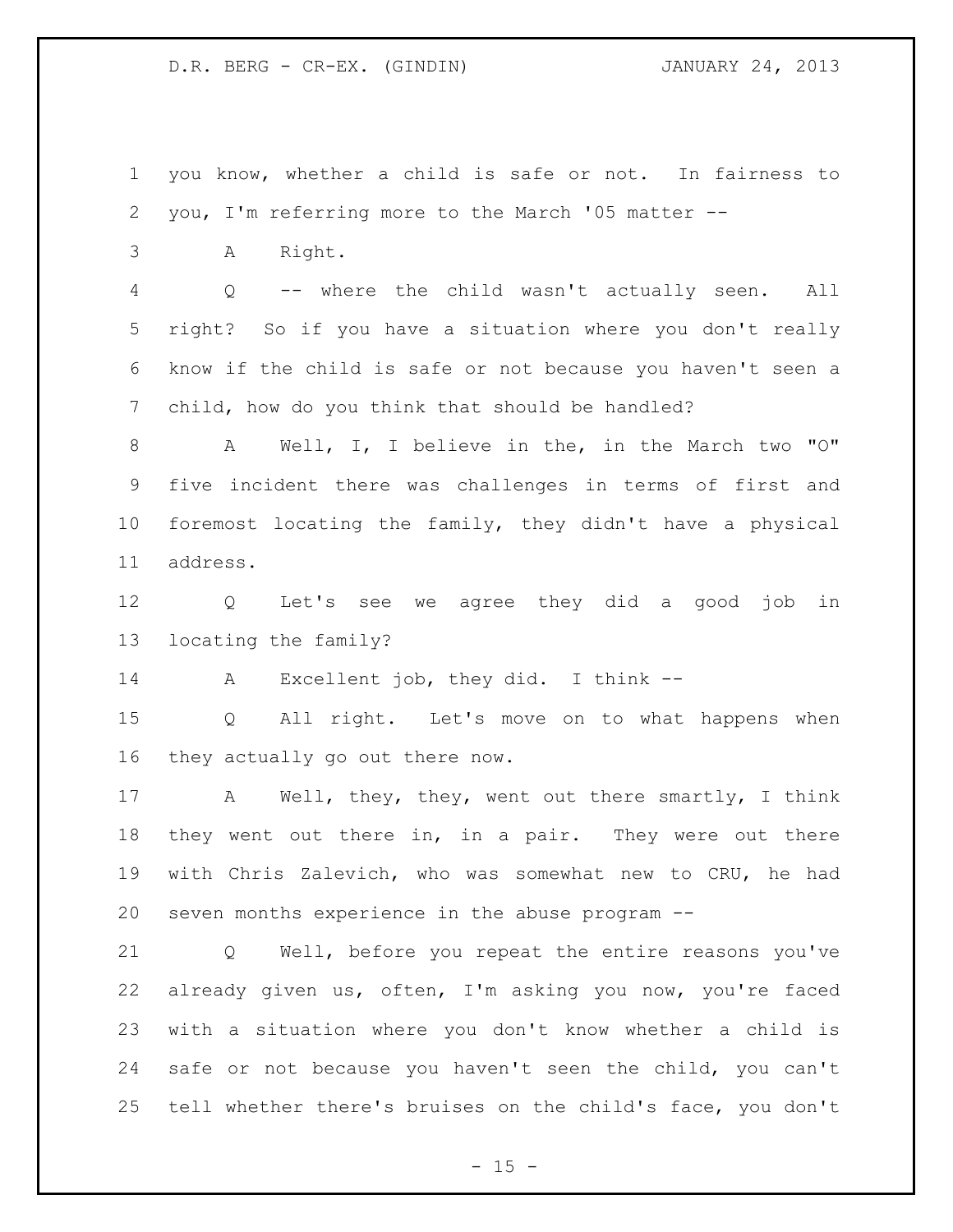know whether the child is actually in a bedroom crying, or injured, you just haven't seen the child. A So you're not interested in, in how this got framed because it's -- Q Well, we all know, we've heard it many times -- A All right. Q -- how it came to that particular conclusion. 8 A All right. Q But I'm suggesting to you that when you don't know if the child is safe or not, wouldn't it be a good idea to maybe try and wait a little longer, keep it open perhaps another day like it was in December of '04? A I think I've already testified that our, our practises and procedures were that, wherever possible, if a child was the subject of a protection concern it was the practise at CRU that the child and the home should be seen and, in this particular situation, the child wasn't seen and in best practise at CRU, that's a step that, that, that should have happened. Q Right. So a reasonable option would have been keep it open for another day, at least try again to see the child? A There, there were three options, sir, I think

that were open. That was one option.

Q Right.

 $- 16 -$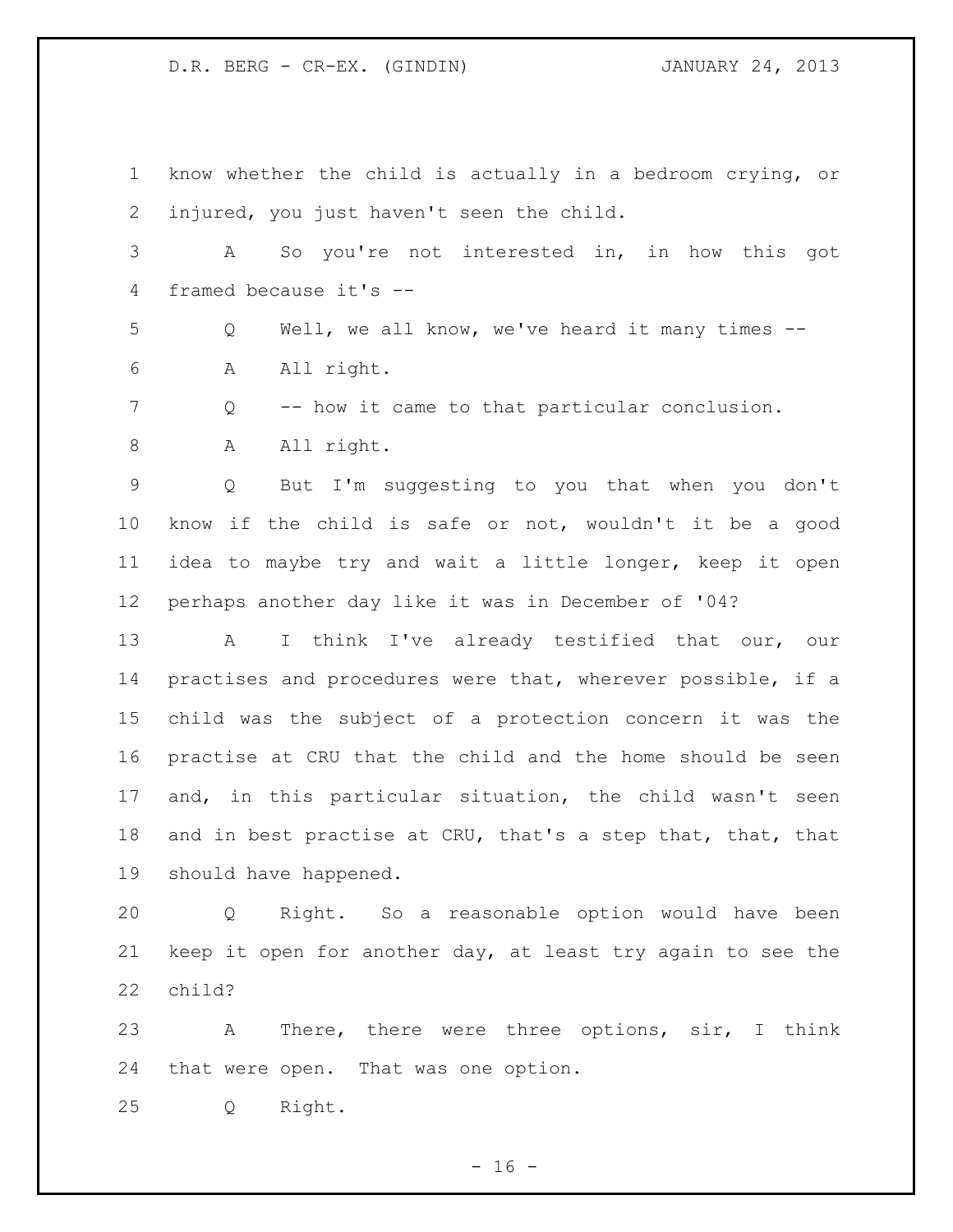A The second option that was available is that we had created, in early February, a partnership between the CRU program and community program that was under my responsibility and we set aside four CRU workers to be able to take five day response cases directly from CRU. So that was a possibility, at the end of the day, that it could have gone there and they could have gone out and saw the child. Q All right. A The third possibility is it could have been returned to tier 2 intake and tier 2 intake then could have made the decision to go out and see the child. Q All right. A But that was not what the assessment that was done by the worker and by the supervisor. Q But those are reasonable options, obviously? A Those are options. Q Yeah. And you did tell us that perhaps it could have been more complete than it was? A That's correct. Q Correct? Now, let's get to the, the actual scenario that's taking place on March the 9th and you've read that over and you know what took place with the workers, Zalevich and Leskiw; right? A Yes.

- 17 -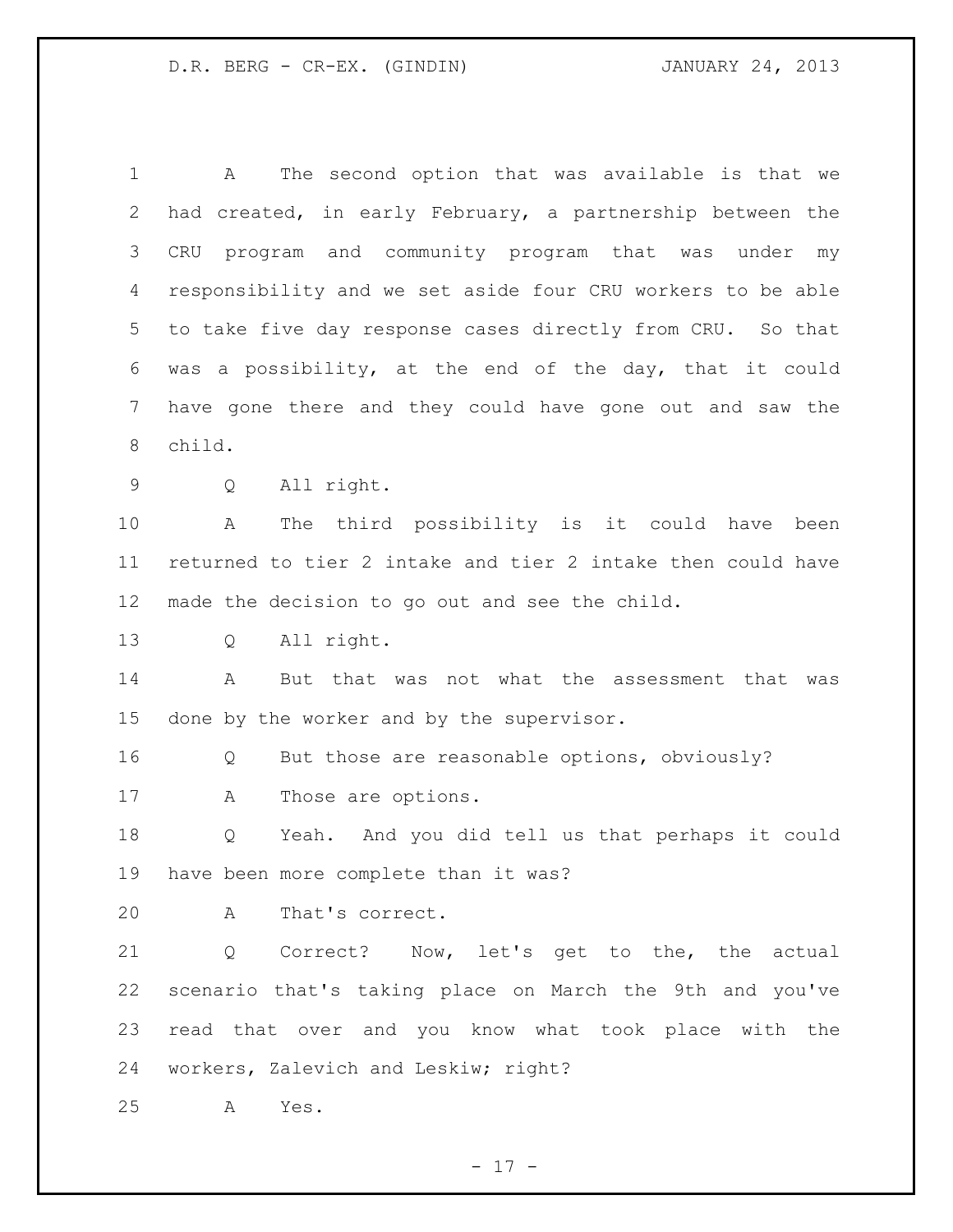Q We know that Samantha didn't let -- wouldn't let them into their suite, met them in the hallway, we know 3 that; right?

A That's correct.

 Q And we know, as well, that at least the reason given was that she had a visitor?

A That's correct.

 Q And I believe Zalevich testified that there's a confidentiality issue when someone else is in the house so they remained out in the hallway; right? One thing I suppose they could have done is ask Samantha, can we come back when you don't have a visitor?

A That's a possibility.

 Q Yeah. We know that Samantha went into her suite and actually brought one child out.

A That's correct.

 Q I presume whoever was in the suite would know that she's taking a child out in the hallway, we'd think. They could have said well how about bringing the other child out now.

21 A What other child are you referring to, sir?

Q Phoenix.

 A Do you know that Phoenix was in the apartment? Q Well --

A I don't have that information.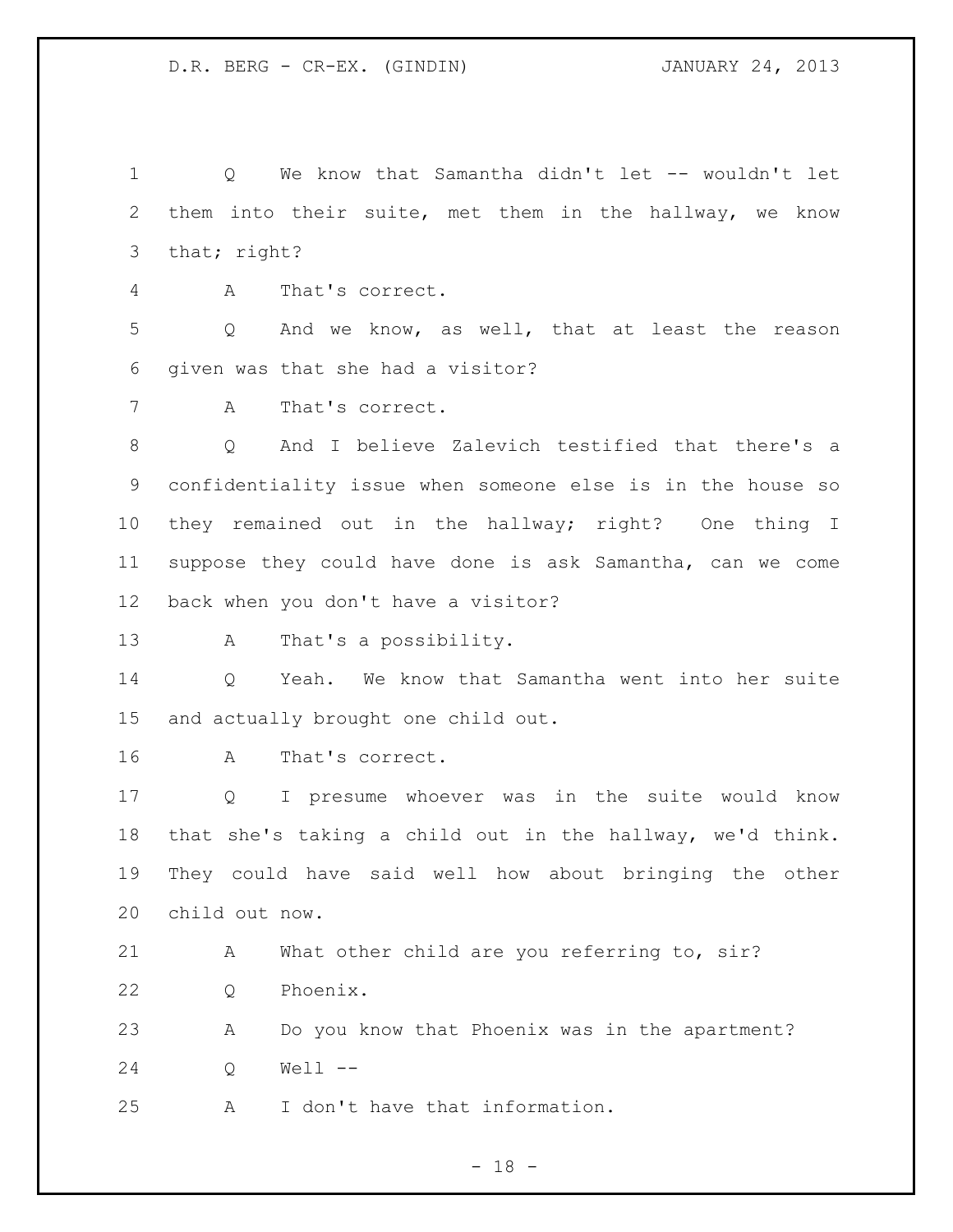1 Q Well, we don't know. A Oh. Q There's no -- there's nothing on the file, as you might know now. All we know is that she's not at school and she's not in child care, according to the report. The question was asked and the child was not in the those two places. 8 A She was too young for school, I believe, sir. Q Pardon? A I believe she was too young for school. Q Yeah. But the question was, is she in school, or is she in child care? The answer was no, she's not in child care, and she's not being registered until September, I think was the evidence. So nothing in the file about whether -- so where is she, for example? There's no question like that asked; right? A There's nothing in the file that I saw, sir -- Q Yeah.  $A$   $-$  on that. Q And it doesn't appear to be a question like who else might live here because we know from the previous reports that we know of Wesley, with respect to Ms. Forbes, having answered the door many months earlier; right? So there doesn't appear to be a question about who else lives here. Right?

- 19 -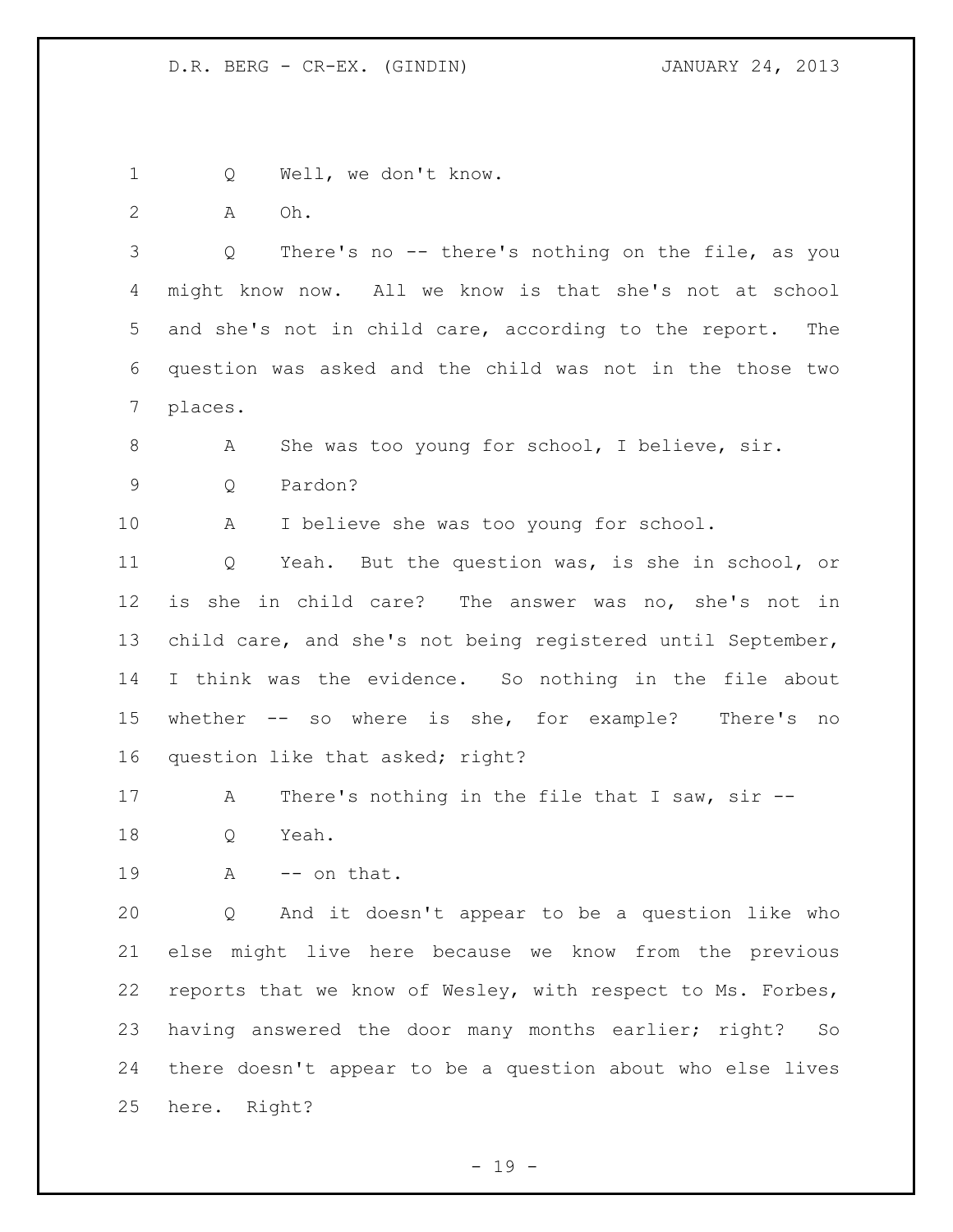1 A Not that I'm aware of, sir.

 Q And you've told us that's one point that if there was some information about this fellow, that would change the risk dramatically. Right?

A In regards to?

Q Wes McKay.

A Karl Wesley McKay.

 Q Yeah. So there is certainly a number of questions or concerns that could have been raised at that time and you've admitted, already, that the file might have been kept open longer, an appointment could have been made to come back when there was no visitor, for example, and if those things were done we might have a more complete report?

A That's correct, sir.

 Q You were talking about the Phoenix Sinclair file generally, and I think you said it was kind of an average risk routine kind of case?

A In comparison --

Q Yeah.

 A -- to my experience there are -- yes, I agree with that.

Q In comparison to other cases?

A Yes.

Q And the fact that there are other cases that are

 $- 20 -$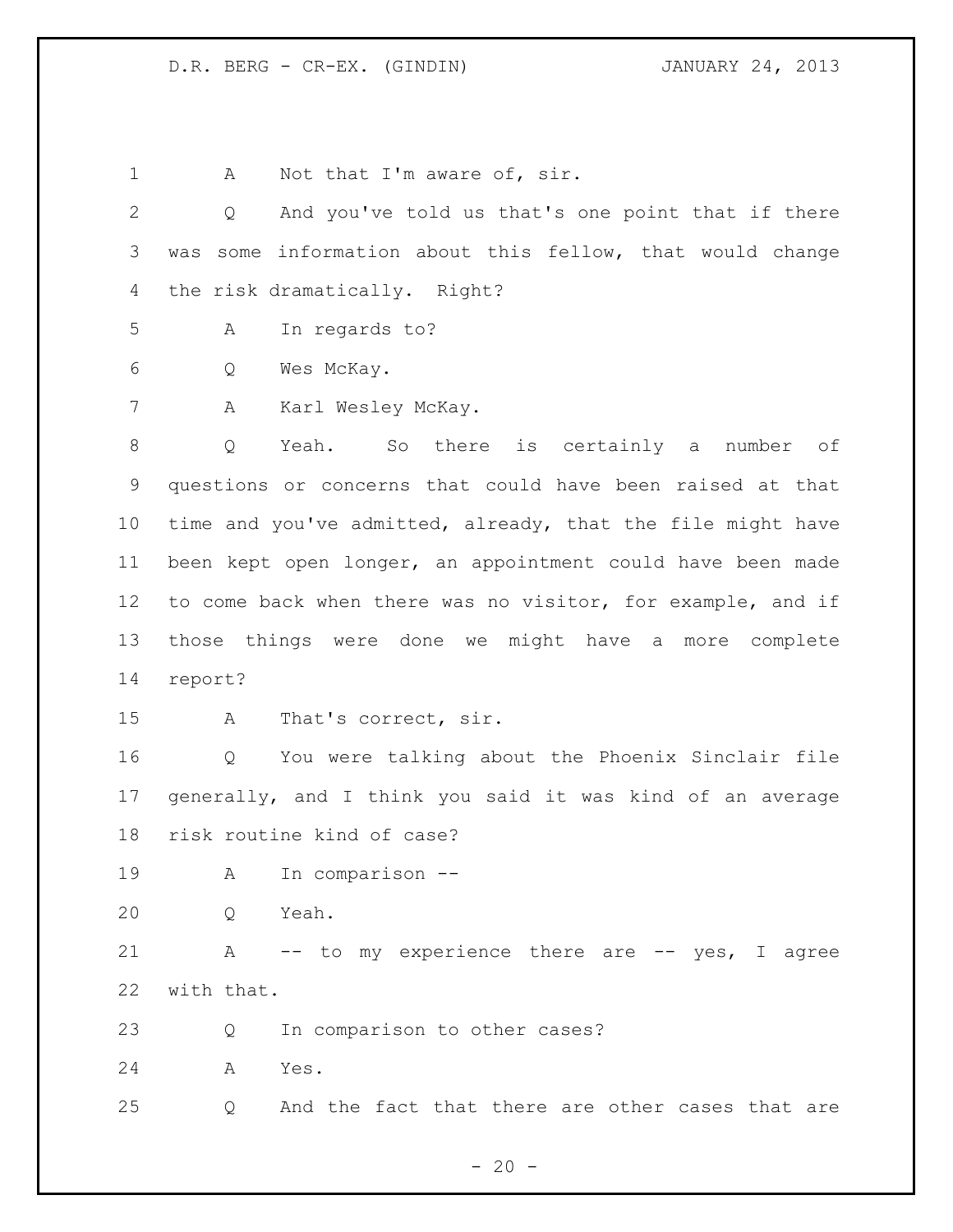very serious doesn't really make this one less serious?

- A That's correct.
- Q It's just different; right?

A It's just different.

 Q Yeah. You indicated that one of the things that would clearly make it a higher risk was information about McKay, Wes McKay?

8 A That's correct.

 Q Yeah. And I think you said, and maybe I have this wrong, but you said that it would make it a little bit higher?

- A Well, I think --
- Q In terms of risk?

A Pardon me?

 Q In terms of risk, I think you used the phrase it would make it a little bit higher?

A Yes. Yes, I did say it would make it higher.

 Q I'm suggesting to you it would make it a lot higher, based on what we know about Wes McKay and his background? You're not prepared to concede that?

 A No, no. No, I, no, I think I want to be careful with that. My file reviews, when I looked at Karl Wesley McKay's four files and I think I've repeated that here, yesterday, is there were two outstanding abuse investigations regarding children across four files that I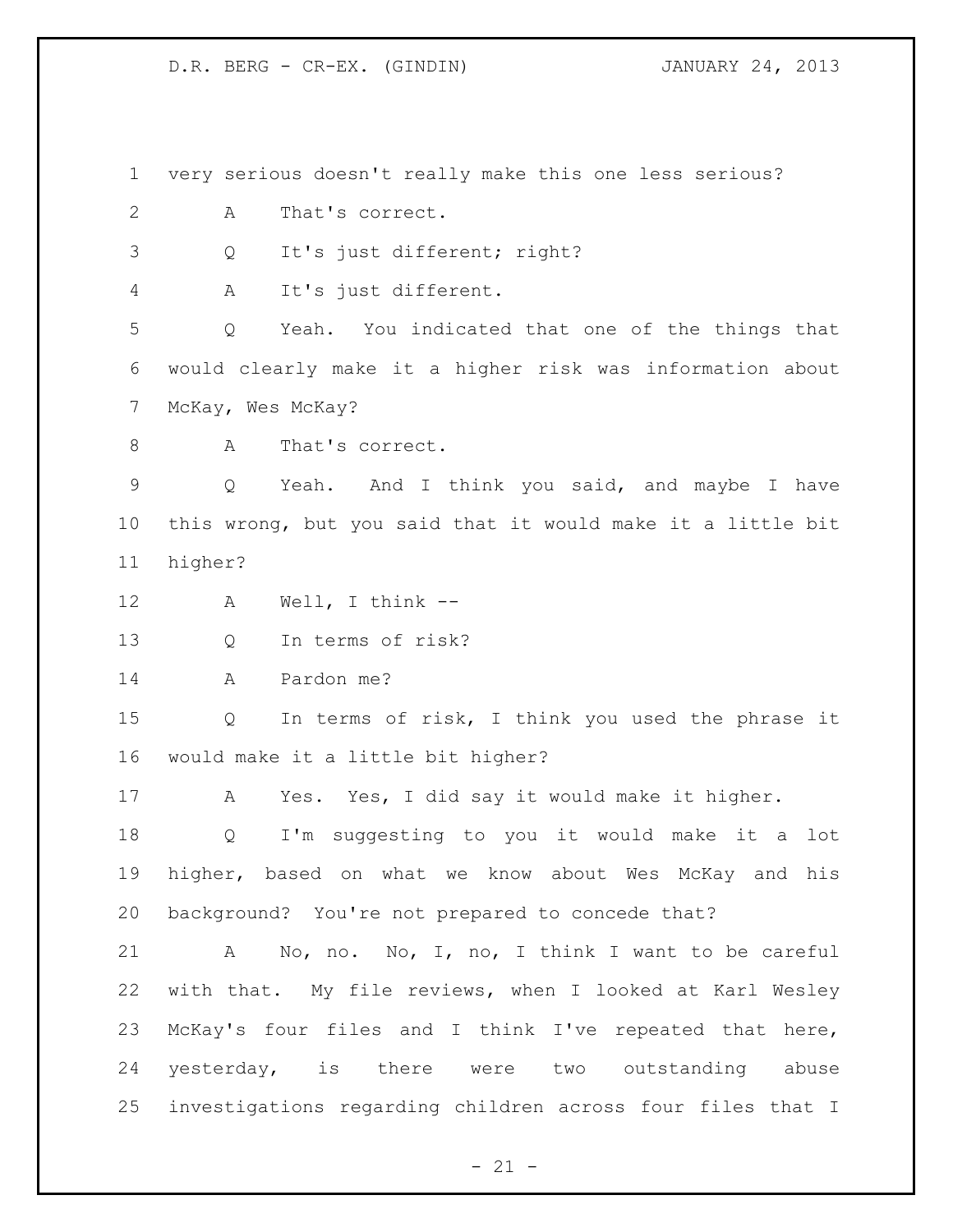| $\mathbf 1$ | reviewed and both of those were unsubstantiated, children   |
|-------------|-------------------------------------------------------------|
| 2           | were not injured, children did not have injuries, as was    |
| 3           | reported by the original callers and the issues in regards  |
| 4           | to Karl Wesley McKay were to do with substance misuse,      |
| 5           | which is always a concern --                                |
| 6           | Right.<br>Q                                                 |
| 7           | A -- and serious domestic violence related to one           |
| 8           | of his partners. So it would have increased the risk, I     |
| 9           | don't know if it would have, you know, now put it extremely |
| 10          | high risk but it certainly would have increased the risk.   |
| 11          | And serious domestic abuse.<br>Q                            |
| 12          | Serious domestic abuse.<br>A                                |
| 13          | Is a serious problem, particularly when there's<br>Q        |
| 14          | children in the house.                                      |
| 15          | Can be, sir.<br>A                                           |
| 16          | Bad enough on its own but if there's little<br>Q            |
| 17          | children around it's even worse. Correct?                   |
| 18          | It can be concerning.<br>Α                                  |
| 19          | Were you aware that one of his probation officers<br>Q      |
| 20          | had written a report saying she was afraid to be alone with |
| 21          | him?                                                        |
| 22          | No, sir, I wasn't aware of that.<br>Α                       |
| 23          | And she --<br>Q                                             |
| 24          | No record on our file of that.<br>A                         |
| 25          | And suggested that he should, he shouldn't be<br>Q          |

- 22 -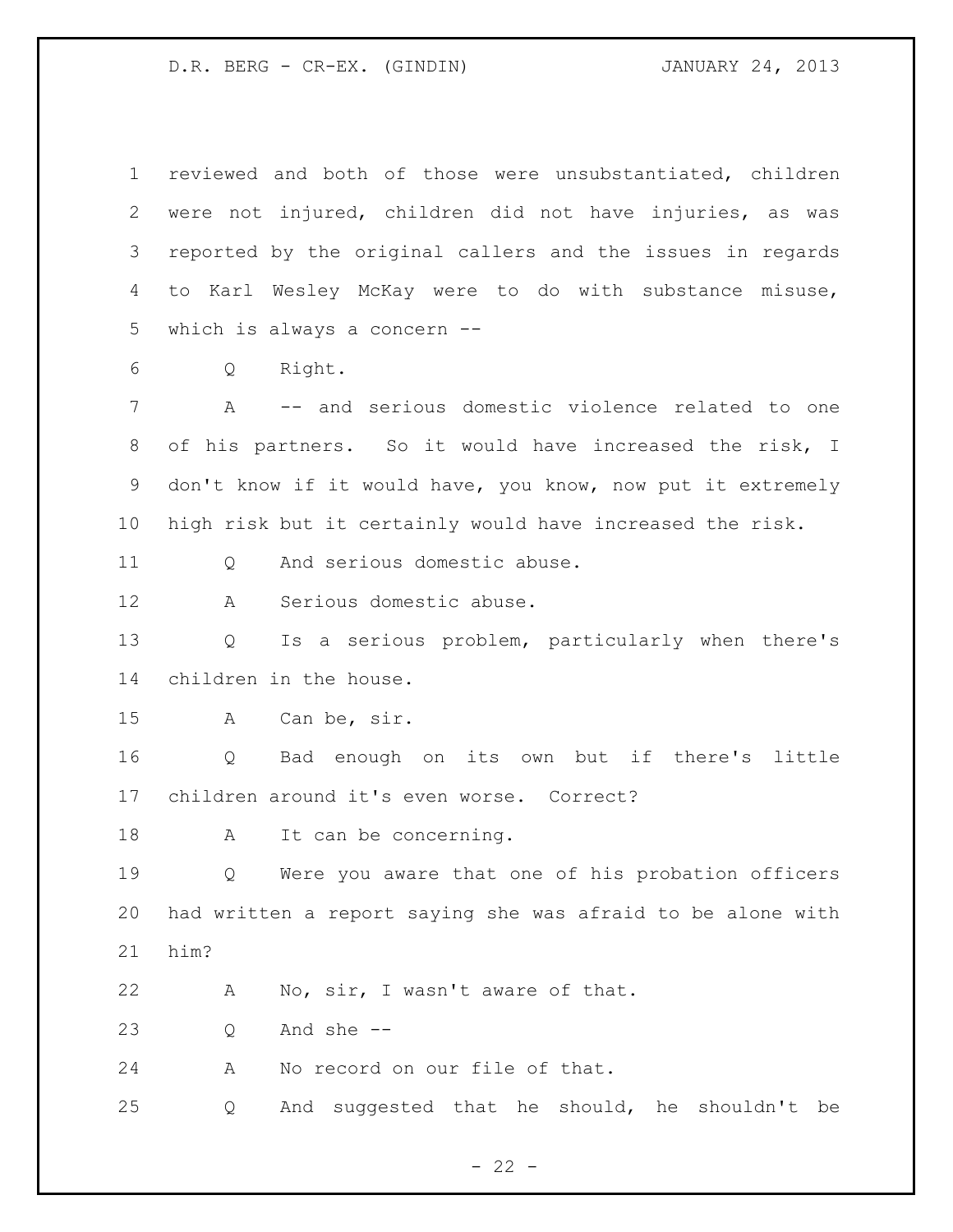taking care of children?

 A No, sir, I have no information of that. Q But surely if you had known those things it would have even increased the risk higher? A That would have caused us to consult more with the probation officer, sir. Q You were talking yesterday about the -- an involvement that included Tracy Forbes' work. Do you recall that? A Yes, sir. Q And it sounds like that was the first time that Wes, Wes' name comes up. He answers the door, in fact. Do you remember that? 14 A That's correct, sir. Q And we talked about the fact that perhaps more information should have been gleaned about him and from him, if possible, at that time. Do you recall that? 18 A I recall that, sir. Q Now, according to the report filed by Forbes, she indicated that, according to Samantha, Wes was her main support and stayed there whenever he was in town. So that's significant; correct? A Yes, sir, if that was the information provided, significant.

Q And we know that in December of 2004 his

 $- 23 -$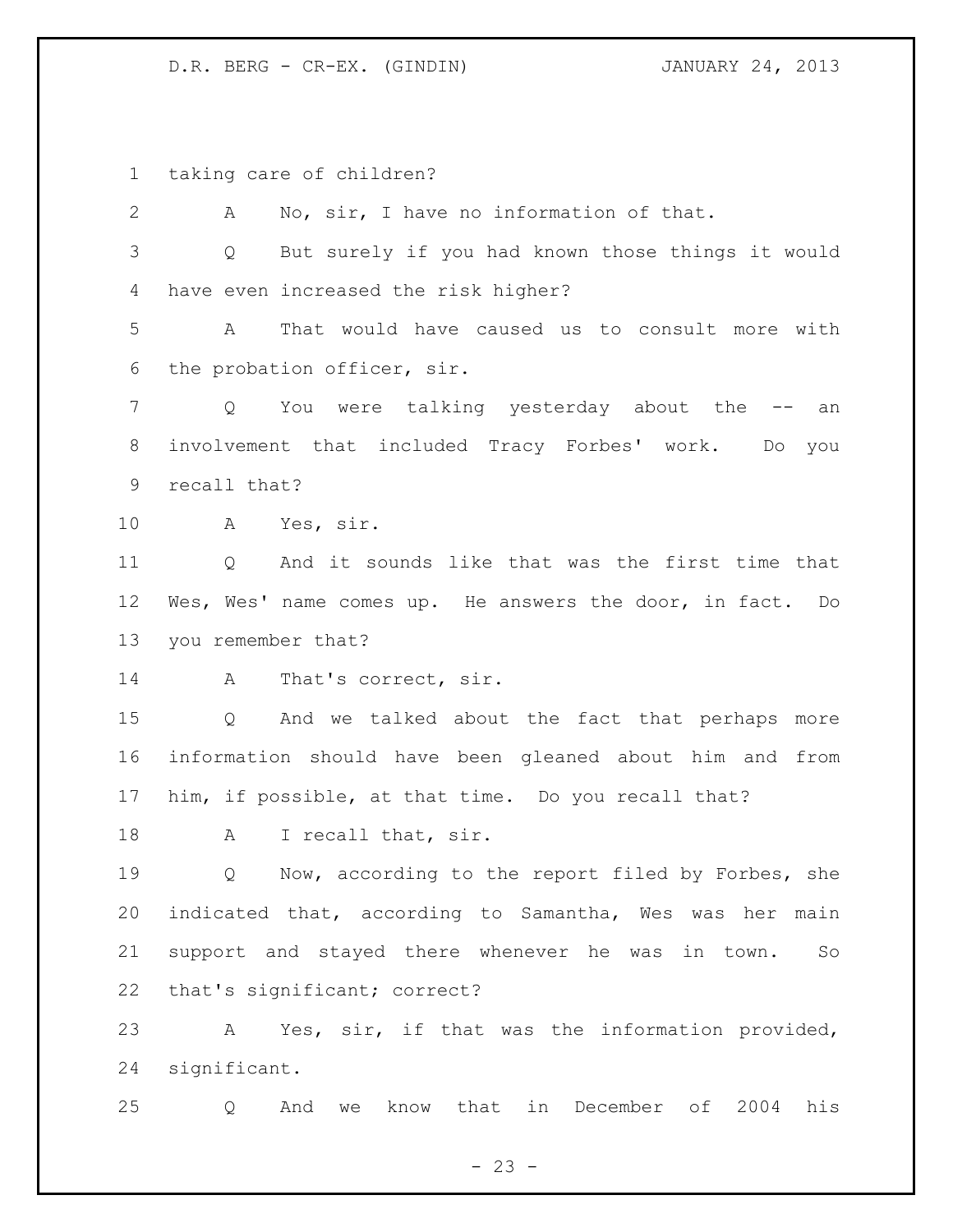involvement becomes even more so because he's now the father of the next child that's born?

A That's correct, sir.

 Q So the knowledge about him seems to be kind of increasing; right?

A That's correct, sir.

 Q And, of course, by the time we get to the March '05 incident, we now know that he's the father of one of her children and the record doesn't seem to reflect any questions about who else lives here or what can you tell us about Wes McKay or who he is. That would have been important information to inquire into?

 A I think that's a fair comment and I did notice when I had reviewed the file that there was information that was taken by the after hours worker related to the after hours report where there was a document cut and pasted and, and sent forward to the CRU that did not include Karl Wesley McKay's name and information on that record.

Q Um-hum. It should have?

A It would have been helpful.

 Q Yes. Now, we were talking yesterday about notes and I think you were asked whether you knew that people were, were shredding their notes and I think you said you didn't know. Am I right?

 $-24 -$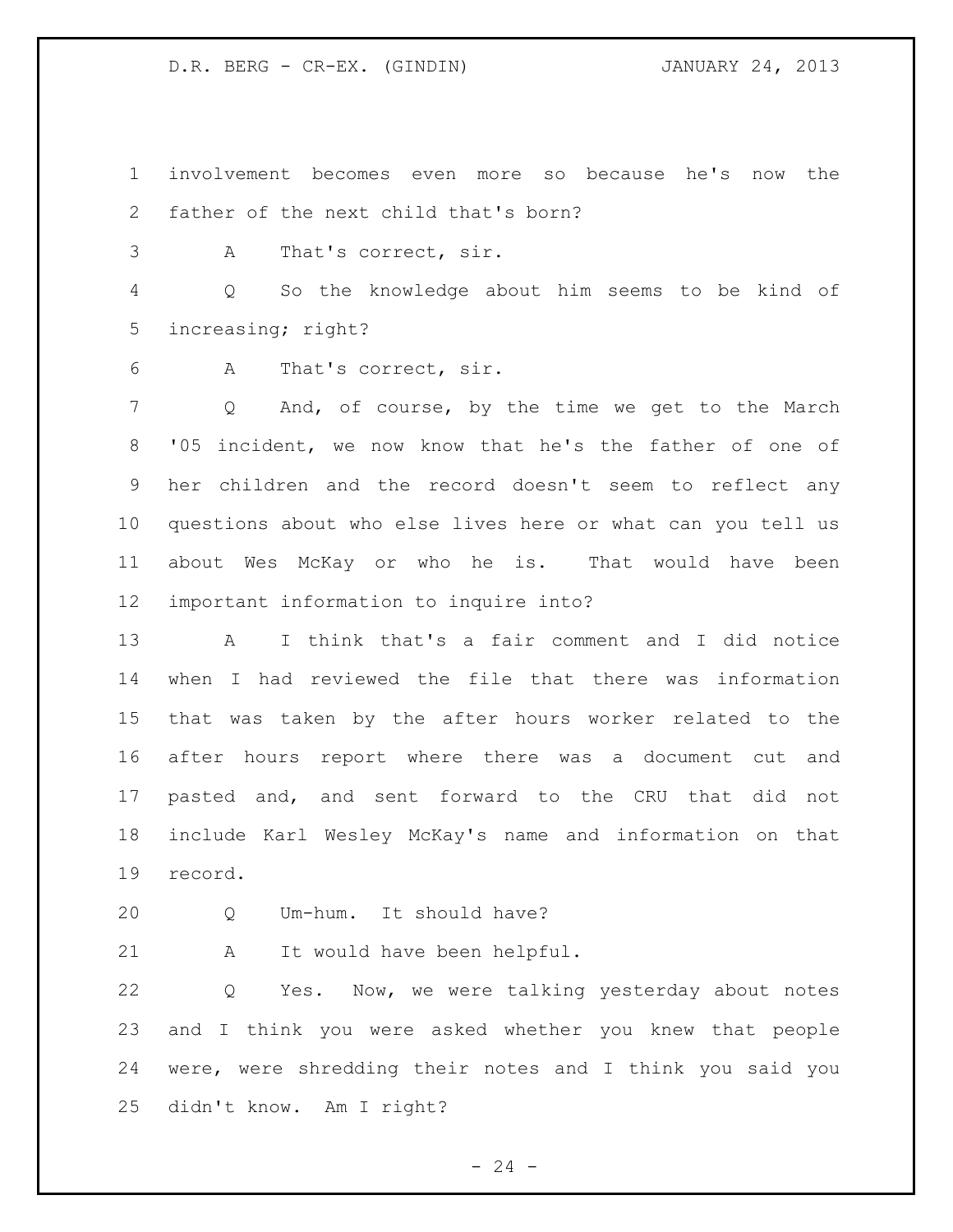1 A That's correct. Q Now, as program manager or assistant program manager, you should know that, shouldn't you? A Well, I would only know that, sir, if it was brought to my attention or I learned of it. Q Yeah. You would expect that something like that might be brought to your attention, someone might ask is it okay to shred our notes or not, or what do you think about it? A Generally I think they would ask their supervisor that first, sir. Q Yeah. And it might not make its way to you? A Might not. Q But certainly if you knew that was going on you wouldn't have been in favour? 16 A Certainly want to ask some questions, sir. Q As you put it, I hope the notes would be preserved was just a polite way of saying they should be taking those notes? A That's correct. Q And keeping them? A Absolutely. Especially if they were pertaining to file information. Q And especially if there might be something else in those notes that might not have found their way into the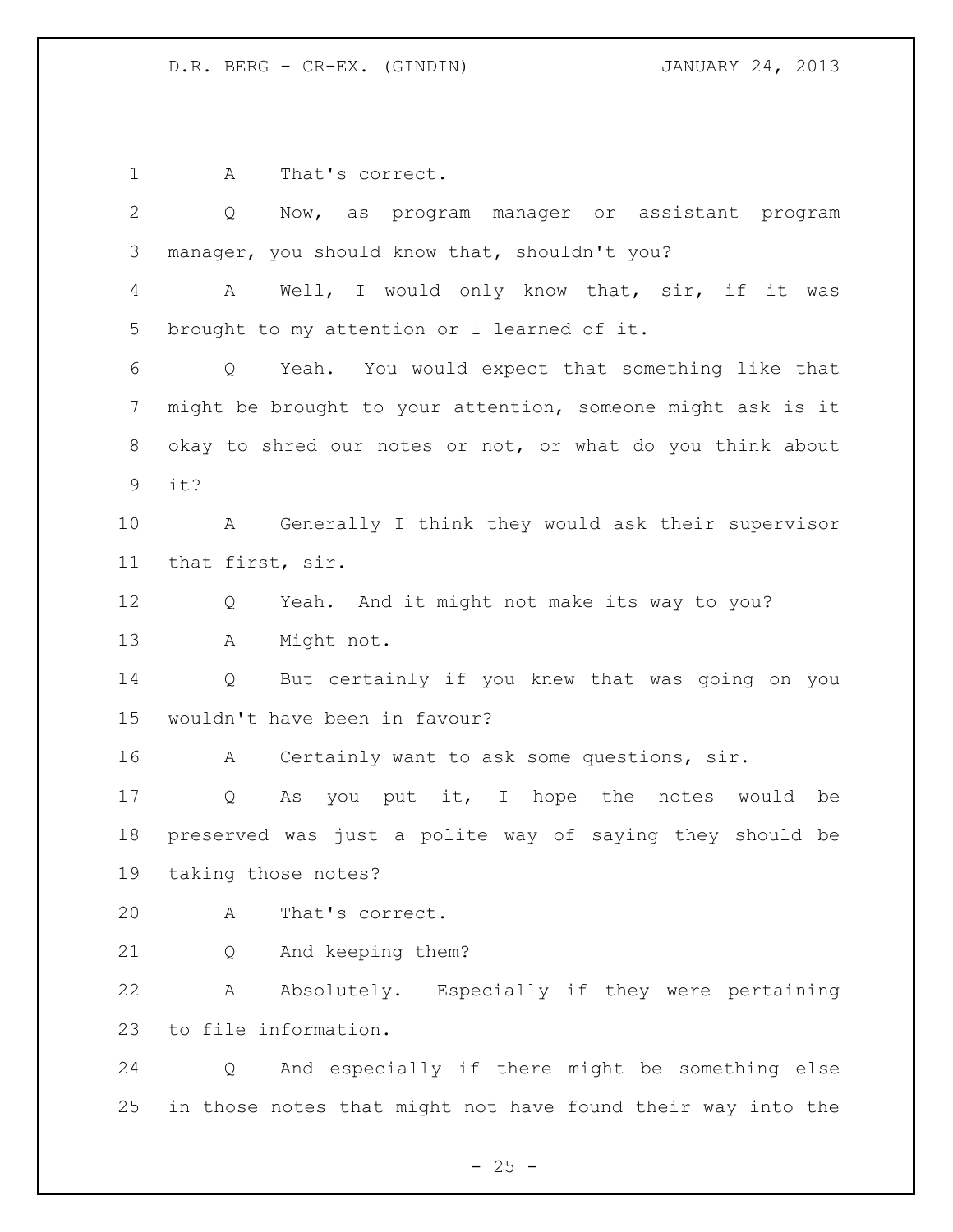pile?

2 A That's correct, sir.

 Q And the worker who puts things into a file obviously uses their own judgment to decide what they think is relevant and should go in, clearly?

A That's correct.

 Q Which might be different than what I might think is relevant or the Commissioner might think is relevant. Right?

A That's correct.

 Q We were talking about standards and we've heard lots of evidence about how standards were problematic and I think even Ms. Faria told us that it was confusing, there were drafts and manuals and, and redrafts and all of this going on and, of course, you've also got policies and other manuals, as well; right? The -- and there was no training, really, with respect to whatever the standards were at any given time? Or --

19 A Not at, not at that time, sir.

 Q Yeah. Did you ever feel that there were too many manuals, and guidelines and policies and all of that?

A I did, sir.

 Q Yeah. And perhaps not enough common sense which is a word I, I know you don't like to talk about but I do. A No, sir, standards don't have anything to do with

 $- 26 -$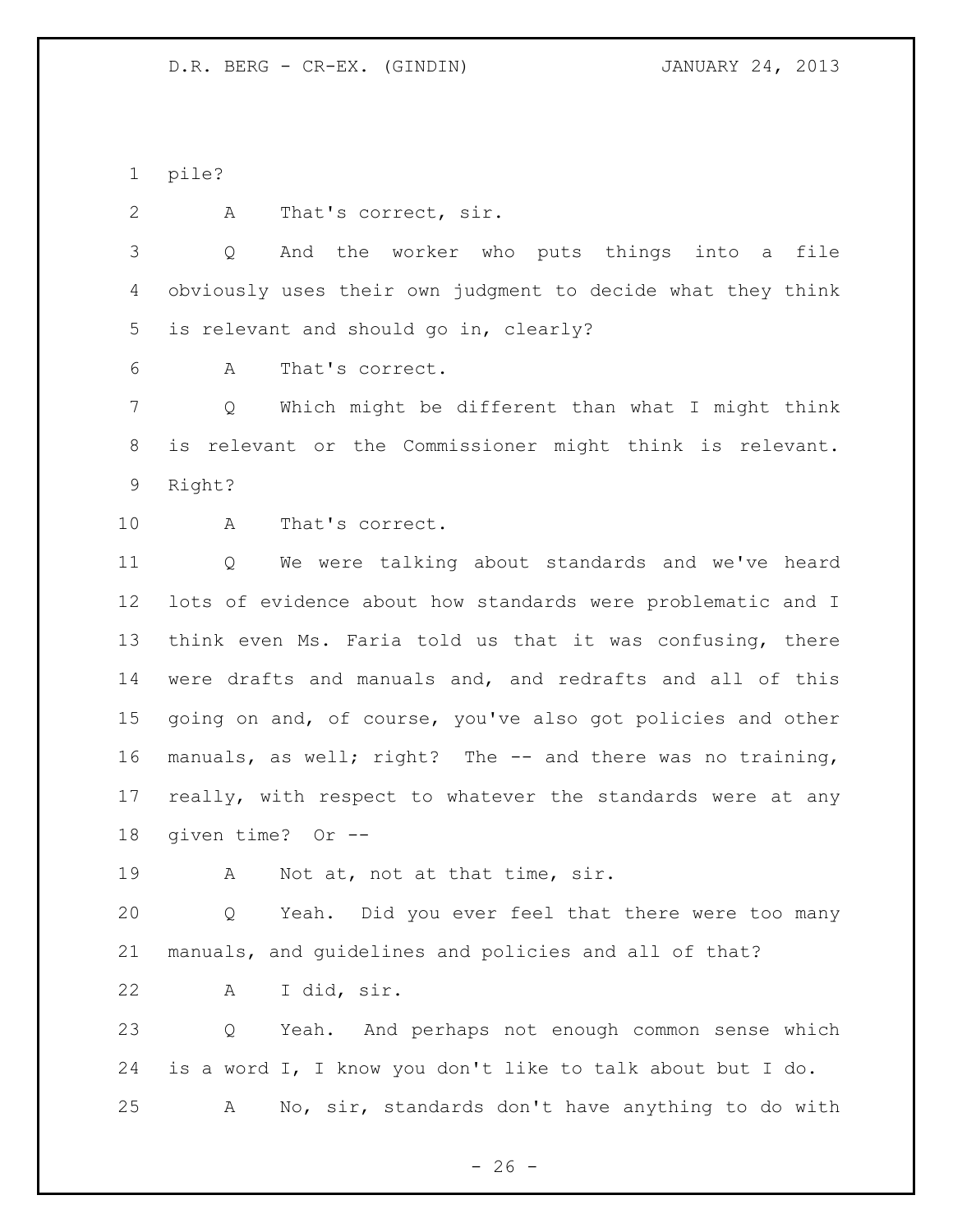common sense, they're --

Q Okay.

A -- guiding principles for us to follow.

 Q Yeah. There's a lot of things that can't fit into a category?

A That's true.

 Q Which means that people have to use their discretion and their judgment?

A Professional judgment, yes, sir.

 Q Yeah. And sometimes different workers might disagree on the right way to do something?

A Yes, that happens.

 Q Yeah. You said that with respect to a March '05 incident you may have made the same decision but, on the other hand, who knows, you may have made a different decision; correct?

A That's correct.

 Q But when it comes to whether a child ought to be 19 seen, if you're trying to see how they are, common sense is clear there, best thing would be to see the kid?

A Best practise would be to see the child.

 Q Now, we've heard several social workers talk about pressures, workload issues, case load issues, things perhaps they wish they knew, all of those kinds of things. Would you agree that it's a part of being a good social

- 27 -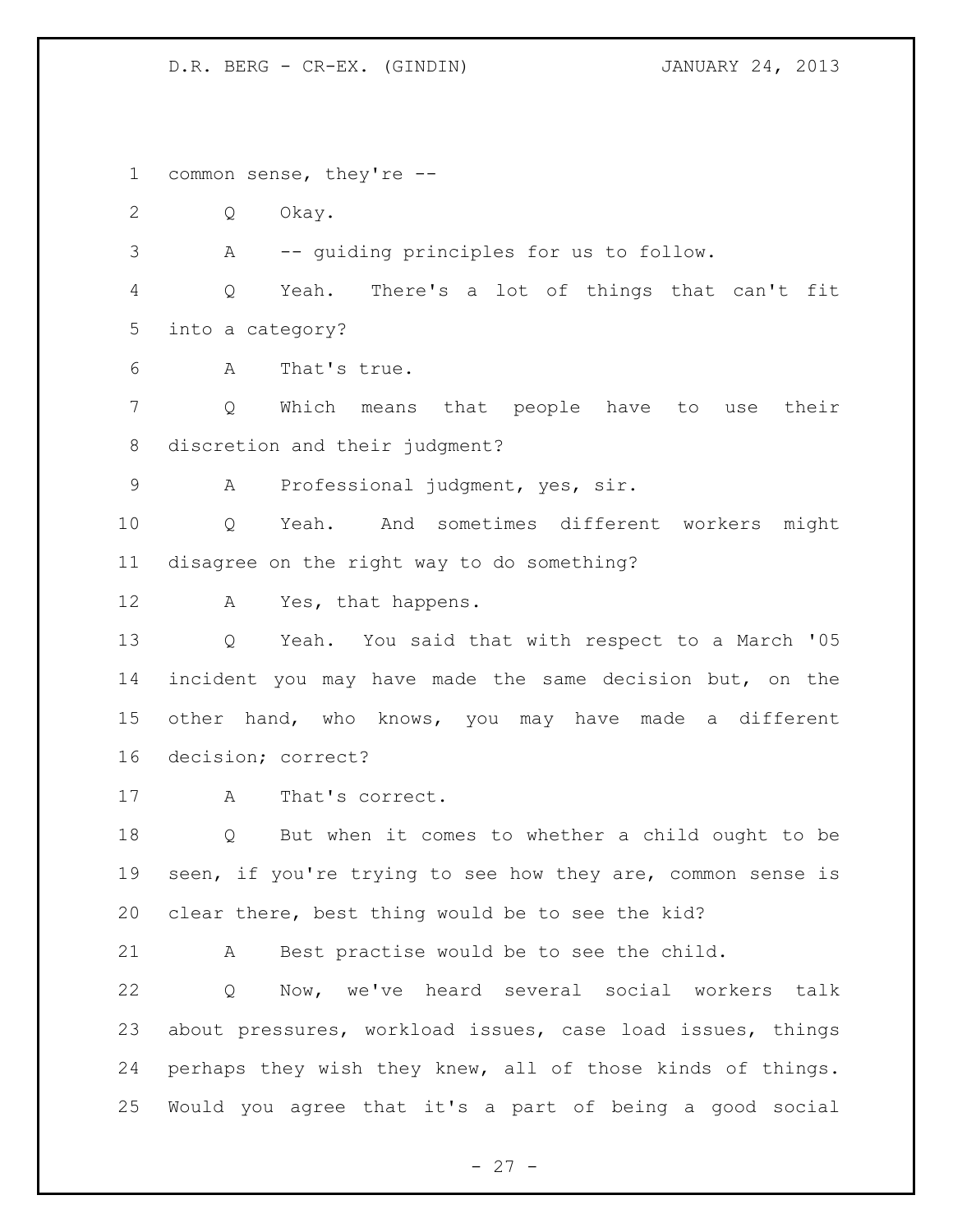worker, or a good anything, really, to realize upon reflection that maybe you could have done something different or something better? A That's how we learn, sir. Q Yeah. I think, in talking about Ms. Faria, you said at one point you used the phrase I have to trust her judgment; right? I don't know if you remember saying that but my notes reflect that. A I have to trust the judgment of my supervisor, is that what you said, sir? Q Yeah. I think you used the word I have to trust her judgment. Well, in fact, you don't have to trust her judgment, do you? A I -- Q You can disagree? A I certainly have to trust her judgment, if it wasn't brought to my attention, sir. Q No. But if it was and you were aware of a certain situation you're perfectly free to question it and re-evaluate it and perhaps disagree. A That's a different question, sir, but yes -- 22 Q But that's correct. A -- you're right. Q And you would expect that Ms. Faria, herself, also has that power and authority to have a look at what's

 $- 28 -$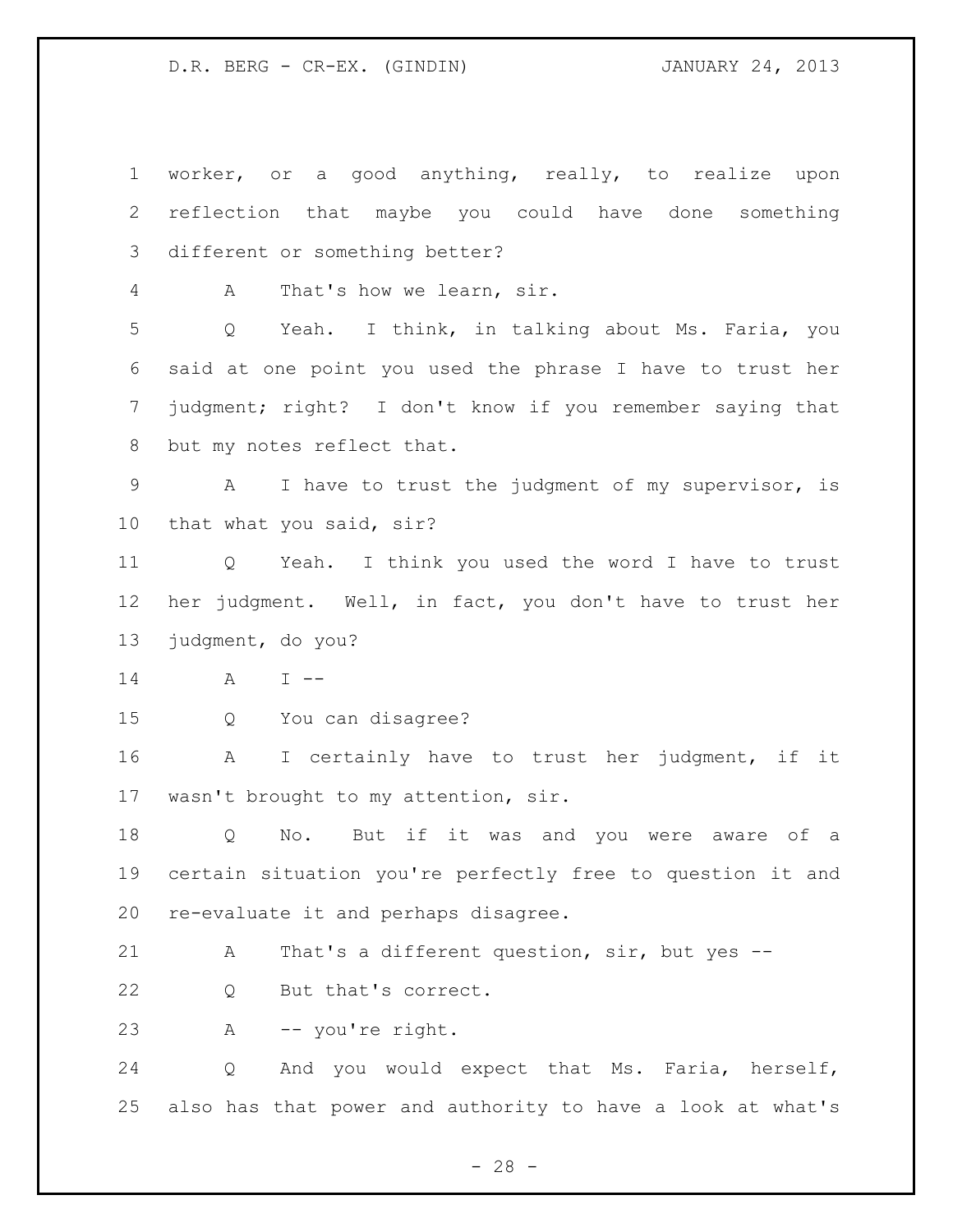written, what's recommended, consider it, analyze it and maybe disagree. A Yes, sir. Q Right? Now, I want to talk to you about closing files for awhile. A Okay. Q And you've already said, I think, certainly yesterday, I'm not sure if you said it this morning but with respect to closing files, and I think it was yesterday, circumstances may warrant keeping a file open longer than 24 to 48 hours by CRU? 12 A That's correct, sir. Q Once a file is closed there's no more monitoring of that matter, it's -- A That's correct. Q -- closed? 17 A That's correct, sir. Q So closing a file is very serious, and could be very critical, as far as decisions go? A It's important that you're careful when you make the decision to close a file, sir. Q Because of the fact that there's no monitoring afterwards, in particular? A That's true. Q And I think you told us that you would expect the

 $- 29 -$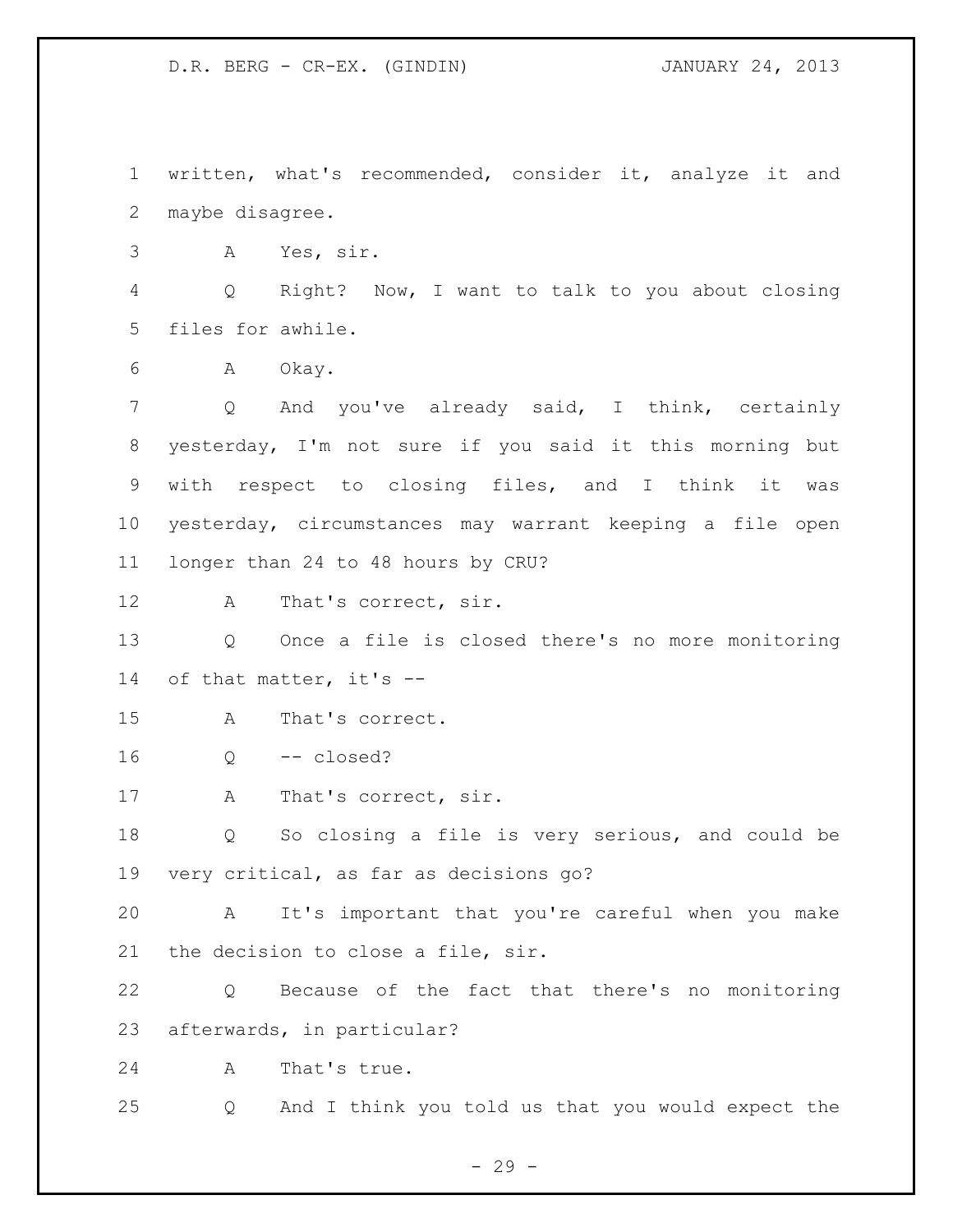closing supervisor to read the reports before approving the recommendation brought to them by the workers.

 A That was our practise at the time and was in our, in our intake policy manual for CRU and tier 2 intake.

 Q So there -- they weren't just a rubber stamp, they were someone who would have a look, read materials, and make their own decision.

 A Well, the, the worker and the supervisor I believe I, I testified, generally speaking, on closure there is to be a review. I believe I testified yesterday that closure recommendations that came in from after hours would come to CRU and the supervisor at CRU would review those files, in particular.

 Q Now, specifically with respect to the March '05 involvement, you would agree, would you not, that any worker who is going to become involved in a matter, even at CRU, would be, would be wise to read the history, get a feel for what's going on prior?

 A It's, it's general practise to, to look at the information on CFSIS where workload allows you to do that.

 Q In this case we're told that they received the report from Ms. Davidson, who had took the original referral, and other than that, that was pretty well the information they had and then they went out to the -- they knew of Richard Buchkowski's effort a day or two before but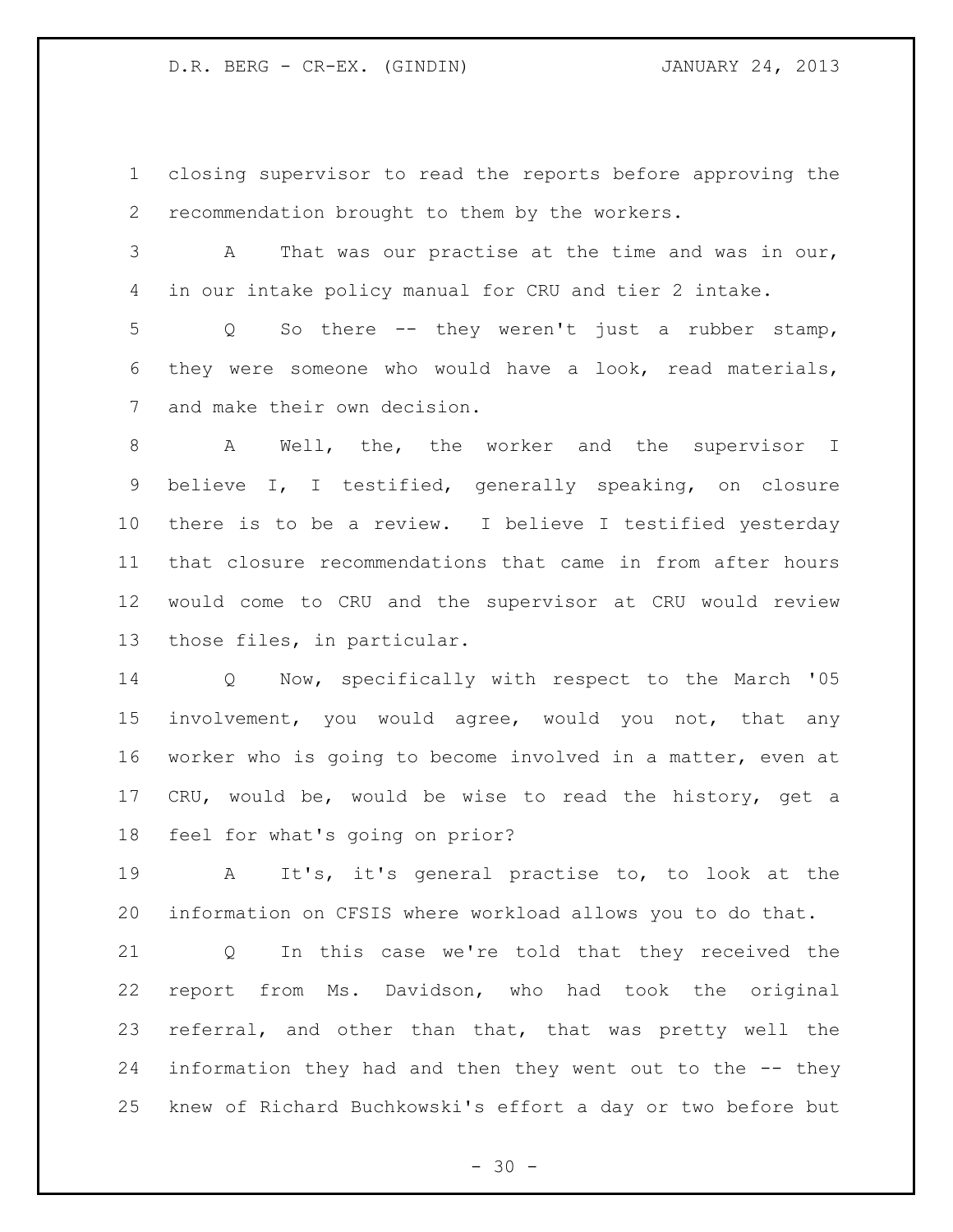other than that, that's basically the information that they had.

 A That information then would have been about the history, sir.

Q What's that?

A From the after hours worker.

 Q Yes. But I'm talking about the previous history of the, the file in general. It would have been wise to have that information, as well.

 A Sometimes there isn't time, sir, to go through the entire files.

 Q Whether or not there was time, it would have been better to have it.

 A It's always better to have it but time is a factor and, and workload is a factor in those kinds of discussions and decisions.

 Q Yeah. For example, with respect to the conversation that took place with Samantha it sounds from what we read that the worker is in a position where you're basically stuck with whatever she has to tell you. You tell her that there's an allegation that's come in and she attributes it to maybe someone heard her yelling, for example. That seems to be accepted on its face. Correct? A From what the documentation indicates, I would

have to agree with that.

 $- 31 -$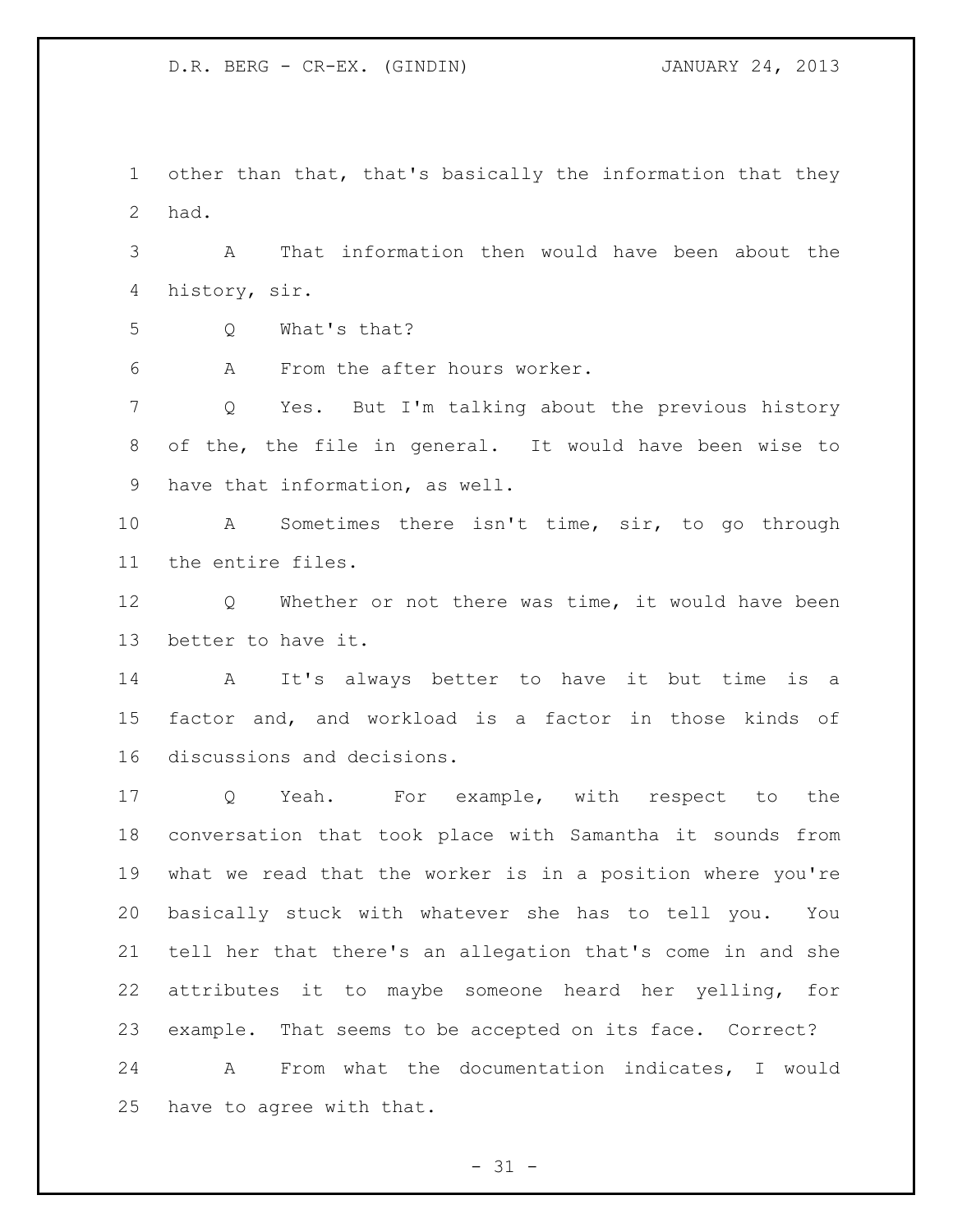Q If there was a history that that worker had of all -- of previous involvements in the history of several years of contact with her, in terms of how she responded and things of that nature, that might have been nice to know?

A I think so.

 Q Yeah. As a matter of fact, if we can have a look at page 43, if we can bring that up. If you look in the top paragraph of that page, that goes back to the report you were discussing, Mr. Koster's report, and there was a discussion there about Tracy Forbes' involvement some time prior to the March incident that we're talking about and right at the beginning it says:

 "The worker indicated that if she 16 had known ... Wes' last name she would have contacted the police to get past history and done internal record check."

 You saw that? And you would agree with that? A Yes, sir.

Q So far? Then it says:

"She said that it was difficult to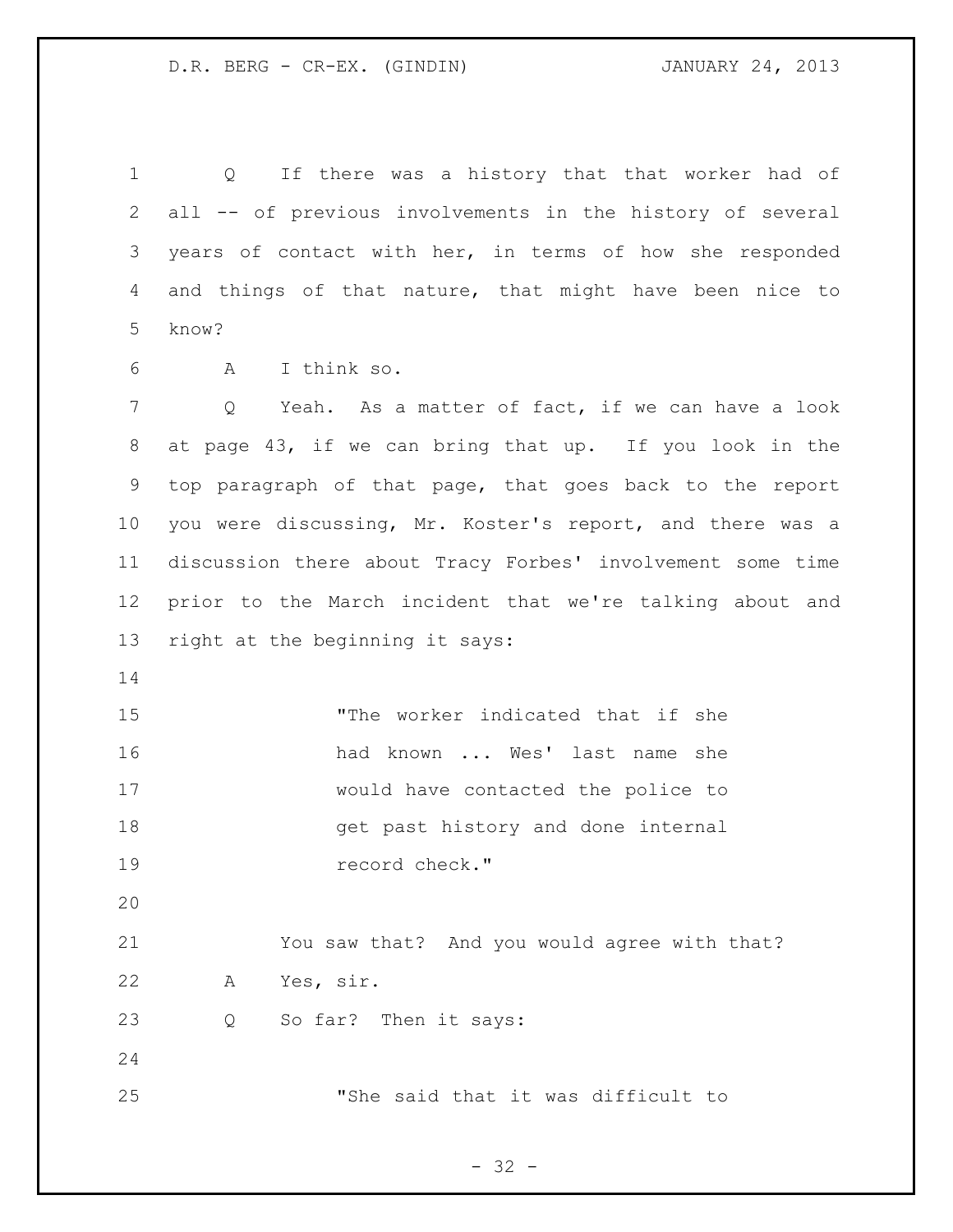elicit information from Samantha and said there was a question of how far she could push for information." Now, that's a good example of knowing the way a person has responded in the past in terms of how you would 8 judge what they're telling you now; correct? A Is your point, sir, that Samantha, information at times needed to be checked? 11 O Yes. A If you had read this paragraph that would have been helpful to have had that information. Q So if Chris Zalevich or even Diva Faria later were to have this kind of history before them, they might take a second look at what Samantha had to say about the abuse allegation. A Sir, I have no idea what kind of information they had before either one of them and, and what they checked. Q Well, she told them, she told them she may have yelled at the child, that was basically her response, and it was accepted. You've just said that a few minutes ago. This is information going back earlier in time, that might have given them a little idea here about the way Samantha has responded in the fact, in the past, it might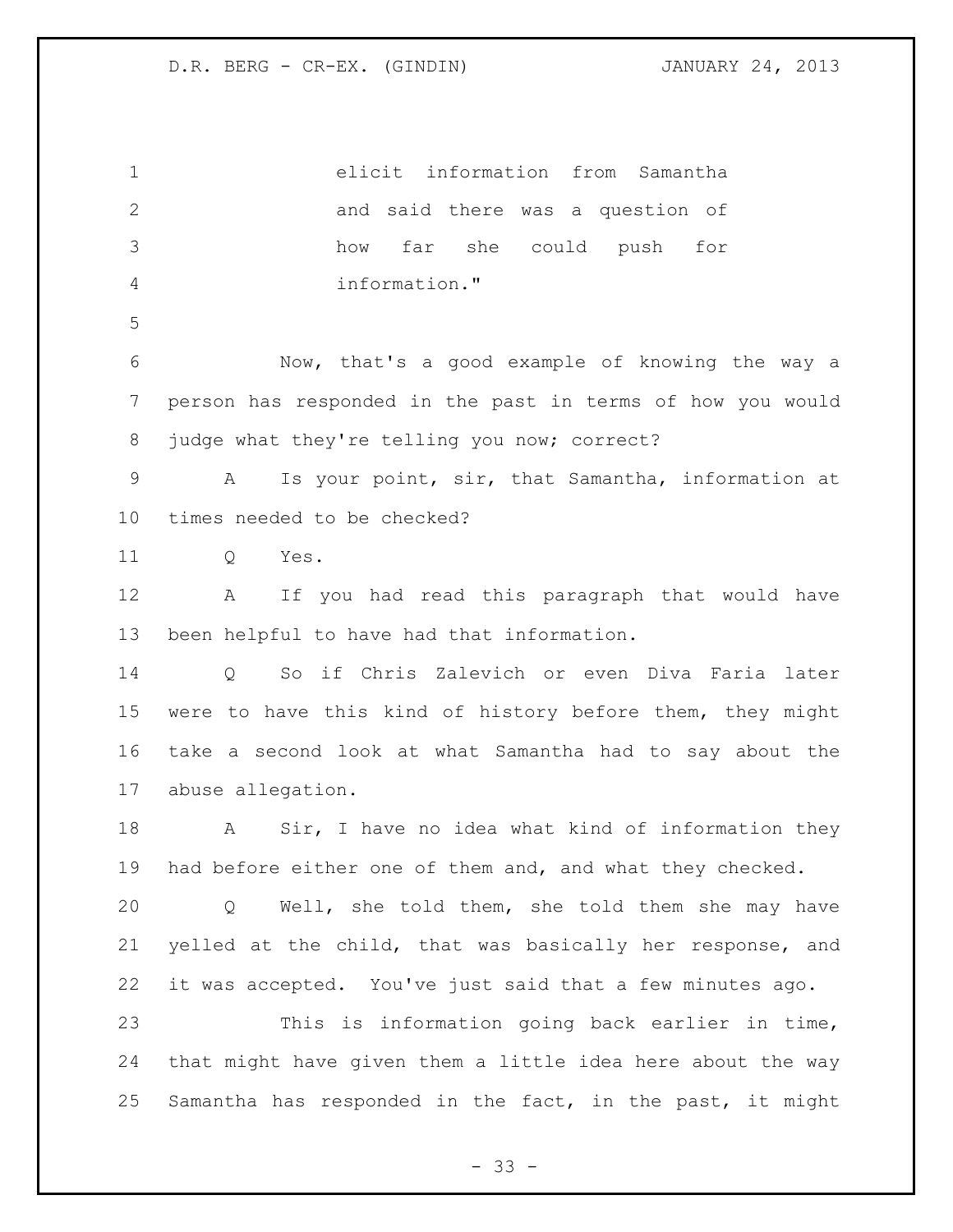D.R. BERG - CR-EX. (GINDIN) JANUARY 24, 2013

 be difficult getting info from her. It would have been a nice piece of additional information to have.

 A It would have been good information to have had. Q And that's just one point I'm raising, the file was there for years, you know that?

A That's correct.

 Q All right. With respect to closing files, you -- we were talking about some policy, some guidelines and you were giving an example of when you might want to kind of hang on to files, you said a little longer, and you said, like, for example, follow up with school. Do you, do you remember that example you gave?

A Yes, sir.

 Q Yeah. Another example would be like in the March '05 incident, follow up with the mother, herself? As in can we come back and see you tomorrow?

17 A Oh, it was an option --

Q Yeah.

19 A -- that was available to them.

 Q And I think you said when closing a file the overriding concern is the safety of the child. That's clear?

A Yes, sir.

 Q And you would look at whatever information is available; correct?

- 34 -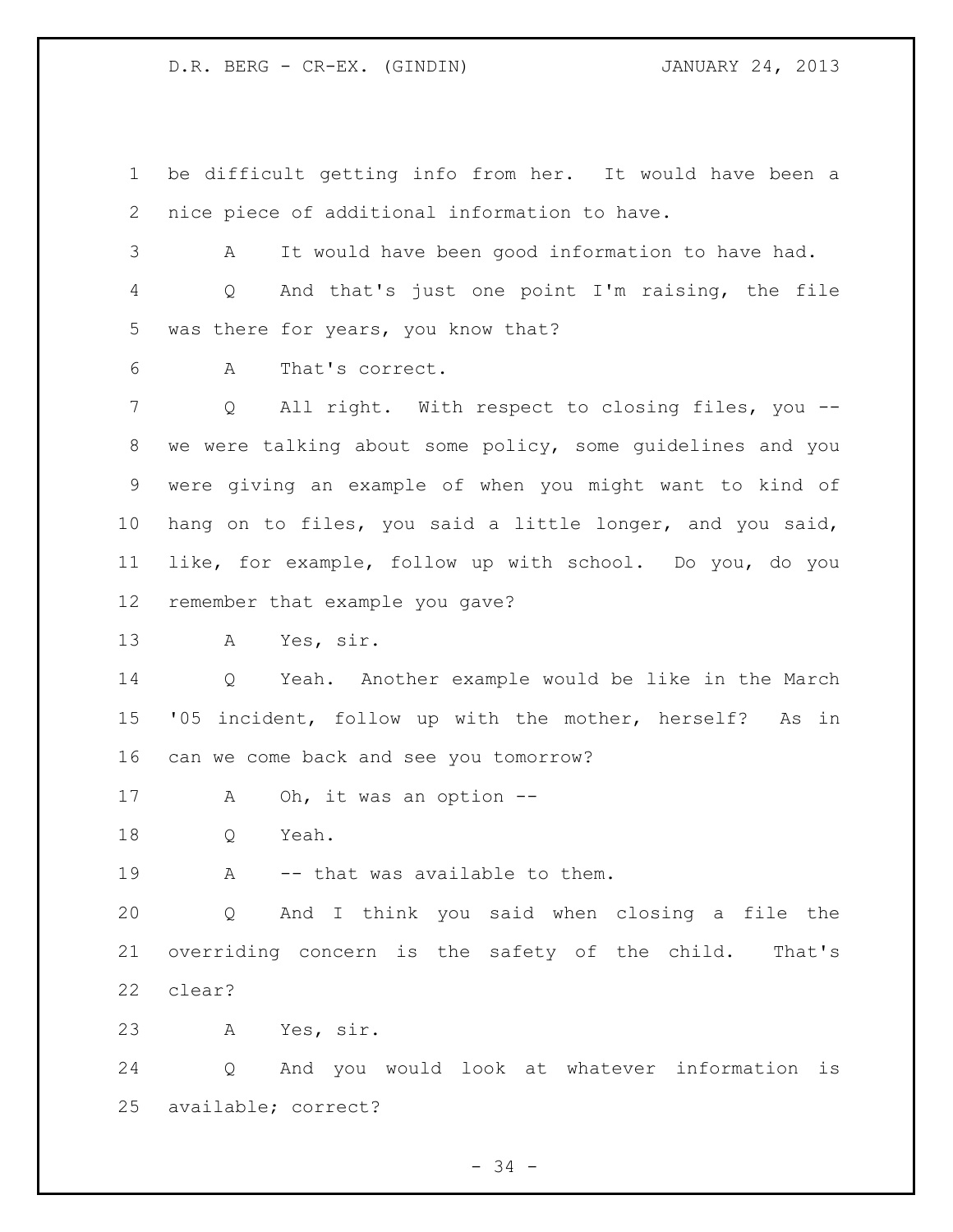1 A That's correct. Q And in this case, in March '09 or March '05, no one could say with any clarity that they knew whether or what condition Phoenix was in because she wasn't seen? A I believe that's accurate, sir. Q And so if you're looking at whatever information is available, I take it if you needed more information you 8 ought to go get it, if you can; right? A To make it a more full and complete investigation that's -- that would have been a practical -- Q Yes. 12 A -- best practise step to have taken. Q Now, intake, I think you said, generally has a little more time to do things? A Yes, sir, they keep cases open for 45, 60 days, probably tops about 90 days. Q Correct me if I'm wrong, but my notes indicate that you said if intake couldn't meet the response time recommended by CRU they might send it back? A That's correct, sir. Q So intake, who has more time, is sending it back to CRU, who has less time to look into things, is that the way it works? A I, I think it's a tough one to answer that question. Intake that's short of staff or has workload

 $- 35 -$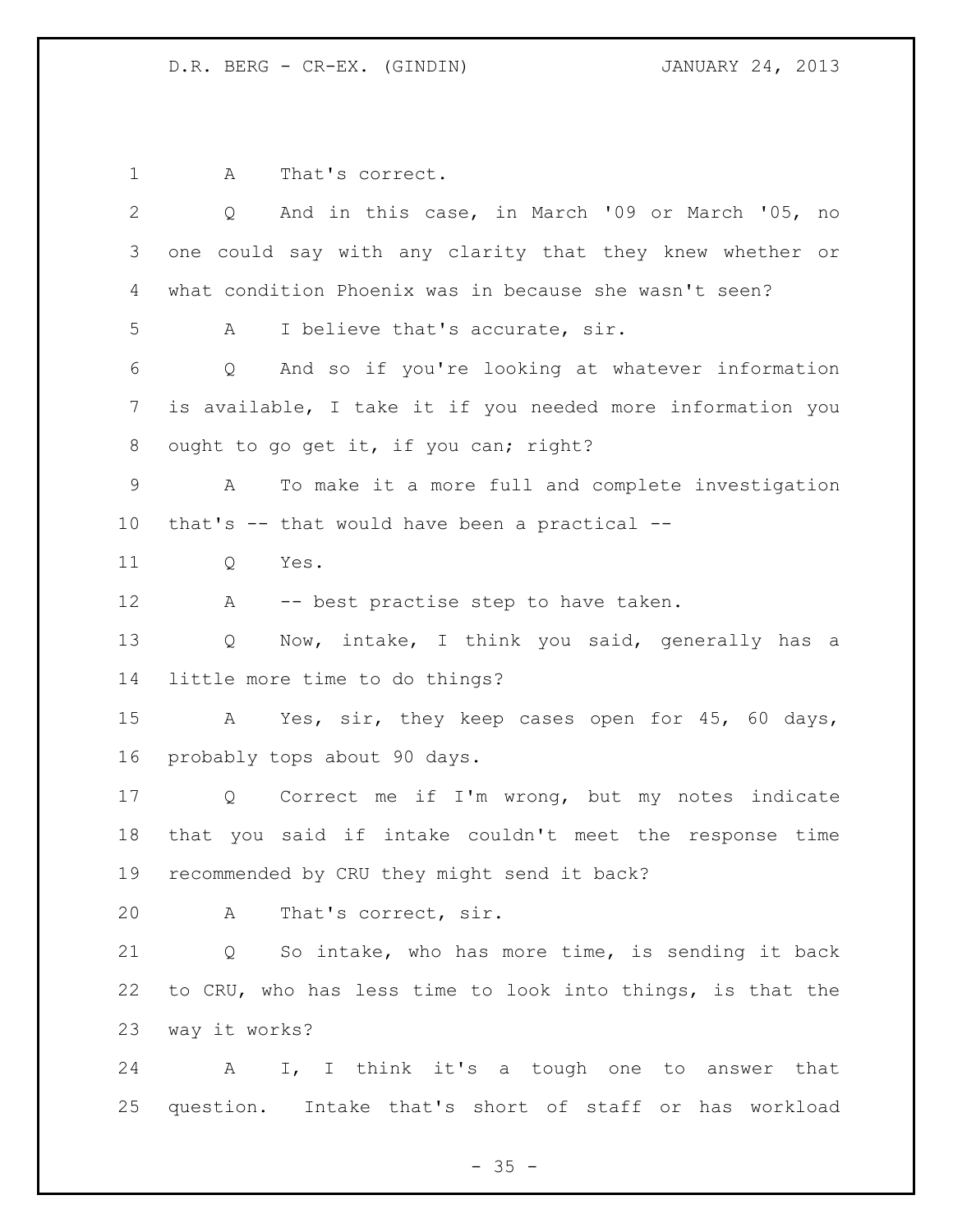D.R. BERG - CR-EX. (GINDIN) JANUARY 24, 2013

 expectations where they can't respond to this matter in the response time recommended would be doing the responsible thing by bringing that back to CRU's attention and asking them to follow up on that.

 CRU has it for a shorter period but CRU had more staff.

 Q All right. Now, just with respect to the walk of shame that we were talking about, and I'm not suggesting you coined the phrase or anything like that, but does it refer, essentially, to intake being ashamed to go back to CRU and telling we're not accepting your file. Is that essentially what it refers to?

 A No, I don't think anybody at intake would be shy about walking down to CRU and, and saying we can't manage this due to workload, at the end of the day bringing it back and saying can you do certain pieces on the case or take the case back.

 Q We don't know exactly how it happened here though.

A No, sir, we don't know, it's not documented.

 Q And that -- I take it that people at intake and the people at CRU know each other?

A Very well.

Q And they work together?

A Very well, yeah.

 $- 36 -$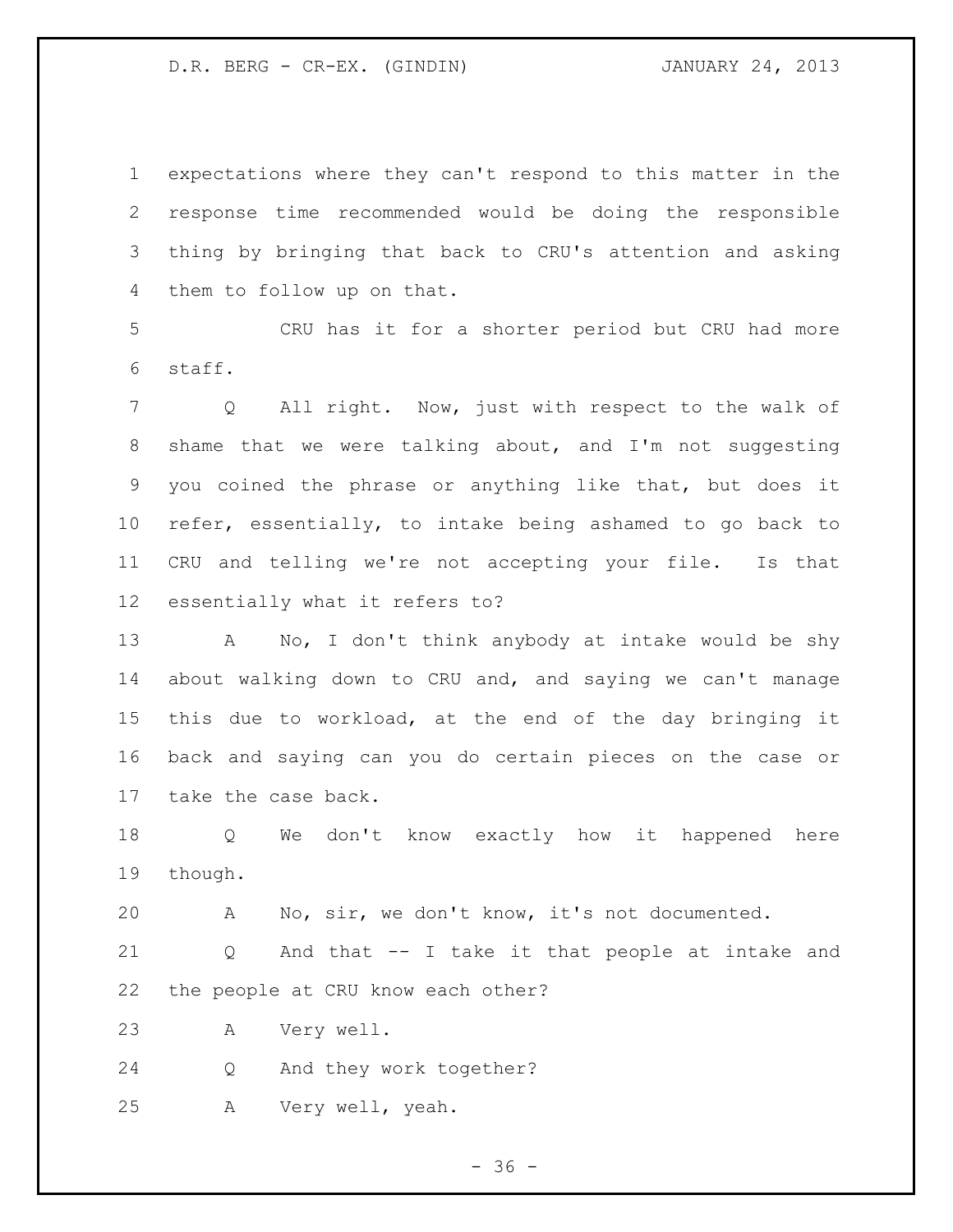Q Right? There is a collegial atmosphere that you helped create?

 A I believe it took us about a year, sir, and I think it was a very collegial working relationship. Our numbers of concern in that area became minimal.

 Q So the idea that these people that you worked for or with, pardon me, and you have a collegial relationship with, that would make it easier, for example, to try again if they had rejected something and you thought they still needed some work to be done, would be such a big deal to say well, let's try this again and go over there and see if they'll take it this time.

13 A Are you referencing the March '05 incident, sir? Q In particular.

A It was definitely an option.

 Q Yeah. Because one of the things we know after it was rejected was we simply knew more.

18 A Yes. And we went out on the call.

Q And --

A At CRU.

 Q -- and got to speak to the mother and knew that she wouldn't let them in the house, and various things; correct?

A Yes.

Q So --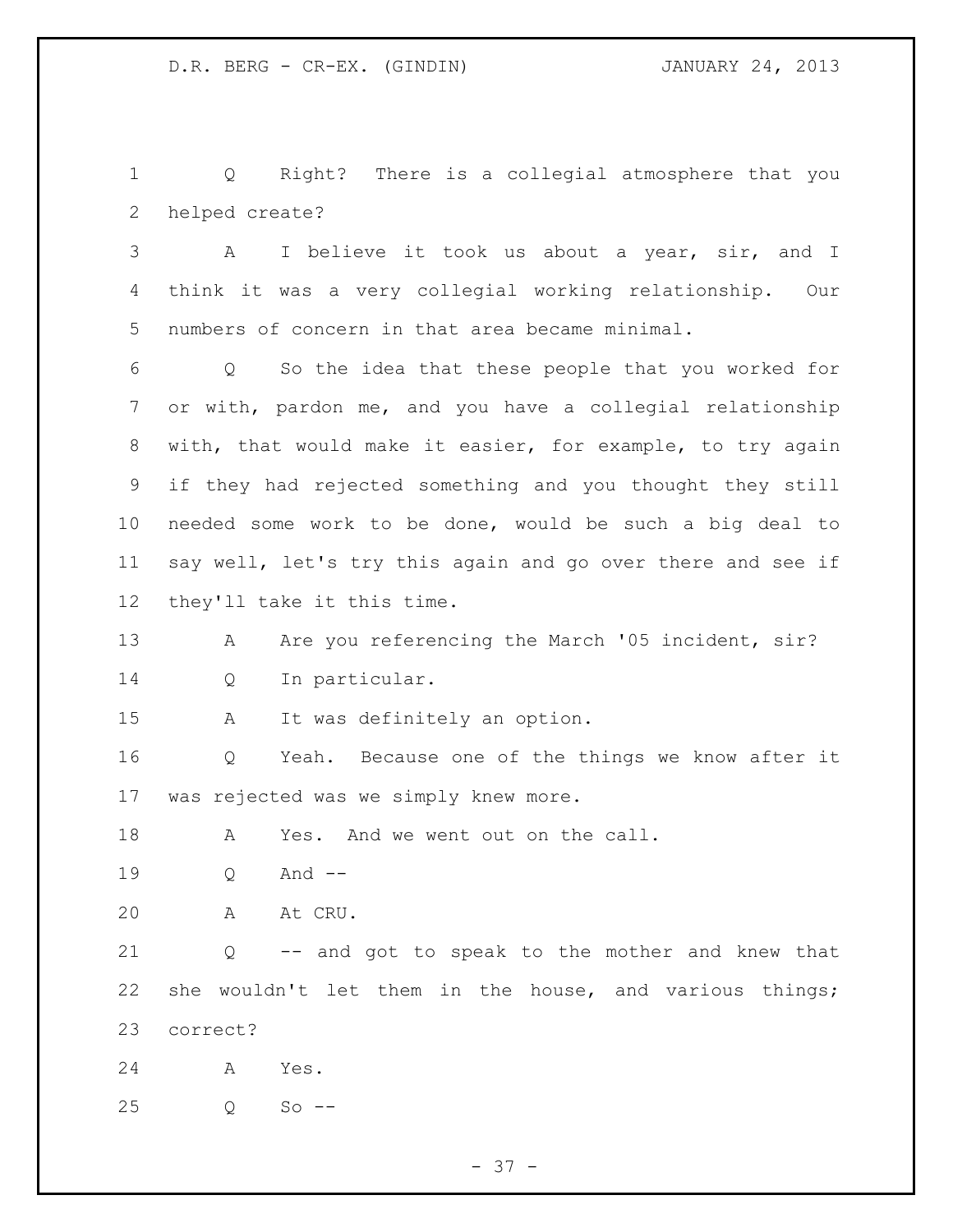1 A And when we reviewed it for closure we also knew, at the end of the day, the child hadn't been seen, so that was an option.

 Q So that was an option. Now, this collegiality that you tried to instill, did that have any effect on, on you doing performance reviews with all of these people that you've become buddy-buddy with?

A I'm not sure I know what the question is, sir.

 Q Is there a conflict, maybe, there that you're, you're doing performance reviews of, of this group of people that you have a very collegial relationship with and does that make it a little harder to, to --

 A Not really, sir. I make it my own professional practise to keep my personal and professional life separate so no, not an issue.

Q And that's always easy for you to do?

A Never easy, sir.

 Q All right. You were talking about Mr. Buchkowski, in particular, the other day, yesterday, and we know that he went there a couple of times and didn't really see anyone; correct?

A There was a lock on the outside --

Q Yeah.

A -- of the door, he couldn't get in, sir.

Q And you were saying that some of the things you

- 38 -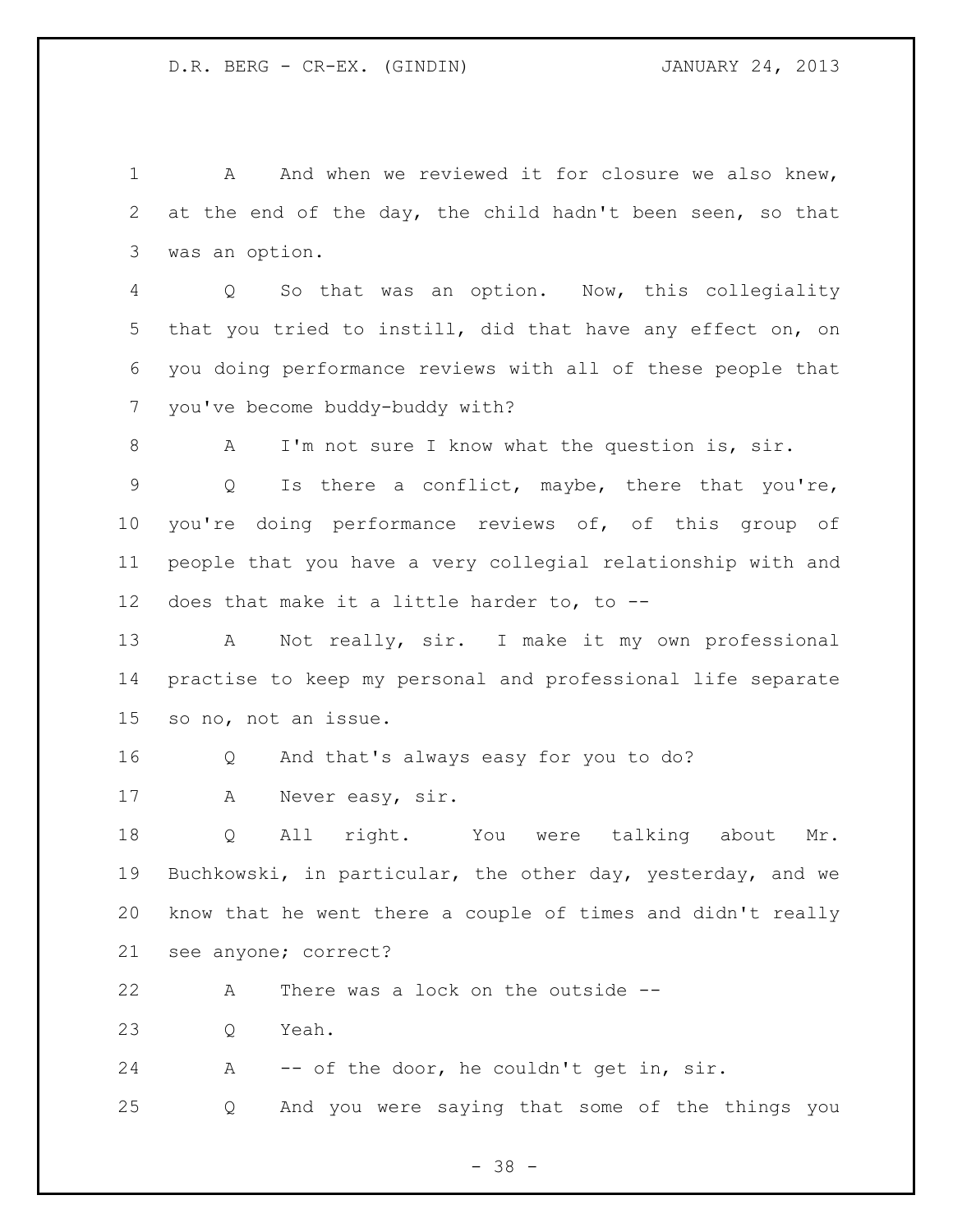D.R. BERG - CR-EX. (GINDIN) JANUARY 24, 2013

 would need to know, for example, is -- I think the question had to do with the lack of specificity with respect to the abuse allegation, it wasn't too specific, it was kind of 4 vague. You were talking about that; right? A Yes. Q Yes. A I think Richard tried to get that information. Q Yeah. And you said that you need to know things like when was the child injured, how was the child injured; right? A It would be very valuable to have that information, sir. Q Most important part would be if the child is injured. A Yes. Q Correct? 17 A Absolutely. Q That's where seeing the child comes in; right? Again. A Yes, sir, best practise. Q I think you said if you felt a child was unsafe, at least -- and correct me if I'm wrong, maybe this is a new policy, you -- there should be a safety plan developed? A That, that was part of the safety assessment at CRU.

- 39 -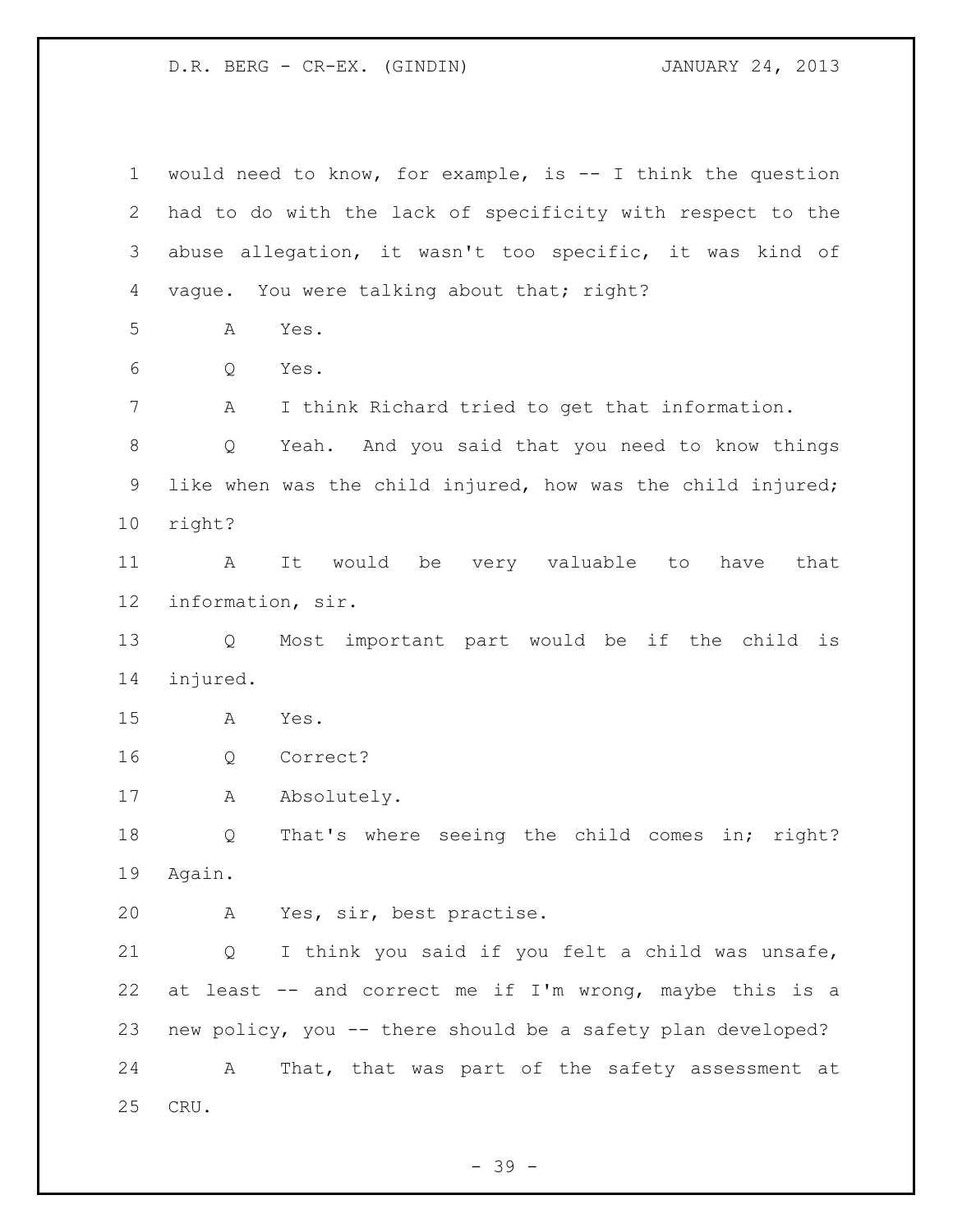D.R. BERG - CR-EX. (GINDIN) JANUARY 24, 2013

 Q At that time? A At that time. If a worker's assessment was that a child or children were unsafe the expectation was that they would put a safety plan in place and that would then be reviewed by the supervisor. Q And if you didn't really know, I guess the most logical step would be, as we've said many times already, would be nice to find out? A Yes, sir. Q And when you were talking about best practise, yesterday, in additional to telling us that seeing the child is indeed the best practise, you also mentioned that you should see the residence; right? 14 A That was an expectation. Q Yeah. A Wherever possible. Q Particularly if the complaint that comes in has to do with someone being locked in a bedroom in that residence? A Best practise would have been -- 21 O Yeah. A -- to see the child and see the residence. Q And I think you told us that standards and policies don't always take context into consideration. Correct?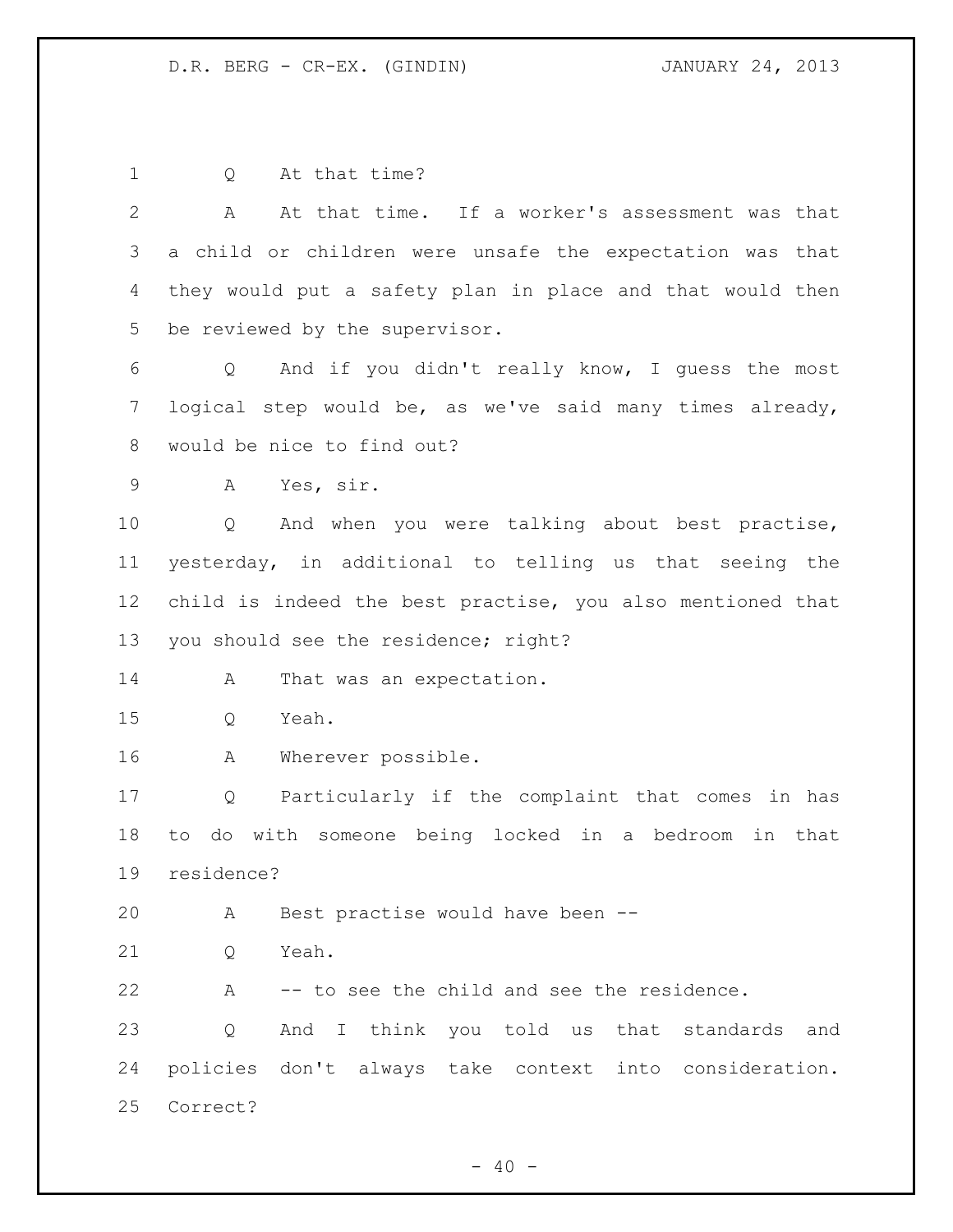A I don't believe those were my words, sir, but 2 I  $-$  Q But you agree with that? I think words to that effect were said. Would you agree with that? A That standards and policies don't take the context -- 7 Q Of a particular situation. 8 A Of a particular situation. Q Into consideration. A I think that's a fair comment. Q Because -- and you've mentioned this earlier, not everything fits into a category or a rule. It's not as though you can open a book and say here's what we should do. Right? A You still, you still need to exercise your professional judgment. Q Yeah. And the idea of checking out a new partner, who comes on the scene, that's a good practise, clearly, you would agree? A It is but it's a little more complicated than you're presenting. Some of our, some of our families, some of our moms, will have multiple partners, they'll have 23 partners for a day or two. It's, it's a challenging discretionary call for the worker, you know, to make that decision, when is the appropriate time to figure that out.

 $- 41 -$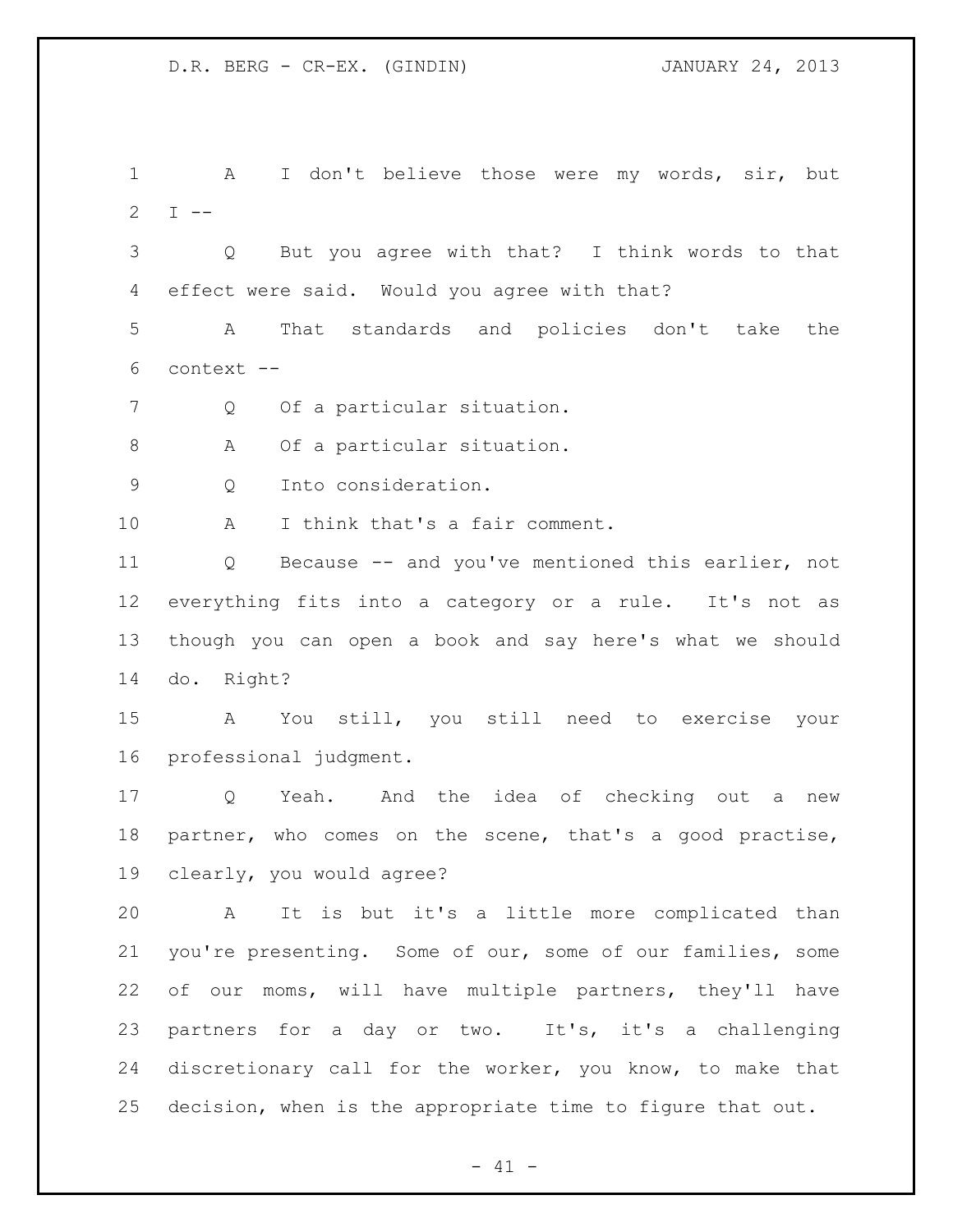D.R. BERG - CR-EX. (GINDIN) JANUARY 24, 2013 D.R. BERG - RE-EX. (SAXBERG) Q I'm not suggesting it's easy, necessarily, to get what you want. A Yes. Q But when a new partner enters a home, it's always good practise to find out what you can about that person. A In particular if that partner is someone who is staying around, sir. Q Yeah. And that's a good idea, whether it's written down in some manual or book, or anywhere else, is it? Isn't it? 11 A That's right. MR. GINDIN: Those are my questions. Thank you. 13 THE WITNESS: Thank you, sir. 14 THE COMMISSIONER: Thank you, Mr. Gindin. Mr. Saxberg? MR. SAXBERG: Thank you, Mr. Commissioner. Good morning, Mr. Berg. 18 THE WITNESS: Good morning, Chris. RE-EXAMINATION BY MR. SAXBERG: Q The evidence seems to -- that the Commission has heard, seems to indicate that the -- that intake didn't accept the recommendation from CRU in December of '04 or in March of '05 and -- to take the file and Ms. Faria testified that that was a factor that she considered in her

 $- 42 -$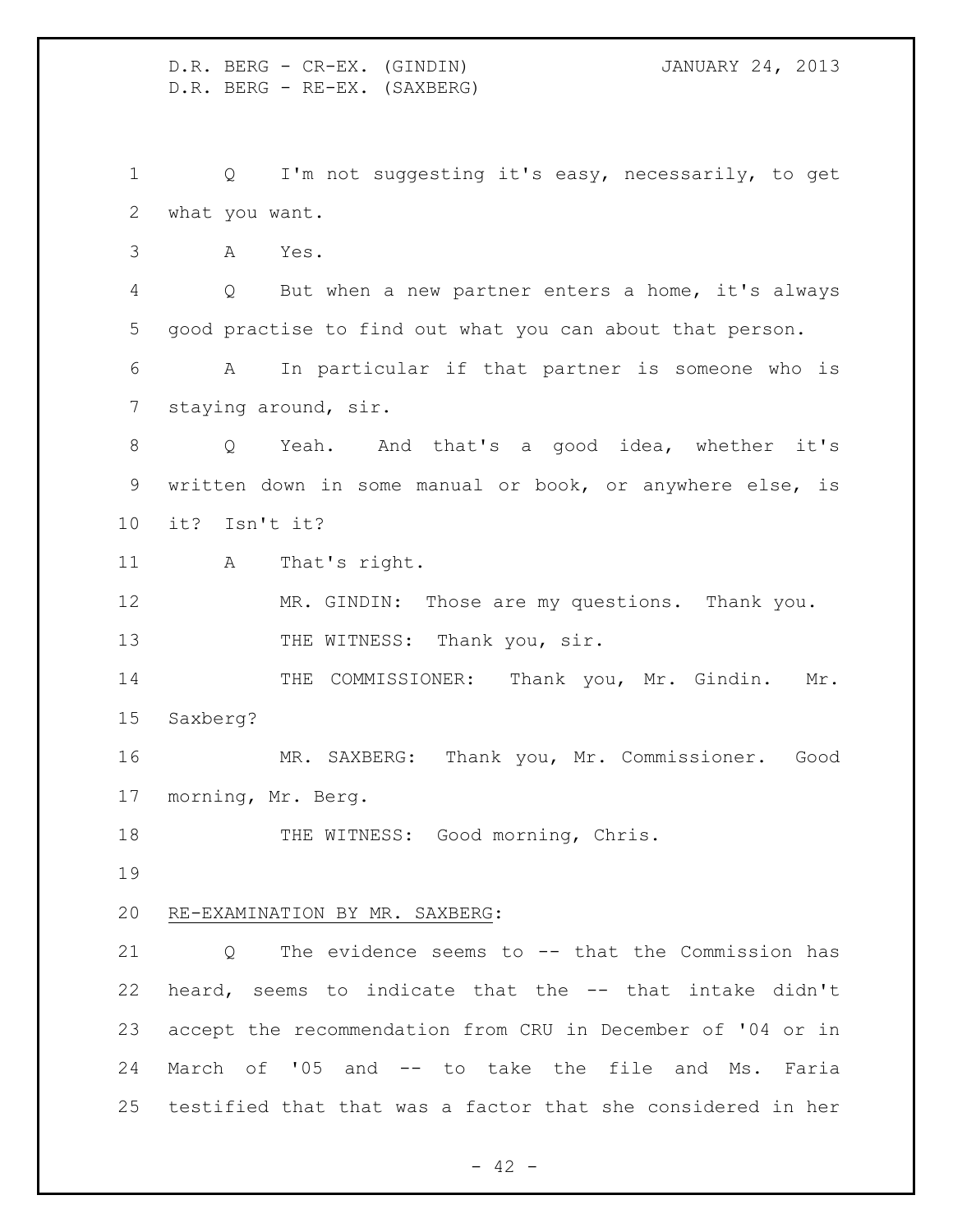decision to close the file at CR, RU. Was that a relevant factor for Ms. Faria to consider in making that decision? A I believe it was, sir. Q You were asked by Mr. McKinnon about whether you felt that your position, your position that you took up in April of 2003, as an assistant program manager at intake, was a comfortable fit for you or words to that effect. My question is, had your supervisor, Mr. Harrison, ever raised any issues to you with respect to your capacity and ability to do that job? A Well, sir, he asked if I would be interested in applying for the position Q So he was the one that recruited you, as it were? A I can't necessarily say he recruited me, sir, because I had to compete but at the end of the day there, there was an outreach made based on the positive past working relationship. Q And what were your performance reviews like, the performance reviews of your work? A Of my supervisor, sir? Q By your supervisor, of your work, what were those reviews -- what was the outcome of those reviews? A Before we left, some of us went on secondment to different places. Part of what we asked the supervisors to do and we, we did as senior managers, we did performance

 $- 43 -$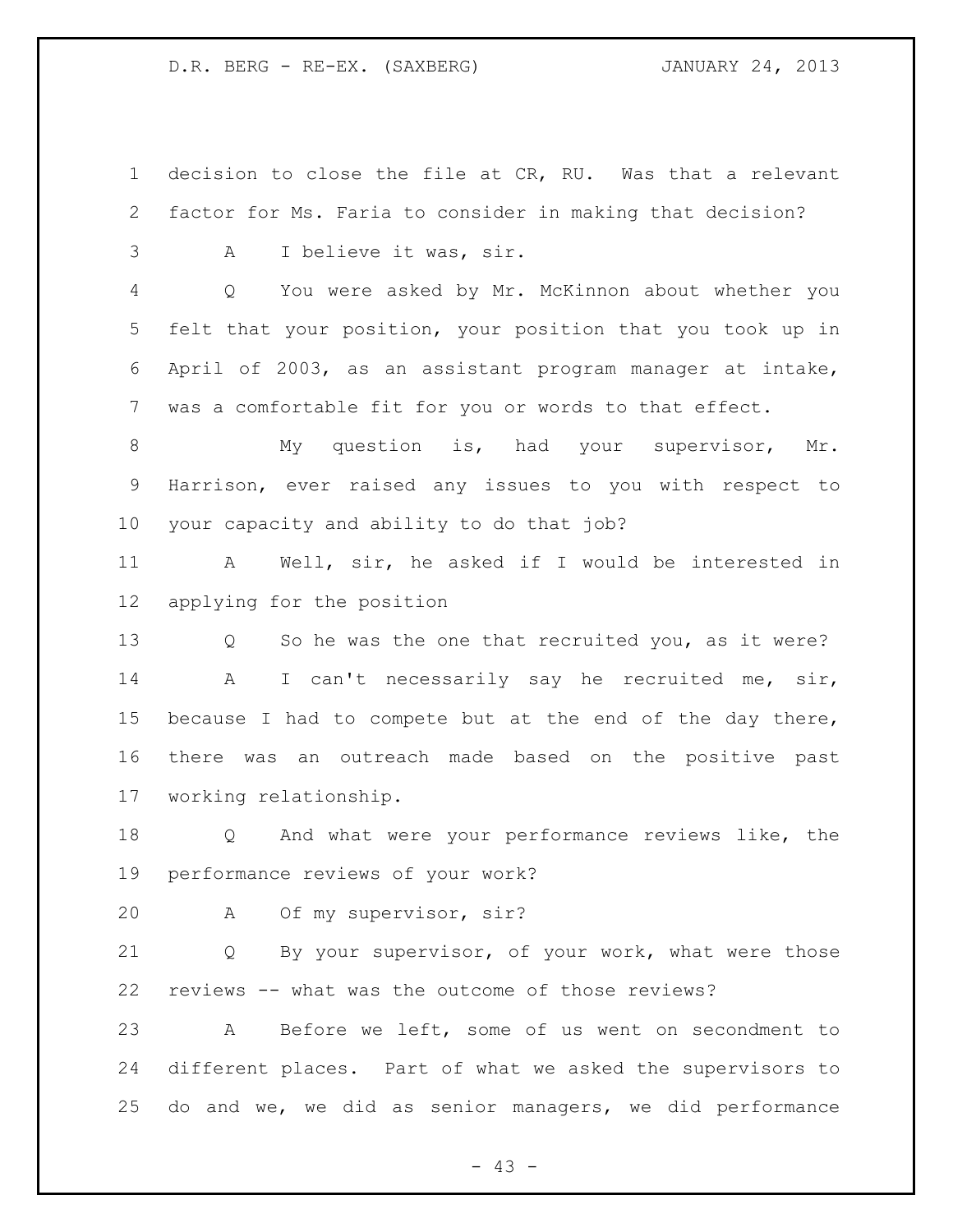reviews on all our respective supervisors and we developed the performance appraisal packages for each of the individual positions within the various programs and the supervisors, as well, did performance reviews on their staff.

 Q Maybe we might have just been at slightly different altitudes on that --

A Oh, sorry.

 Q -- question and that answer. I was asking if your supervisor, Mr. Harrison, did a performance appraisal of you and what the outcome was?

 A Oh, I'm sorry. Yes, he did and it was a positive favourable performance review.

 Q Okay, thank you. And then did you, in fact, do a performance appraisal of your supervisors, such as Ms. Faria?

A Yes, I did.

 Q And what was -- do you recall what the outcome of that appraisal was for Ms. Faria?

 A Vividly, sir, I read it the other day. I, I think Diva Faria, quite frankly, is one of the best supervisors that I have ever supervised in all the years that I've been in child welfare. Tremendously good supervisor as a child welfare specialist in the province at this point, and recognized by the province for her skills

- 44 -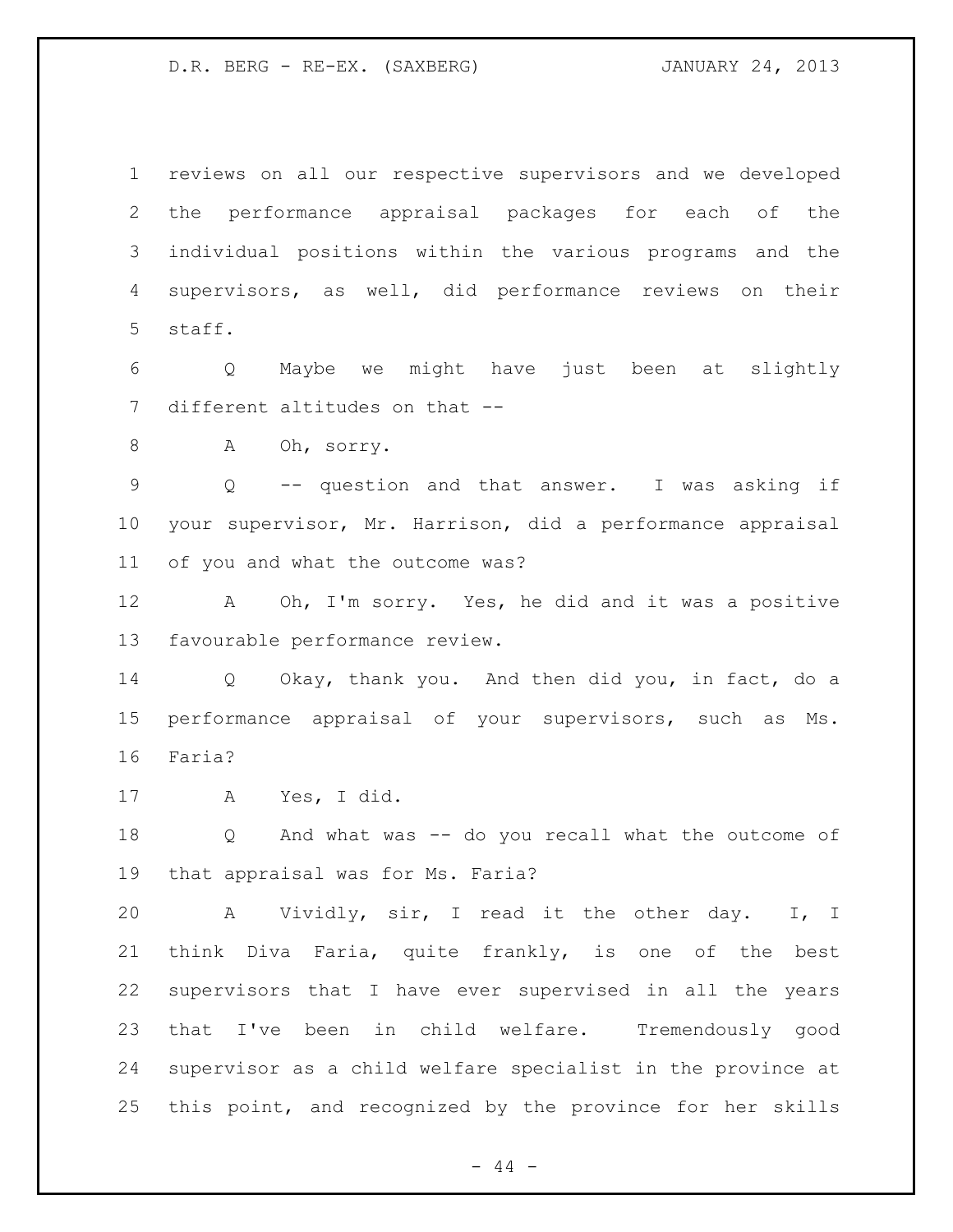in that area and her specialization in child welfare, sir. Q What year would that appraisal have been? A That appraisal would have been done April of 2005. THE COMMISSIONER: That means you gave her a positive appraisal, I take it? THE WITNESS: Absolutely, sir. A huge endorsement. BY MR. SAXBERG: Q Now, you were being asked whether you, personally, upon reviewing some of the file material, had the view as to whether discipline of workers was necessary. Do you recall that? A That's correct, sir. Q Are you aware of any discipline, of any nature, being meted out at any, at any location within CFS as a result of the recommendations or conclusions made in the three case specific reports? A No, sir, I'm not.

 Q And you were asked about the topic of the shredding of notes and whether you were aware, with it being done, about it being done. Do you recall that?

A Yes, sir.

Q Is there a difference -- and you had indicated, I

 $- 45 -$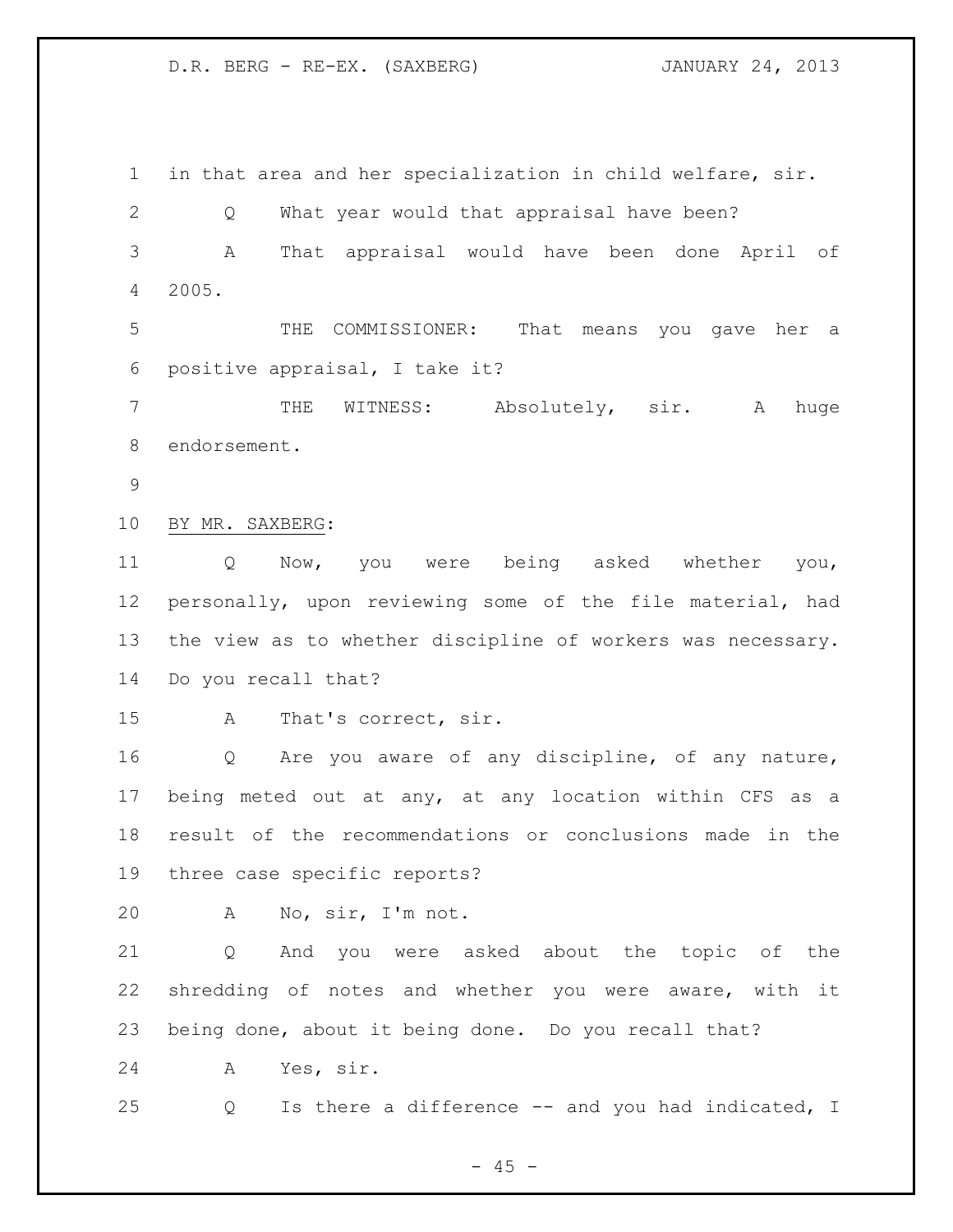believe, that, that you weren't aware of it, and you would have been concerned; correct?

A Yes, for sure.

 Q Is there a difference in terms of the level of your concern as to whether the shredding is occurring at after hours, for instance, or CRU versus intake?

 A Provided the pertinent case related information is somehow a part of the record it -- the, the notes always need to be part of the record. So if, if we're going to be destroying notes, we had a supervision policy that was in place but not in place until 2004, that guided us around what we were to do with our notes.

 Q The evidence that this Commission has heard with respect to CRU and what information it recorded and provided to intake, was all uniform in that there would be no handwritten notes that were to be provided from CRU to intake, it was a -- three pieces of information, the CRU report, the safety assessment and the, and the face sheet.

A That's correct, sir.

20 Q And there was no -- and, and no -- was there an expectation that handwritten notes would be kept and passed from CRU to intake then?

 A Not that I'm aware of, sir. It might have been in the file if a worker chose to or, or you know had completed their report and got additional information, it

 $- 46 -$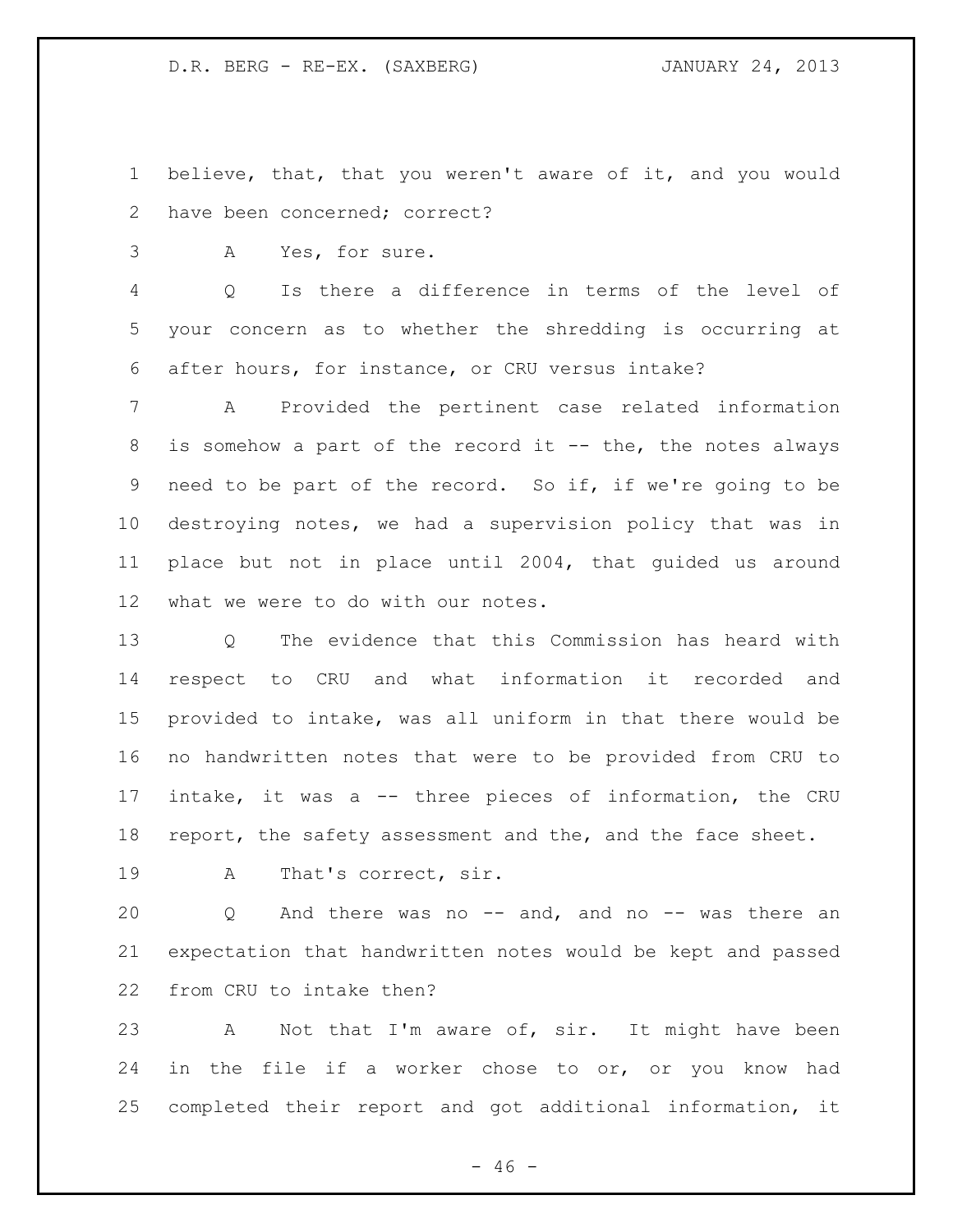may have found its way into the file but generally, no, you're accurate.

 Q And you'll agree that those provisions in the supervision policy relating to the maintenance of notes, were directed at family services more so than intake?

 A Primarily at family service, for sure. Doesn't mean there wasn't good things out of it that we tried to adopt.

 Q Now, the Commission also heard some, some evidence that the amount of files that a CRU worker would be dealing with, her day could be anywhere between two and a half and three files per day. Is that -- was that your experience?

 A Yes, sir, and I believe that Diva Faria told Andy Koster and it's, it's recorded in the record that at any given time her CRU staff may carry between three and four files, at any given time, on a given day.

 Q Now how, how then would it have been possible for those workers to do comprehensive CFSIS history reviews if they are dealing with two or three files per day?

 A Well, sir, the -- if it's possible that -- I would like to refer to the best practise document in child welfare that was provided to us by Alex Wright, I think there is some very relevant and pertinent information to your question. If that's possible.

- 47 -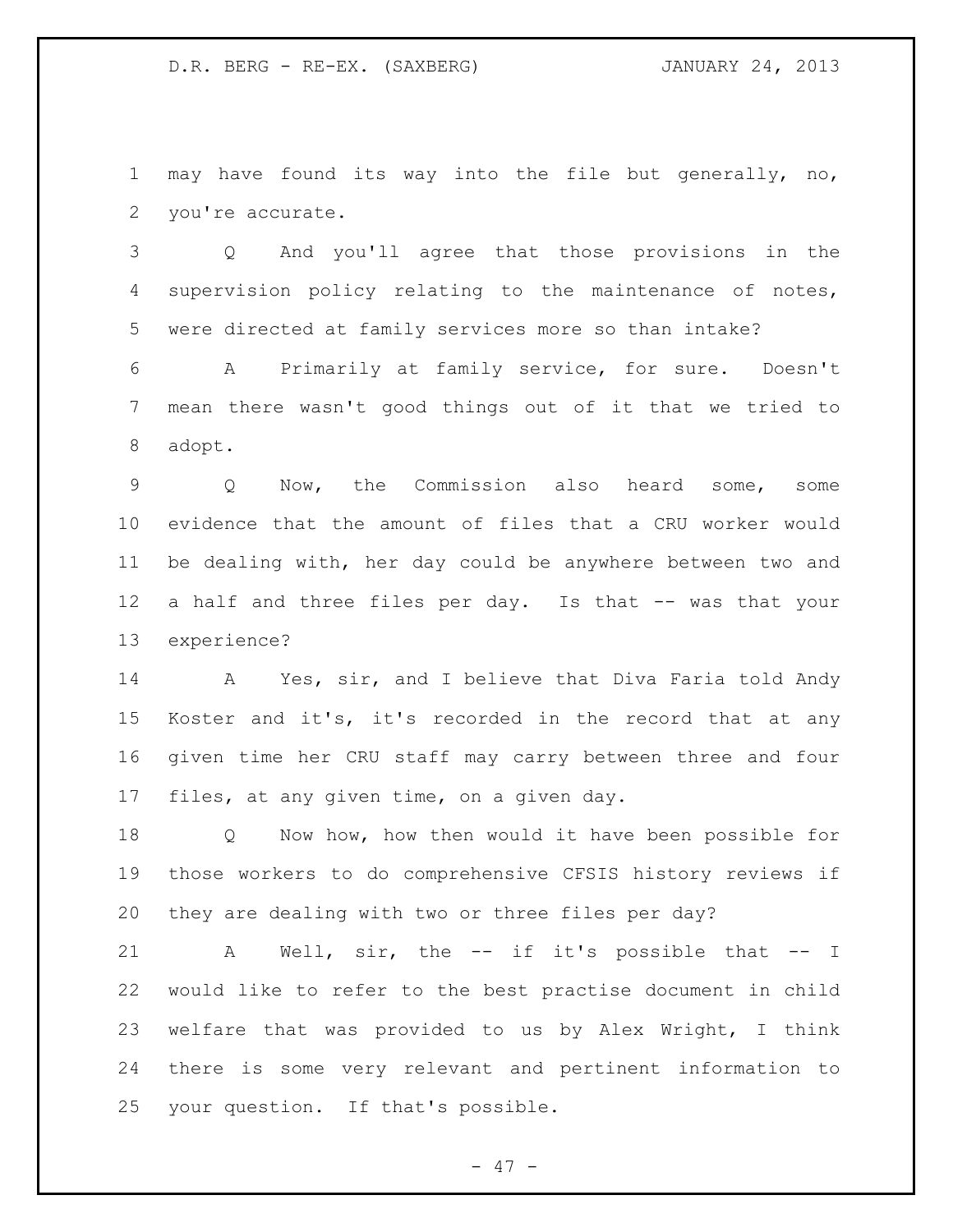Q If you, if you want to refer to something I don't have a problem with it. 3 THE COMMISSIONER: Are you -- MR. OLSON: Ms. -- 5 THE COMMISSIONER: -- aware of this document, Mr. -- MR. OLSON: That, that document is not in evidence at this point, Mr. Commissioner. THE WITNESS: Okay. Okay. Sorry, Chris, could you give me that one more time? Your question. BY MR. SAXBERG: Q You had indicated that there was a -- in response to one of the questions put to you. THE COMMISSIONER: Well, do you know about the document? 17 MR. SAXBERG: Yes, the best practises document. THE COMMISSIONER: Well, did you make it available to Commission counsel? MR. SAXBERG: Yeah, it's one of the documents Commission counsel disclosed to all the parties. MR. OLSON: Maybe I can have a word with my friend.

 $- 48 -$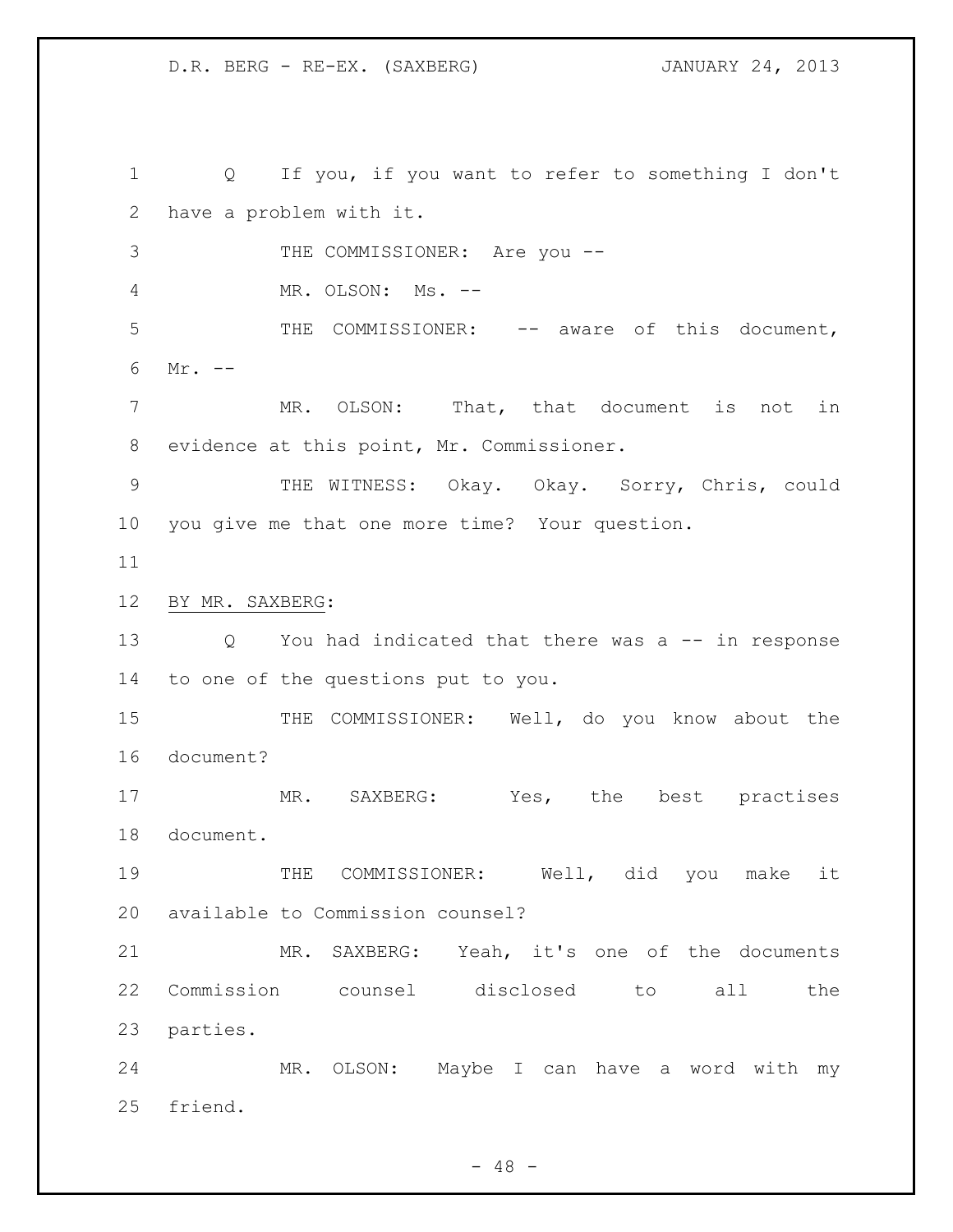BY MR. SAXBERG:

| $\overline{2}$ | Q Okay, Mr. Berg, you've -- you have a copy of that            |
|----------------|----------------------------------------------------------------|
| 3              | best practises document in front of you?                       |
| 4              | Yes, I do, sir.<br>А                                           |
| 5              | And what's the page number on the bottom?<br>$Q \qquad \qquad$ |
| 6              | The page number at the bottom is 363 and it's<br>A             |
| 7              | under CD number three.                                         |
| $8\,$          | MR. OLSON: That's fine, it's a different                       |
| 9              | document than we were (inaudible).                             |
| 10             | THE COMMISSIONER: This is one that --                          |
| 11             | MR. OLSON: This has been disclosed.                            |
| 12             | THE COMMISSIONER: It's in the book.                            |
| 13             | MR. OLSON: Yes.                                                |
| 14             | THE COMMISSIONER: He's -- in his book.                         |
| 15             | MR. OLSON: Yeah.                                               |
| 16             | THE COMMISSIONER: What number is it, page                      |
| 17             | number?                                                        |
| 18             | THE WITNESS: It's page number 363 under CD                     |
| 19             | number three, sir.                                             |
| 20             | THE COMMISSIONER: Is this -- what is this                      |
| 21             | document, Mr. Saxberg?                                         |
| 22             | MR. SAXBERG: Well, perhaps we could scroll to                  |
| 23             | the top of the document. It's a document that was attached     |
| 24             | as part of one of the six reports that the Commission has      |
| 25             | been referred to in the order-in-council.                      |

- 49 -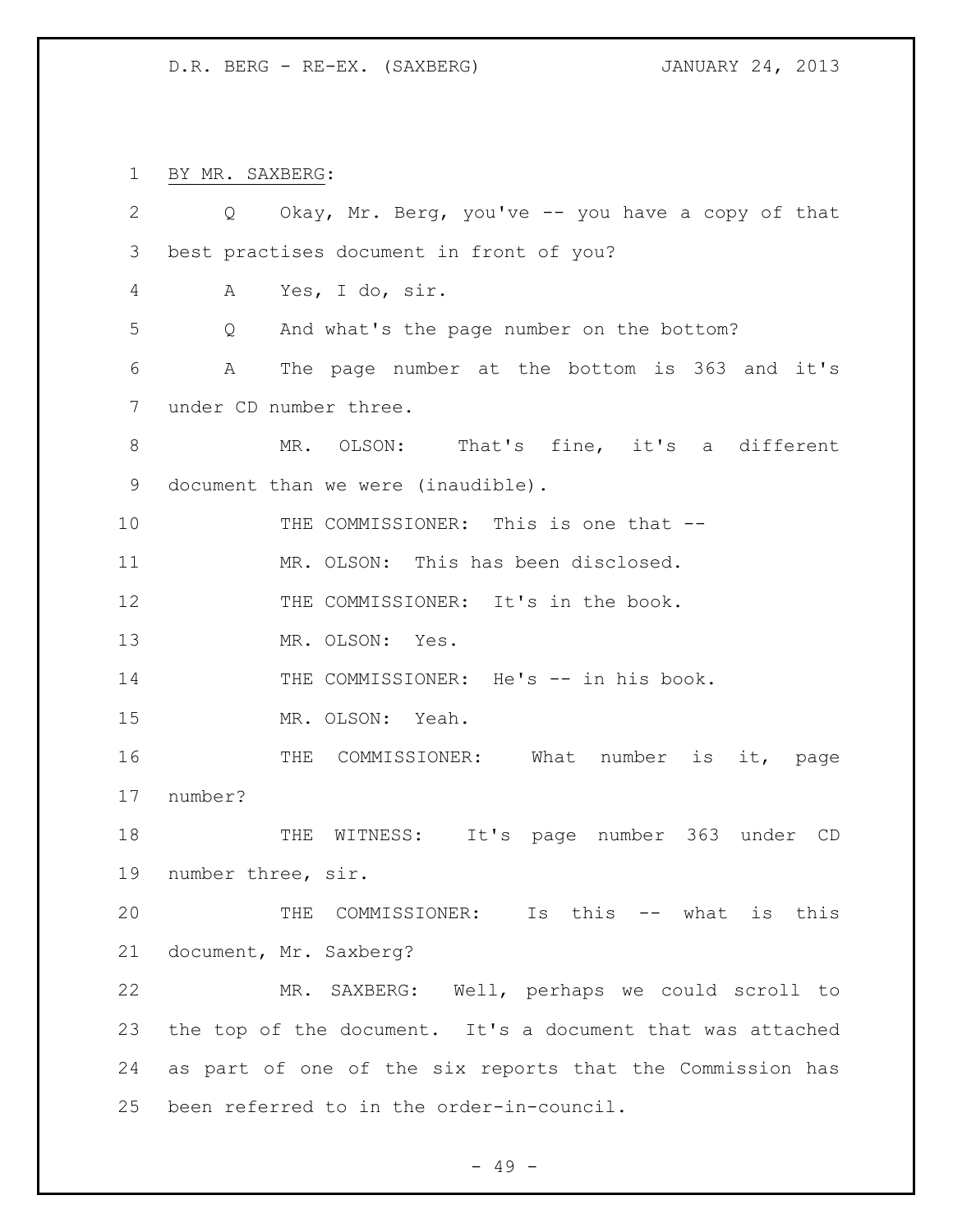1 THE WITNESS: It's under the --2 MR. SAXBERG: Yeah, there we -- MR. OLSON: It's from -- THE WITNESS: -- strength and commitment document. MR. OLSON: That's right, the strength and the commitment report that's referred to in the order of council (sic), this is part of that document. 9 THE WITNESS: Yes. 10 THE COMMISSIONER: This is the Wright report, is it? 12 THE WITNESS: That's correct, sir. 13 THE COMMISSIONER: I don't have -- Mr. Olson, I don't have it here, do I? MR. OLSON: No, you don't. BY MR. SAXBERG: Q And if we back up, I -- just to put this all in 19 context, in case we've forgotten what the question was, I was asking you essentially about the expectation of CRU workers to do comprehensive CFSIS history reviews when the evidence is that they're dealing with up to three files per day and that would give them a limited amount of time to do that work. A That's, that's for sure. Investigative workers

 $-50 -$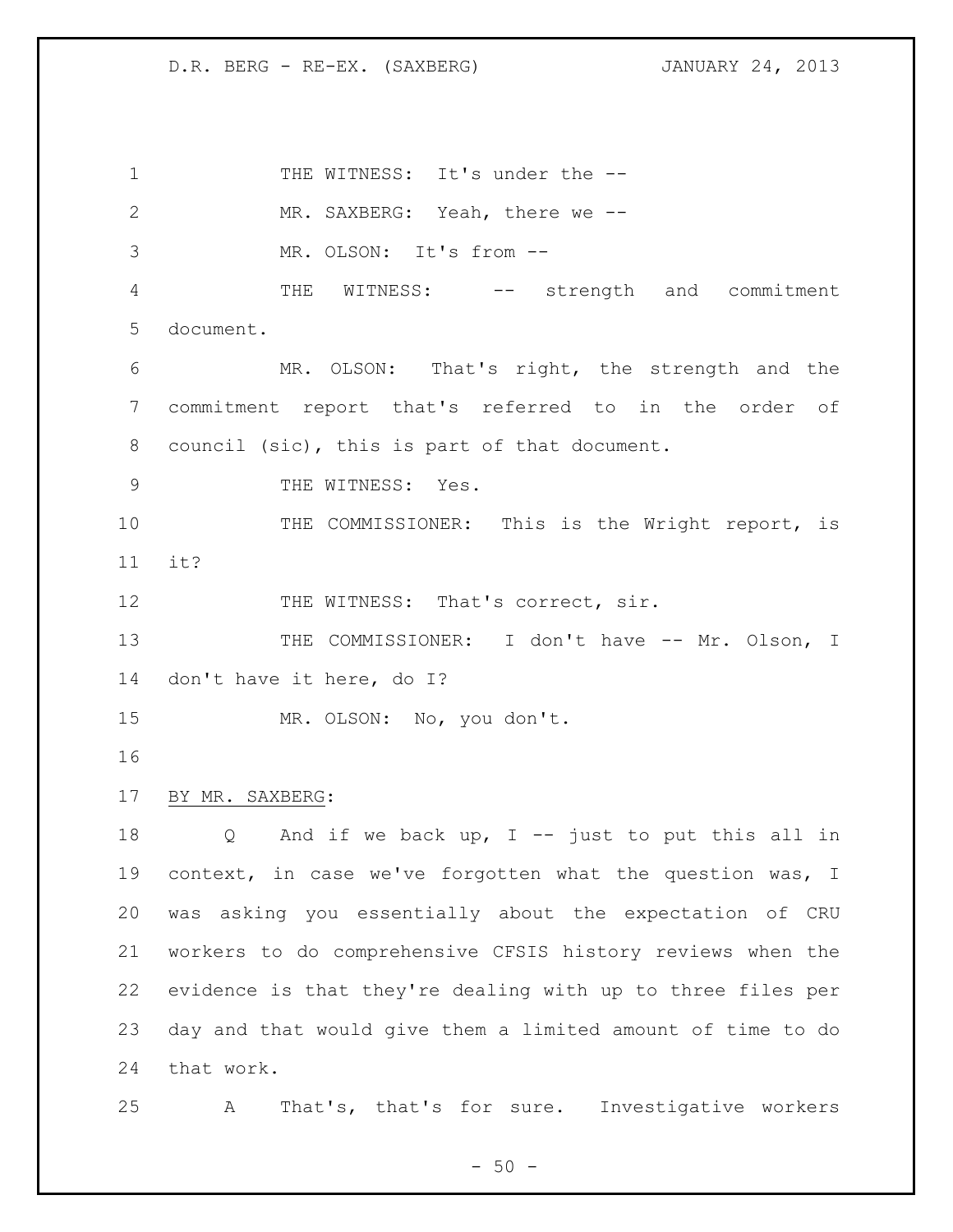are generally, if you looked at that document, to be carrying, investigative social workers, recommended standard is 12 active cases per month per social worker. And let's take the low side, that if they were carrying three per day, per worker, it would not take very many days to get to what a recommended expert's view is in regards to numbers of cases that they should be managing. So, so it would be very, very difficult to expect them to follow through all those steps, sir. Q And that intake -- 11 THE COMMISSIONER: Well, now, just a minute. We, we know the shortcomings, if, if that's a fair word, you've referred to various incidents here where -- 14 THE WITNESS: Yes, sir. THE COMMISSIONER: -- perhaps best practise was not followed. 17 THE WITNESS: Yes, sir. 18 THE COMMISSIONER: Are, are you saying that there's something in this document that would say that the right thing was done? 21 THE WITNESS: No, sir, what I, what I am saying is that this document has one of the University of Manitoba's lead experts saying that here is around the average of case numbers an investigating social worker at CRU or intake should be carrying. Just simply that, sir.

 $- 51 -$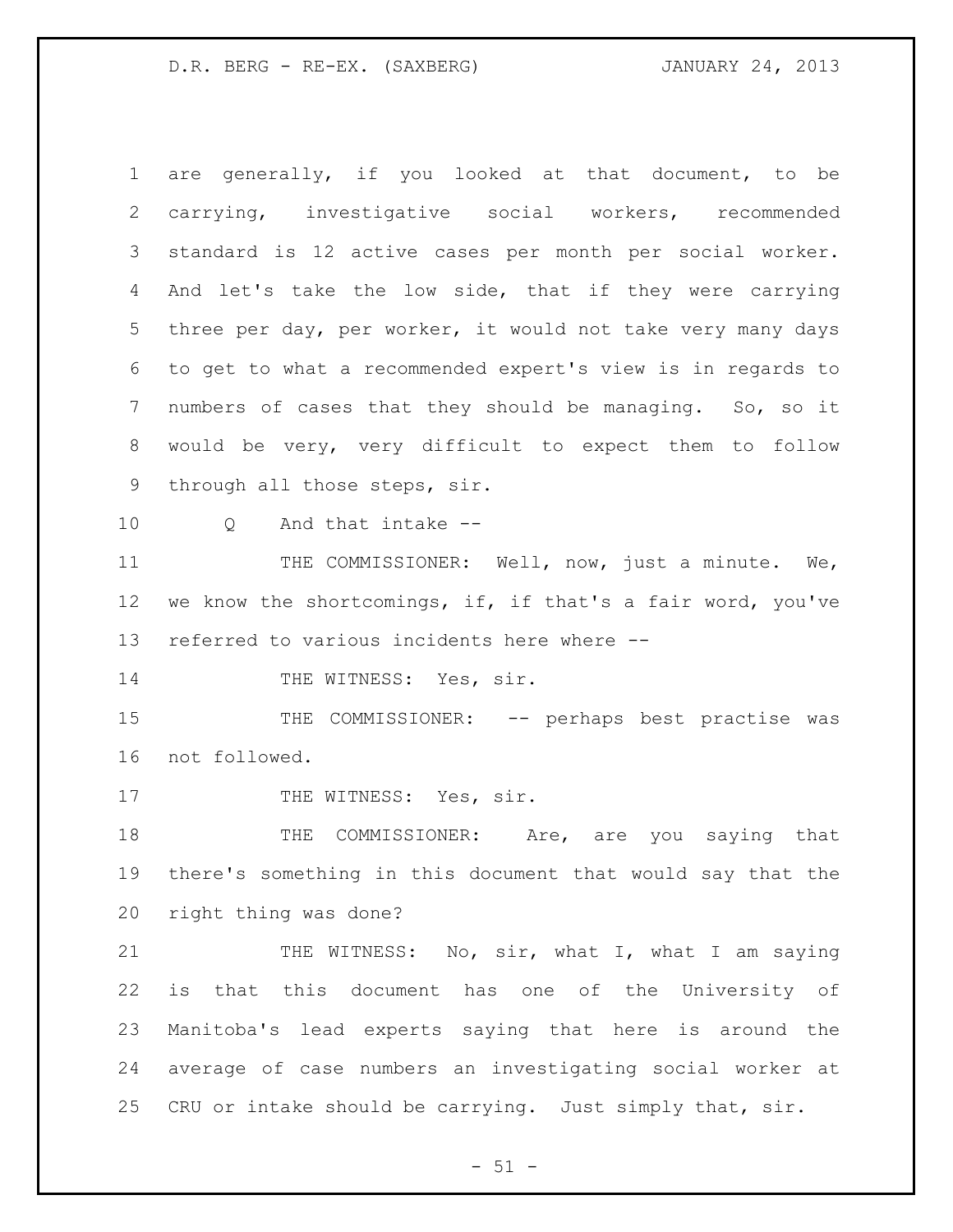THE COMMISSIONER: Or relate to that to the Phoenix Sinclair matter.

 THE WITNESS: Okay. I think Mr. Saxberg's question to me is would it have impacted Chris Zalevich to be able to have read that file thoroughly on that March 7th incident, prior to him going out on that call, if he had workload to the degree that was described by the supervisor, Diva Faria, in her dialogue with the reviewer, Andy Koster. That was, that was I believe the reference. And it could have seriously impacted his ability to have taken the time to have looked at the entire history before he went out on that call.

 THE COMMISSIONER: It would have been ideal for him to look at it?

15 THE WITNESS: Yes, sir, it would have been ideal 16 but it, it, it may have, with that kind of volume, it may have caused him to take shortcuts and simply take the information he received from after hours, simply read that and then go out with that. And we've already disclosed here today that pertinent information related to even Karl Wesley McKay was not included on that information from after hours.

 THE COMMISSIONER: And you're attributing that to workload?

25 THE WITNESS: I'm, I'm attributing just my

 $-52 -$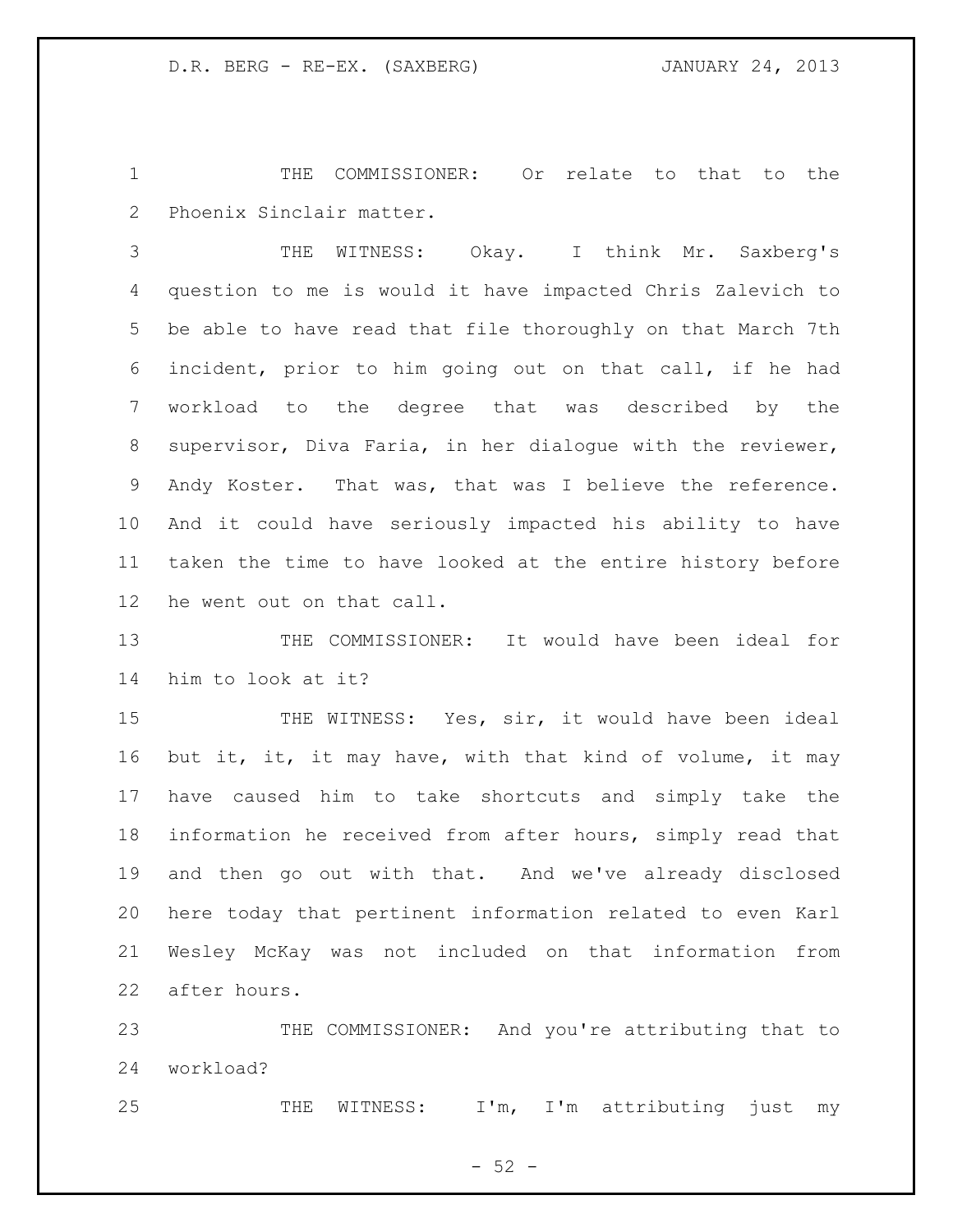response back to Mr. Saxberg's question, sir, and he's asking me could this possibly impact workload for workers at the end of the day, not to read all these files before 4 they go out and I think the answer to that is, yes, it could. I don't know, sir, whether it did in this exact situation, I don't know that, sir. BY MR. SAXBERG: Q Let me try to -- I think I can simplify it. Best practise would be for every social worker, wherever they are, in family services, intake, CRU, after hours, to read 13 all of the material on CFSIS, in every case; correct? A It is, it is -- Q And that -- 16 A -- really our wish to get to that point, sir. Q And that's going to produce the best outcomes? A Absolutely. Q Correct? Is there a difference in the capacity of CRU workers, who only deal with the file for a very short period and have three files per day, is there a difference between their capacity to achieve that best practise in the capacity of an intake worker? 24 A Absolutely, absolutely, for sure. Q And, and just what's the difference in capacity,

 $- 53 -$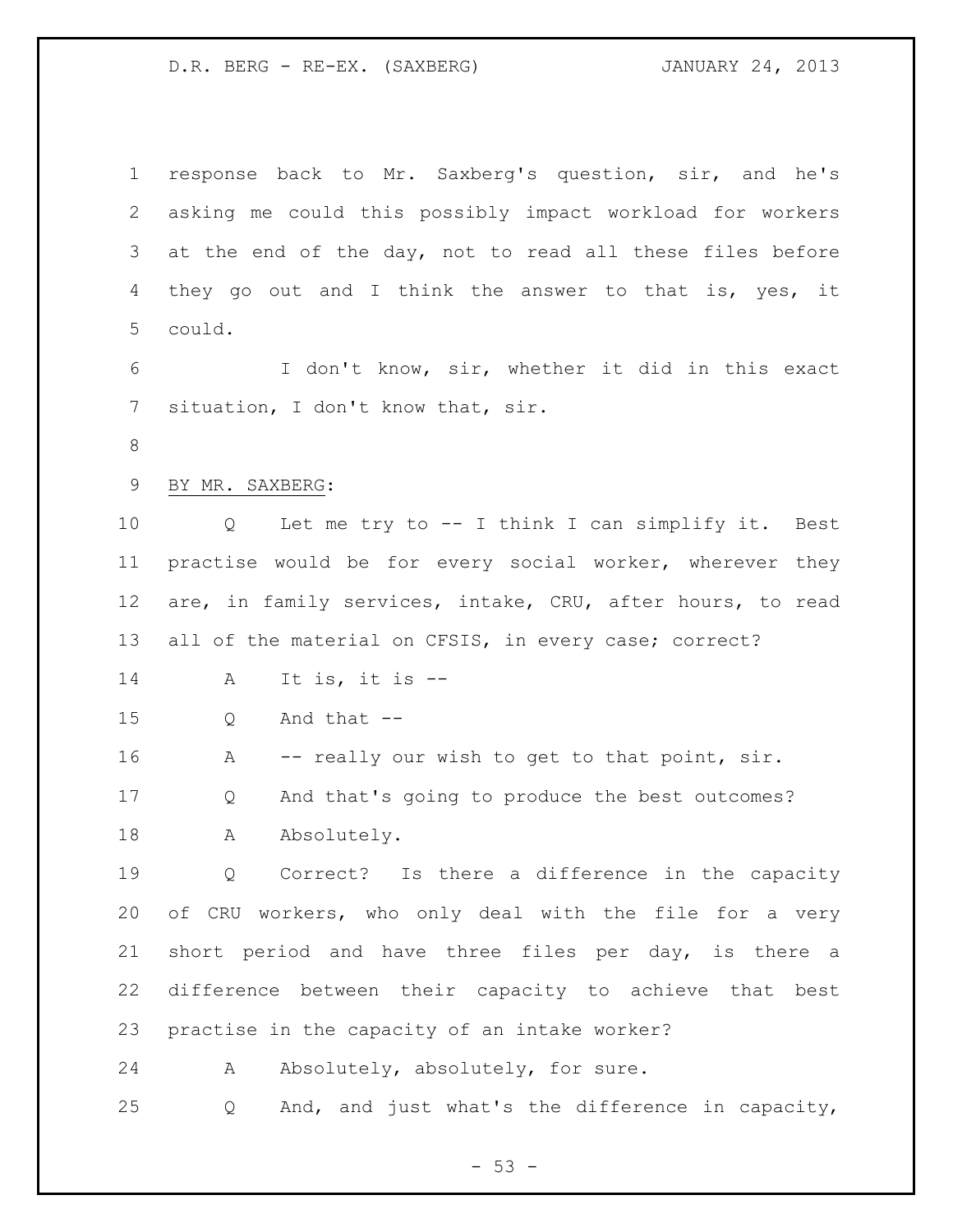who has more?

| $\mathbf{2}$    | The difference in capacity is that, that they're<br>A       |
|-----------------|-------------------------------------------------------------|
| 3               | -- they've got three or four things that they're dealing    |
| 4               | with at one time and they generally only keep the files for |
| 5               | one to two days so they've got always a lot of competing    |
| 6               | priorities and to take, you know, potentially two, three    |
| 7               | hours to read one individual file as this one might be,     |
| 8               | because there's two files and they're fairly thick, at the  |
| 9               | end of the day I don't know that they would physically have |
| 10 <sub>o</sub> | that ability, time-wise, to do that.                        |
| 11              | And, similarly, best practise is to see every<br>Q          |
| 12              | child on every occasion in every investigation and that's   |
| 13              | certainly the practise today; correct?                      |
| 14              | Yes, it is the practise today and, and that is<br>A         |
| 15              | the best practise, to see the children in particular when   |
| 16              | they're the subject of a protection investigation.          |
| 17              | Does $--$<br>Q                                              |
| 18              | THE COMMISSIONER: Always, always was I take it?             |
| 19              | THE WITNESS: Always was, sir. Always was.                   |
| 20              |                                                             |
| 21              | BY MR. SAXBERG:                                             |
| 22              | Does -- did intake, in 2005 and -- in 2005, have<br>Q       |
| 23              | more capacity to achieve that best practise and ensure that |
| 24              | every child is seen on every investigation than CRU?        |
| 25              | Absolutely, yes. They had more time.<br>Α                   |

- 54 -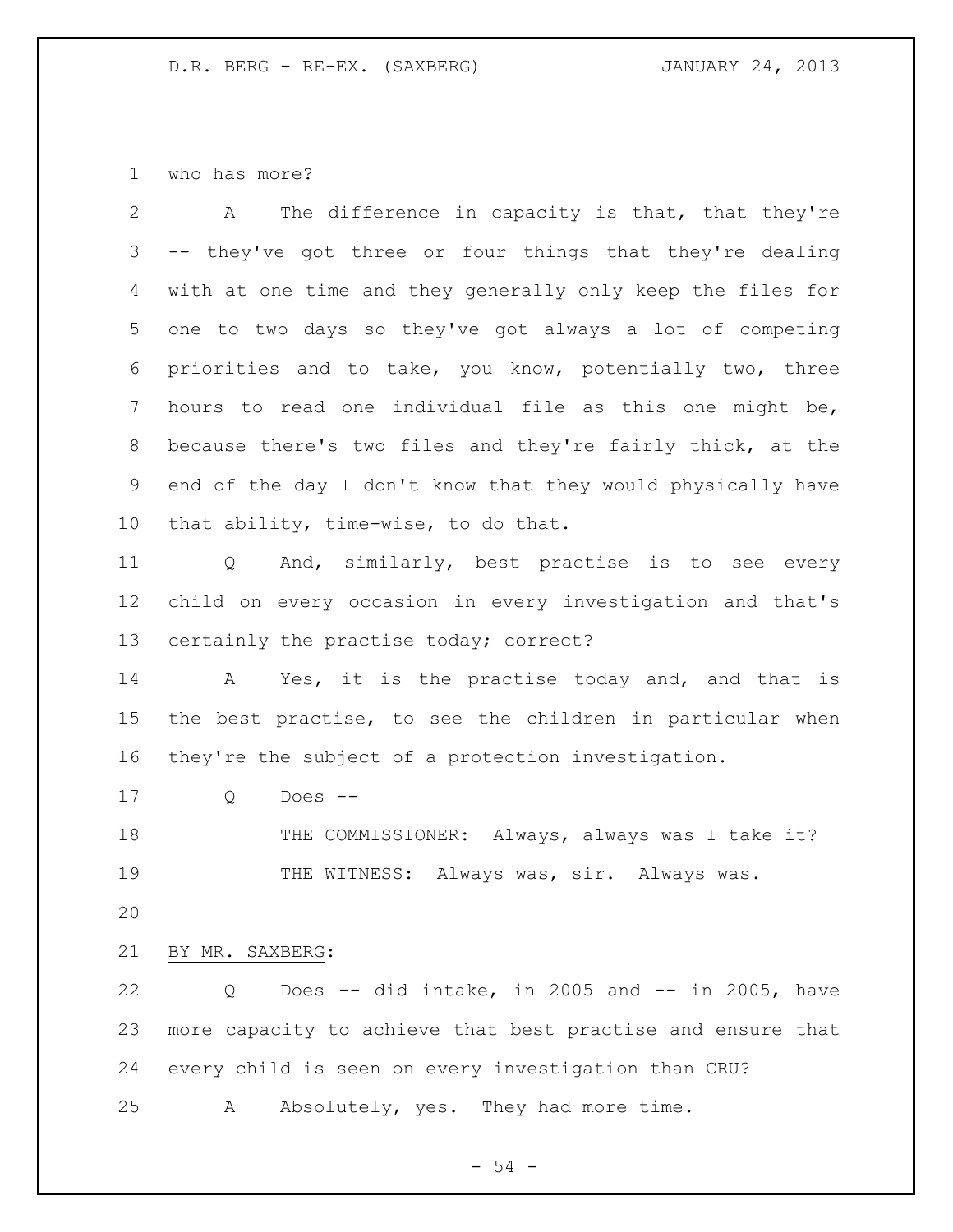1 THE COMMISSIONER: They have no time? 2 THE WITNESS: They had more time, sir. They would have that case for at least 60 to 90 days if they wanted to keep that case that long where as CRU would be keeping it generally for a maximum of 24 to 48 hours. BY MR. SAXBERG: Q And they have only within that period of time to ensure that all of the children have been seen? A Yes, sir. Q And was it your experience that, at the time, that, that you were the assistant program manager, that the, the goal of -- CRU strived for was that the home be seen on every occasion and all the children be seen, but that it wasn't possible on every occasion to achieve that because of workload? A The -- it would be impossible to have done that on every case, sir. Q And so I just want to, to call up page 36926. This is the -- you probably have this before you, Mr. Commissioner, this is the first page of the Davidson, slash, Zalevich report, dealing with the March '05 involvement.

 And I just -- I really just bring it up so that the witness will, will be aware of the document and report

 $- 55 -$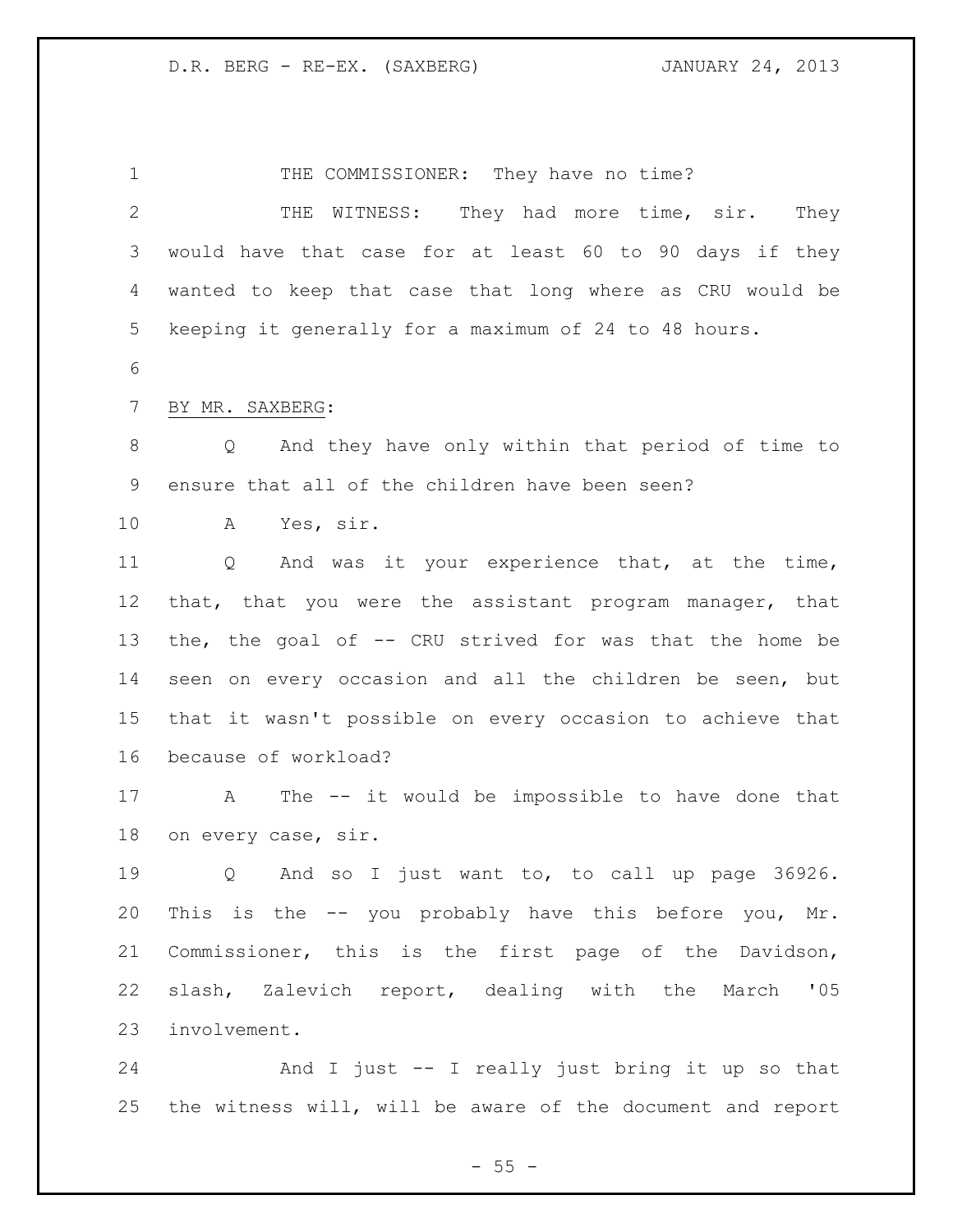| $\mathbf 1$ | and everyone will be aware of what -- which document I'm  |
|-------------|-----------------------------------------------------------|
| 2           | speaking of. This next question relates to this report    |
| 3           | that was ultimately signed off by Ms. Faria. And you've   |
| 4           | read the report before and I think you commented in, in   |
| 5           | response to a question from Mr. Gindin, that the report   |
| 6           | includes absolutely no mention of Mr. McKay.              |
| 7           | I would like to, to verify seeing the report, if<br>A     |
| 8           | I could.                                                  |
| 9           | Q<br>Yeah.                                                |
| 10          | I can only see a part of it here.<br>A                    |
| 11          | Okay. And you have that in, in your binder --<br>Q        |
| 12          | I, I'm going to $-$ -<br>Α                                |
| 13          | $--$ at 1795?<br>Q                                        |
| 14          | -- look at it on the screen, sir.<br>Α                    |
| 15          | Q<br>Sure.                                                |
| 16          | Yes, this is the document I was referring to<br>A         |
| 17          | earlier that came from after hours to see CRU and I don't |
| 18          | see any reference to Karl Wesley McKay on that document.  |
| 19          | Q Okay. And, and you had indicated that with Mr.          |
| 20          | McKay in the picture the, the risk associated with this   |
| 21          | file is elevated?                                         |
| 22          | Absolutely.<br>A                                          |
| 23          | Q<br>Now, when Ms. Faria received this report --          |
| 24          | THE COMMISSIONER: Mr. -- you're not ploughing             |
| 25          | old ground that we've all been through --                 |

- 56 -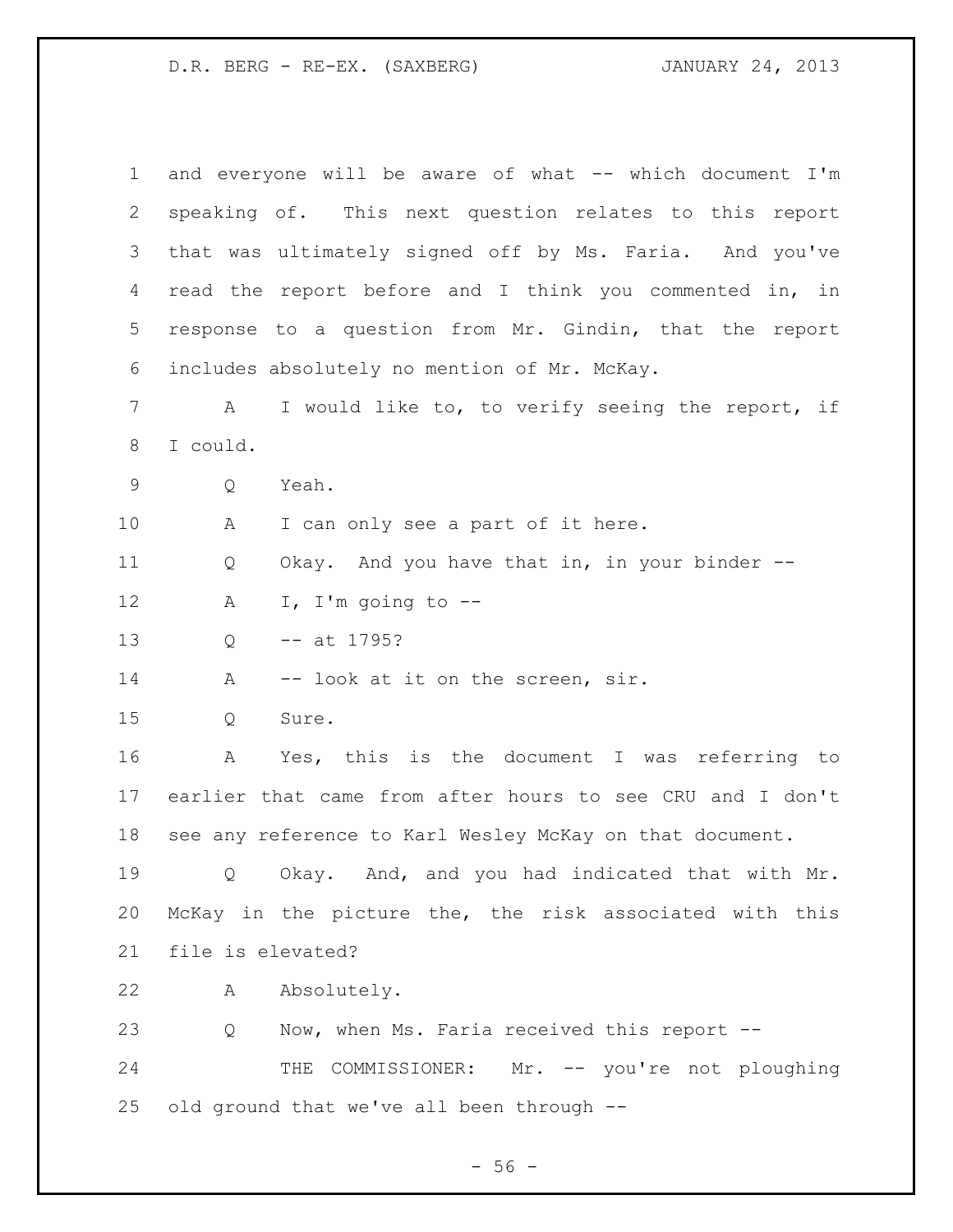1 MR. SAXBERG: No. THE COMMISSIONER: -- in that Commission counsel had the responsibility of, of laying the case out which they've done. Are you, are you -- are these something that came up in cross-examination? MR. SAXBERG: Yes, I believe so. I, I -- the issue was about whether the workers should have been aware of Mr., Mr. McKay in March of 2005 and should have done something about it, and I'm, I'm now going to ask a question in relation to Ms. Faria who -- he was Ms. Faria's supervisor. MR. GINDIN: If I can just make one comment. When -- if, if my learned friend is referring to my cross-examination, the issue that I was raising was that the issue of West McKay is something that should have been inquired about when they were there at the scene, talking to Samantha. I don't think I suggested it was nowhere to be found in the, in the report. MR. SAXBERG: That's a very good clarification. THE COMMISSIONER: I think that's right. MR. SAXBERG: Right, that's, that's a good clarification. 

BY MR. SAXBERG:

Q My question was about whether Ms. Faria, in

 $- 57 -$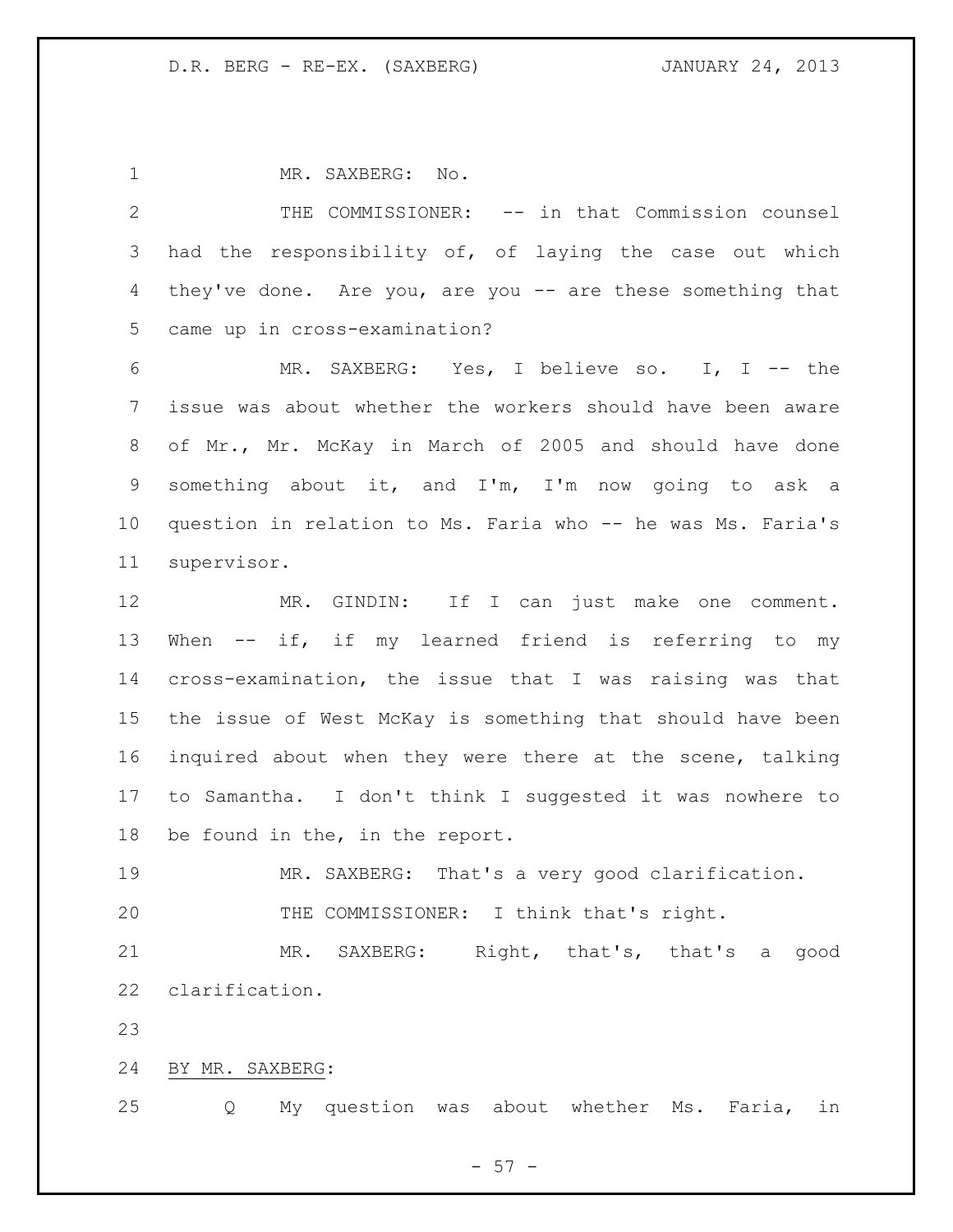reviewing the report as a supervisor, would have been aware of, of Mr. McKay and his involvement. And or -- and the question is ought she have somehow been aware of that. A I'm not sure that I, I know the answer to that, if what she reviewed -- THE COMMISSIONER: Well, she got, she got the file before she ever sent one of her workers out there, did she not? THE WITNESS: The file that includes the report 10 that doesn't say anything about Mr. McKay, yes. 11 THE COMMISSIONER: No, no, the, the -- she got the -- did that report initially come from Davidson? MR. SAXBERG: Yes. THE COMMISSIONER: Well, then Faria had an obligation, as I understand it, to look into this matter before she made an assignment. 17 MR. SAXBERG: Well, that -- this is precisely what my questioning is of him, is what her obligations were beyond the report. That's what I'm -- 20 THE COMMISSIONER: Well, I, I thought she told us what her obligations were but I'll allow you to ask the question. MR. SAXBERG: I'm asking the question from her supervisor's perspective. 25 THE COMMISSIONER: I see.

- 58 -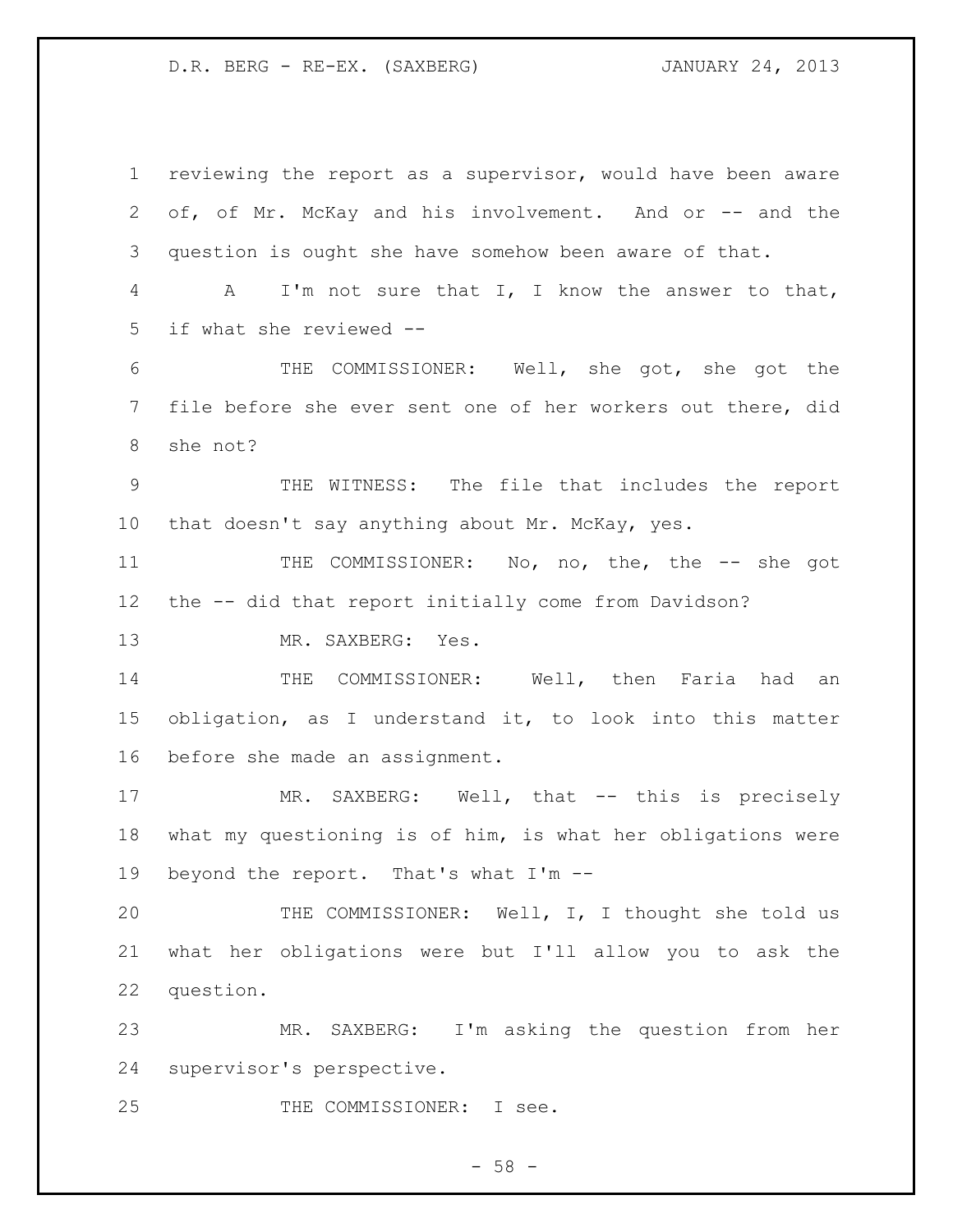MR. SAXBERG: He's, he's her boss and I want to know if she's being appropriate in only looking at the report and not doing more. That's the question.

 THE WITNESS: Okay. She would have received the report from after hours, the after hours report is a little short on information in that it doesn't mention anything about Karl Wesley McKay, who is a principally important person to have known about with this particular report, so she would have made probably her decisions based on this report in terms of who to assign the case to and -- you know, and the response time, you know, in regards to when they would have, you know, been expected to go out on this report.

14 THE COMMISSIONER: But isn't the question should she have looked beyond just that report with respect to this file before she made the assignment?

17 THE WITNESS: I, I don't -- I personally don't think she would have time to do that. She just would not have time with the volume of cases --

MR. SAXBERG: That's --

21 THE WITNESS: -- that she would be dealing with. 

BY MR. SAXBERG:

 Q Thank you. And that was the question. Were supervisors that you were supervising, were they obligated

 $-59 -$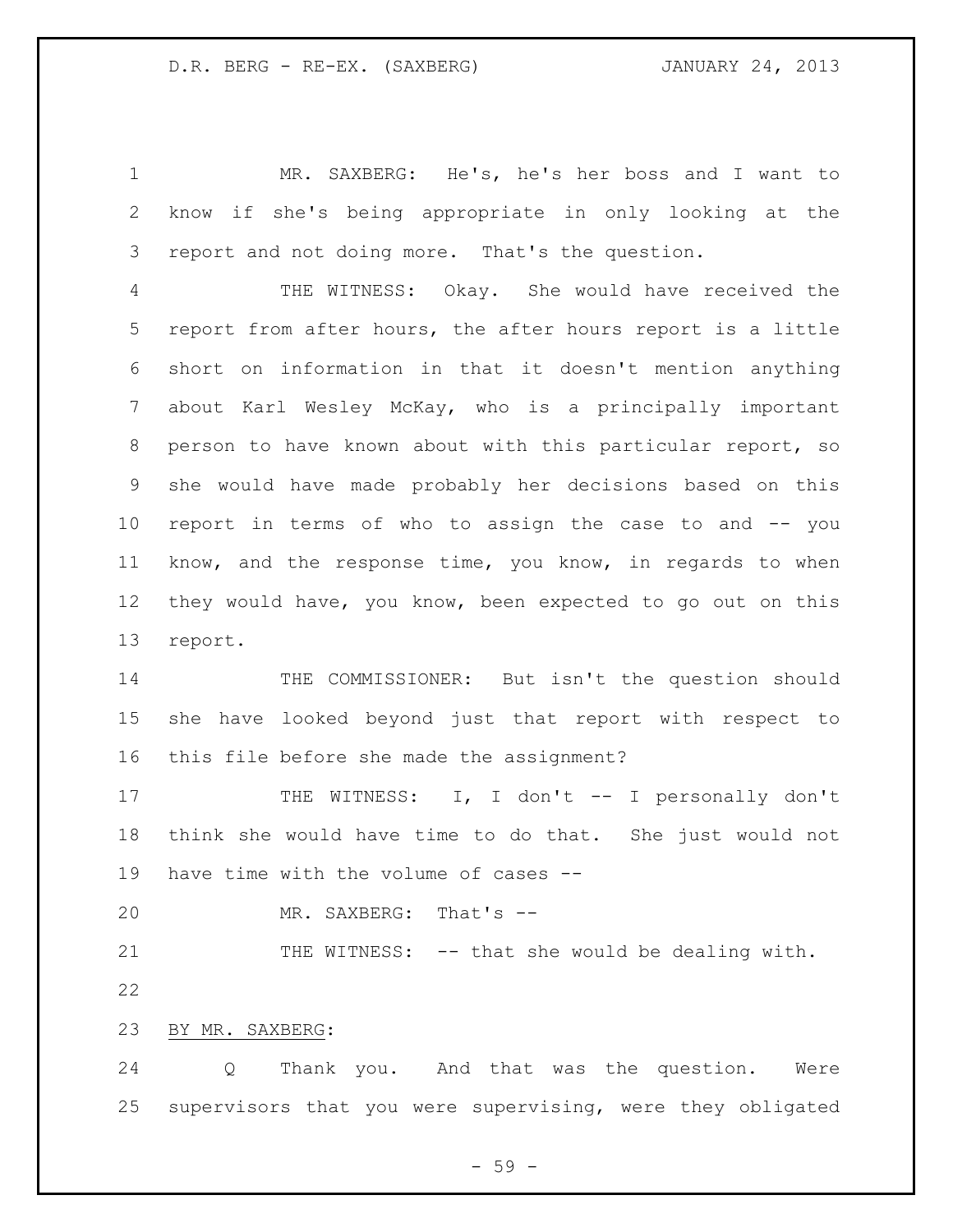to do CFSIS checks before they signed files?

- A No.
- Q And just --

 THE COMMISSIONER: Well, there's a difference between obligated and, and best practises and also the opportunity, isn't there?

7 THE WITNESS: There is, sir, but there, there 8 simply would not have been time for there -- the -- for the supervisors to do this, just too many cases, too many calls. They would have to trust that the after hours person put the pertinent information in the record and 12 unfortunately that didn't happen and ...

# BY MR. SAXBERG:

 Q And just quickly on -- with respect with to the walk of shame issue. You testified about a couple of different scenarios where that -- where a file would be returned from intake to CRU. One of the scenarios you indicated that might involve some informal discussion that leads to a negotiation between the supervisors as to where the file should reside; correct?

A Yes, sir.

 Q In other situation there's -- there is a conflict between the supervisors and your -- part of your job was to resolve that conflict?

 $- 60 -$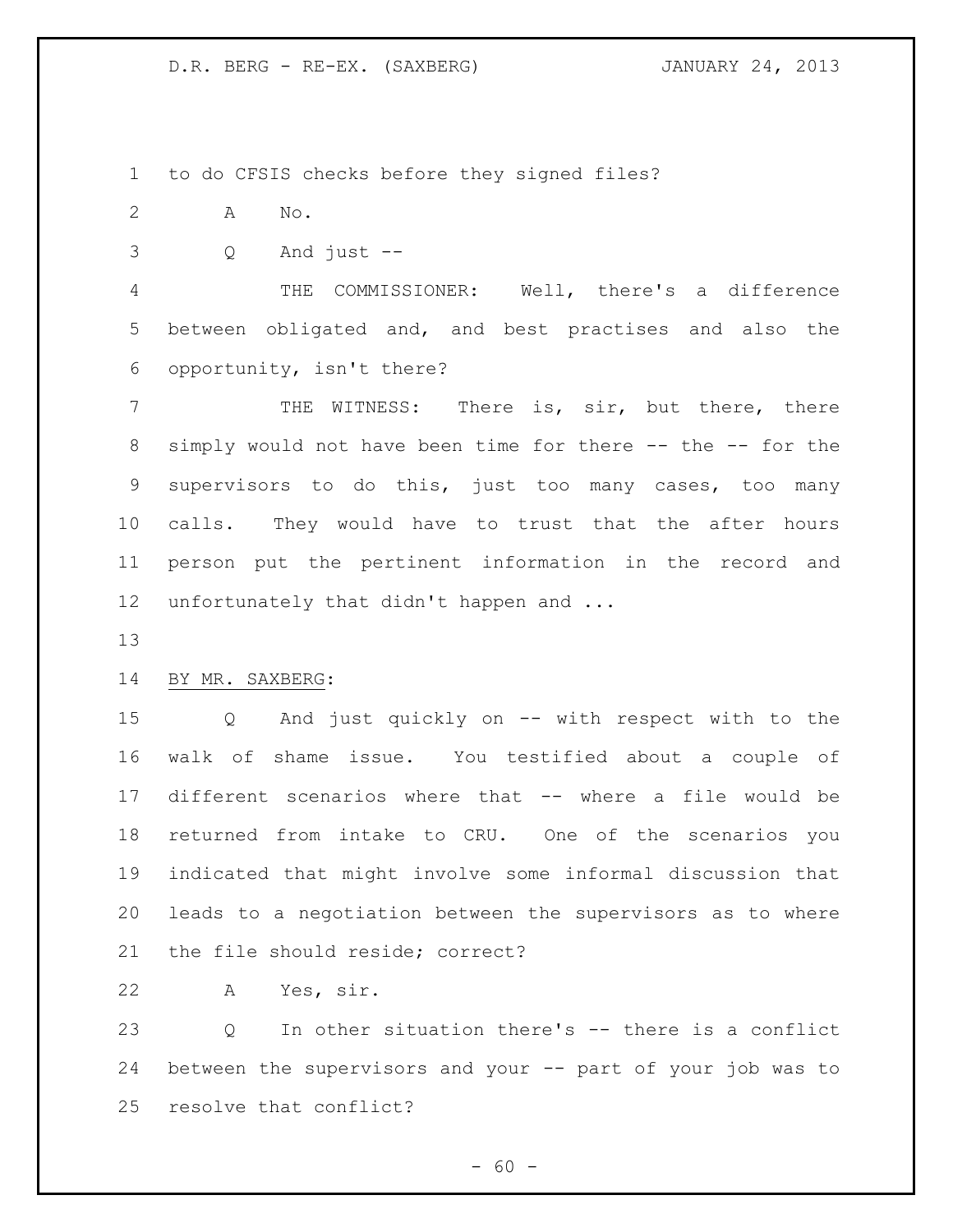1 A Absolutely.

| 2               | Can you just give us an order of magnitude<br>Q             |
|-----------------|-------------------------------------------------------------|
| 3               | percentages, which -- what amount was in category "A", the  |
| 4               | negotiation, and what amount of, of, of occasions would you |
| 5               | have had to have gotten involved to resolve a dispute       |
| 6               | between supervisors as to where a file should reside?       |
| 7               | So the first one, sir, was the percentage of what<br>A      |
| 8               | they could resolve or resolve themselves and where I needed |
| 9               | to be involved or the --                                    |
| 10 <sub>o</sub> | Q<br>Yes.                                                   |
| 11              | A<br>-- assistant program manager?                          |
| 12              | Yes.<br>Q                                                   |
| 13              | Oh, I would, I would venture to guess that when<br>A        |
| 14              | we first started to where we believed we got to would be a  |
| 15              | bit different but I would say probably 90 percent           |
| 16              | resolution probably would have been happening when we first |
| 17              | began, 90 percent of probably their involvement they        |
| 18              | resolved themselves. I, I believe we got to a point that    |
| 19              | it was hirer than that, sir, until December of 2004, till   |
| 20              | April of 2005, where there were some real workload related  |
| 21              | challenges and, and, and I think at various times there we, |
| 22              | we maybe slipped back to where we, where we were initially  |
| 23              | due to the excess workload that was going on.               |

 Q Okay. And just finally, I just want to make sure that, that your evidence is clear on this point. You --

- 61 -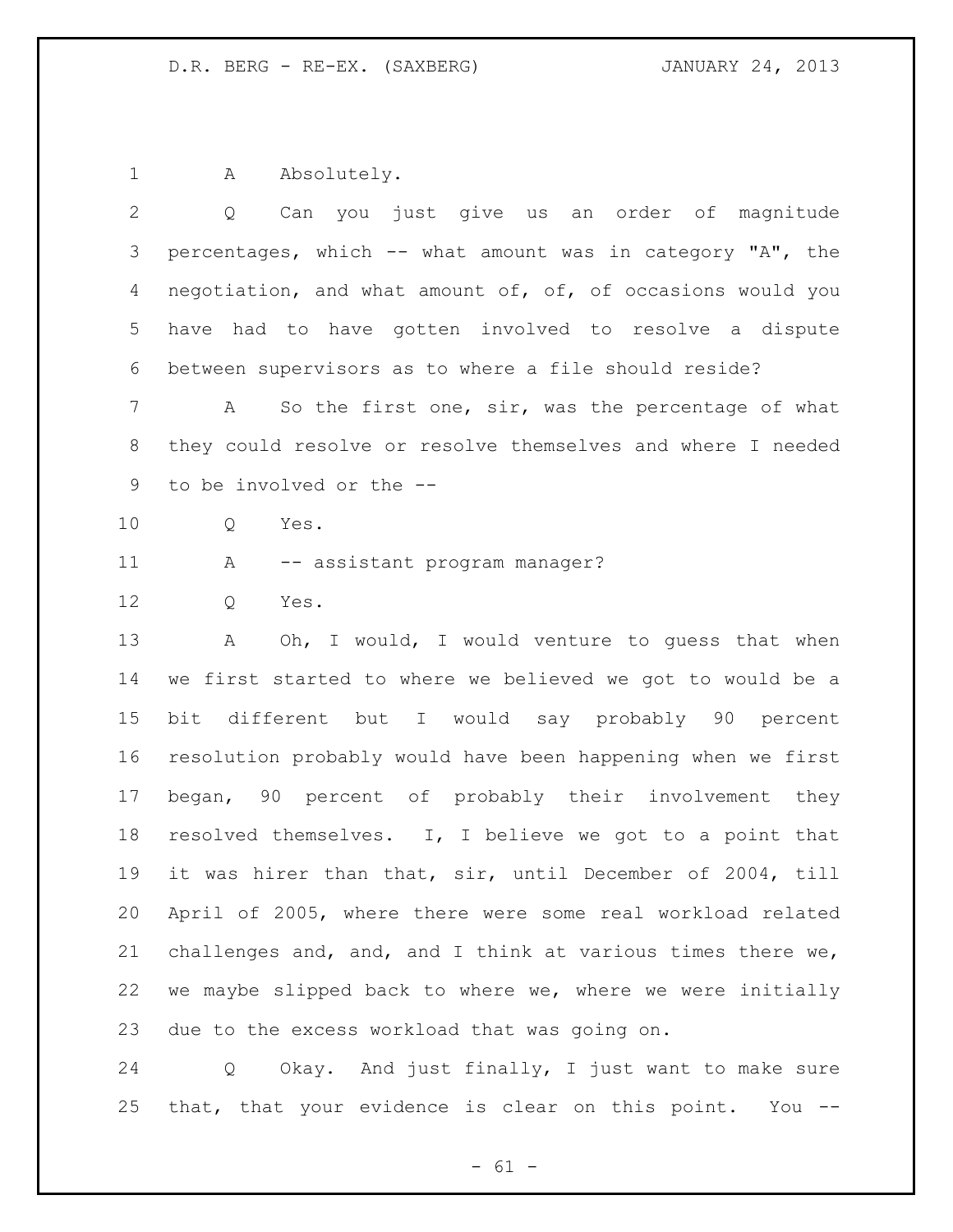Mr. Gindin had, had raised with you that, I think he put to you, that reasonable workers can disagree from time to time on, on the course of action in a case? A That's correct. Q And you had indicated that there were three options with respect to that March 2005 intake? 7 A For, for Ms. Faria? Q Yes. A Yes, there were three options that I, that I am aware of. Q Okay. Were you talking about options beyond what was ultimately decided? A I was speaking in terms of just clarifying the point that there are three areas where they could have sent the file but it is my belief that in her review of the file and in her discussion with the respective workers, at least from what I can read on file, she was comfortable in her supervisory capacity to support the recommendation of there being no protection concerns and of therefore supporting the recommendation of Chris Zalevich to close the file. Q So closing was another option that they had? A It was her option and that's what she exercised. MR. SAXBERG: Okay, thank you, those are my questions. 25 THE WITNESS: Thank you, sir.

 $- 62 -$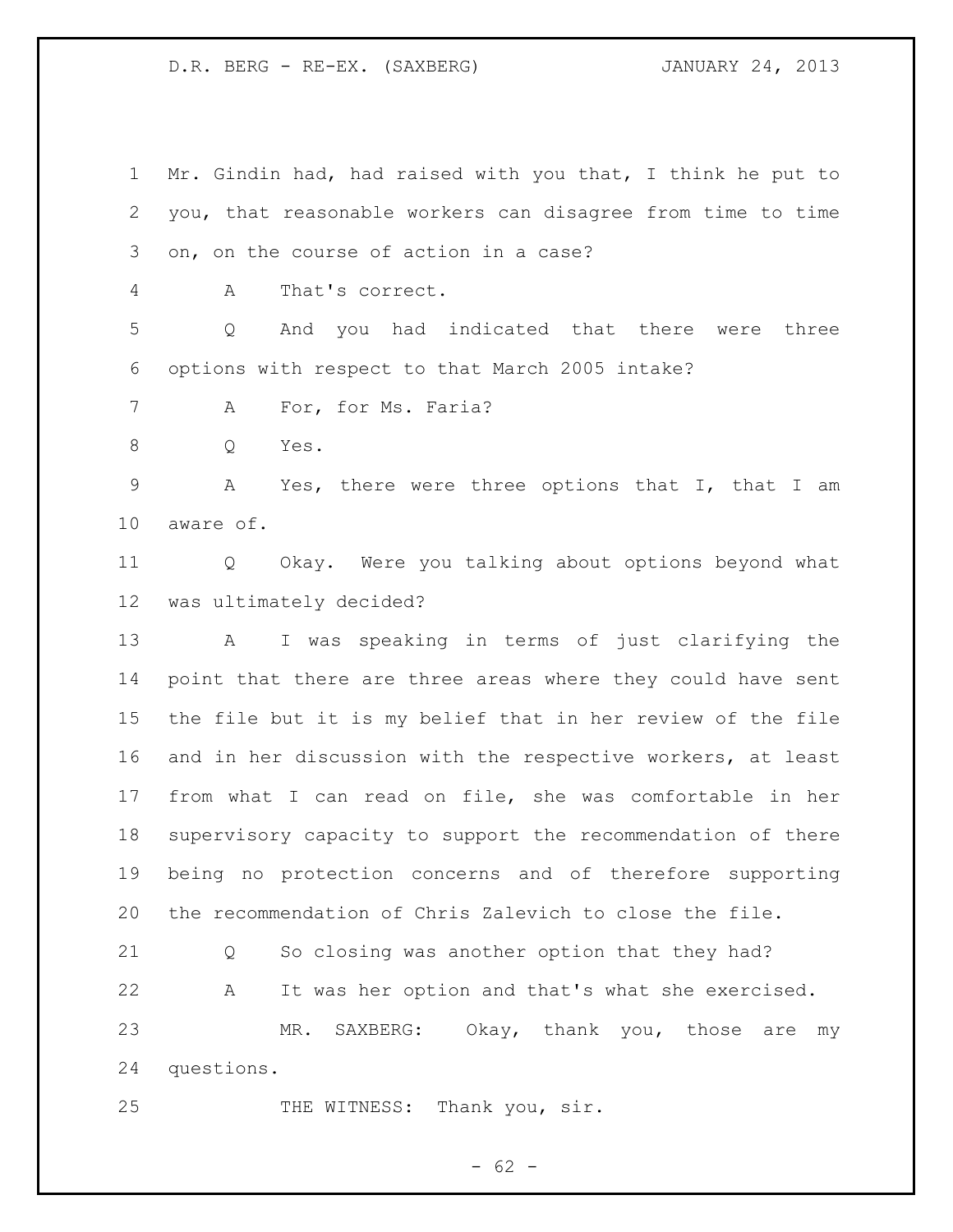1 THE COMMISSIONER: Thank you, Mr. Saxberg. Mr. Olson? Did -- Mr. Gindin, do you want, want to -- MR. GINDIN: Can I just have a moment (inaudible)?

RE-EXAMINATION BY MR. OLSON:

 Q Mr. Berg, I just want to see if you can clarify something from you -- for me. Mr. Saxberg asked you, I think it was one his first questions about the file, the fact that intake didn't take the file was relevant -- a relevant factor for Diva Faria to take into consideration 13 when she agreed to close it. Is that -- was that -- is that right?

 A I'm sorry, could you clarify which incident you're referring to, the March incident?

17 Q I don't know that it would be -- make a difference to this question which incident it was. The fact is that her evidence was that she thought maybe intake refused to take the file or didn't take the file, there wasn't clear evidence as to whether or not that occurred; right?

 A This is on Richard Buchkowski's; right? Yeah. Okay.

MR. OLSON: Sure.

 $- 63 -$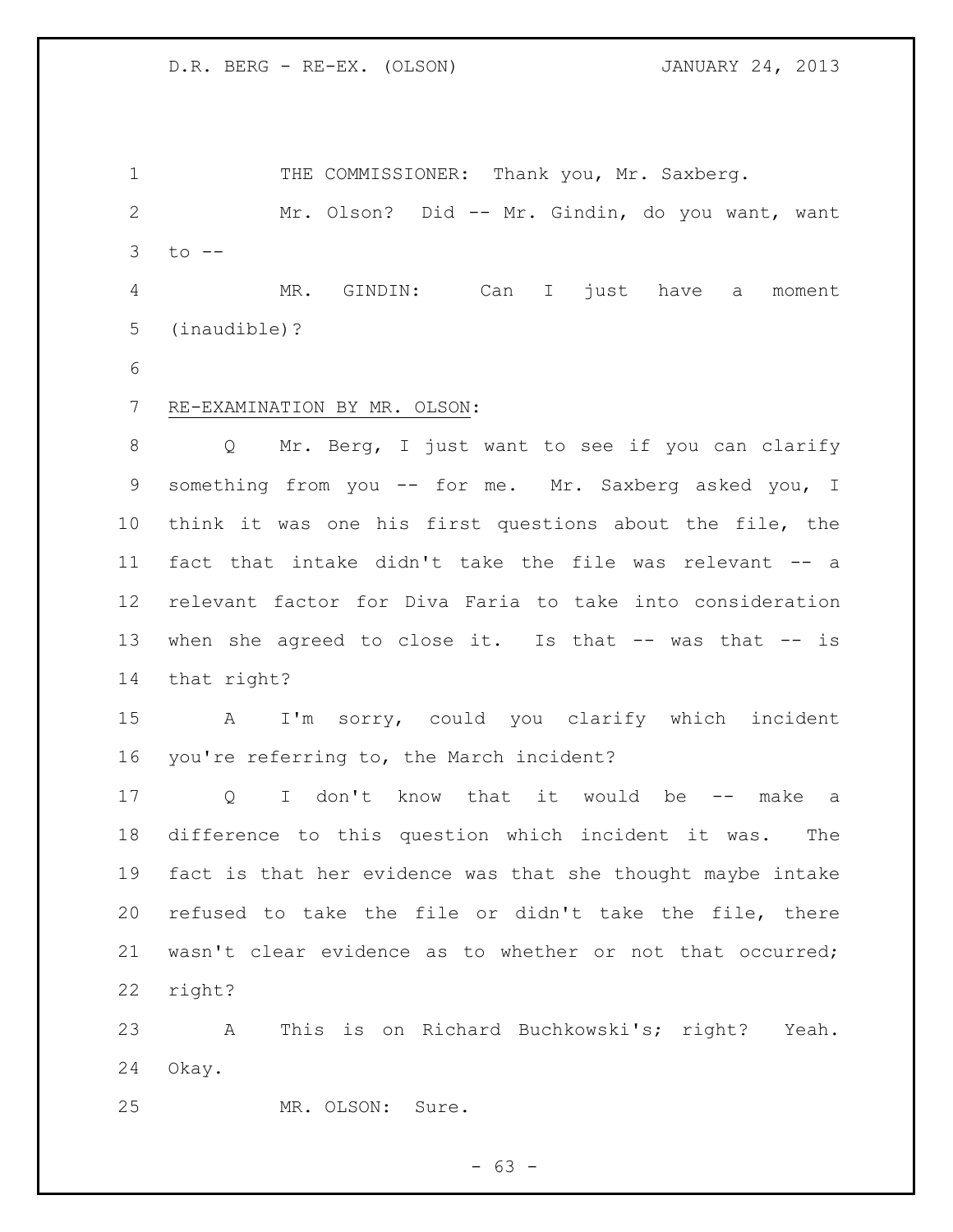1 THE WITNESS: Yes. Yes, I can appreciate that that that would have --

MR. OLSON: Okay.

4 THE WITNESS: -- crossed her mind that if they refused to take the case on the first occasion would they refuse to take it the second time. Yes, sir.

BY MR. OLSON:

 Q No, that's -- but that's not my question, though, the question is -- I may have misunderstood what Mr. Saxberg was saying to you.

A Okay.

 Q Ms. Faria gave evidence that she thought one of the reasons why the file came back down to CRU was because intake didn't accept it. That's why it went to Mr. Zalevich. And then Mr. Saxberg asked you whether that was a relevant factor for Ms. Faria to take into consideration in her decision to close that file and what I have written down and what I understood was that you said that that was a relevant factor in making that decision to close the file. Is that what you, is that what you meant?

 A I, I think I would probably be more comfortable with it could have been as opposed to it absolutely was. I don't, I don't know whether it absolutely was, I, I wasn't there and, and I'm not her, but it could have, it could

- 64 -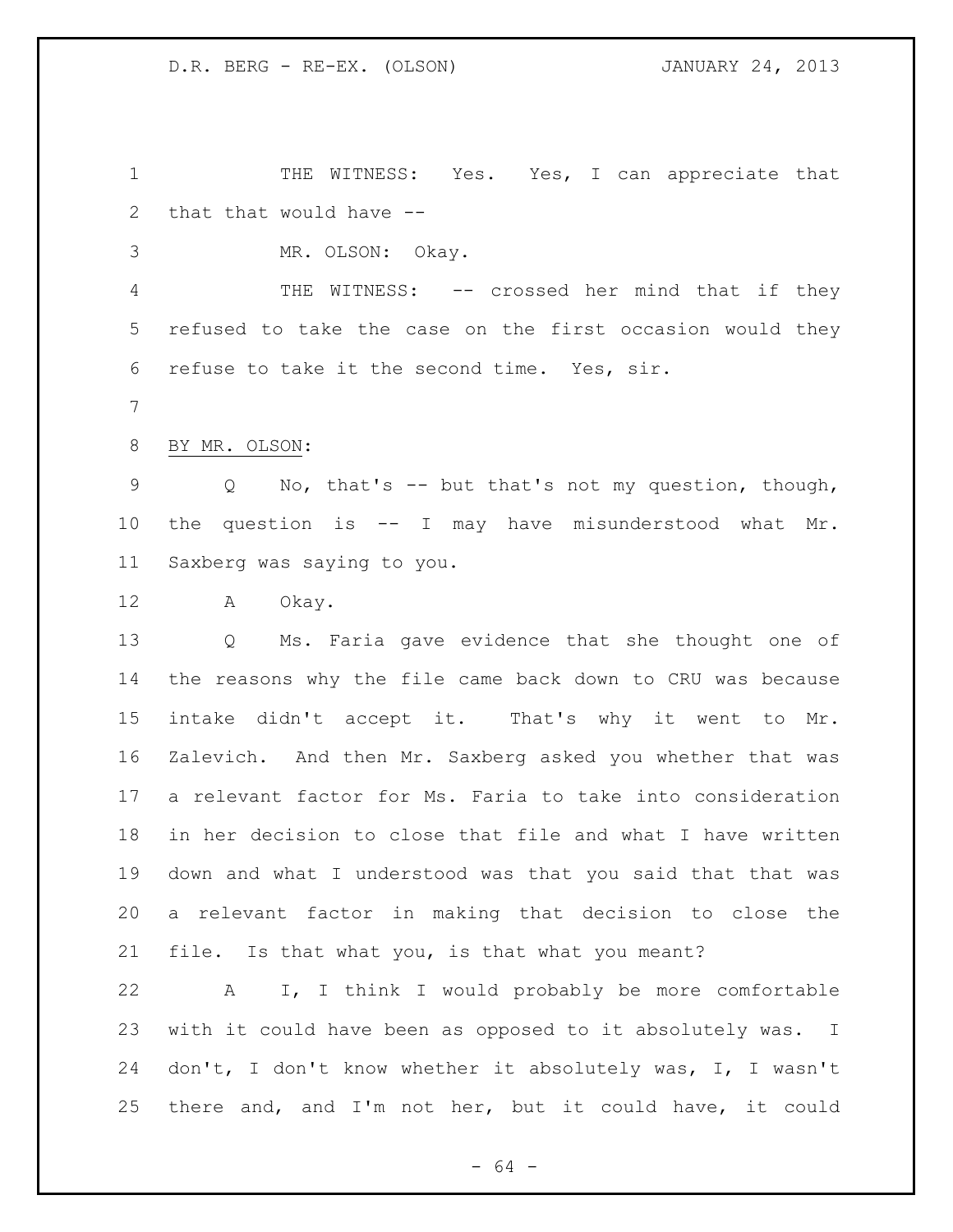have been.

2 O It could have been a relevant factor --

A Could --

Q -- in the decision to close the file.

 A Could have been a relevant factor in her -- just stop and think about that. I believe, I believe her information suggests that she supported the recommendation based on accepting the worker's recommendation that there weren't protection concerns so I really should stop short of commenting whether or not it was in her mindset as to whether or not she wanted to send it up to intake again or not. I, I wouldn't know the answer to that, quite frankly.

 Q Okay. And just so we're clear, if -- that would -- should never really play the role in deciding on whether or not to close a file, the fact that another unit is not agreeing to accept it?

 A Well, there's were -- these were also two different times and some interventions had taken place in between so if she believed that that was something that she wanted to reconsider she would have every right, if she decided it was necessary, to send that back up to tier 2 intake.

Q She had the right to do that?

A She had the right to do that.

Q And if she thought there were child protection

 $- 65 -$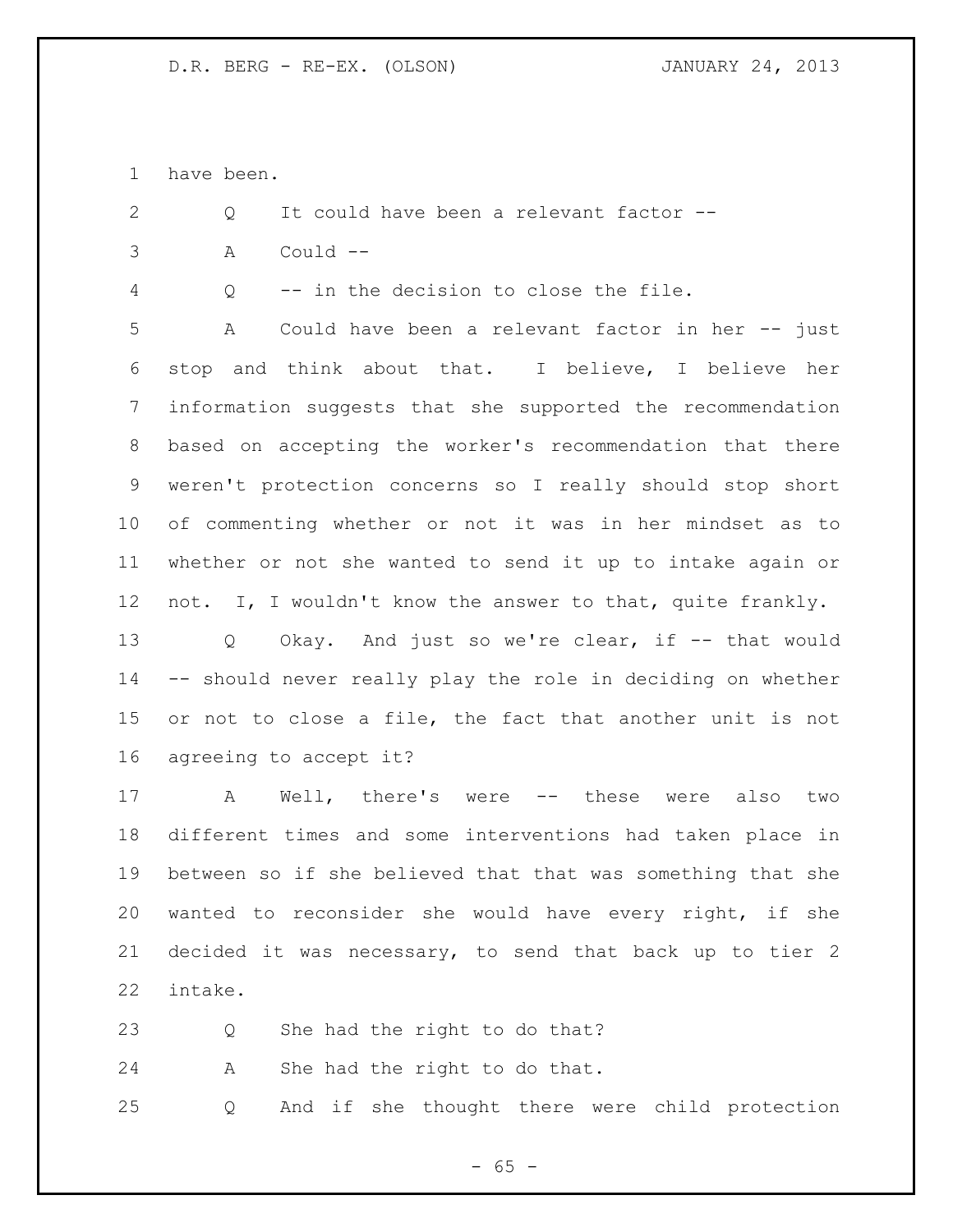concerns she should have done that?

 A If she wasn't satisfied with the recommendations around closure related to safety and child protection concerns that was an option for her. Q Right. So in other words if, if she had child protection concerns she should not have closed that file? A I believe that's a fair statement. Q You were also asked about best practise and the ability of CRU workers not to meet best practise and you 10 said, I think, because they were very busy it, it was hard? A Yes, true. 12 Q Are you saying that -- were, were you aware, at 13 the time, that you were the -- you were assistant program manager, that CRU workers weren't able to meet best practise? A You know, probably have to answer that two ways. Initially, the first six months, trying to figure it all out, to be honest with you, the first six months I wasn't quite sure what a reasonable workload was for CRU initially. I think over time, as I got to know the program better and, you know, could see the volume a little clearer, you know, in terms of our stats and what we were 23 dealing with, it, it appeared to me that -- it appeared to me -- sorry. It appeared to me that, that their volume was, at times -- and, and probably throughout my time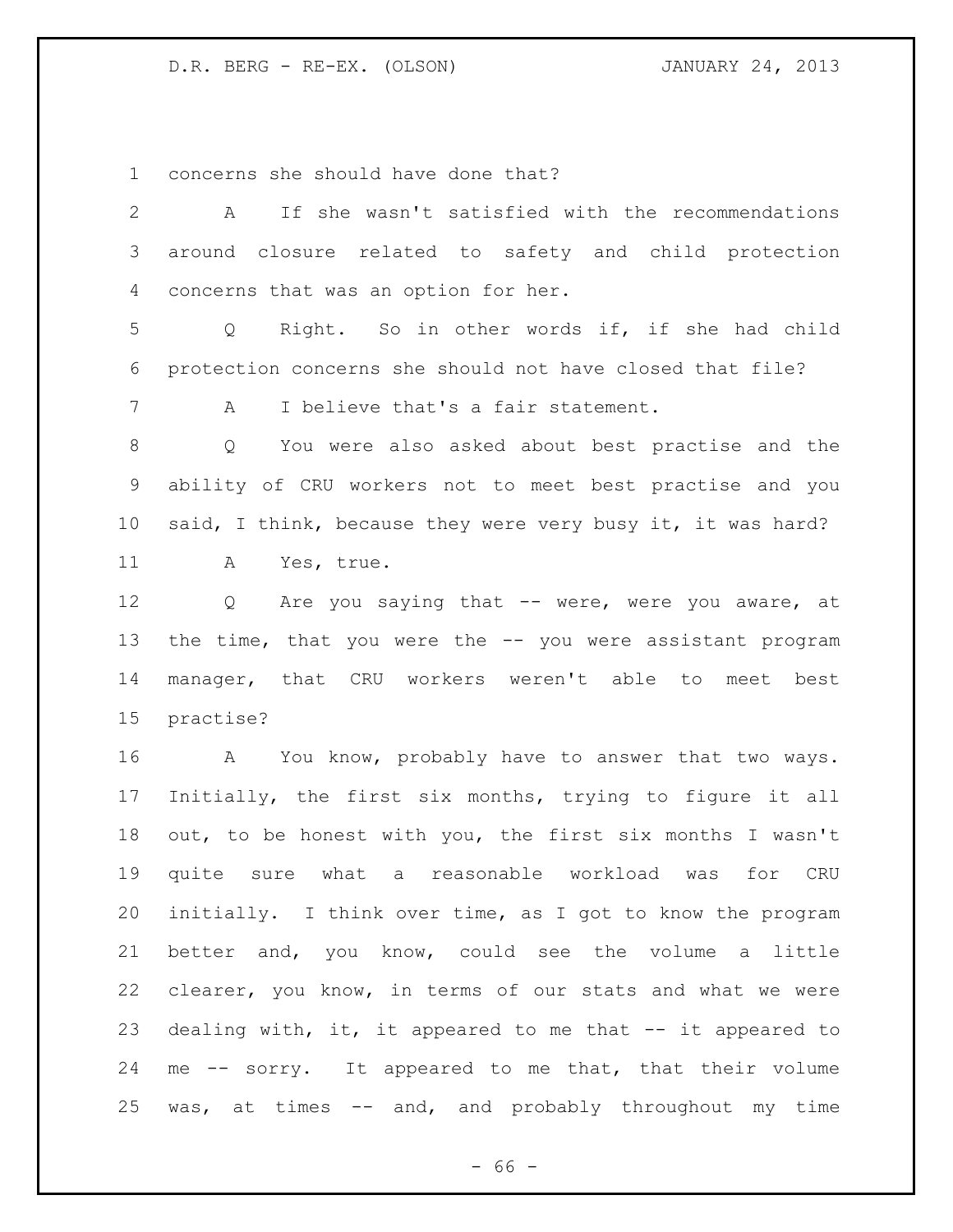there, was excessive.

| $\overline{2}$  | So that -- and you're saying that caused them not<br>$Q \sim$ |
|-----------------|---------------------------------------------------------------|
| 3               | to be able to meet best practise; right?                      |
| $\overline{4}$  | It can impact, you know, anyone working there,<br>A           |
| 5               | their ability to meet best practise.                          |
| 6               | Q And are you saying you were aware of the fact               |
| $7\phantom{.0}$ | that they weren't meeting best practise at the time?          |
| 8               | No, I'm not making that leap.<br>A                            |
| 9               | Well, did you believe they were meeting best<br>Q             |
| 10              | practise at the time?                                         |
| 11              | A Best practise with -- you know, their, their best           |
| 12              | work that they could do under the circumstances. I think      |
| 13              | we were trying to meet best practise, you know, and I think   |
| 14              | you saw that in the, you know in the February minutes from    |
| 15              | supervisor where she's telling the staff, you know,<br>the    |
| 16              | that we need to see the children, we need to see the home,    |
| 17              | know, and, and where she's, you know, offering<br>you         |
| 18              | direction to her staff in that regard. We're trying to        |
| 19              | meet best practise.                                           |
| 20              | I, I quess I just want to clarify, you're not,<br>Q           |

 you're not suggesting that time constraints or how busy the unit is would be a reason for not being able to meet best practise, are you?

 A I think time constraints and workload related challenges always have an impact, potentially, on your

- 67 -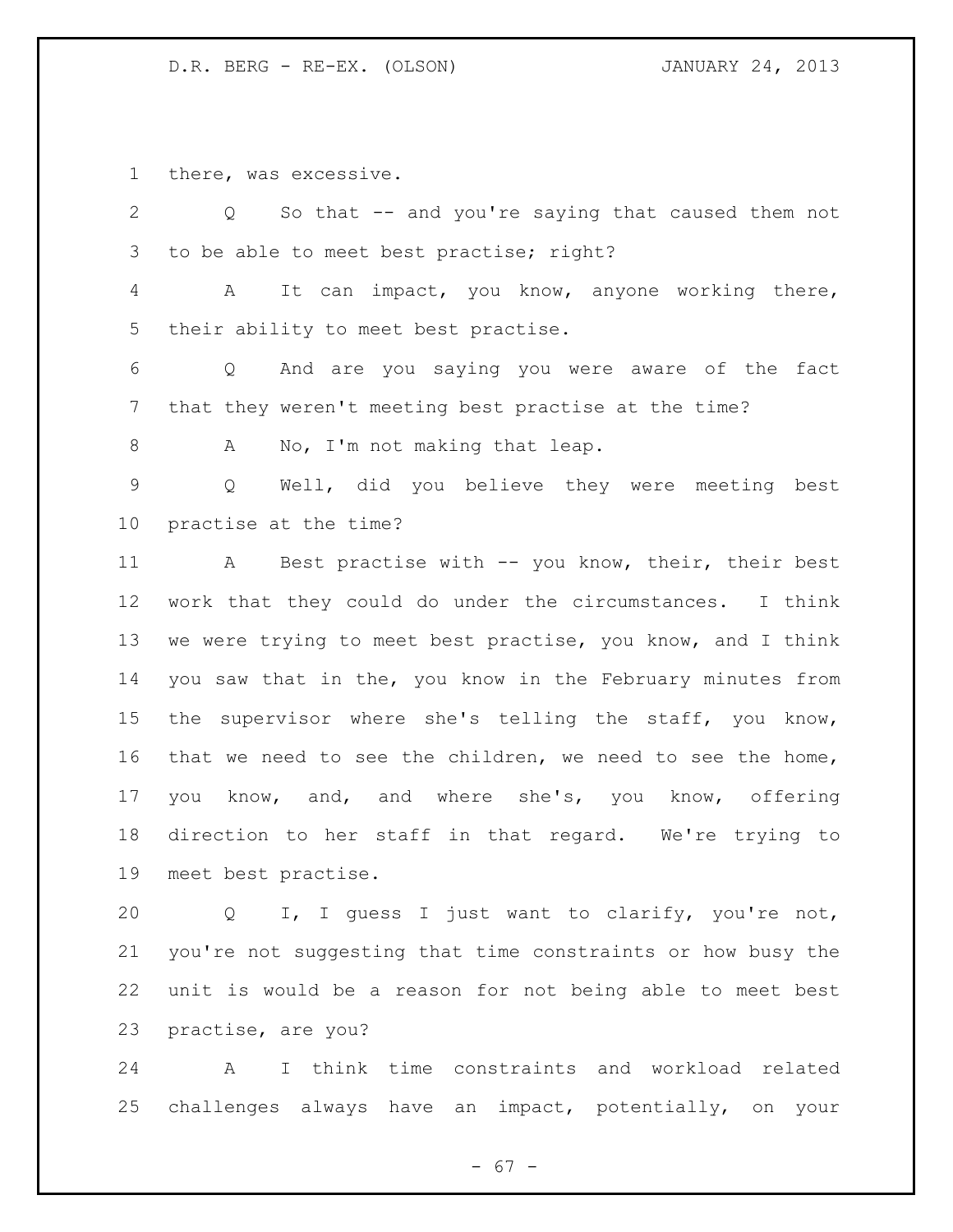ability to deliver best practise.

 Q Okay. And as assistant program manager that's something that you should have been aware of? A And I, I think I've suggested to you that, that I am aware of that, that was a very, very, very busy program and you know, and probably had expectations around the volume that we were dealing with that, that challenged our staff to meet best practise. I think that's been established here. Q That that -- that must have caused you quite a bit of concern at the time? A Well, it caused all three of us, as managers, concern and, you know, and the respective supervisors. It wasn't just at CRU, it was, it was across a number of our program areas. Q When Mr. Saxberg asked you some questions about the decision to close the file and whether or not Mr. -- the presence of Mr. McKay should have been known to the supervisor, to Ms. Faria, you said well, she, she would rely on the after hours unit worker to provide a history. Is -- do I have that right? A Well, close but I don't think quite accurate. I mean, she's reviewing many, many reports so she would be

 looking at the identifying information that's directly in front of her and if there is something pertinent like Karl

- 68 -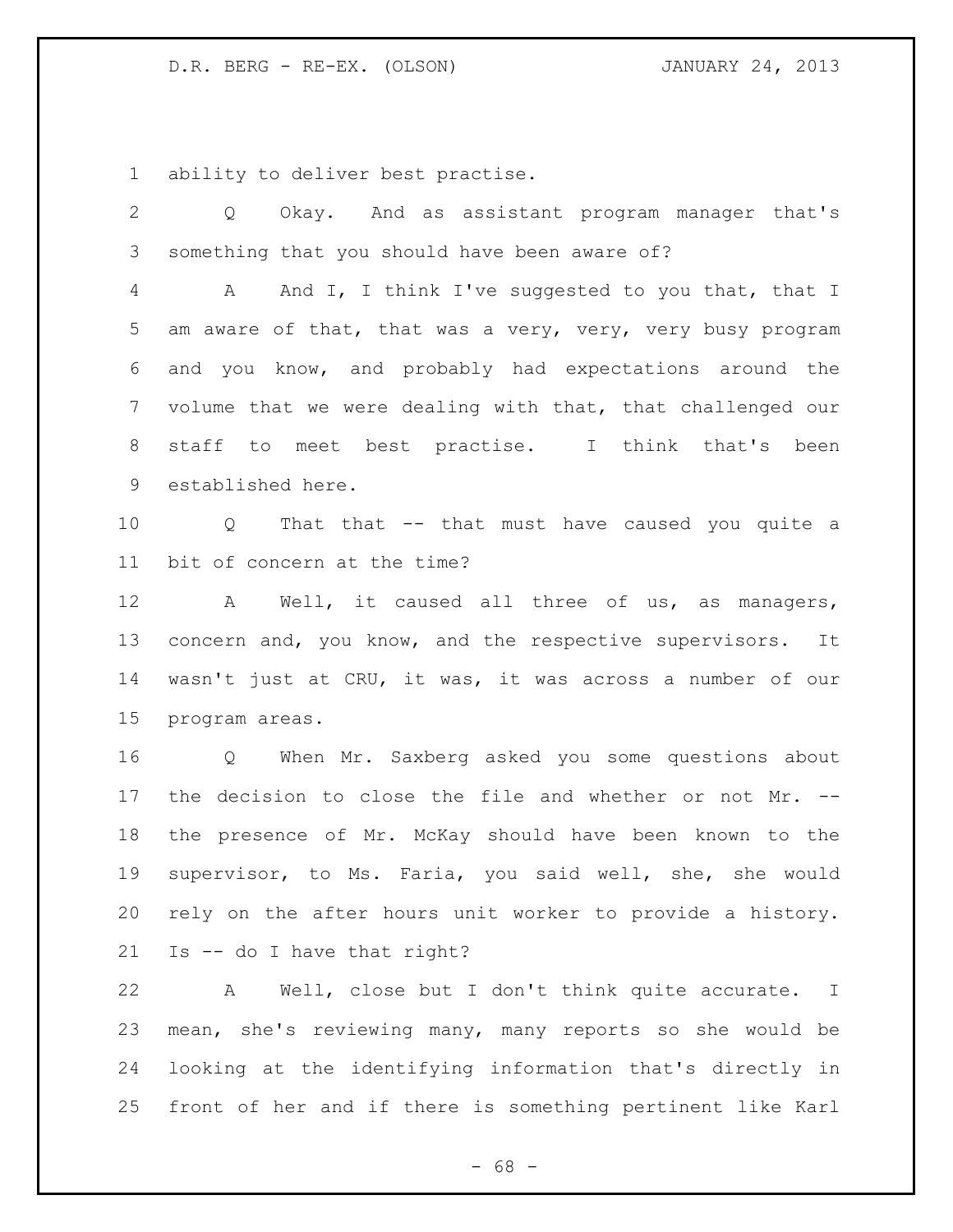Wesley McKay's name from the report that's provided to her, unless she remembered and made the connection from the December 1st, 2004 incident involving Shelly Wiebe, she might, she might not have made that connection because the information wasn't there directly in front of her and made available to her.

 Q Even though she was involved in the other incident, because of the volume of work she may not have put two and two together?

A It's very possible.

 Q But when, when she's making the decision to close a file and particularly in a case where a child isn't seen, wouldn't it be important to do a bit of a file review? I mean with -- she knows there's a history in this case.

 A I believe I've testified before that at the point of closure our, our procedure manual stated that we should review the file. Whether Diva referred -- was to review the file or, or Chris Zalevich reviewed the file, that would have been our general practise but I can't comment as to whether they did review the file because I don't know that information and it's not documented, as far as I can tell, anywhere.

Q So you say you have no idea?

 A I have no idea whether they did or didn't, to be honest with you.

- 69 -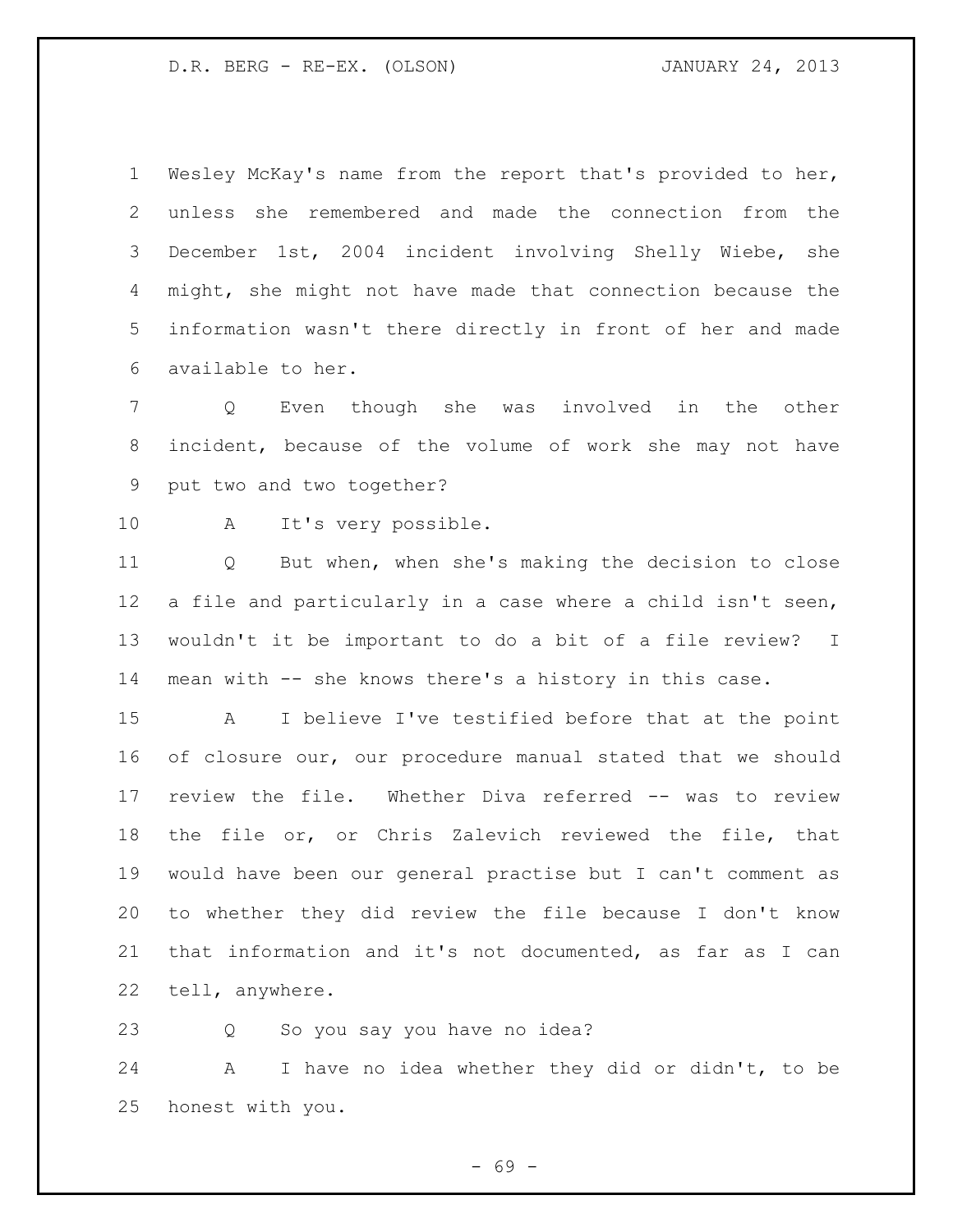Q But as -- but the expectation on your part would be that one of them would have reviewed the file in, in some detail? A The expectation, according to the service model that we were following was that, as a general rule, when we were closing we were to review the file. 7 Q I think you said that CRU would -- wouldn't really have the time that intake would have to do any significant investigation in, in terms of, you know, who Wes McKay is or what's happening with the family and that sort of thing. Is that right, CRU doesn't really do that or can't do that? A CRU can't do a follow up -- Q Because of the time -- A -- with Karl Wesley McKay? Q Because of the time they had the file, the short period of time, they weren't able to do that level of follow up that intake could do? A Had they had the information in regards to Karl Wesley McKay provided to them, they may have chosen to follow up with Karl Wesley McKay as well. They -- would they have had the time to, to do that compared to intake, their contact, if they were to outreach to him, would be more limited in terms of time than what intake would simply because they had a 24, 48 hour window and intake had a 60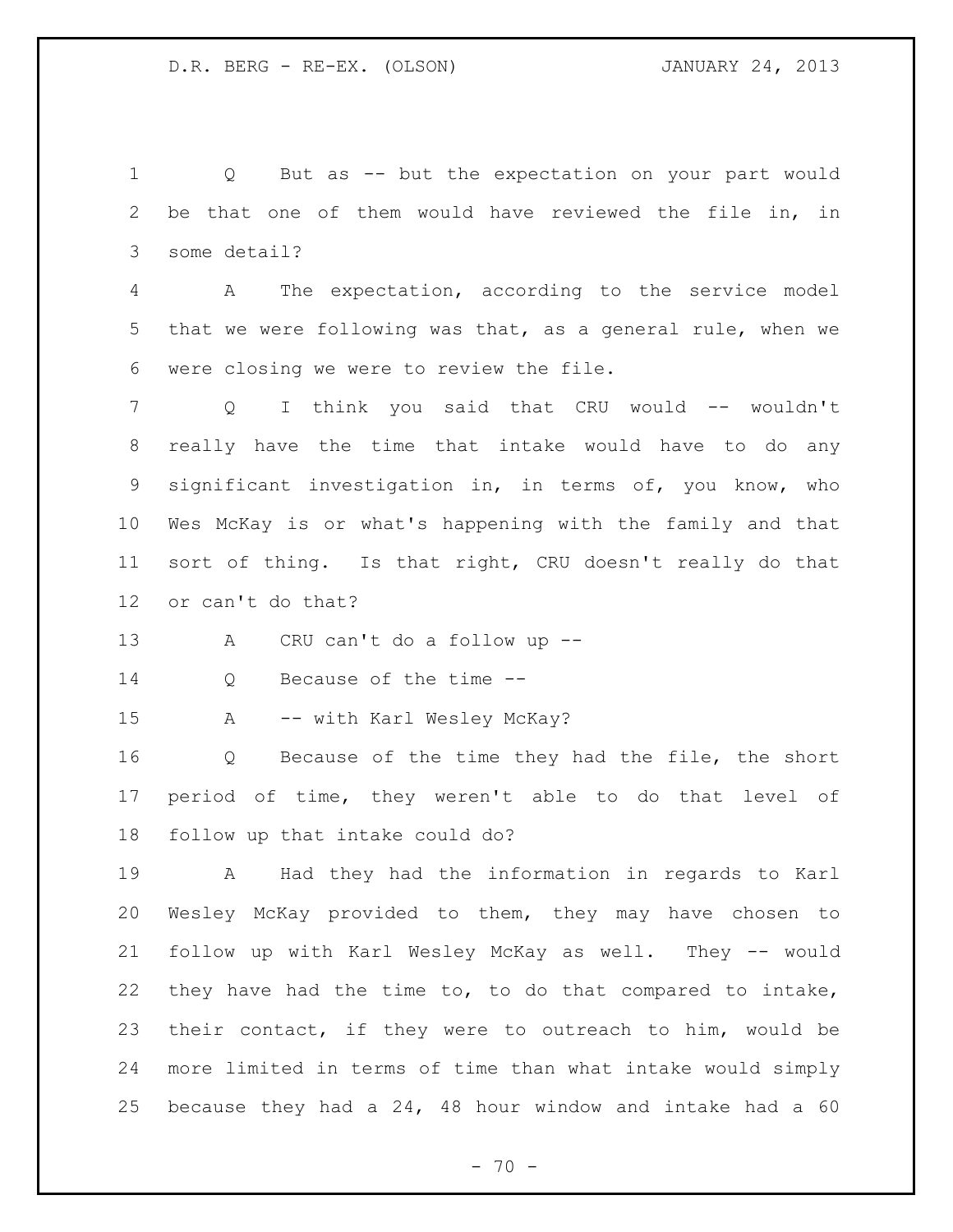D.R. BERG - RE-EX. (OLSON) JANUARY 24, 2013

 to 90 day window. So there was more capacity at intake for that kind of in-depth follow up. It doesn't mean CRU couldn't have seen Karl Wesley McKay.

 Q Right. And CRU wouldn't -- would -- wouldn't be, shouldn't be closing a file because they don't have time to properly investigate it? You're not suggesting that?

 A On that particular incident in March, I only have the information that's been provided to me, it never was consulted with me and at the end of the day my read was 10 that the worker, at the end of the day, viewed this situation as there being no protection concerns and the supervisor reviewed that with the respective staff and supported that decision. That's all of the information I know.

 Q All right. You, you were asked a question about letters in the file from probation officers. Do you recall that within the files connected to Mr. McKay?

 A I believe I was asked by Mr. Gindin and I said that I was not aware of that information.

 Q Okay. And just, just so it is, it is clear in the admission as to facts of the department, Volume 2, which is Exhibit 19, there is -- there are, in Exhibit "A", three letters from probation officers. We've, we've heard 24 that evidence before. These, these, the department has acknowledged were on the file. That's something you

- 71 -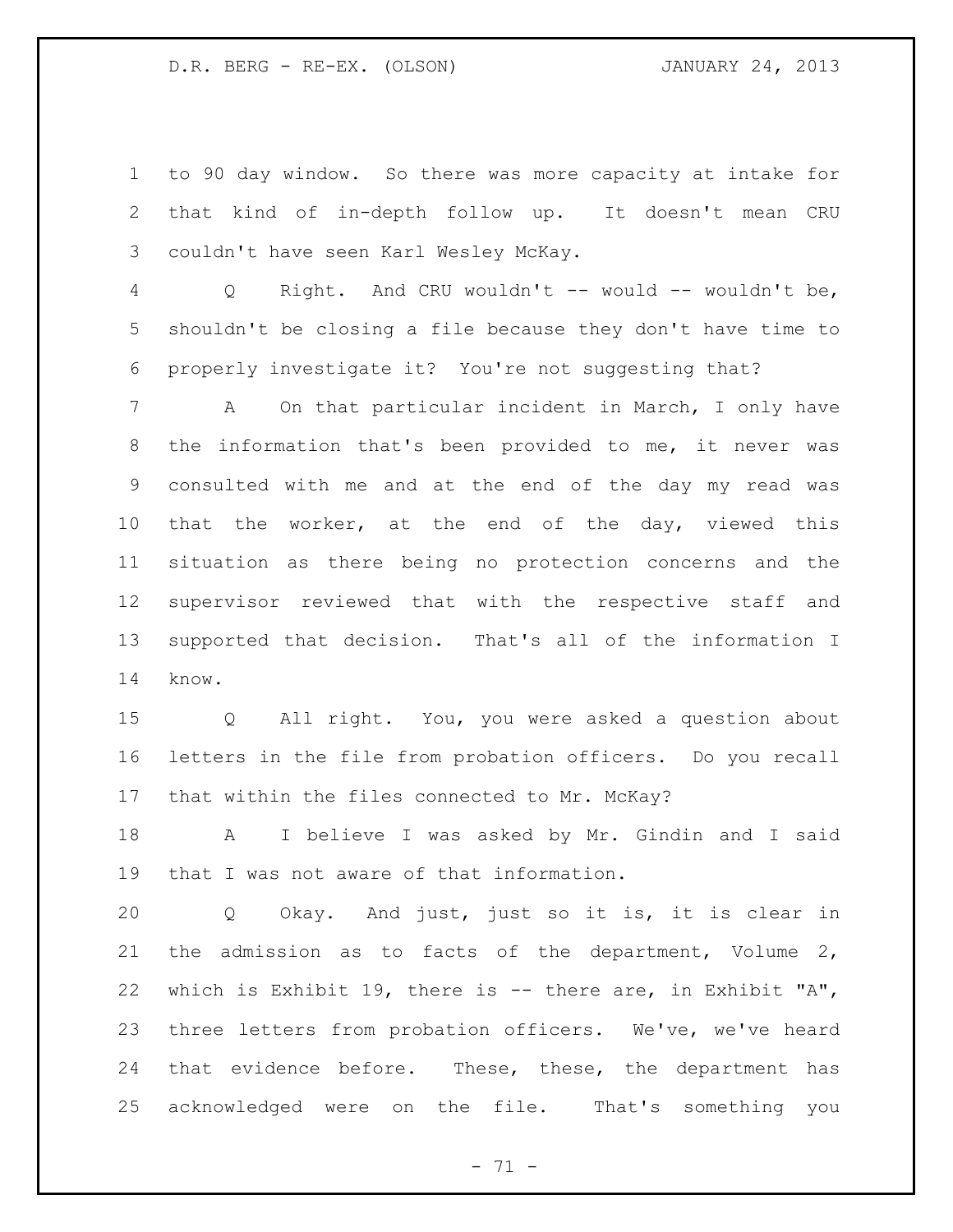D.R. BERG - RE-EX. (OLSON) JANUARY 24, 2013

weren't aware of?

 A I would have to see the reports and to know what the dates were of the reports, sir. Q Maybe we can take -- if you want to take a look at it, it's on the screen. This is the admission of facts from the Department of Family Services and Labour. If we go to item number three on page three. It says: "Ms. X's file contained additional documents which were not available in CFSIS during the period from May 2004 to April 2005. The paper file of Ms. X originates from Winnipeg CFS and consists of 832 **pages.** Excerpts from Mrs. X's paper file are contained in 18 Appendix B. In the period for May 2004 to April 2005, a worker would have had access to Ms. X's paper 21 file in an unredacted form." And as I mentioned the, the documents in Appendix A. Sorry, Appendix B are the letters from the, from the Probation Services dated -- one is dated February 18, 1999.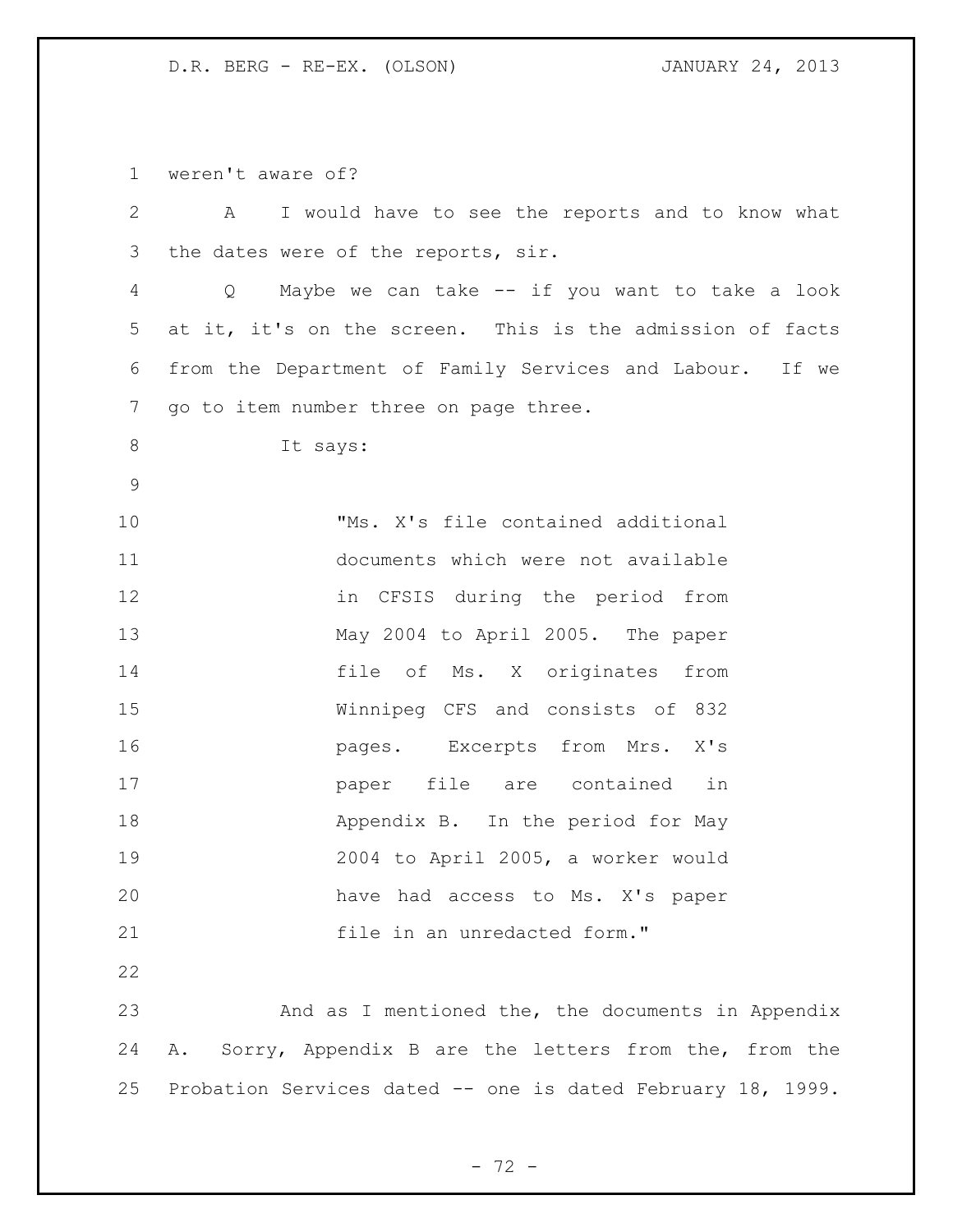D.R. BERG - RE-EX. (OLSON) JANUARY 24, 2013

That would be on page 59 of the exhibit.

| $\mathbf{2}$ | I think I could save you time, sir, I have never<br>$\mathbf{A}$ |
|--------------|------------------------------------------------------------------|
| 3            | seen these reports. I, I would not have been aware of this       |
| 4            | case, it wasn't consulted with me so I wouldn't have been        |
| 5            | aware that these reports existed because I never had a           |
| 6            | dialogue related to this case with any of the staff, social      |
| 7            | workers or supervisors.                                          |
| 8            | Okay. So you don't take issue with what's<br>$Q \qquad$          |
| 9            | contained in, in the admitted facts, though, you're not          |
| $10 \,$      | saying documents weren't here, you just weren't aware of         |
| 11           | it?                                                              |
| 12           | I certainly have no issue with it and I can't<br>$\mathbf{A}$    |
| 13           | comment because I didn't know that they were in existence.       |
| 14           | Just one last question. When you<br>Q Okay.                      |
| 15           | mentioned -- you were asked a question about Ms. Forbes'         |
| 16           | involvement in the file and you said she was -- she              |
| 17           | reported being down to about three workers in CRU. Do you        |
| 18           | remember that?                                                   |
| 19           | Three workers down in -- she worked at central<br>A              |
| 20           | intake, tier 2 intake.                                           |
| 21           | I'm sorry, intake.<br>Q                                          |
| 22           | Yes.<br>A                                                        |
| 23           | I apologize.<br>Q                                                |
| 24           | And she was $a - i n$ , in her report she said that<br>A         |
| 25           | they were three staff down at that time. It's a fairly           |
|              |                                                                  |

- 73 -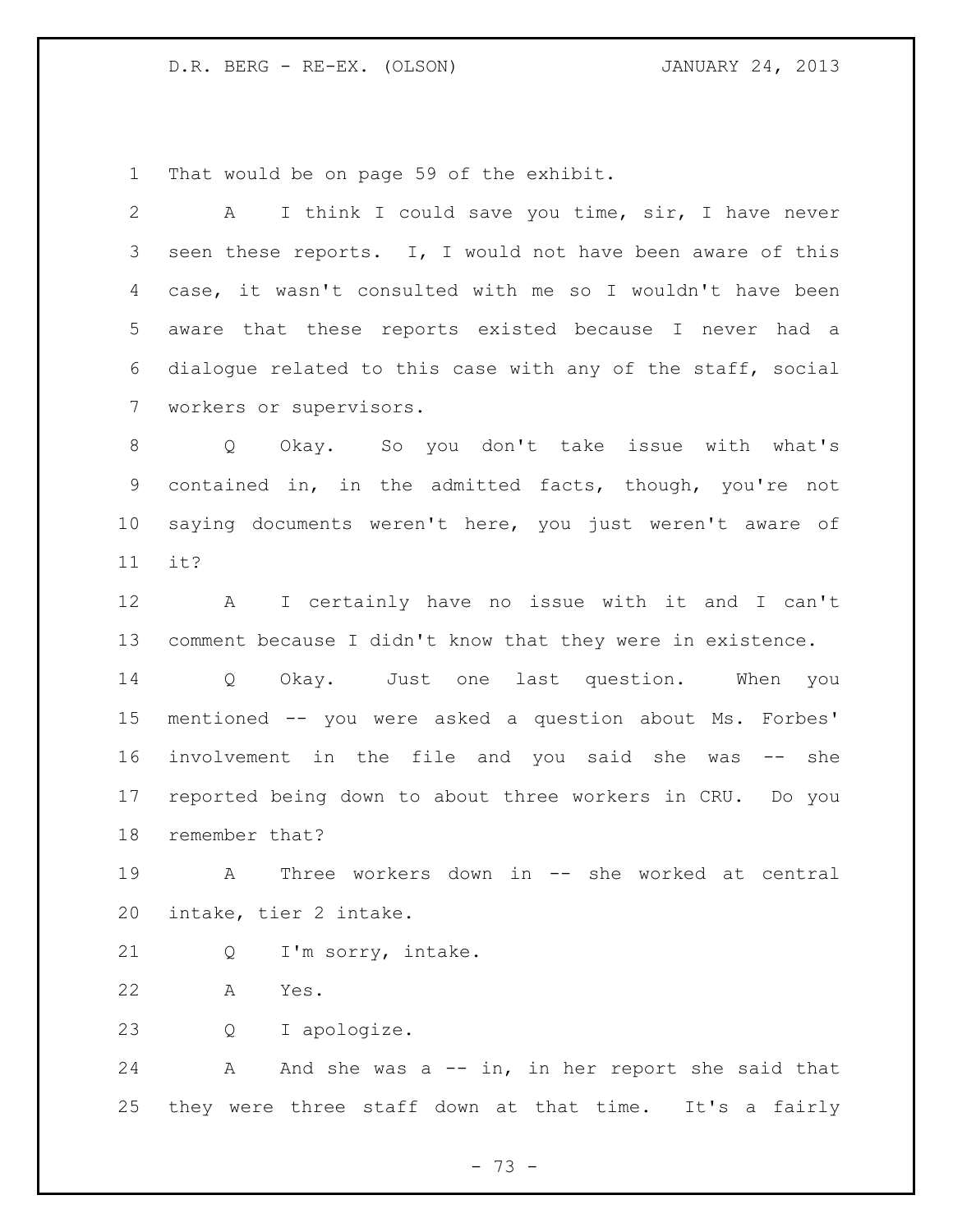D.R. BERG - RE-EX. (OLSON) JANUARY 24, 2013 D.R. BERG - BY THE COMMISSIONER

 small unit there were only seven staff in that unit, social work staff, so if they were down three staff they were pretty close to half staff. So that was -- Central and Northwest were our two busiest intake units. Q Yeah. And we -- there has been some evidence from the department suggesting that it was actually five or six workers at a time. Do you have any personal knowledge, one way or the other, as to whether there were three, or five, or six? A I can't recall, to be honest with you, sir. MR. OLSON: Okay. Thank you. Those are my only questions. 13 THE COMMISSIONER: Thank you, Mr. Olson. 14 I have just one question to ask you. EXAMINATION BY THE COMMISSIONER: Q I was going to put it in a different way but Mr. Olson has taken you through the situation with respect to the impact that workload had on the ability of, of the staff to perform their duties. And I think you said to Mr. Olson that once you had been there six months or so you began to appreciate what the situation was and I think you said the three of you, your colleagues conferred about, about the problem. Am I correct? A That's correct, sir.

- 74 -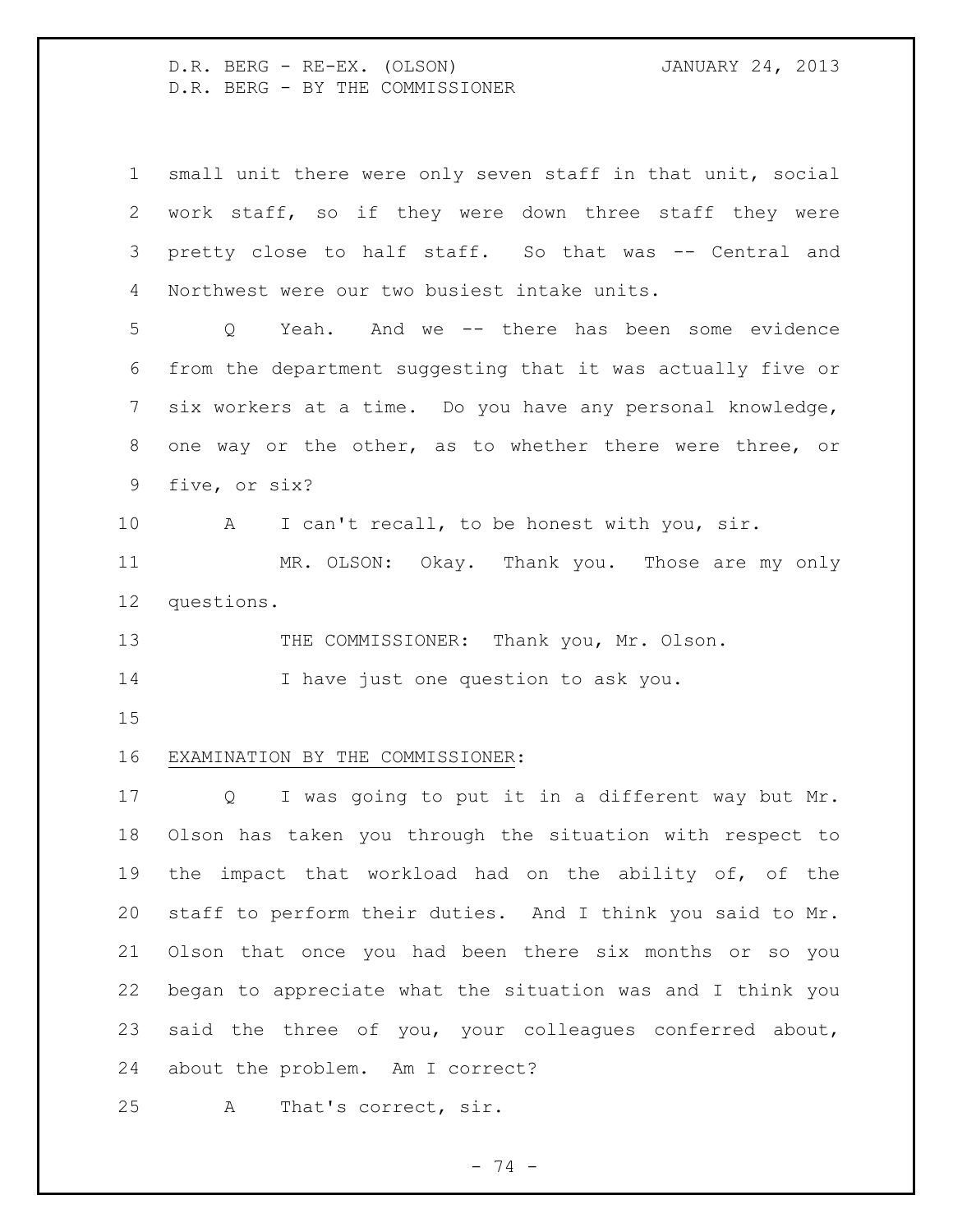Q What did you do about the problem in order to try to have it rectified so that workload didn't interfere in the manner that you believe it was interfering?

 A I think I've spoke to some of that, sir, but I'll, I'll try. We found the workload very high at, at CRU, at, at, at tier 2 intake, as well. So what we, what we tried to do -- I'll start first, if I could, sir, with CRU. First it was one supervisor with 10 staff --

 Q No, no, my question relates to what did you do to letting your superiors know about the problem so that some decisions above could be made to, to bring relief to what you saw as a problem that I assume required attention?

 A Sir, I'd have to answer that, that talking with, with our program manager, assistant program managers were, were an unusual level, sir, we were there for a short period of time as assistant program managers so we weren't regular managers that sat at the senior management table at Winnipeg Child and Family so we would have brought that to our attention -- to the attention of our program manager and then I can't speak to knowing exactly what our program manager did in terms of --

 Q That would be, that would be Harrison? A That's, that's, that's Patrick Harrison, yes, my supervisor. I would have brought --

Q And so if the problem went from where the three

 $- 75 -$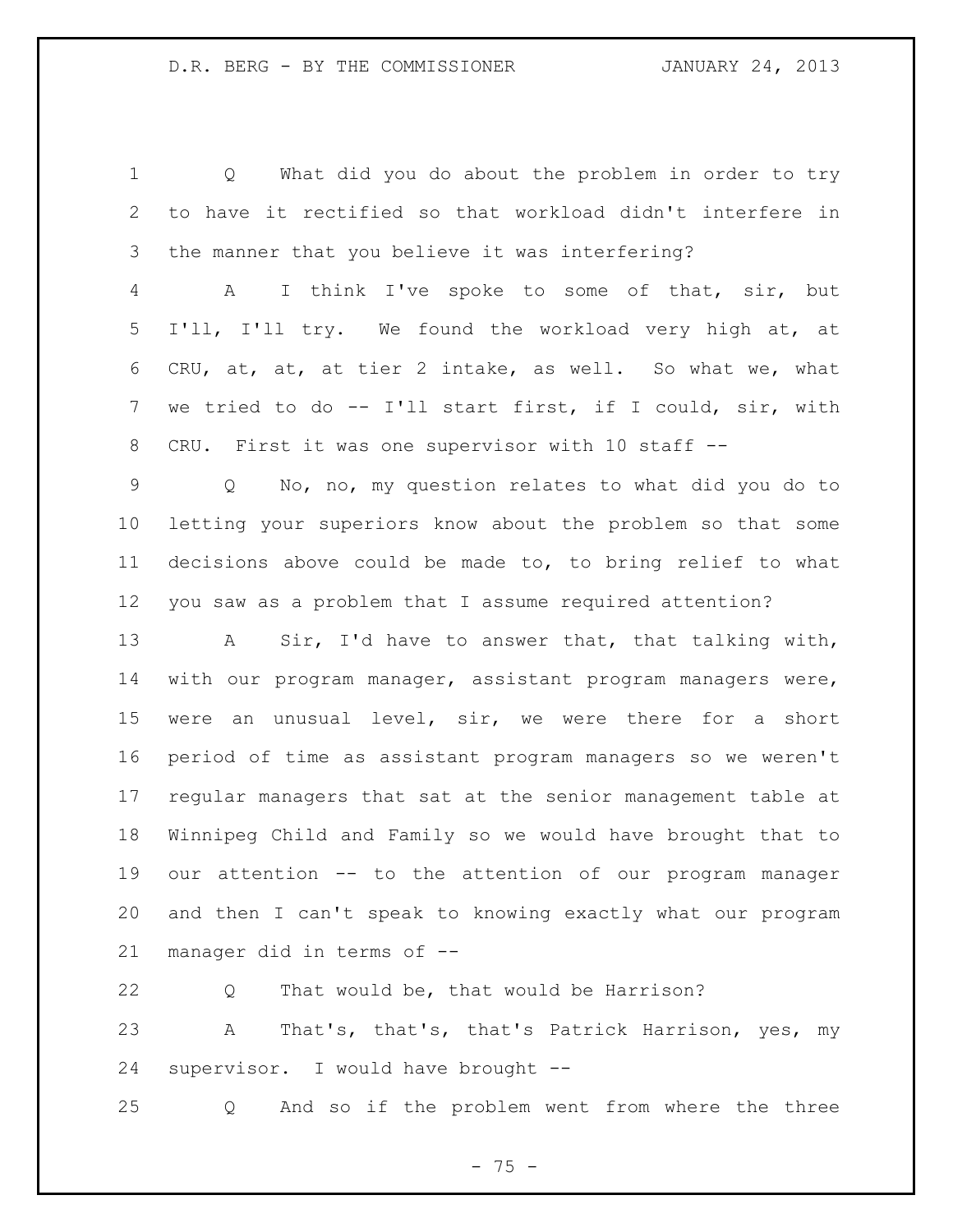of you saw it --

A Yes.

 Q -- it would be his responsibility to carry it forward?

 A Yes. And, and, and Pat did a lot of work on that. There's, you know, lots of times we were able to get additional staff over summer breaks, we got additional staff, but to try, at that time, with all the changes that were coming in terms of devolution, it was very difficult for us to get any kind of expansion of any staff because, at that time, Winnipeg was going to be downsized, you know, by 40 or 50 percent of our staffing compliment, due to the devolution process, sir, that was, that was coming our way, you know, effective April of 2005, so -- that's the best I could tell you, sir.

 THE COMMISSIONER: You've answered my question to the best of your ability, I'm sure.

18 THE WITNESS: Thank you, sir.

19 THE COMMISSIONER: All right. Now, do any counsel want to ask any questions arising out of what I have just put to the witness?

 Apparently not, so you're through your tour of duty.

24 THE WITNESS: Thank you, sir.

25 THE COMMISSIONER: Thank you.

- 76 -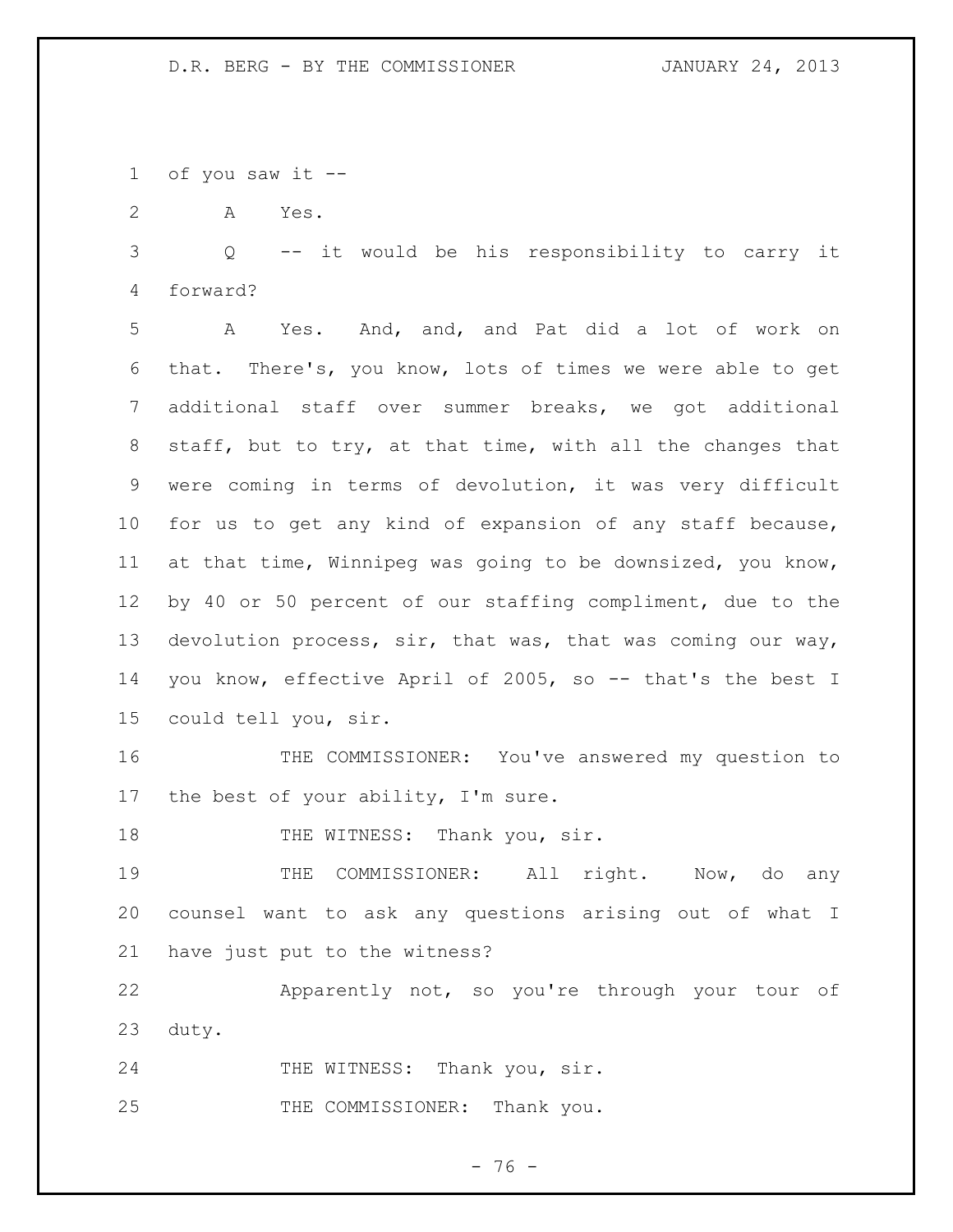PROCEEDINGS **JANUARY 24, 2013** 

 (WITNESS EXCUSED) MR. OLSON: Our next witness is scheduled to testify at two o'clock. THE COMMISSIONER: Yes. I, I notice the hour and, and will it just be one witness this afternoon? MR. OLSON: Yes. 8 THE COMMISSIONER: I'm wondering whether we might 9 have -- commence at 2:15. Does, does that sound reasonable? MR. OLSON: It does. 12 THE COMMISSIONER: All right, if there's no problem with that, we'll stand adjourned until 2:15. (LUNCHEON RECESS) 17 THE COMMISSIONER: Good afternoon. MS. WALSH: Good afternoon, Mr. Commissioner. Mr. Commissioner, do you have the documents with respect to Dr. Trigg? 21 THE COMMISSIONER: I do. MS. WALSH: Good. If we could have the witness sworn in, please. 24 THE CLERK: Is it your choice to swear on the Bible or affirm without the Bible?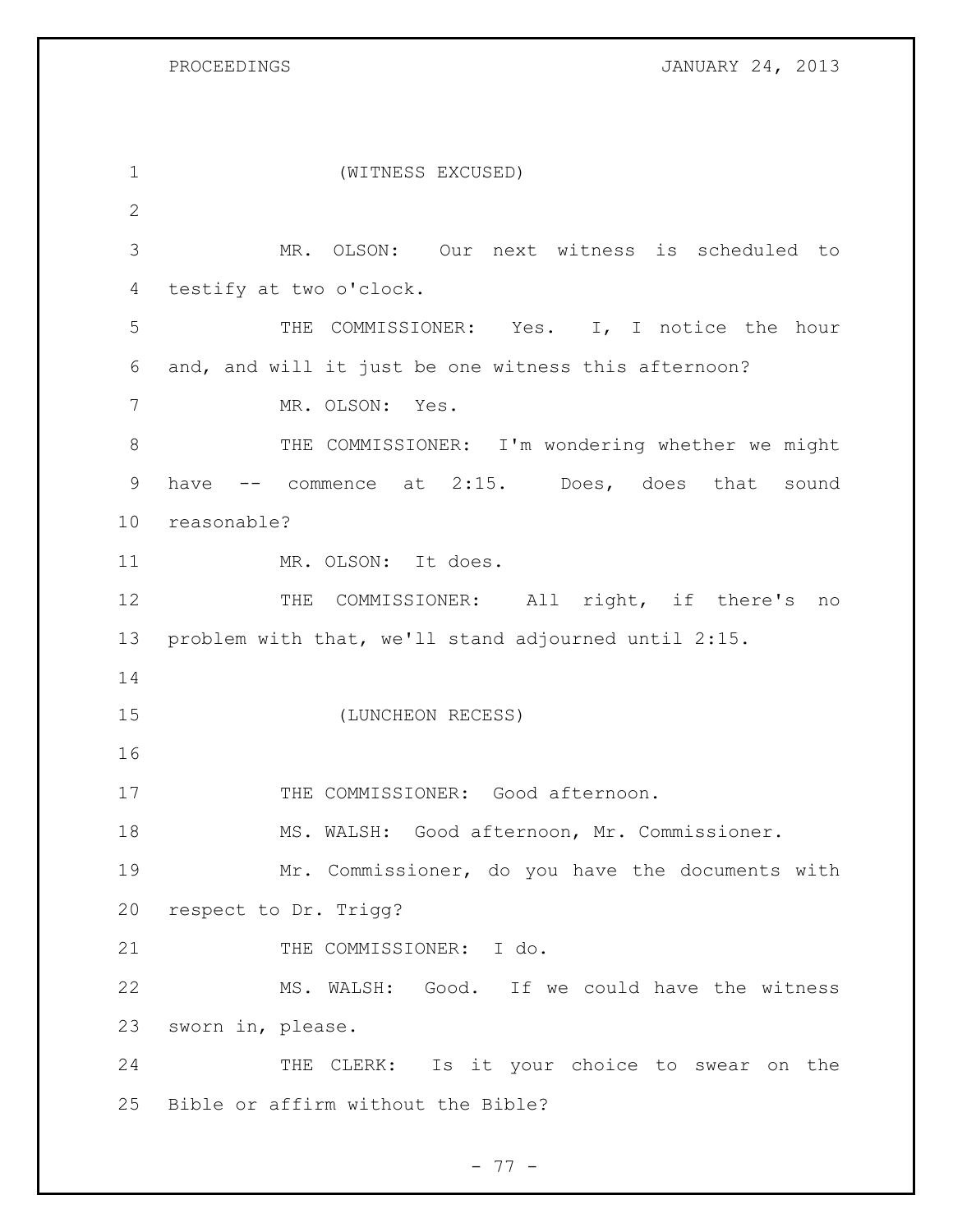1 THE WITNESS: I would like to affirm, please. 2 THE CLERK: Sure. State your full name for the 3 court. 4 THE WITNESS: Linda Joyce Trigg. 5 THE CLERK: And if you could spell me your first 6 name, please. 7 THE WITNESS: I didn't hear you. 8 THE CLERK: Would you spell me your first name. 9 THE WITNESS: L-I-N-D-A. 10 THE CLERK: And your middle name. 11 THE WITNESS: Joyce, J-O-Y-C-E. 12 THE CLERK: And your last name. 13 THE WITNESS: Trigg, T-R-I-G-G. 14 15 **LINDA JOYCE TRIGG,** affirmed, 16 testified as follows: 17 18 THE CLERK: Thank you. 19 20 DIRECT EXAMINATION BY MS. WALSH: 21 Q Good afternoon. 22 A Good afternoon. 23 Q We'll start with your background. You received a 24 Bachelor of Science degree from McGill University? 25 A Yes.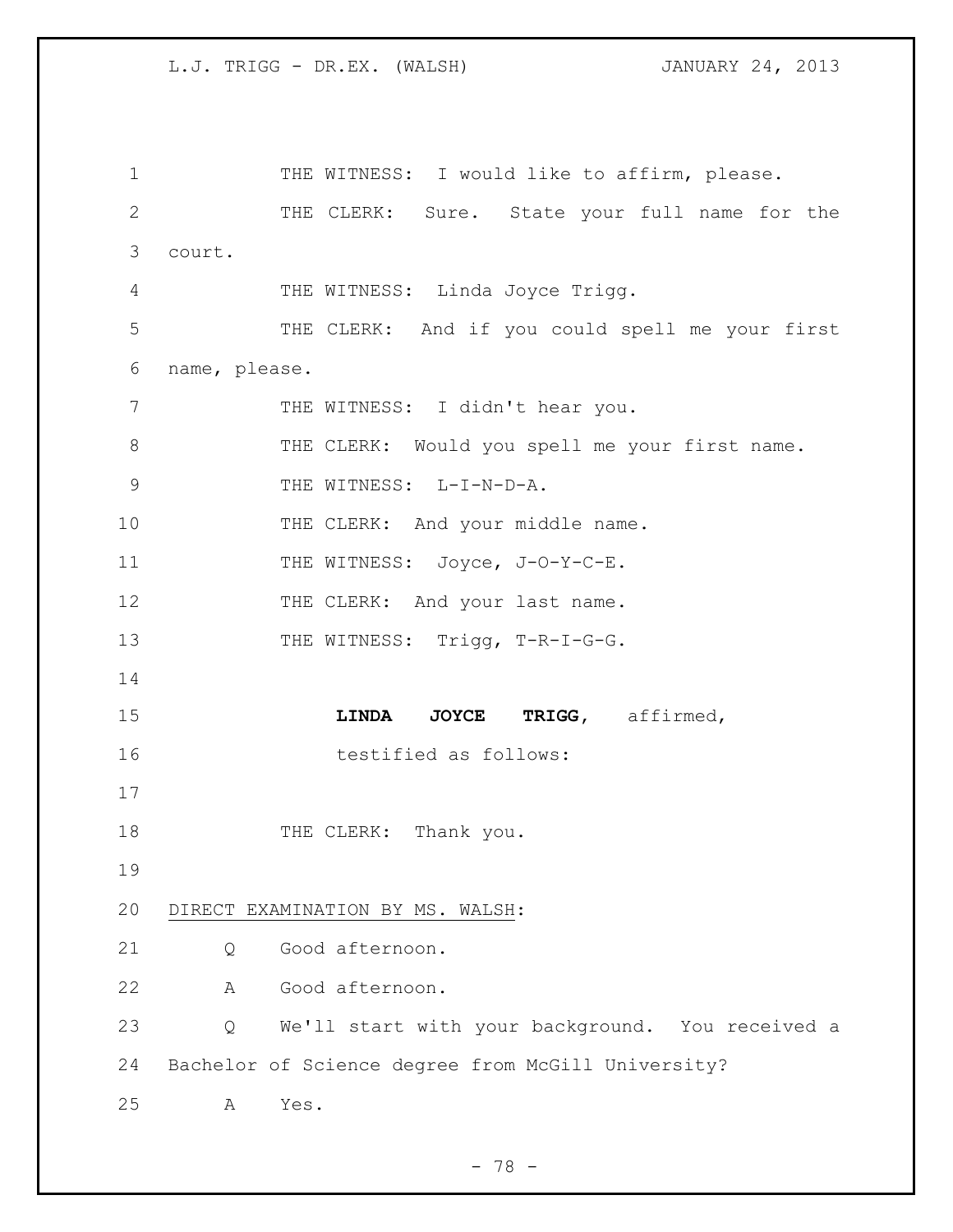Q Okay. Then you received both your Masters and your Doctoral degrees in clinical psychology from the University of Manitoba? A Yes. Q And when was that? A 1980 I received my doctorate degree. Q You've just referred to something, what do you have with you that you're referring to? A Oh, I'm sorry, it's my CV. Q Oh. All right. I don't know that we actually, the rest of us in the room have a copy of it, so if you can try to just answer without -- A All right. Q -- reference to that, that would be preferable, please. Thank you. Have you received any formal training in social work? A No. Q And I'm sorry, when did you say you received your, your -- 21 THE COMMISSIONER: Ms. Walsh, just speak a little more into the mike. 23 MS. WALSH: How's that? 24 THE COMMISSIONER: Fine. MS. WALSH: Is that better?

- 79 -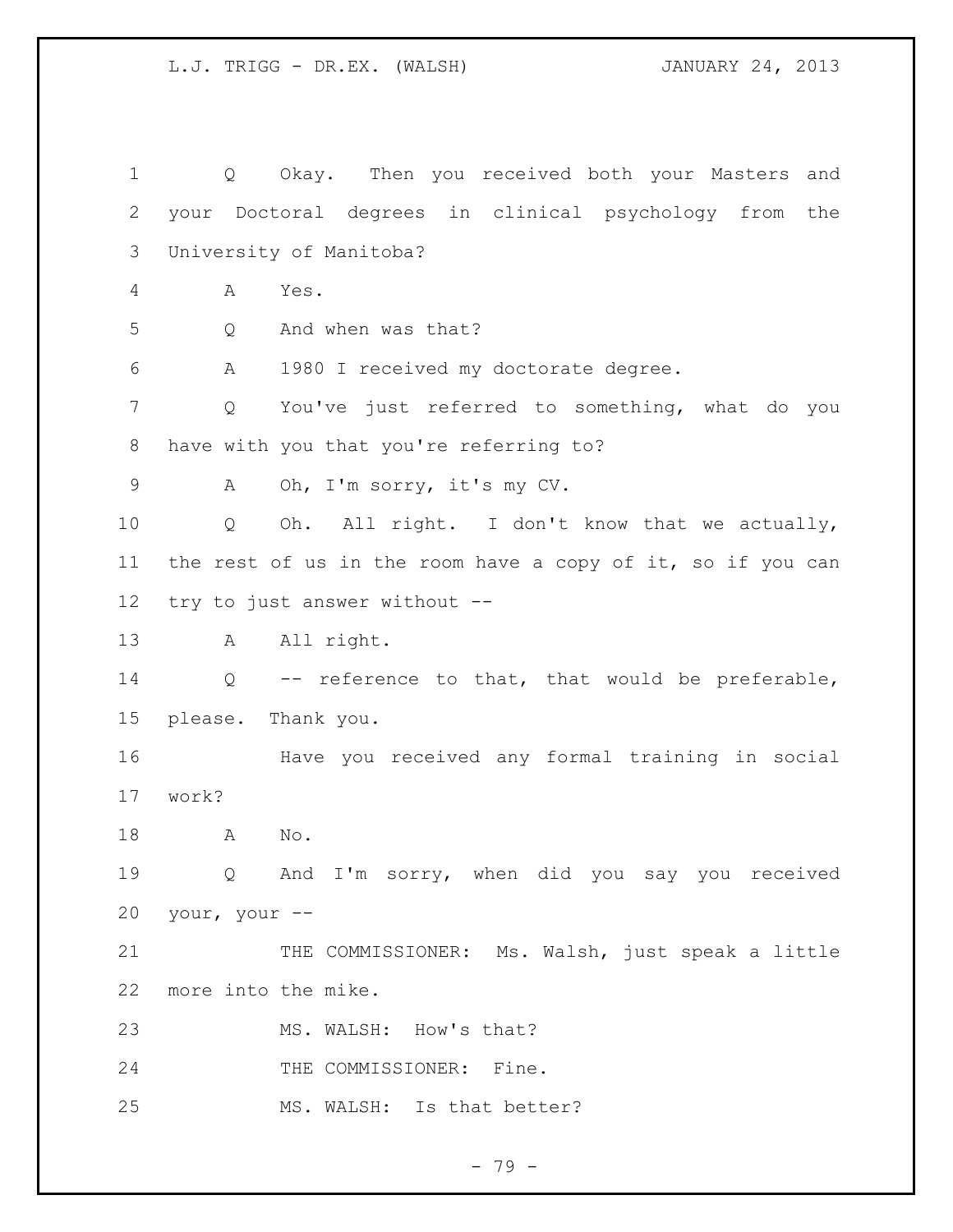BY MS. WALSH:

 Q When did you say you received your doctorate in psychology?

A 1980

 Q 1980. Okay. And after you received your PhD you worked in the St. James School Division for two years as a school psychologist?

A I did.

 Q Okay. Then you worked at the St. Boniface Hospital in adolescent psychiatry on adolescent in-patient and out-patient services?

12 A I did, for four years.

 Q For four years? Okay. Then I understand you worked for an organization called New Directions for Children, Youth and Families.

A Correct.

Q What is or was that organization?

 A It's a multi-service social service organization that provides residential treatment for children in care of the child welfare system. It also provides family therapy program, family where a child has been sexually assaulted by a third party. It has programs for teenage mothers, for young people, 16 to 18, who are not able to manage in regular school because of behaviour academics. It has a range of services.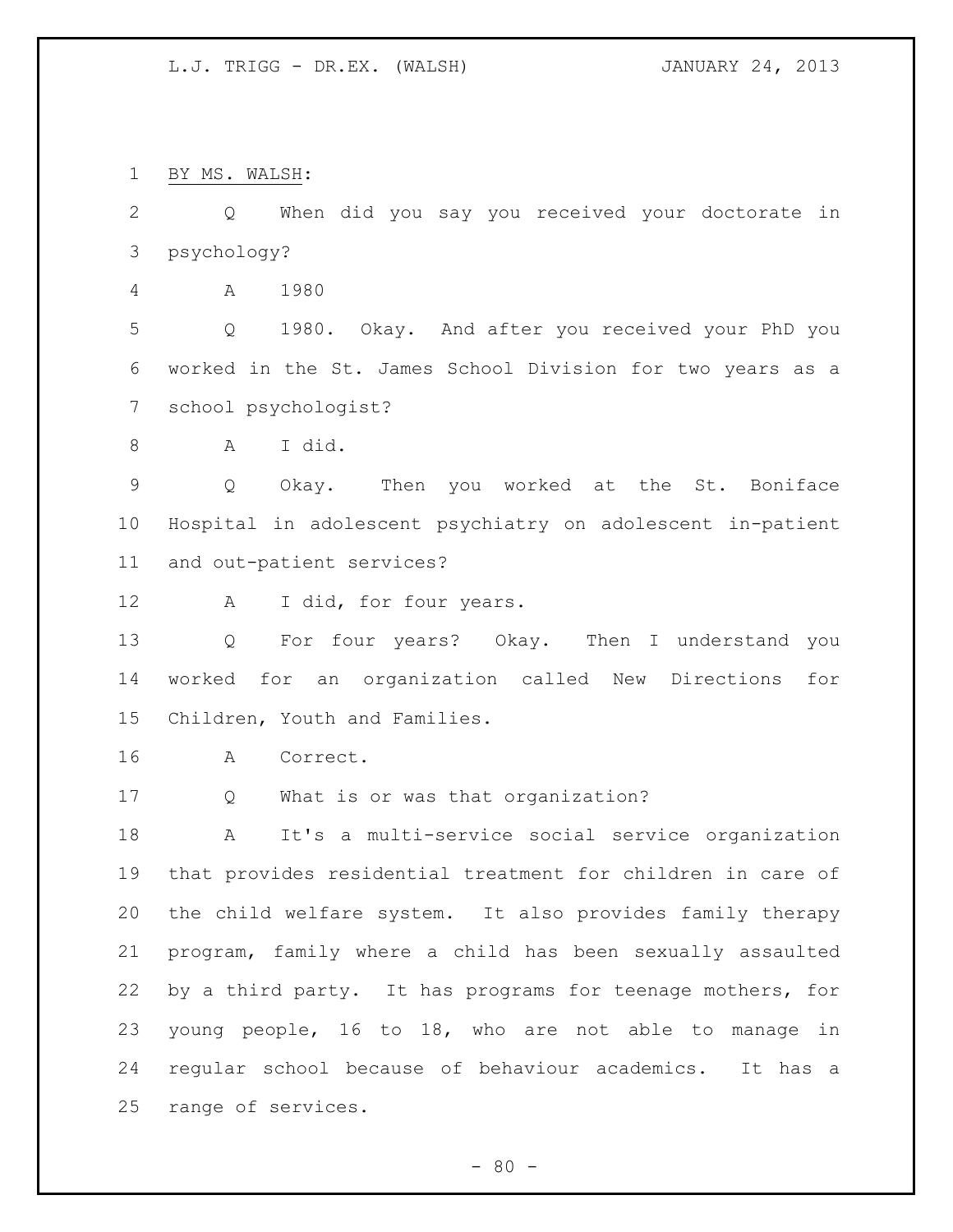Q You worked at that organization in a number of capacities.

A Correct.

Q What were the various positions that you held?

 A I began as assistant clinical director. I then held the position of clinical director. In 1991, I was the acting executive director while the executive director, in fact, was the -- seconded to be the CEO of Winnipeg Child 9 and Family Services. And then I -- he, he remained at Winnipeg Child and Family Services and I became the executive director.

 Q Then in 2001 you, yourself, went over to Winnipeg Child and Family Services; is that right?

A I did.

Q That was as interim executive --

A Officer.

Q -- officer?

18 THE COMMISSIONER: As what officer?

MS. WALSH: Interim executive officer.

BY MS. WALSH:

 Q And then at some point you became the chief executive officer of Winnipeg Child and Family Services? A Yes. I was seconded for 16 months from New Directions and when it appeared like some of the

 $- 81 -$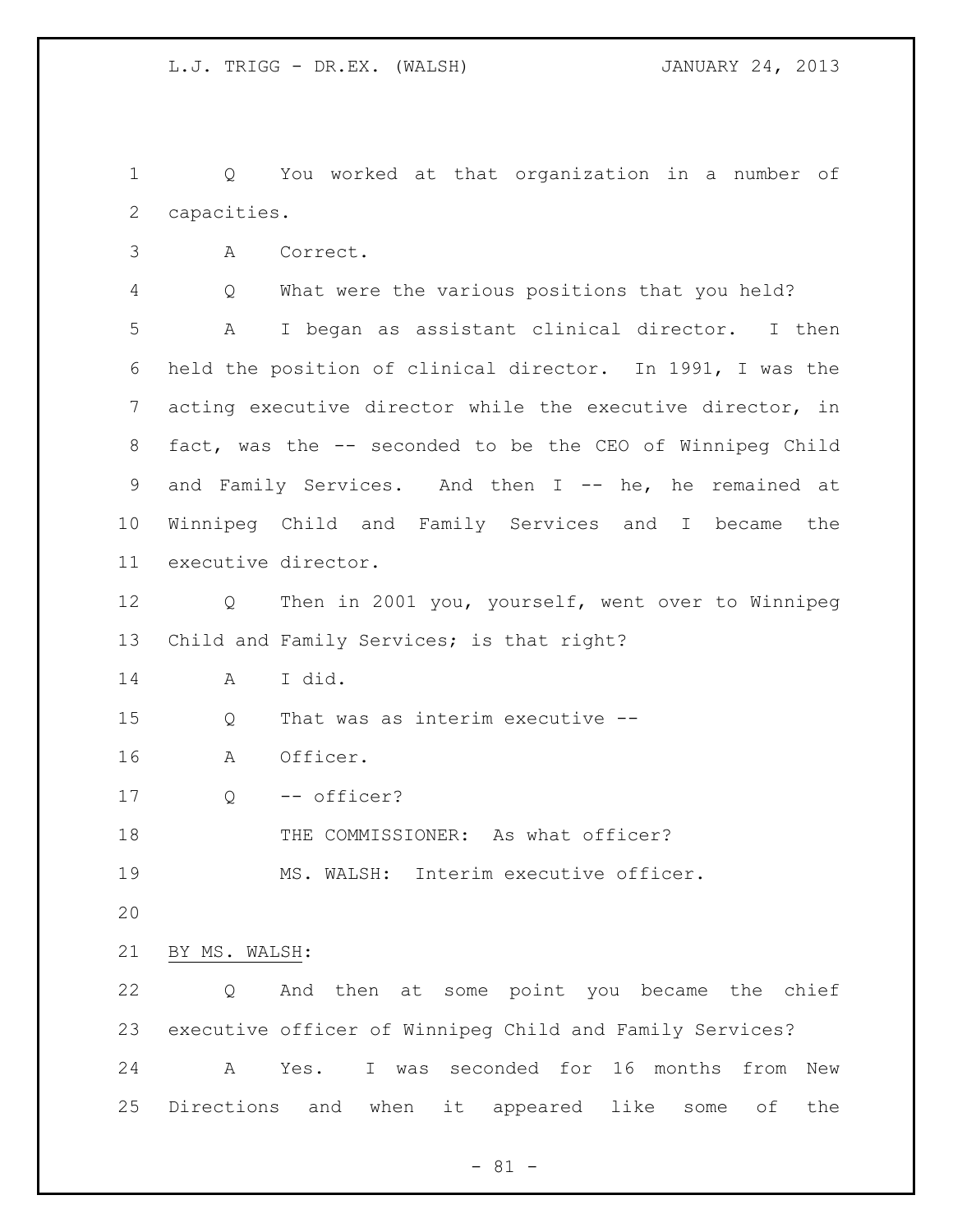initiatives, such as the Aboriginal Justice Inquiry Child Welfare Initiative were going to take somewhat longer I was appointed the chief executive officer. Still on secondment from New Directions but with the understanding that I would be staying with Winnipeg Child and Family Services. Q And my understanding is that you remained at Winnipeg Child and Family Services from July of 2001 to July of 2004. A Yes. Q Do you recall at what point you became the CEO? A I believe it was when the announcement was made that Winnipeg Child and Family Services, which was a free standing agency with its own board, would become a branch of government. Q Was that in '03? A That was in the fall of '01. Q Okay. Was there any difference in terms of the 18 job requirements between being the ... (MONITOR EQUIPMENT MALFUNCTION) MS. WALSH: Thank you for your patience, Mr. Commissioner. THE COMMISSIONER: Well, we'll sit till five

o'clock and then we'll decide then what time we should

- 82 -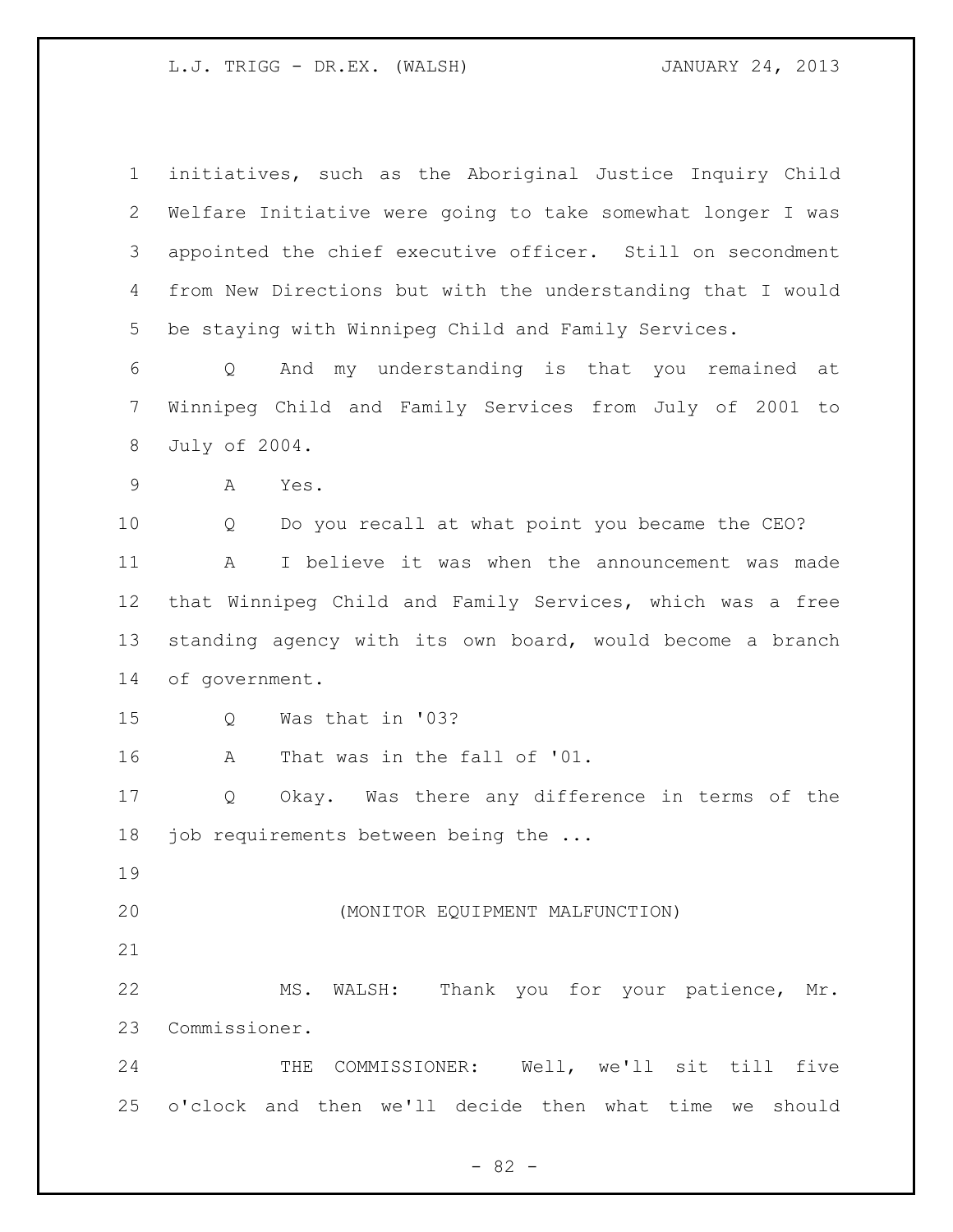start Monday morning.

| $\overline{2}$ | MS. WALSH: Okay, thank you. Now, did we record              |
|----------------|-------------------------------------------------------------|
| 3              | -- did we miss some of the witness' testimony?              |
| $\overline{4}$ | The last note I made is that she<br>THE CLERK:              |
| 5              | became CEO when the announcement was made that Winnipeg CFS |
| 6              | would be made a branch of government in the fall of 2001.   |
| 7              | MS. WALSH: Okay, so we have missed a little bit,            |
| 8              | I think.                                                    |
| $\mathcal{G}$  | COMMISSIONER: And after that she talked<br>THE              |
| 10             | about going into private practise.                          |
| 11             | MS. WALSH: So we don't have that? Okay.                     |
| 12             |                                                             |
| 13             | BY MS. WALSH:                                               |
| 14             | So just to confirm the --<br>$Q \qquad \qquad$              |
| 15             | MR. MCCKINNON: Just the, the other point that               |
| 16             | made and she agreed with was that there<br>you<br>was<br>no |
| 17             | difference between her position when she was CEO and the    |
| 18             | prior title, which was interim executive officer.           |
| 19             | MS. WALSH: Right. Thank you.                                |
| 20             |                                                             |
| 21             | BY MS. WALSH:                                               |
| 22             | So from July 2001 to July 2004 you were first the<br>Q      |
| 23             | interim executive officer and the chief -- then the chief   |
| 24             | executive officer of Winnipeq Child and Family Services?    |
| 25             | Α<br>Yes.                                                   |

- 83 -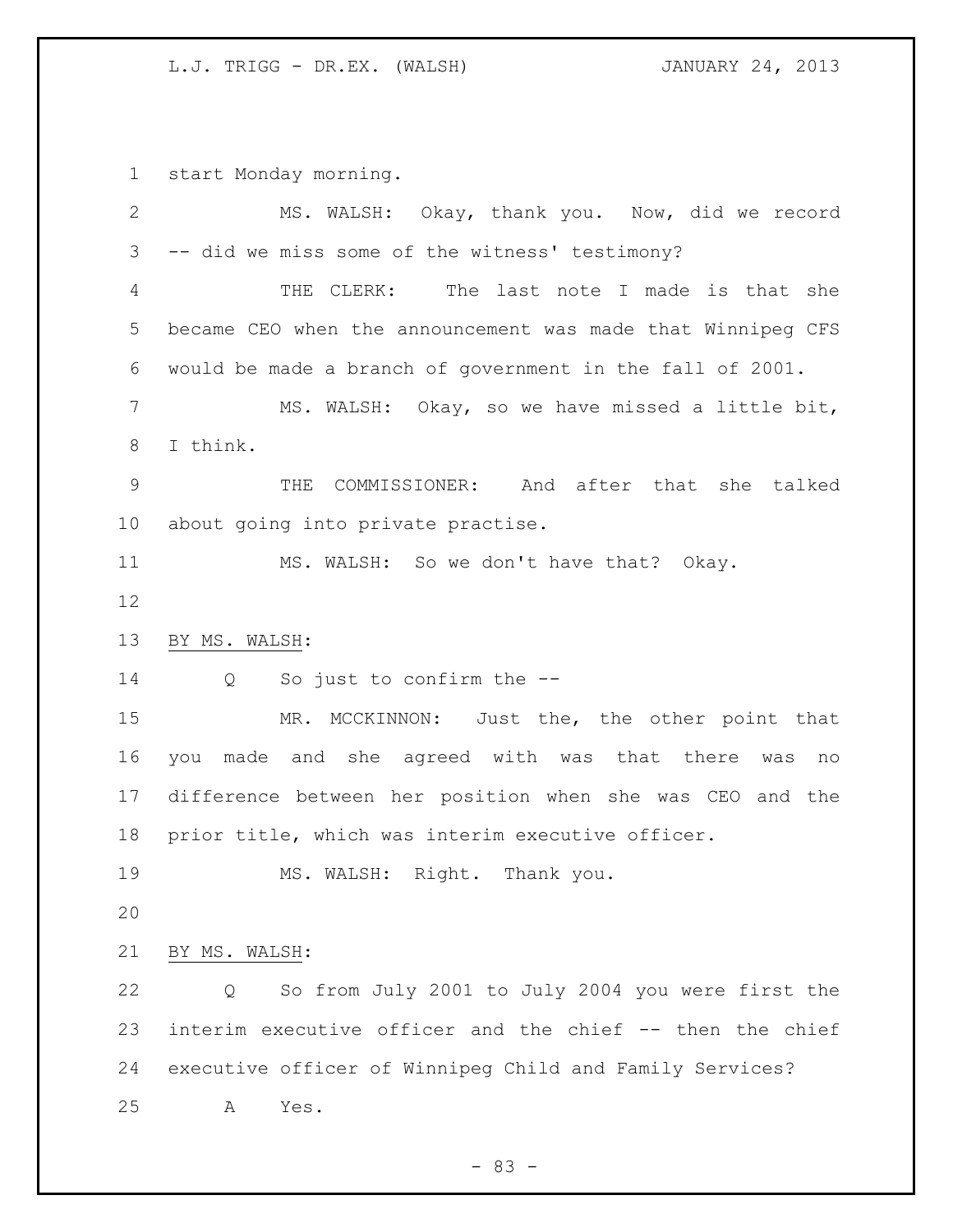Q Okay. And I think you said there was no difference in your duties, whether as interim or as chief; is that right? A Yes. Q Then I think you told us that after you left the agency, you went into private clinical practise as a psychologist and you continue to do that today? 8 A Yes. Q Okay. Thank you. So would you tell us please what your role as CEO of Winnipeg Child and Family Services involved? A Two-fold. First of all, I was responsible for 13 the operations of its various services, such as adoptions, permanent wards, resources, which included foster care. Family support. I'm sorry, my screen just went -- I know the screen is going off and on. Are we okay? 17 THE CLERK: It's okay. 18 MS. WALSH: Okay. THE WITNESS: Family support. The shelter receiving program. The quality assurance program, aboriginal liaison program. So that was -- part of my job was to keep that running as smoothly as possible while also assisting with the Aboriginal Justice Inquiry Child Welfare Initiative which was the transfer of aboriginal cases to new aboriginal agencies and the downsizing of Winnipeg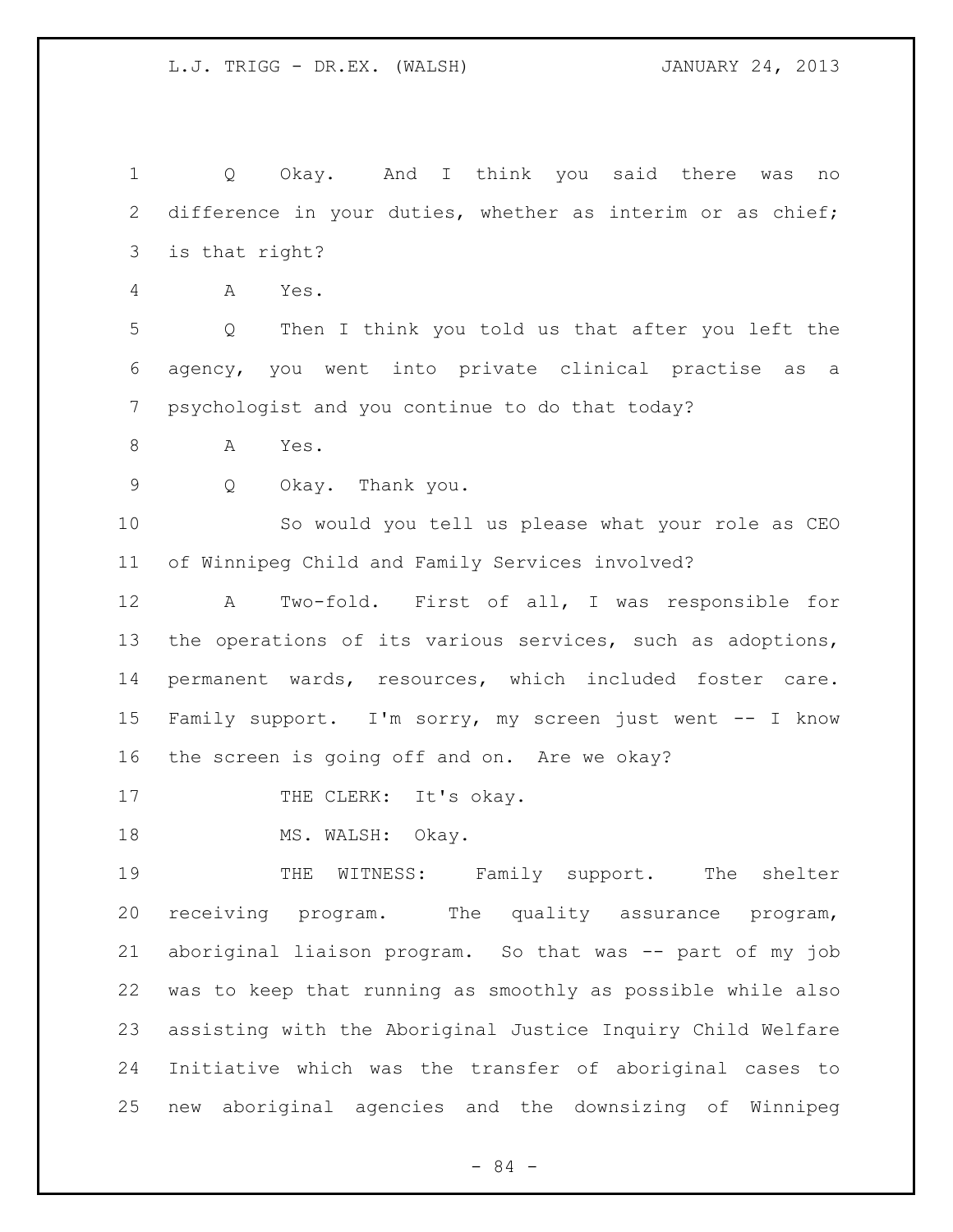Child and Family Services.

 To assist in making the agency, with its free standing board, become a branch of government. And also to assist with the development of what was called the integrated service delivery system which was bringing the services of Family Services and Health under one roof. It was intended to be one stop shopping, such as Access River East, where you could see a Child and Family Service worker, but children's special services was also in the building as was public health and so forth.

# BY MS. WALSH:

 Q So these were -- what you've just described then, these were specific tasks that you understood you were to carry out as CEO?

 A Yes. I was charged with keeping Winnipeg Child and Family Services running as smoothly as possible while these other significant changes were occurring and I was part of the planning, of course, for those changes.

 Q Okay. What was your understanding of the mandate of the agency during the time that you were the CEO?

 A The primary mandate was protection of children. Q And where did your role fit within that mandate? A It fit by overseeing the program service to children and families. The other programs, though, were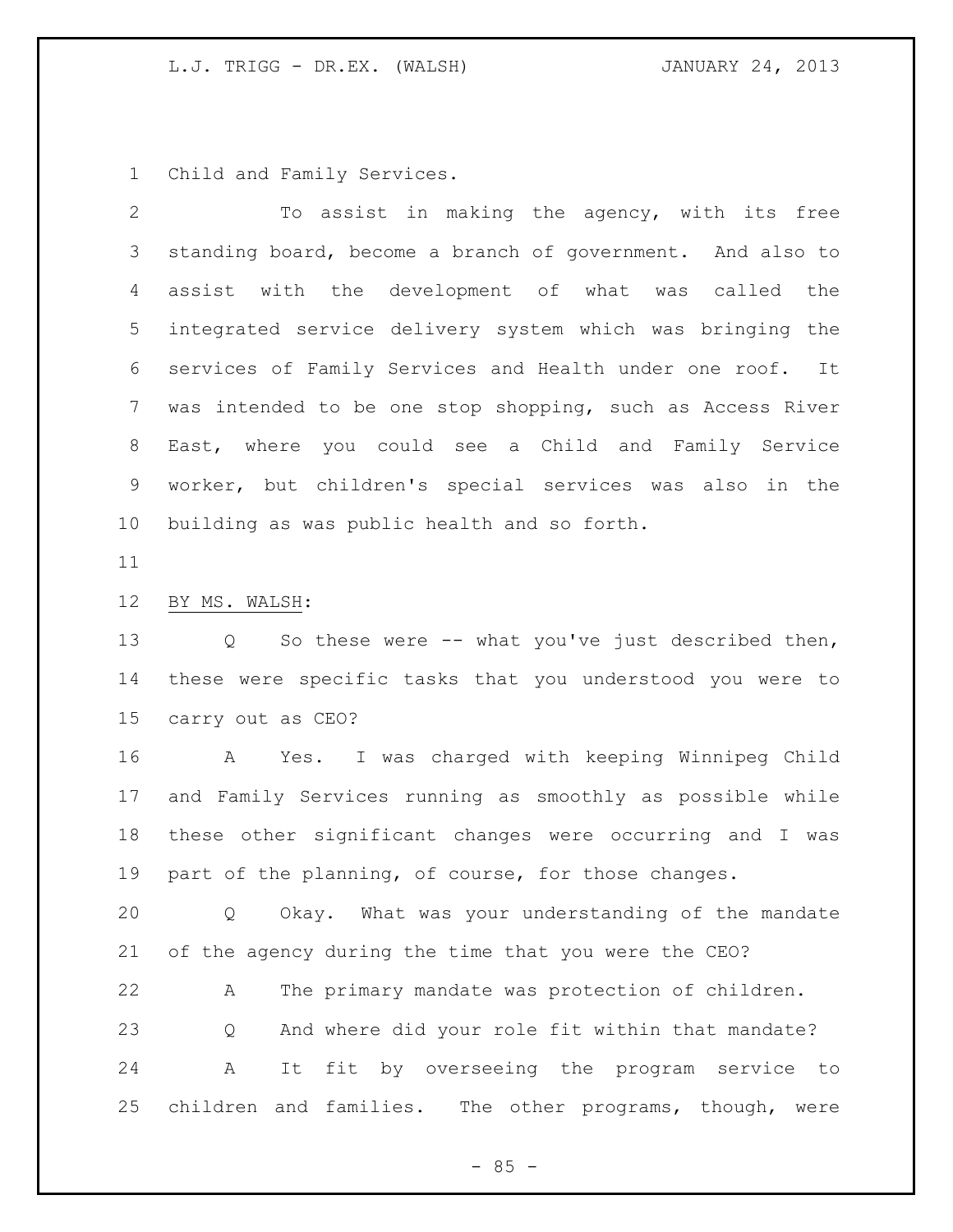all in support of service to children and families, such as resources, foster care, family support.

 Q Did the fact that you did not have a social work background, per se, have any impact on how you carried out your job?

A I don't think so.

 Q And you talked about, about changes within the agency. I understand that your predecessor, and we have not yet heard from him, but Lance Barber, during his tenure as CEO, the agency was restructured from a geographically based organization to a program based organization. Do I have that right?

13 A That's my understanding.

 Q Okay. And did that reorganization have any significance to the agency when you were there?

- A I think so.
- Q Can you elaborate?

 A It had its pros and cons. For example, with the formation of the permanent ward program there were several teams especially devoted to permanent wards. And so, for example, by the time I left some 75 percent of permanent wards had some connection with their family because we know, at age 18, when they are no longer in the system, they go looking for their family.

One very big disadvantage to the program versus

- 86 -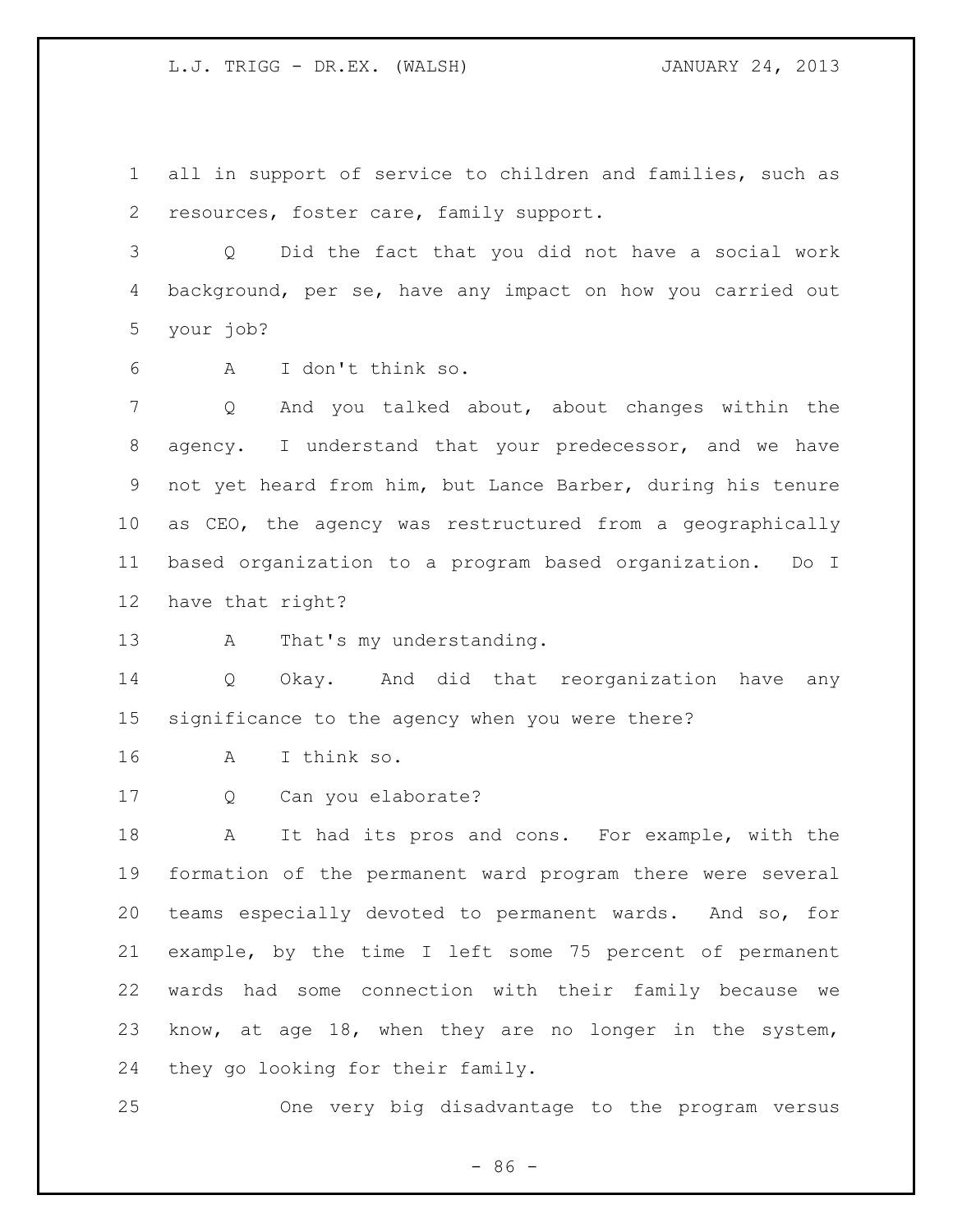the regional area service was the fact that people with seniority worked in programs that did not have the same level of constant stress that services to children and families.

 For example, in adoption, and I know this is in one of the Commission documents, I think, if I remember correctly, some 75 percent of staff had been there, say 20 years, or more, whereas on front line service to children and families there was a constant turn over and I think it was very high, it was over 50 percent, had been there less than two years. So you had, in the program structure, the most junior people filling some of the roles requiring sophisticated judgment.

 Turnover was a problem for supervisors because I recall, when I was there, there was more than one team that turned over a hundred percent in one year and supervisors found it difficult to be constantly bringing on new staff and trying to bring them up to speed.

 Q And that, that flowed from the restructuring, from being area based --

A Yes.

Q -- to program based?

 A When it was area based, each area, each team did some service to children and family's work, worked with some permanent wards, worked with some foster care. There

- 87 -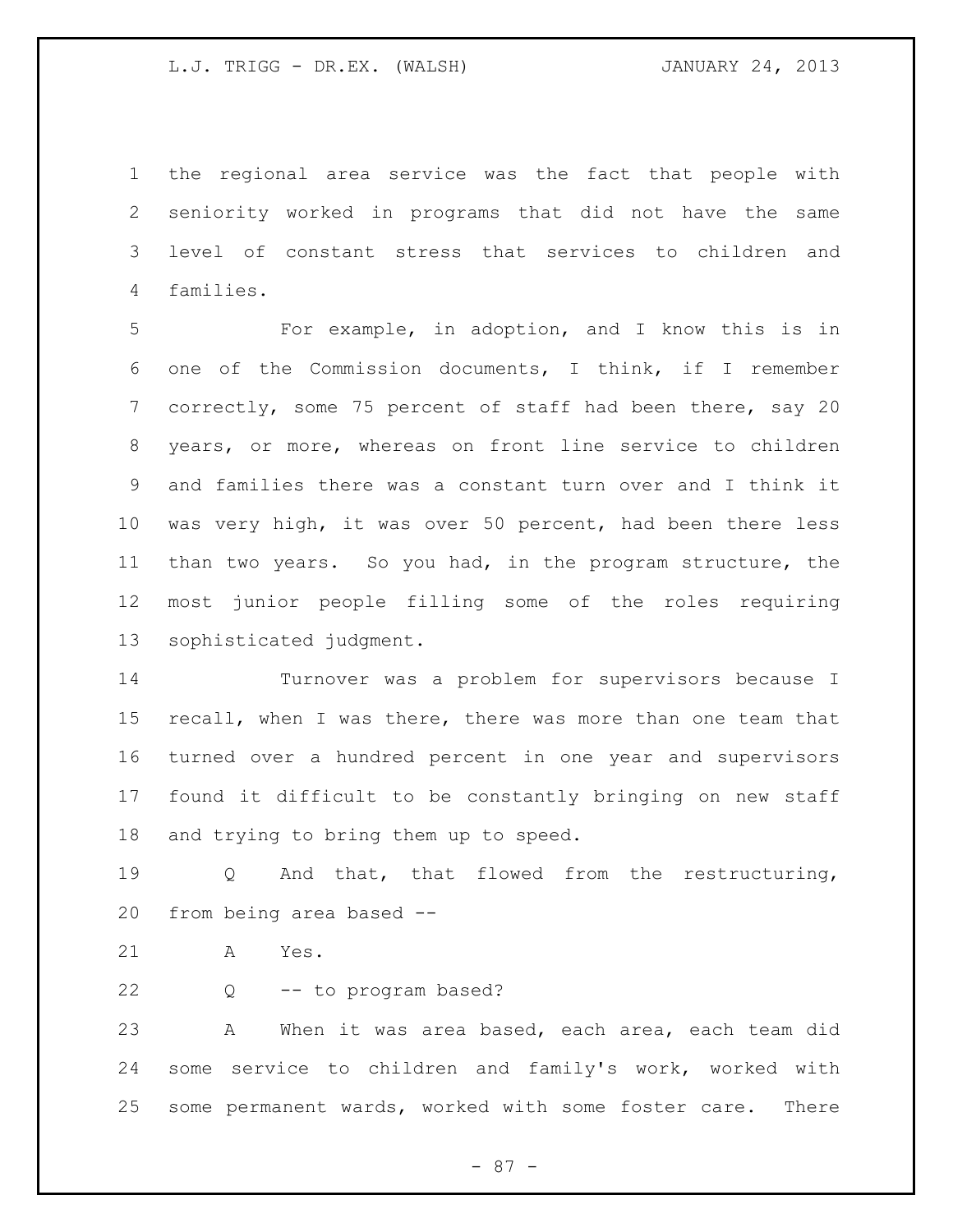was variety. You could take a permanent ward out for lunch as an option and spend the rest of your day perhaps on some protection cases. But when it was structured that way it became really clear that as soon as people could get off the front line they would leap to another program. Also because the collective agreement provided that the most senior person who applies for a job gets the job. Q So the change in variety of job duties, is that what you're referring to, had, had an impact on, on staffing? A I think it had an impact on staff stress but it had an impact on the seniority level of those working on the front line. Q Okay. And I think you said you've seen a document, there is a document that I will refer you to eventually -- A Right. Q -- where you've set out a chart that shows seniority and various positions? A Yes. And it's very clear that the most junior people, in fact, the vast majority probably less than two years on the front line, just out of school. Q Okay. In November of 2001, the government sent a letter to the staff of Winnipeg Child and Family Services

- 88 -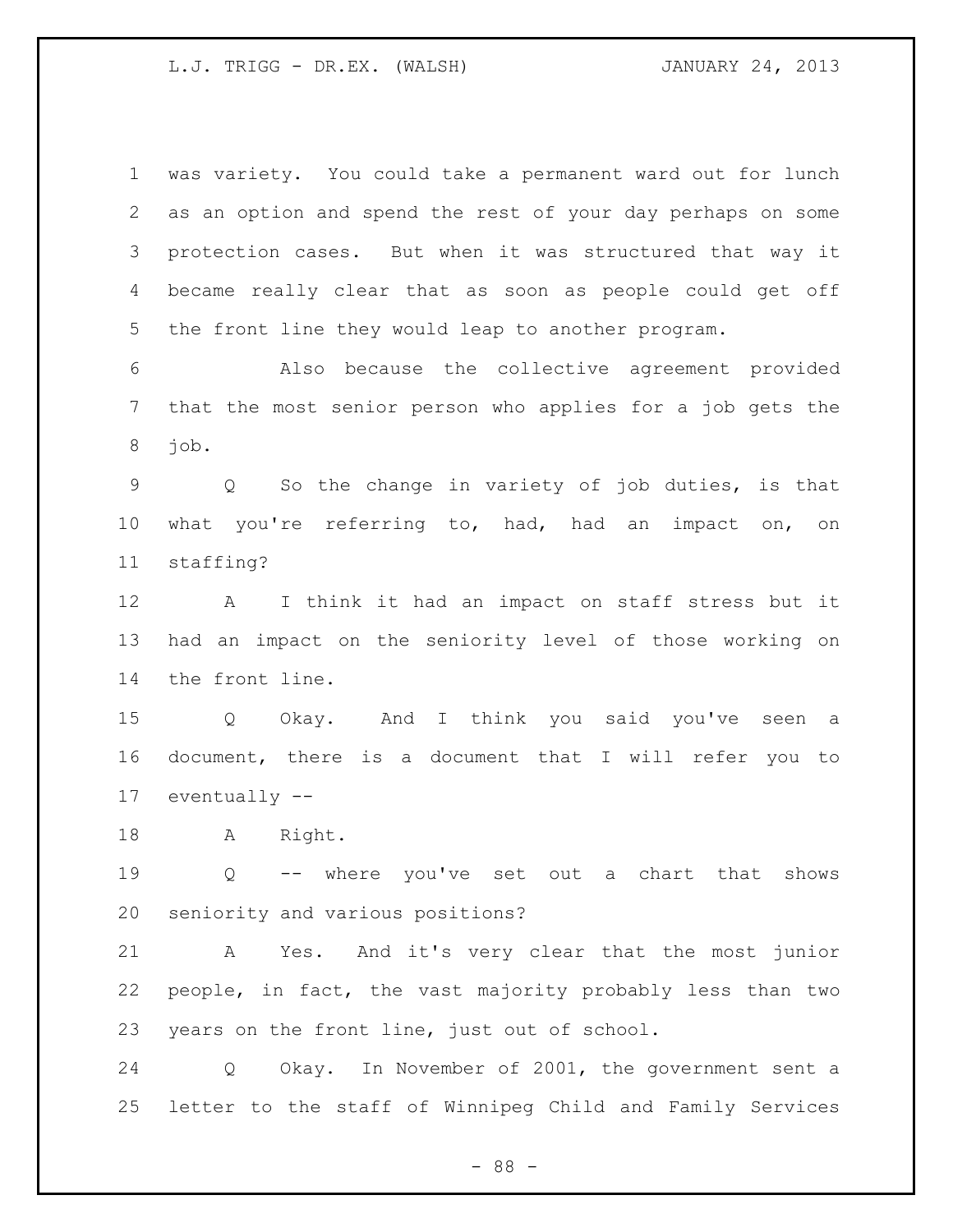| $\mathbf 1$ |                           | in which it outlined its plans for the changes associated |
|-------------|---------------------------|-----------------------------------------------------------|
| 2           |                           | with the implementation of the Aboriginal Justice Inquiry |
| 3           | Child Welfare Initiative. |                                                           |
| 4           |                           | If we can turn to page 39785 please. This is a            |
| 5           |                           | letter dated November 16, 2001 to staff of Winnipeg Child |
| 6           |                           | and Family Services and it's from Tim Sale, who was the   |
| 7           | minister at the time.     |                                                           |
| 8           | А                         | Excuse me, $I$ --                                         |
| 9           | Q                         | And without --                                            |
| 10          | Α                         | -- I can only see portions of it.                         |
| 11          | Q                         | Okay, well, we'll scroll through it --                    |
| 12          | Α                         | All right. Thank you.                                     |
| 13          | Q                         | -- as, as it goes down. So it's to staff.                 |
| 14          |                           |                                                           |
| 15          |                           | "Today the Government of Manitoba                         |
| 16          |                           | informed Manitobans of its plans                          |
| 17          |                           | for laying the foundation for the                         |
| 18          |                           | General Authority, which will                             |
| 19          |                           | serve non-Aboriginal families and                         |
| 20          |                           | children in the child and family                          |
| 21          |                           | services system after<br>the                              |
| 22          |                           | implementation of the Aboriginal                          |
| 23          |                           | Justice Inquiry - Child Welfare                           |
| 24          |                           | Initiative                                                |
| 25          |                           | Significant new features of<br>the                        |

- 89 -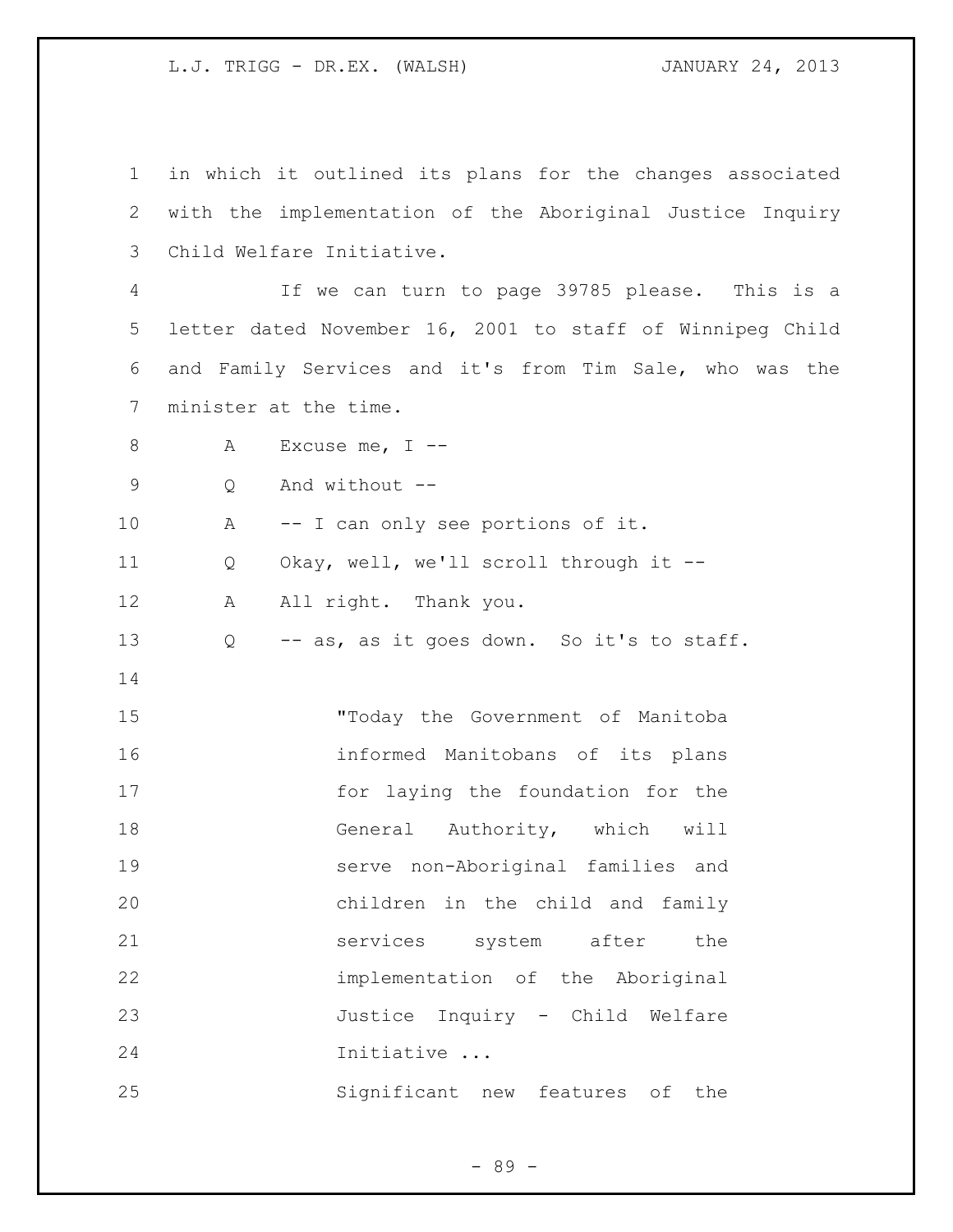1 plan include: • The development and implementation of a transition plan that will see child and family services for non-Aboriginal children and families in Winnipeg delivered by the Department of Family Services and Housing's regional operations on or after April 1, 2003. 11 • The establishment of an Interim Management Board for Winnipeg Child and Family Services that 14 will be charged with: 15 > planning and managing the 16 transition to regional operations; 17 > planning and managing the **transition under the AJI-CWI; and** 19 > planning and managing strategies to address the Agency's current fiscal challenges. The Interim Management Board will be comprised of nine new directors appointed by Government and four directors elected by members who

 $-90 -$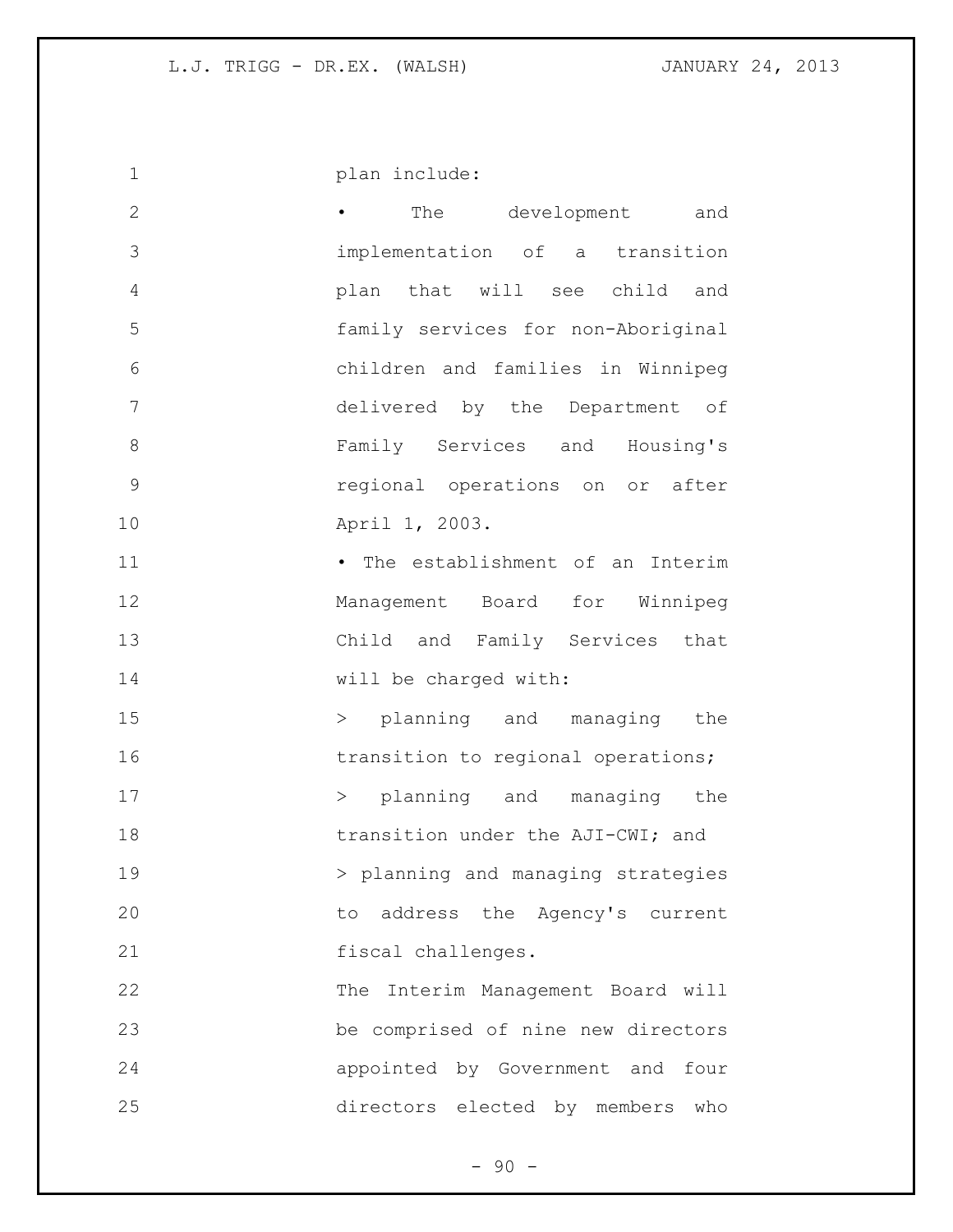| 1            | live or work in each of the four   |
|--------------|------------------------------------|
| $\mathbf{2}$ | service areas. There will          |
| 3            | continue to be staff               |
| 4            | representation on the Board. Mr.   |
| 5            | Jay Rodgers will chair the Interim |
| 6            | Management Board.                  |
| 7            | Dr. Linda Trigg will continue to   |
| $\,8\,$      | manage the agency as the Interim   |
| $\mathsf 9$  | Executive Officer.                 |
| 10           | During the initial phase of the    |
| 11           | transition, from November 16, 2001 |
| 12           | until March 31, 2003, planning for |
| 13           | the transition to the Department   |
| 14           | of Family Services and Housing's   |
| 15           | regional operations will take      |
| 16           | place. Winnipeg Child and Family   |
| 17           | Services will remain a separate    |
| 18           | organization and the Interim       |
| 19           | Management Board and the Interim   |
| 20           | Executive Officer will direct the  |
| 21           | operation of the agency. During    |
| 22           | this period, employees will        |
| 23           | continue to be covered by their    |
| 24           | existing collective agreements.    |
| 25           | Also during this period, the       |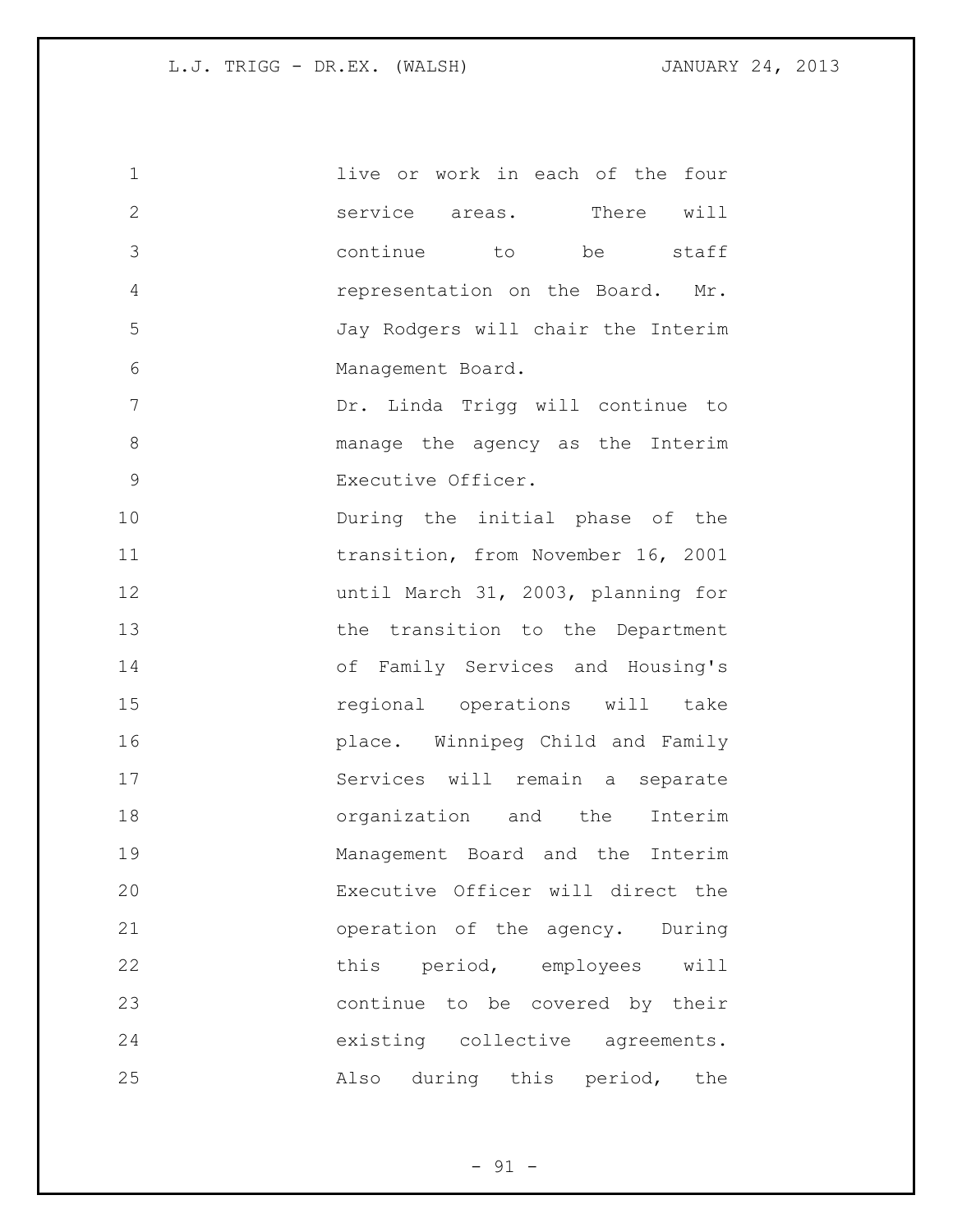| $\mathbf 1$    | Government of Manitoba, MGEU and         |
|----------------|------------------------------------------|
| $\mathbf{2}$   | CUPE, will negotiate transition          |
| 3              | agreements. The transition               |
| $\overline{4}$ | agreements will spell out the            |
| 5              | details around the transfer in           |
| 6              | accordance with the respective           |
| 7              | collective agreements, The Labour        |
| 8              | Relations Act, and The Civil             |
| $\mathcal{G}$  | Service Act.                             |
| 10             | On December 22, 2000, we wrote to        |
| 11             | you about the restructuring of the       |
| 12             | child and family services system         |
| 13             | that will take place as part of          |
| 14             | the AJI-CWI. The following               |
| 15             | commitment was included in that          |
| 16             | letter:                                  |
| 17             | 'After extensive discussions, we         |
| 18             | are pleased to announce that the         |
| 19             | Government of Manitoba has               |
| 20             | committed to ensuring that<br>no         |
| 21             | current, permanent employee of the       |
| 22             | Child and Family Services system,        |
| 23             | who is in a bargaining unit<br>$\circ$ r |
| 24             | comparable position, will<br>be          |
| 25             | disadvantaged as a result of the         |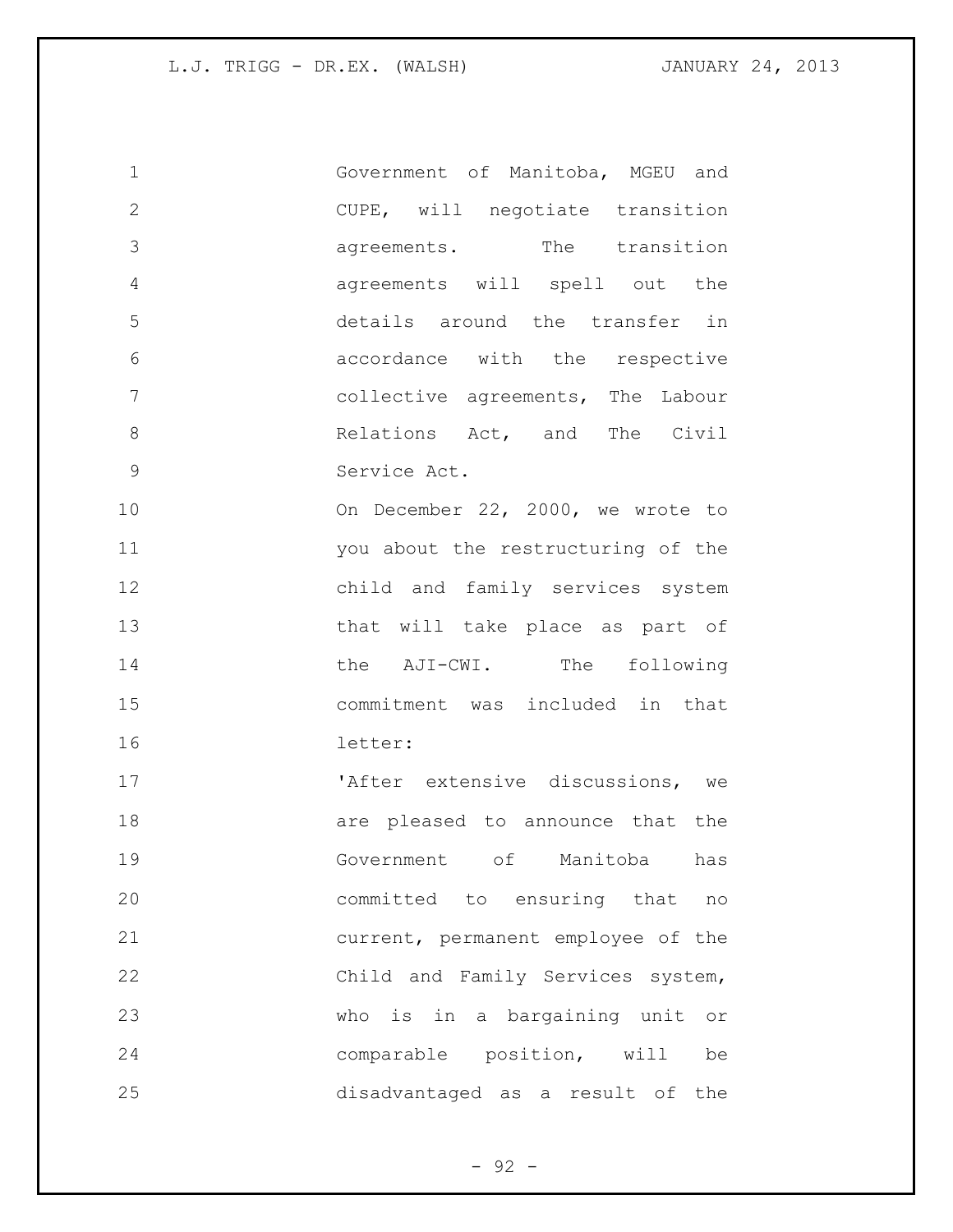Aboriginal Justice Inquiry - Child Welfare Initiative.' The restructuring that we are writing to you about today, that will see Winnipeg Child and Family Services transition to the Department of Family Services and Housing, does not diminish the commitment made on December 22, 2000. The unions representing employees **in the system, MGEU and CUPE, and**  the Government of Manitoba are engaging in discussions to develop a mutually acceptable Workforce **Adjustment** Strategy for the AJI-CWI." And the letter was copied to the unions, to the chair of the new interim board and to you, along with the Minister and I think deputy and assistant deputy ministers. So that, that set out to the staff what was happening in terms of, of transition? A Yes. Q So that, that --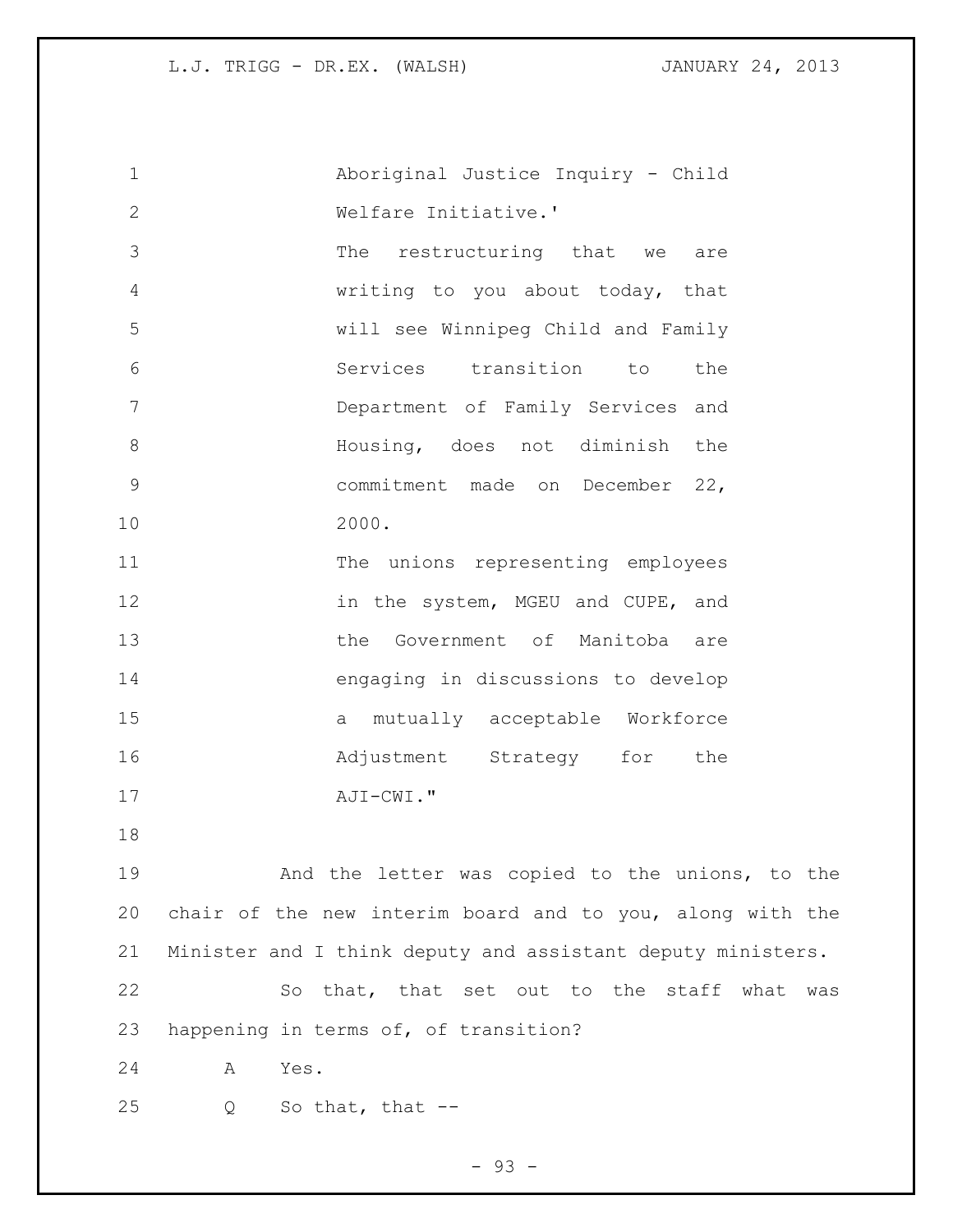1 A In terms of that -- yes, those two --

Q -- aspect of the transition.

A -- those two transitions.

 Q Right. So that gives us some context and, and tells who, who knew what.

 In terms of structure, during your time as CEO who did you report to?

 A Initially I reported to community board because it was a freestanding agency, albeit funded by government. But there was a community board and the chair of the board was Jean Altemeyer.

 When the announcement was made about the roll into government and the interim management board formed I reported to Jay Rodgers, and then later on --

Q So that would be, like, November of '01?

A Yes.

Q Okay.

18 A And then when the agency became a branch of government at the end of -- or at March 2003 I reported to Martin Billinkoff, who was the Assistant Deputy Minister of Community Services.

 Q So in terms of your first entity to whom you reported, the board, let's pull up the annual report. If you turn to page 35978 of our disclosure, this will show us the composition of the board at that time.

- 94 -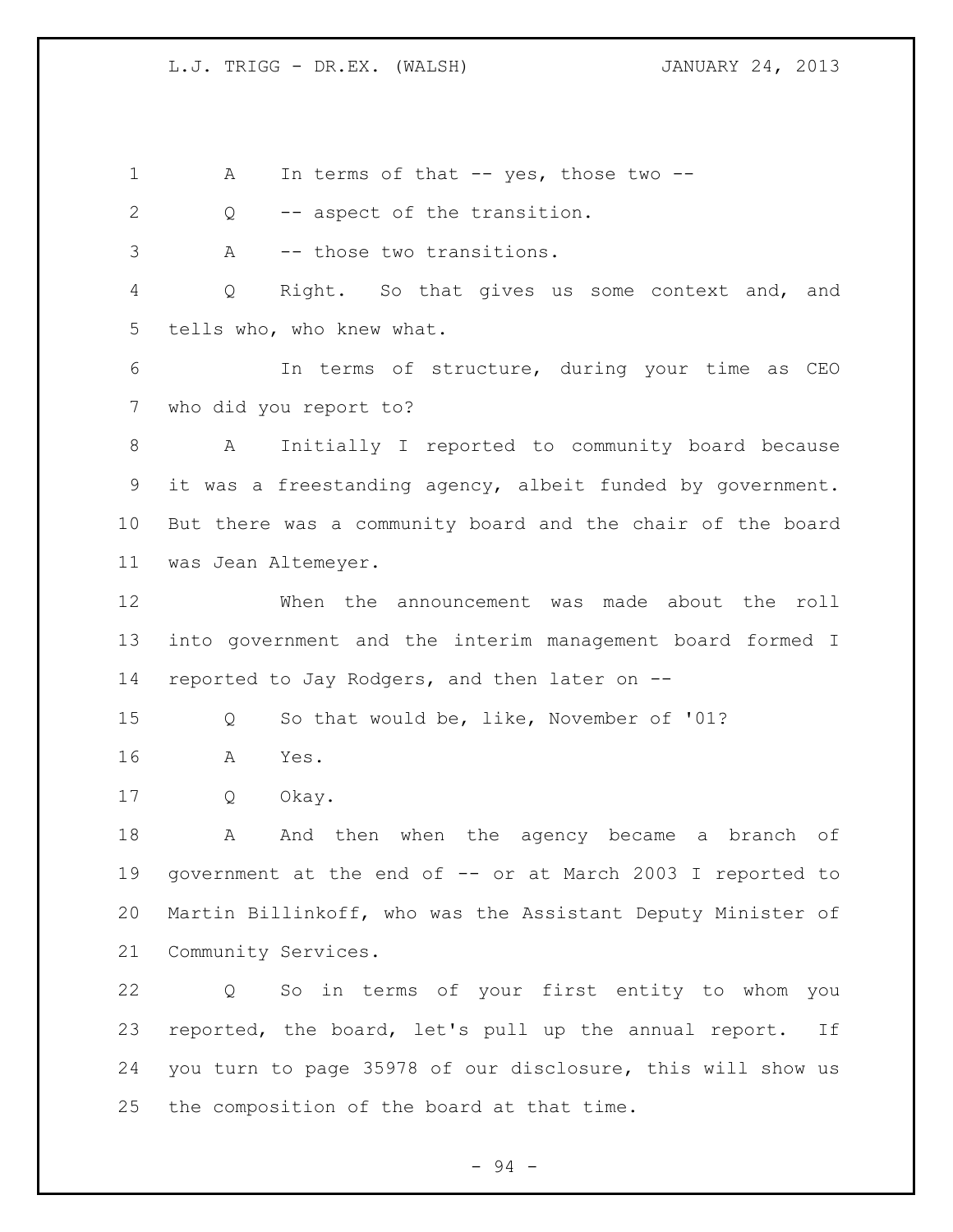So what we have on the screen is the 2001/2002 annual report from Winnipeg Child and Family Services and then if we go to page 35981, that shows the board of directors appointed by government during various periods. And then if you scroll down you can see there are members appointed or elected by community area councils. There's ex-officio area council representatives, ex-officio staff representatives. If you can just scroll down a bit, please. Then onto the next page, area council members. So that, that shows us what the board, when you said you reported originally, initially to a community board, that shows us what, what that board looked like? A Yes. Q Okay. During the time that you reported to the board, how often did you meet with the board or the executive in some form? A I can't recall exactly because I don't think the board met each month in the summer. The board would meet monthly. Q Okay. How much direction did you receive from the board? A Not a great deal because the other change happened very soon after I arrived. Q The other change being?

 $- 95 -$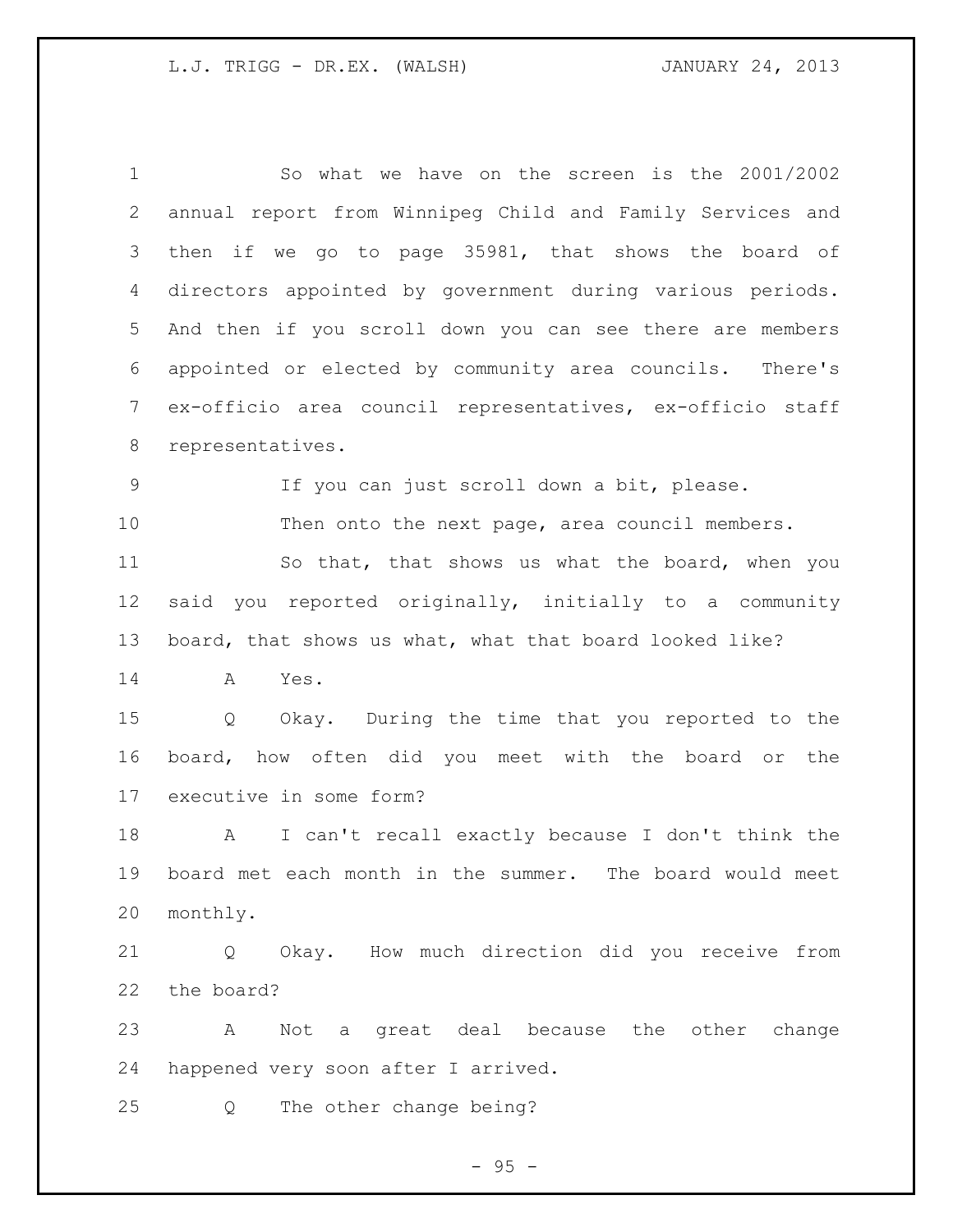A Meaning the appointment of the interim management board. Q Okay. Were there any community members on the interim management board? A Not to my recollection even though it says in, in some documents. But I recall -- wait, let me just think. Most of them were civil servants. MR. MCKINNON: Just if it would be helpful to scroll back a page to that list of board members -- 10 THE WITNESS: Okay. MR. MCKINNON: -- if it would assist in jogging your memory. 13 THE WITNESS: Thank you. BY MS. WALSH: Q Now, this is from the community board -- A Yes. Q -- in '01, '02. A Most of them were civil servants. I think that Dave Waters was not. He was working -- he was the executive director at Knowles at the time so he might be considered a community person. And I do not remember who Carolyn Blaine was but the rest are all civil servants. Q And you're looking at the column that's under November 16, 2001?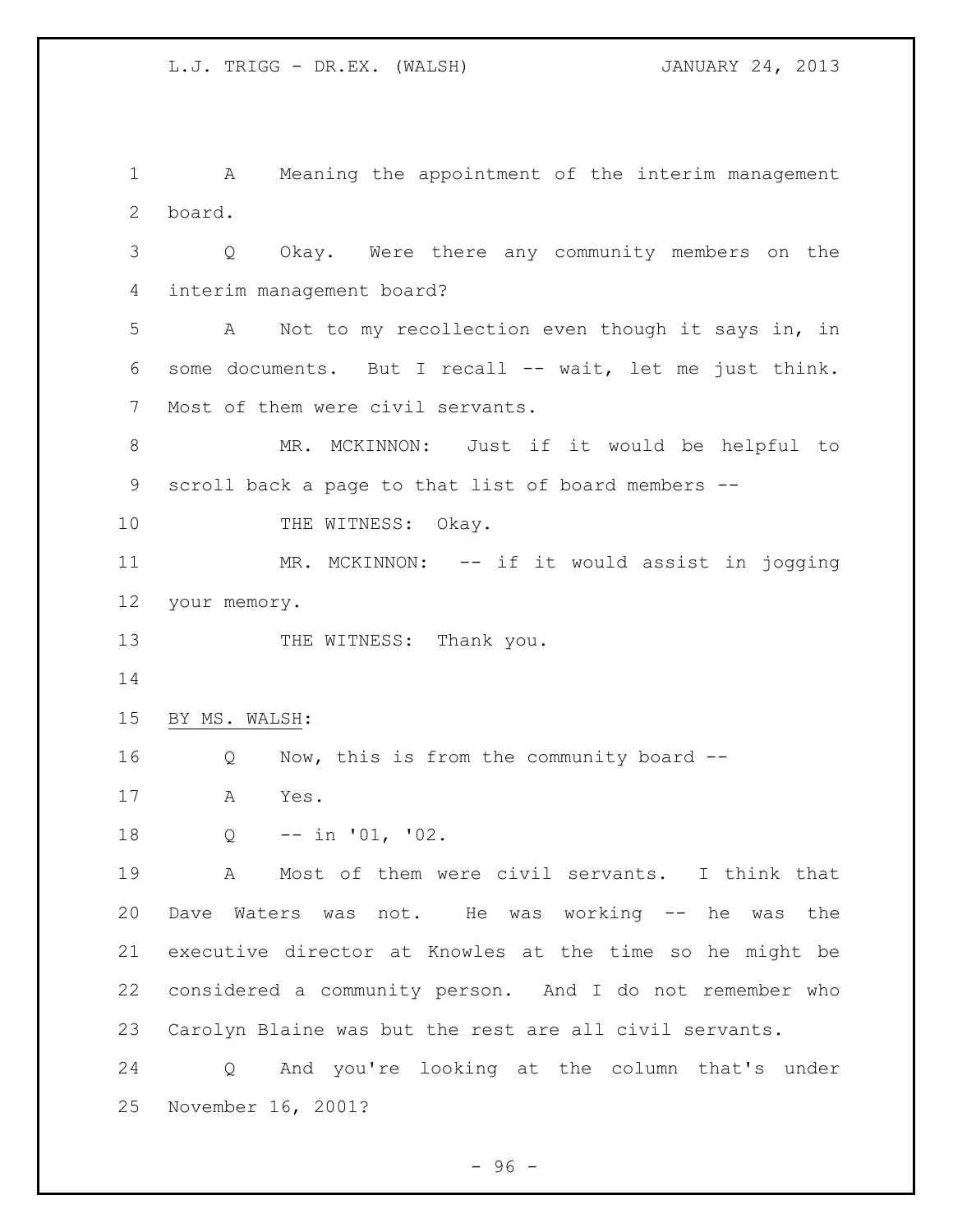1 A Jay Rodgers, under that column.

- Q That, that represents the interim --
- A Yes.
- Q -- board.

 Okay, thank you. What kind of direction did you receive from that interim management board? First of all, how often did you meet with the interim management board?

 A The interim management board met monthly and I would receive direction regarding all aspects of the organization, whether it was the deficit, the shelter system, questions, concerns about service quality.

12 They were focused, to a large extent, on all the tasks that had to take place to make the agency a branch of government. For example, Fred Besant was from Finance, Bob Pruden was from Labour. There were various departments of government that were involved in making the transition.

 Q Then once the agency was rolled into government, in March of '03, you said you reported to the assistant deputy minister?

A Correct.

Q How often did you meet with him?

A Weekly.

 Q Did you meet with anyone else in government after '03?

A Yes. Periodically I met with Joy Cramer, who was

- 97 -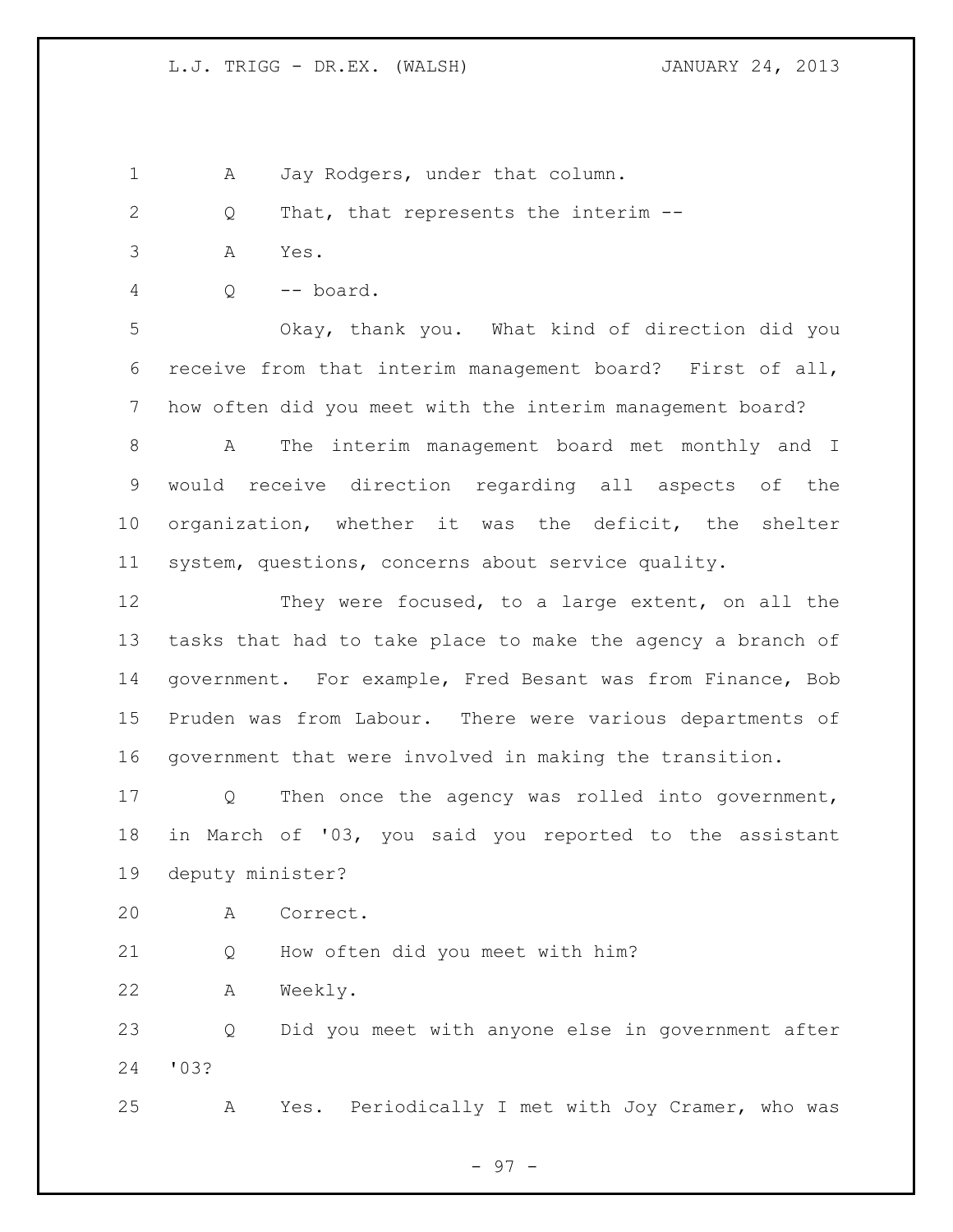director of the Child Protection Branch and periodically the assistant deputy minister for Child and Family Policies and Procedures would join our meetings.

 Q You reported, though, to the assistant deputy minister?

- A Martin Billinkoff.
- 7 Q And was that the --

 A There were several assistant deputy ministers in the department. There were about five.

 Q And did the assistant deputy minister of the day, was that who provided you with direction?

 A Yes. I would say it was more discussion. It was more often me bringing items forward. Now, as a, as a new branch of government, learning about policies and procedures, bringing things to attention that I thought he should know.

 Q Okay. I'm sorry, how often did you say you met with the assistant deputy?

A Weekly.

 Q Weekly? Okay. Now, in terms of the community board, which was only there, I appreciate, for a short period of time while you were there, can you comment on the significance of having a community board as compared to not having a community board?

A Yes. A community board has greater variety, I

- 98 -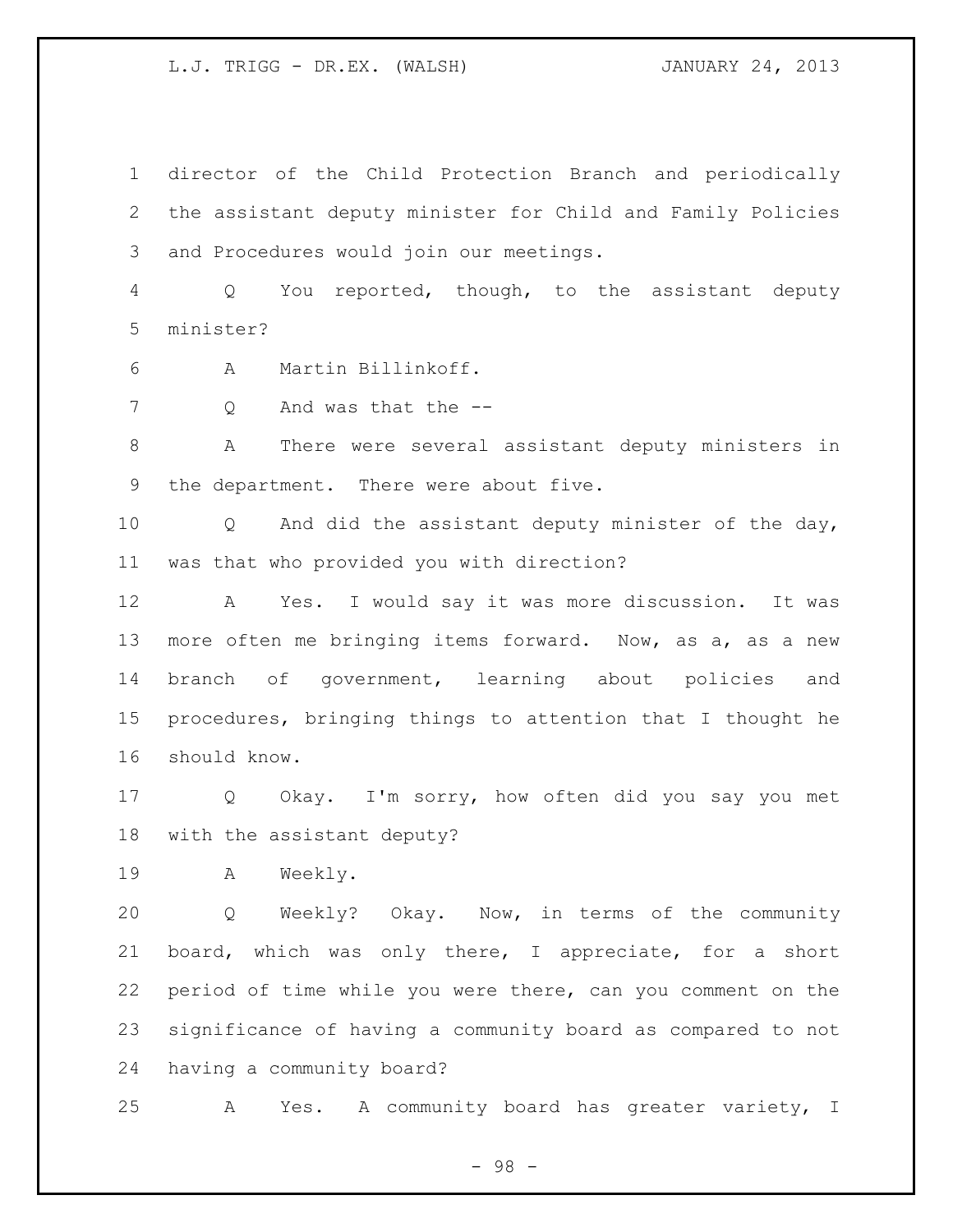think in the people who are serving on it. It has people who are, of course, knowledgeable about finance but it might have people from the university, who know about child protection or the latest initiatives, the latest research. A community board is more likely to advocate for more funds than a board that's a group of civil servants working for government.

8 There were slight -- there were differences in emphasis, perhaps. The community board was invested in having community prevention, early intervention, perhaps to a greater extent than government. I don't think that service existed to the same extent at that time.

 Q I want to talk about the structure now within the agency in terms of, of reporting from you down. So if we can pull up on the screen Exhibit 15 please.

 Good, thank you. This is a document that the department has prepared for us. You can see, I mean going I guess from, from left to right, which would be from the front line up to the top, through the chain of command, the categories of staff are social worker, supervisor, assistant program manager, program manager, director of program services, later chief operating officer, and then the CEO. Then if we -- and you can see that this is done chronologically, it's been divided according to services delivered specifically to Phoenix.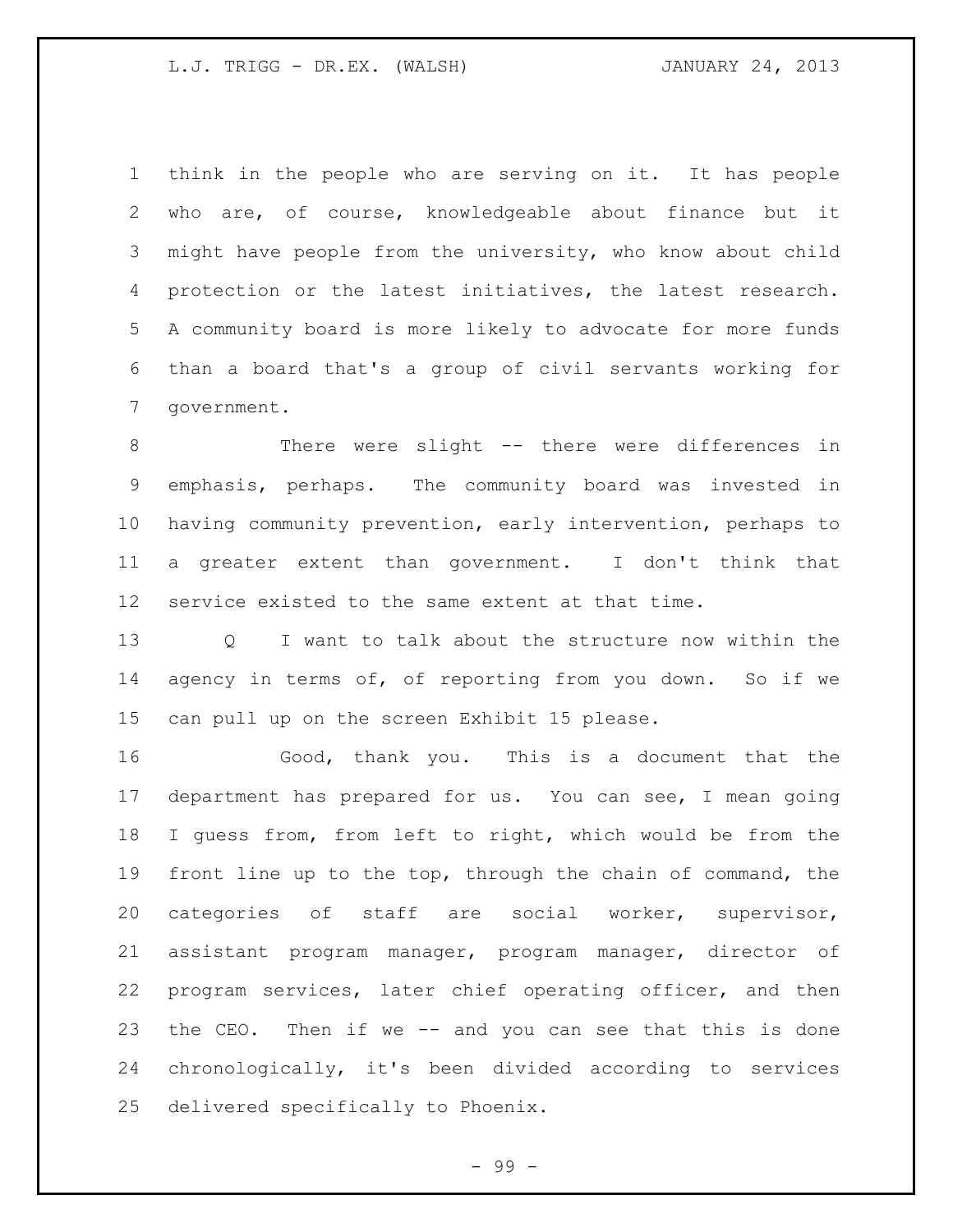If we can go to the next page, please, you see you come on in the second level box, Linda Trigg, and after July 2nd, 2001?

A Yes.

 Q Then if you go down to the, the bottom line, under the heading that was director of program services, later COO, it says "not applicable," and from then on, from July '03 on, there is no one in that role. Do you know what happened to that position?

A Yes, I do.

 Q From March? All right, thank you. From March, March '03 on.

 A Ms. Gelmon became part of what I think was called the change management team, gearing up for the transfer of cases to aboriginal organizations. Cases had to be transferred but also staff were sent on secondment so there was a considerable amount of planning for that, 2500 cases were, were transferred and probably two or three hundred staff.

Q Out of Winnipeg CFS?

A Yes.

 Q Then her role never -- her position doesn't seem to ever have been filled, if you go to the next page, for instance, which shows the period '04 to '05.

A Which, under the circumstances was not

 $- 100 -$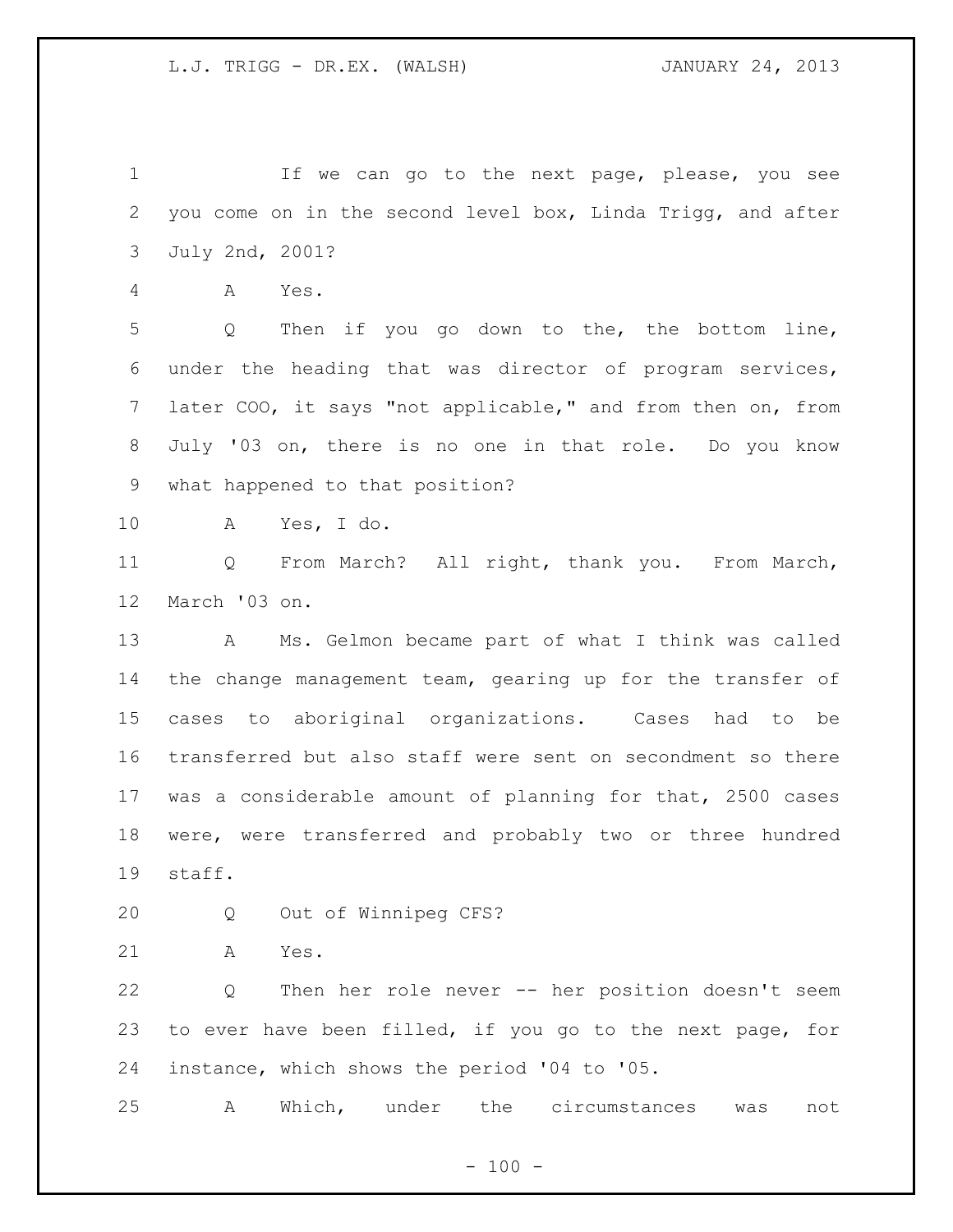surprising.

 Q While we're on this page you'll see that your role in the agency ends July 5, 2004?

A Yes.

 Q So while we're on this page we look, for instance, at the, at the top line, you can see people who were below you, in terms of the, of the chain of command, the worker, supervisor, assistant program manager, program manager. In terms of this chain of command, can you explain to the Commissioner your understanding of the role and responsibility of each staff person in terms of delivery of services to children and families?

13 A In services to children and families the Barbara Klos would have been, at that time, the case manager, the social worker, working with families, directly. Diva Faria would have been her unit supervisor, providing supervision to her team of six to eight people, I can't remember the exact number.

 There were a sufficient number of teams in service to children and families and intake that we had assistant program managers. There were some 16 or 17 teams so there were assistant program managers that supervised maybe six or seven supervisors and then there was a program manager who was responsible for overseeing the work of the assistant program managers.

 $- 101 -$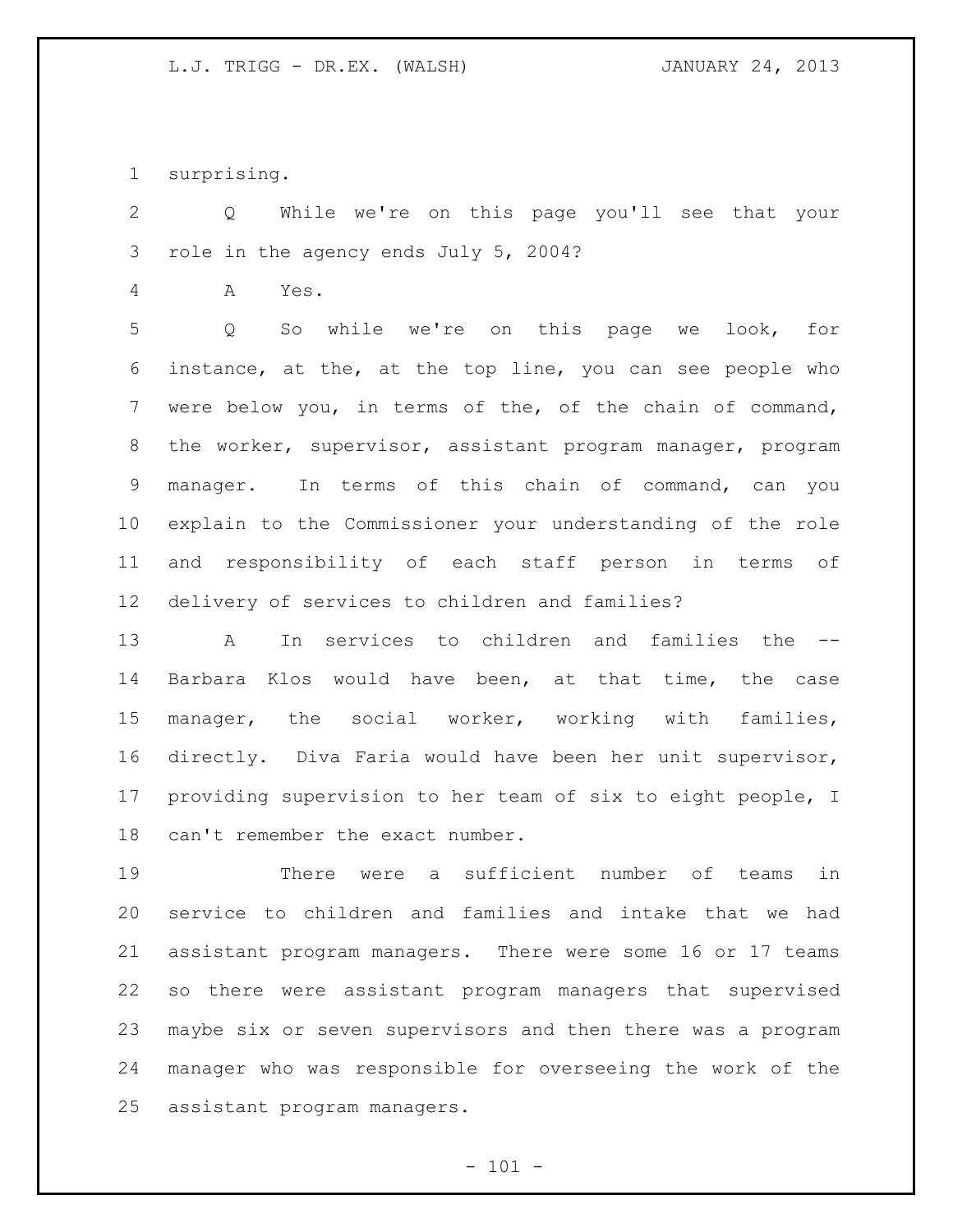Q What kind of contact did you have with these various levels of staff?

 A My contact was primarily with the chief operating officer, Elaine Gelmon. I might also add Steve Toddlerhouse (phonetic), Director of Finance and Judy Morris (phonetic), Director of HR, Human Resources, because there were a lot of issues in those areas to address, too. 8 And I would have contact with the program managers.

 I wouldn't necessarily have one-on-one contact with the assistant program managers but we had a management meeting, at that time, every Wednesday morning that the --

Q Who attended that?

 A The program managers and the assistant program managers. And then one week of the month it was just the program managers in case of any issues they wanted to discuss about their assistant program managers.

Q So you had regular meetings --

A Had a regular management meeting each week.

 Q And those management meetings included the assistant program managers, except for one meeting a month or ...

 A Yes. And it didn't start like that and I don't remember, I think -- I'd have to think. I, I was permitted by government to, to hire two or three more assistant program managers and then they started joining the

 $- 102 -$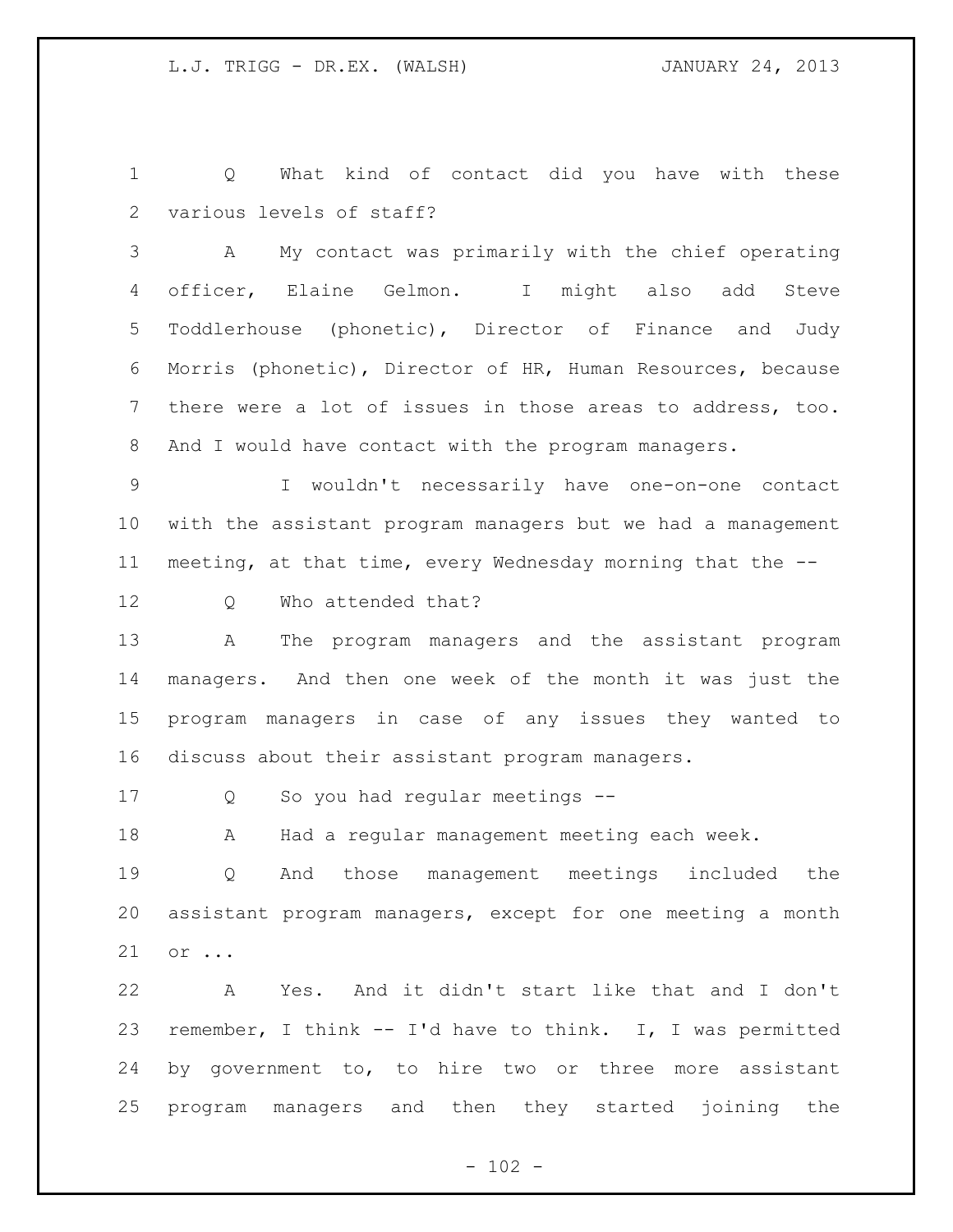management meetings and I can't recall when they started attending the management meetings.

 Q What kind of issues would you discuss at management meetings?

 A A lot of the change taking place. There was a lot of information being distributed, there were a lot of questions coming from staff who were very nervous about what a secondment would mean, what the roll into government would mean because the collective agreements were different. There are labour issues, HR issues, and there were also service issues talked about.

Q Did you ever discuss specific cases?

A No.

 Q Would there be other occasions when specific cases relating to, to a given child and family would come to your attention to discuss?

A Yes.

 Q What would be an example? How would that happen? A The minister's office gets an inquiry from the -- from someone in the public. School has a concern. An accident happened in foster care. So it would be unusual circumstances where a case would be brought to my attention.

24 O What about from within?

A The work-a-day, the work-a-day cases were not

 $- 103 -$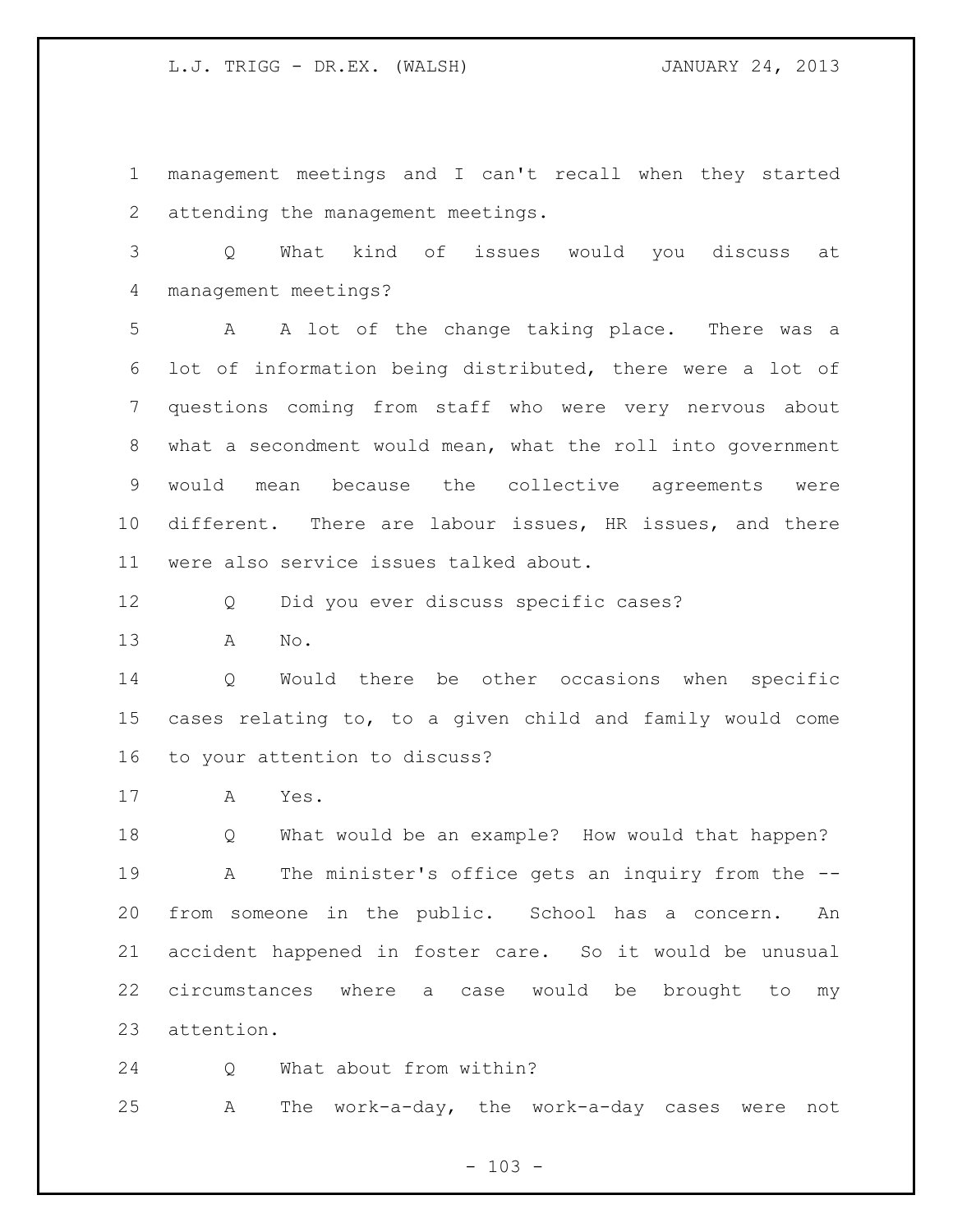brought to my attention.

 Q Did you have any meetings or contact with supervisors and/or social workers, workers?

 A I had contact with supervisors, at the beginning we had an all management meeting and that included supervisors and that was the talk about the changes coming up ahead. I used to make a point, when I could, of going to team meetings to answer questions and just --

 Q Who would -- team meetings were attended by whom? A Supervisors and their staff. I made it to quite a number of the teams, wanting to get to know people, wanting to hear the discussion, wanting to get an idea of the climate, the atmosphere on the team. I wanted to be approachable so people would know me, and when I walked through the building they knew who I was and they would stop and chat and so forth, and I, I often found that just by asking questions of staff who were being at team meetings I have learned things or I would flag things for myself to ask the supervisor about or the program manager.

 Q So where the actual front line workers, that is the level below the supervisors, were they at these team meetings?

 A These were their team meetings with their supervisor that I would -- I wouldn't drop in on, I would ask in advance if I could come to the next meeting or the

 $- 104 -$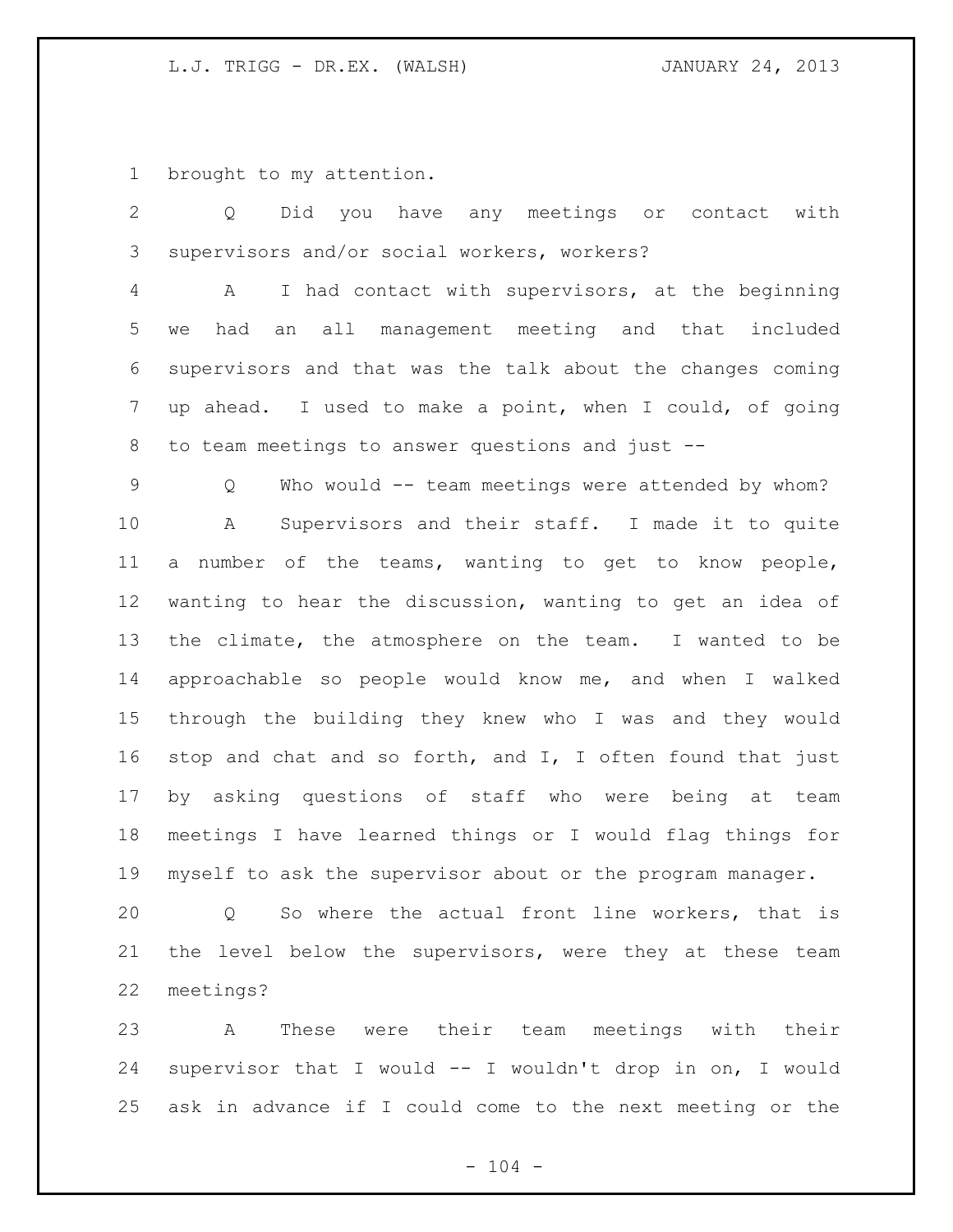meeting on such and such a date.

 Q So how much contact did you have with workers for the period that you were there? A Not a great deal other than informal. Q Were you accessible if a worker did want to speak with you? A Yes. But I would likely, if they had a problem, ask if they would talk to their supervisor or their assistant program manager because that would be the level of -- that would be the first level of problem solving. And I also was located in a different building, there were no service teams in my building. There was HR and Finance. Q So if a worker had a problem with, say, some aspect of their job, you would expect that they would take that problem to their supervisor? A Correct. Q And if the matter couldn't be resolved, at that point, that the supervisor would take it to their assistant program manager? A Program manager, correct. Q And if the matter still couldn't be resolved then it would go to the program manager? A Correct. Q And from there to you?

 $- 105 -$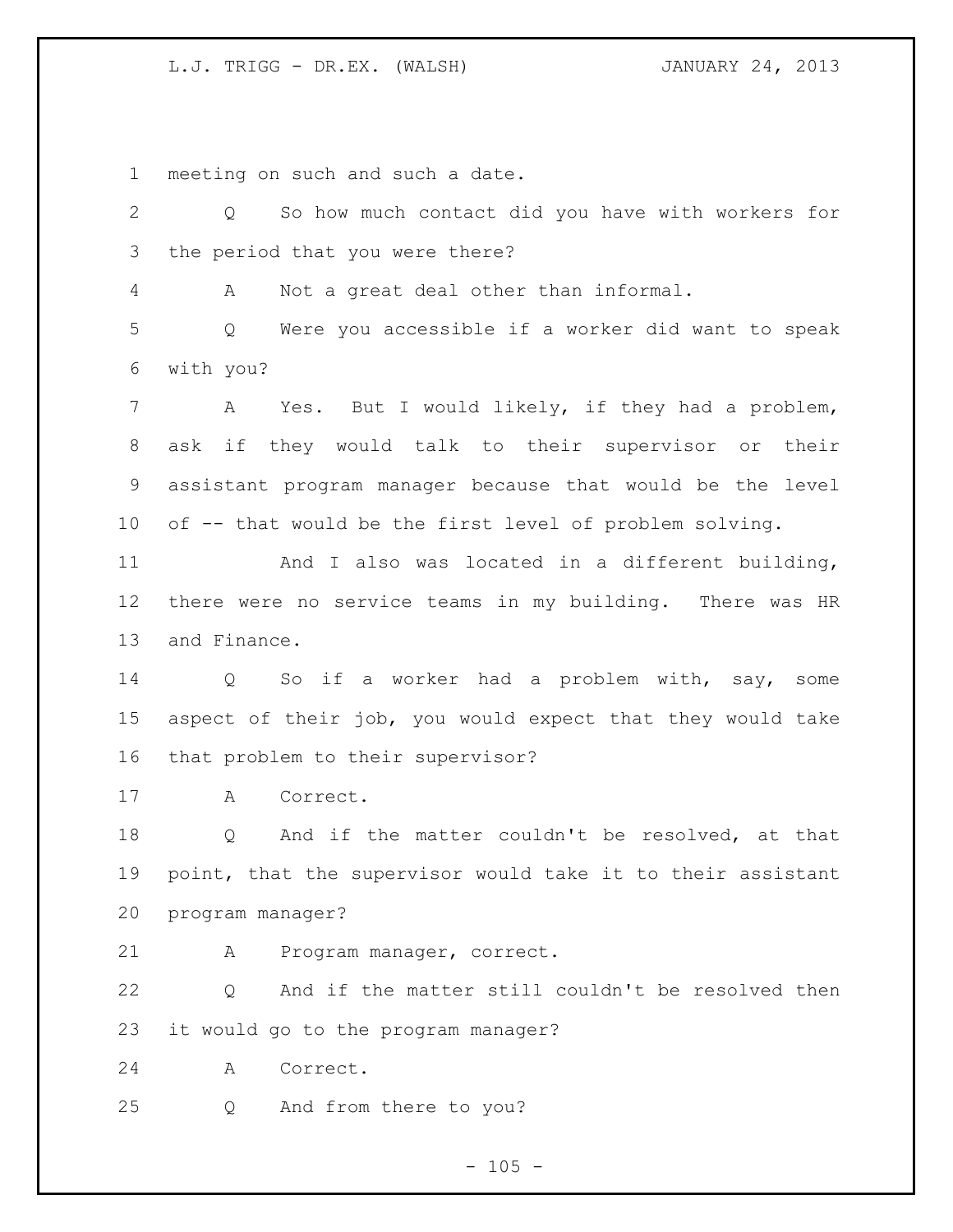A Rarely. I think the program managers were competent, very competent, and managed their programs well. Q But if, if necessary, that's how it would work. A It would come to me, yes. For final resolution. Q So during the time that you were CEO or interim CEO, did any workers ever contact you, directly, about issues relating to their position? 8 A I honestly can't recall. Q And we'll come back to some of that. A The other route, the other route, I would hear from the bargaining units, if there were staff issues. Q How often did you -- A They would be more likely to come -- 14 O -- meet with them? A -- that -- you know, I can't recall how often we met. We did meet and we met more towards the end as the -- for example, the employee transition agreement was being developed, that was the agreement whereby Winnipeg and government dealt with the fact that there were two collective -- two different collective agreements in operation, there's Winnipeg's with MGEU and government and there were different provisions in them. Q There's different collective agreements?

 A Yes. Because Winnipeg had been its own agency so had its, it's own collective agreement with MGEU and by the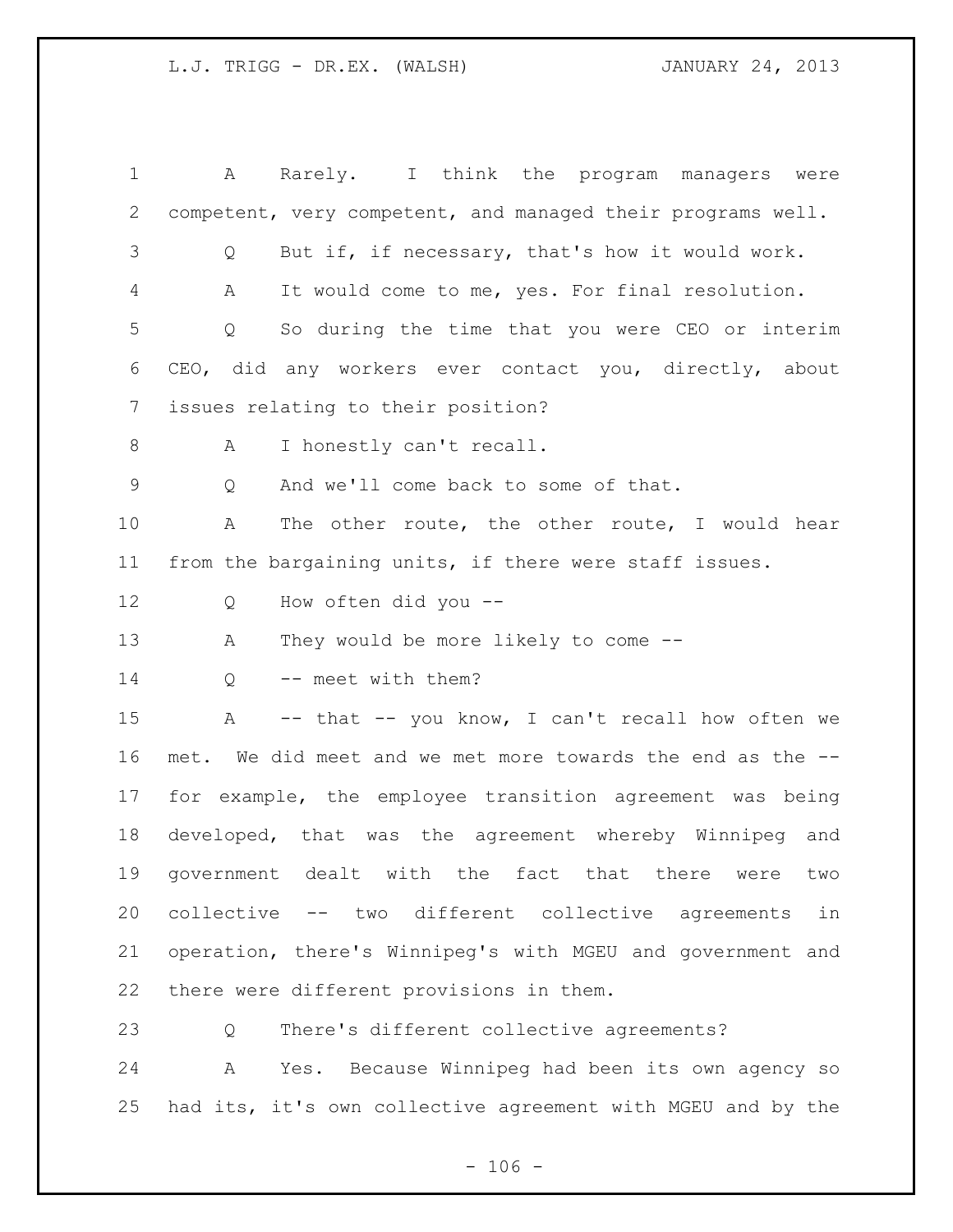way, had one with CUPE for family support workers.

 Q Right. In terms of meeting with the bargaining agents, what kinds of issues would you discuss with them? A The issues that they would bring to my attention were often workload issues, advocating for themselves, advocating for more staff, advocating for more money. When the actual negotiation was taking place, that was done by labour relations in government. THE COMMISSIONER: This would be the government negotiating team you would meet with; is that -- was that correct? 12 THE WITNESS: No, I'm talking about meeting with our own bargaining unit. 14 THE COMMISSIONER: Your own bargaining unit. 15 THE WITNESS: Yes. THE COMMISSIONER: The, the -- but, but with the government representatives? THE WITNESS: At the latter stages, when the employee transition agreement was taking place, labour relations did the negotiations. 21 THE COMMISSIONER: Oh, I, I follow you. BY MS. WALSH: Q So the bargaining unit would be members of the unions, the relevant unions?

 $- 107 -$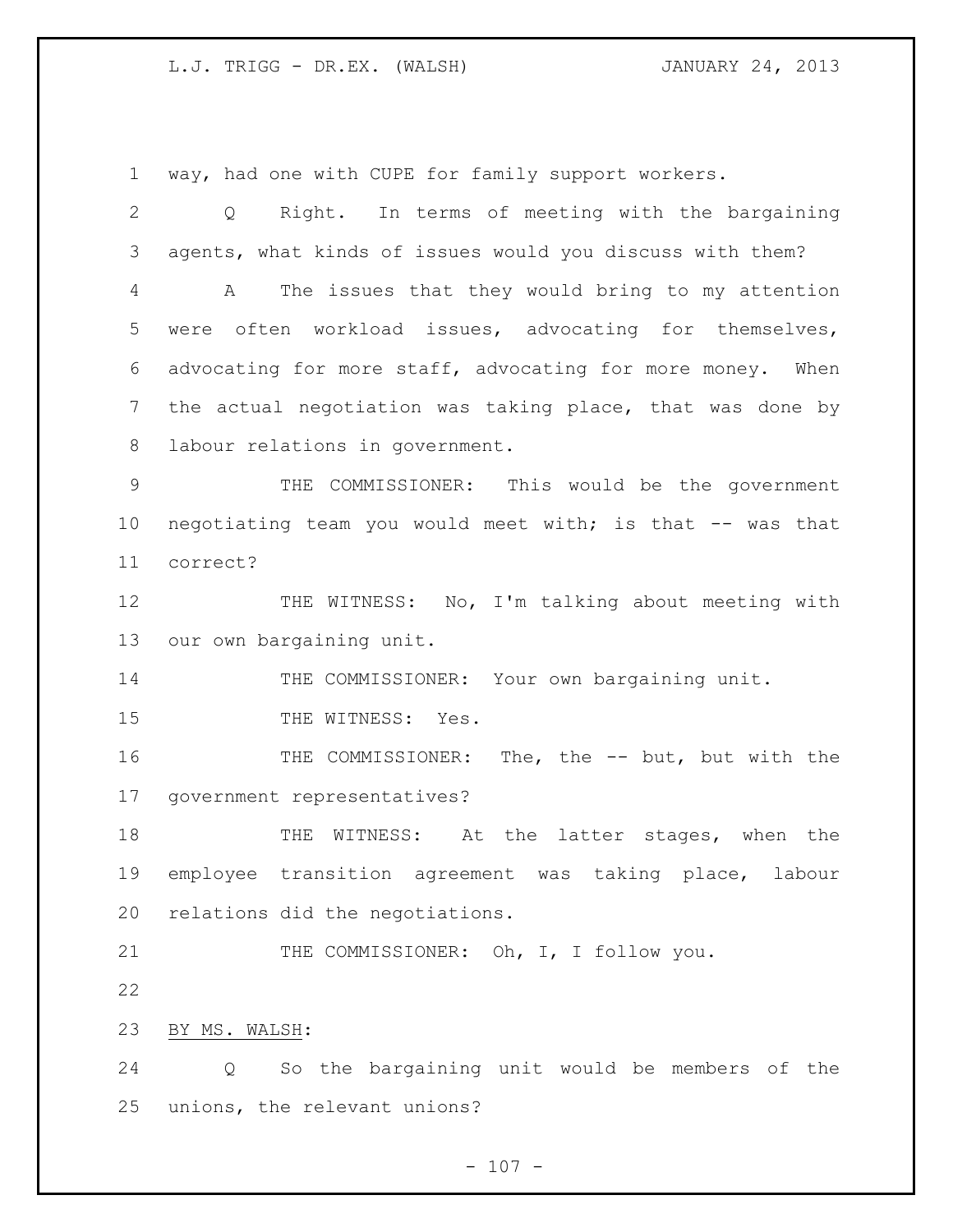A Yes.

 Q They would meet with you and they would bring to your attention concerns about, for instance, workload? A Yes. Q Or salaries? A Yes, those sorts of things, what, what was going to happen when they rolled into government because there was some significant differences in the collective agreement. Q Okay. And we'll come back to some of those issues. 12 A All right. Q During your tenure, what guided how services were supposed to be delivered and by that I mean were workers and supervisors to be guided by standards, manuals, best practise? A Winnipeg Child and Family Services had a program manual, a very thick one, from "A" to "Z". So, for example, the new supervision policy would have gone in there, the recording policy was in there. All the significant policies and all the mundane such as how to get a taxi slip. Q Now, you're talking about policies. What about

standards?

A We were using program manual because there was

 $- 108 -$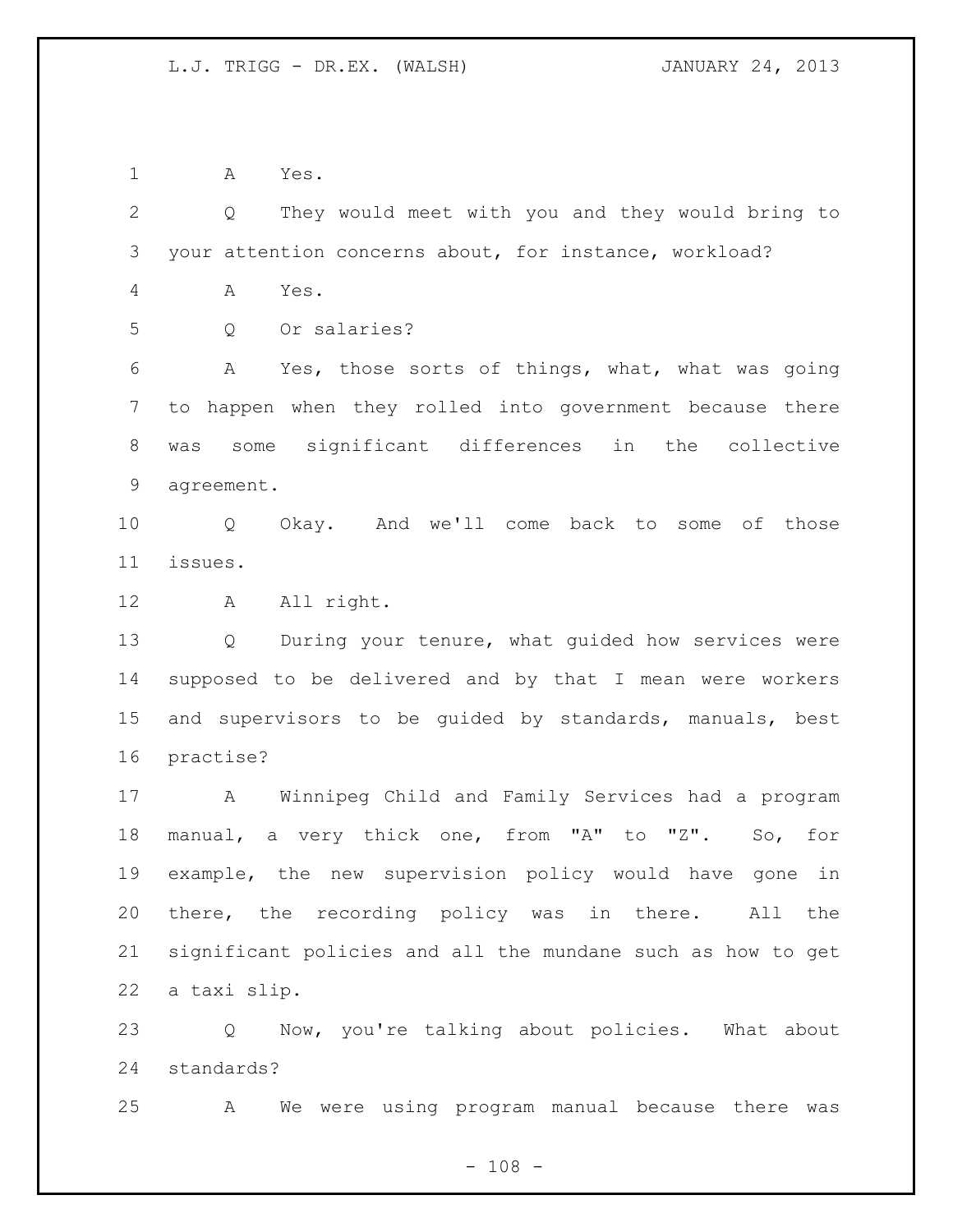some confusion about standards at that time. There were standards in development that had been piloted and then government suggested that they wanted to finish them, I think they would have been called -- it wasn't finished in my time -- foundational standards for all the authorities and agencies.

 So my conversations with the program manager of services to children and families, Darlene McDonald, would bring to my attention that it did not seem clear and so we would discuss, okay, what do we need to ask, what do we need to write and say in terms of asking for clarity as to what we're supposed to use?

 Q So in terms of what the workers and supervisors were to be guided by you're saying that was contained within?

A The program manual.

 Q The program manual. And did that address all aspects of service delivery?

 A I believe so. To be honest, I don't remember the entire table of contents. It was a thick manual. And alphabetized so if you wanted to know something specific you would go to that section.

 Q Would you -- is it fair to describe what was dictated by that manual as best practise?

A Yes.

 $- 109 -$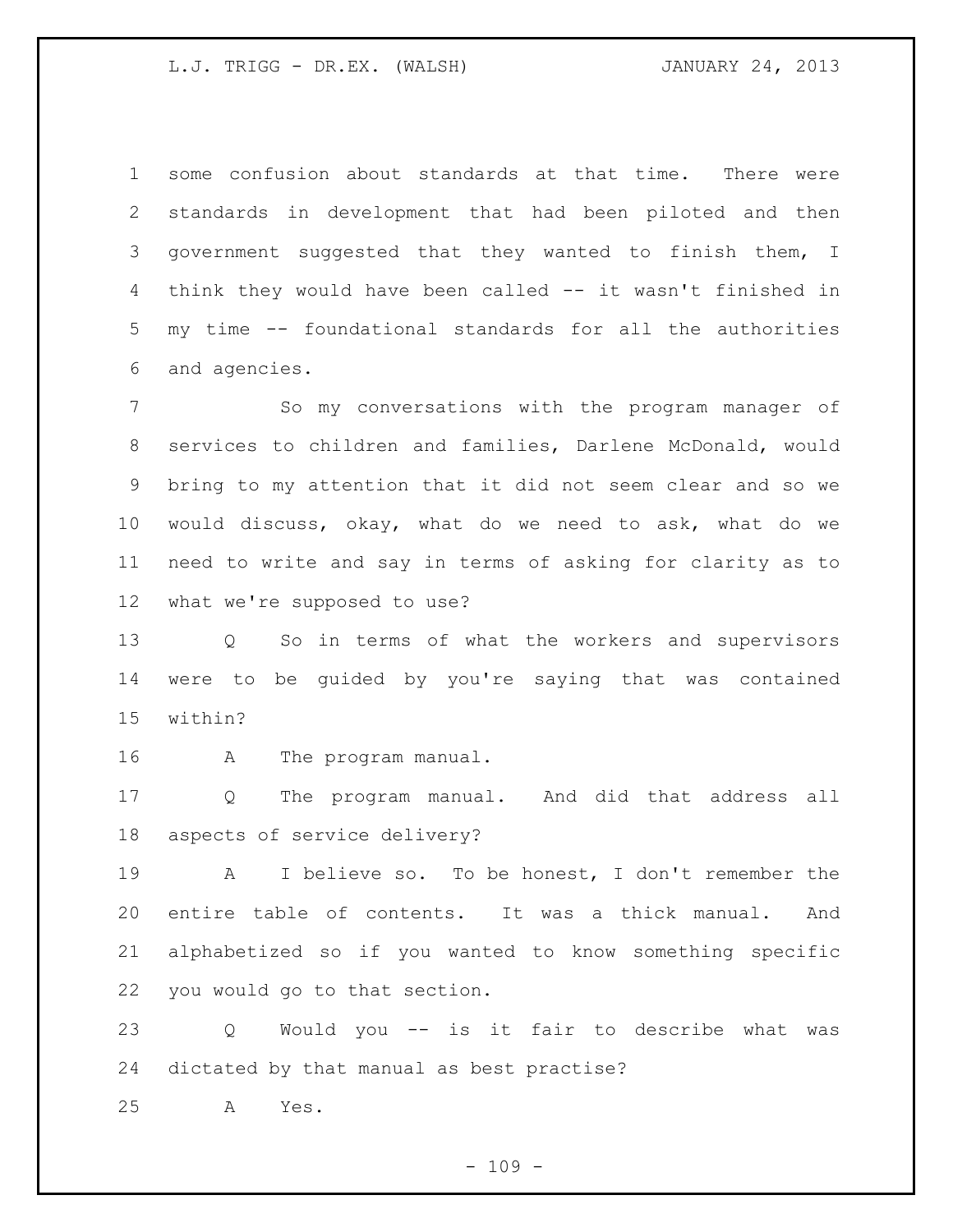Q And who within the agency was responsible for ensuring compliance with best practise?

 A The supervisors, primarily. And I think, to some extent, also the assistant program managers, who met with their supervisors. I don't know how often they did but I'm -- I would think that issues would come up there around best practises so workload issues or such.

 Q If best practise couldn't be followed what, if any, expectation did you have as to what should happen?

 A If it could not be followed, I assume that I would have been alerted. And certainly I was told that workload sometimes made it very difficult to do perhaps all of the steps involved in doing a completely thorough assessment or spending as much time with a family as a worker might like.

 Q So are you talking about -- do you recall were specific instances brought to your attention of where workload made matters difficult or are you just talking that you were aware of it as a general issue?

A I was very aware of it as a general issue.

 Q Was there ever a specific instance that was brought to your attention where you were told we could not do "X" because our workload did not permit it?

 A I do not recall. I, I don't recall specific instances, there may have one, I do not recall.

 $- 110 -$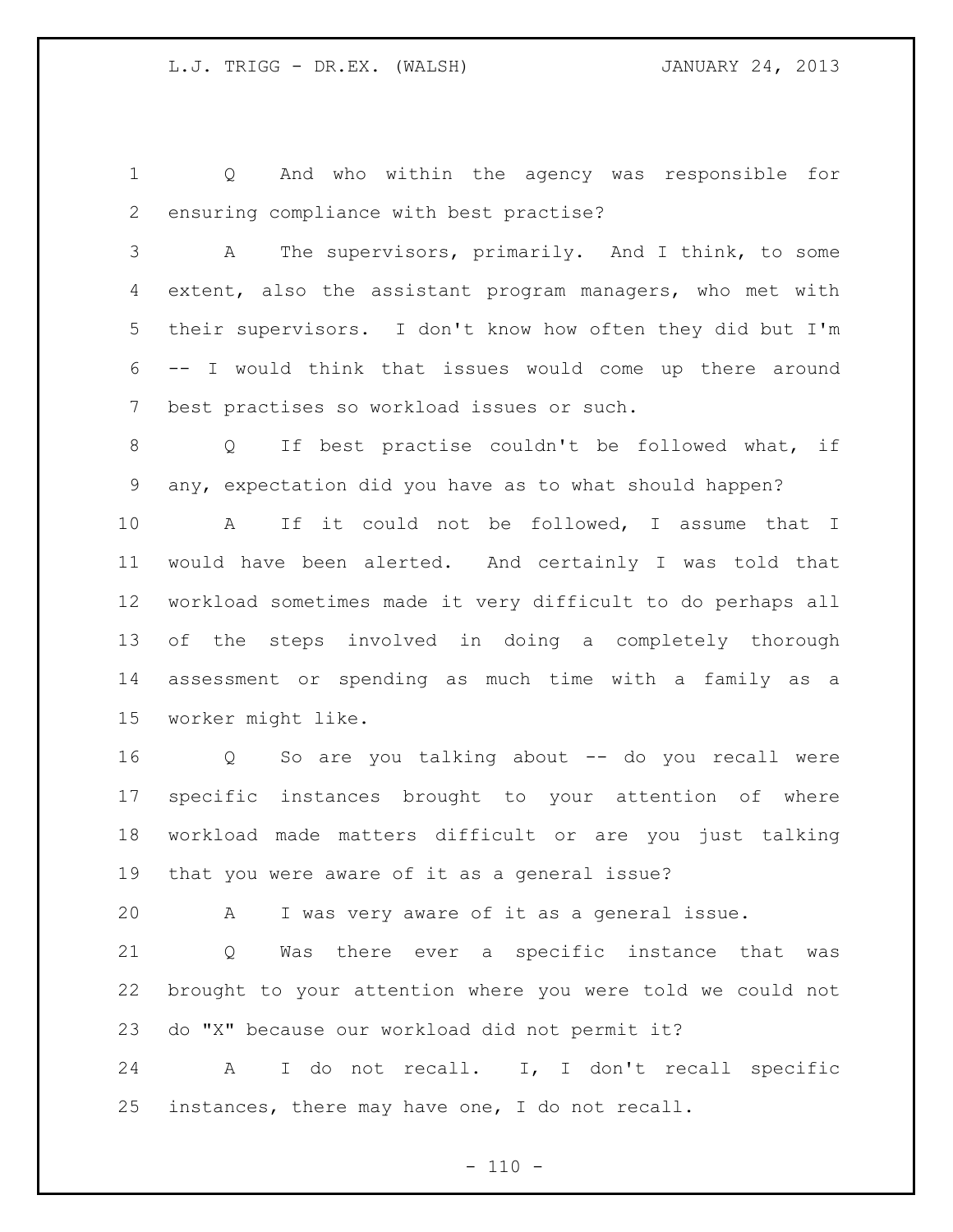Q In terms of being made aware that workload was a factor in delivery of services and following best practise, what timeframe are you referring to? A Oh, the entire time I was there. Q In terms of the impact of workload, was it that it made following best practise more difficult or not possible? 8 A I would think more difficult. Q So far as you're aware, were children ever put at risk because of workload issues? 11 A I would probably have to say yes. Q Can you -- 13 A And I'm  $-$ 14 Q -- elaborate on that. A -- I'm thinking, for example, about the Phoenix Sinclair case. 17 THE COMMISSIONER: Pardon? 18 MS. WALSH: Well, what, the witness said --19 THE COMMISSIONER: I didn't get your last answer. MS. WALSH: -- she's thinking about the Phoenix Sinclair case. BY MS. WALSH: Q So what about workload had an impact in -- on the Phoenix Sinclair case?

 $- 111 -$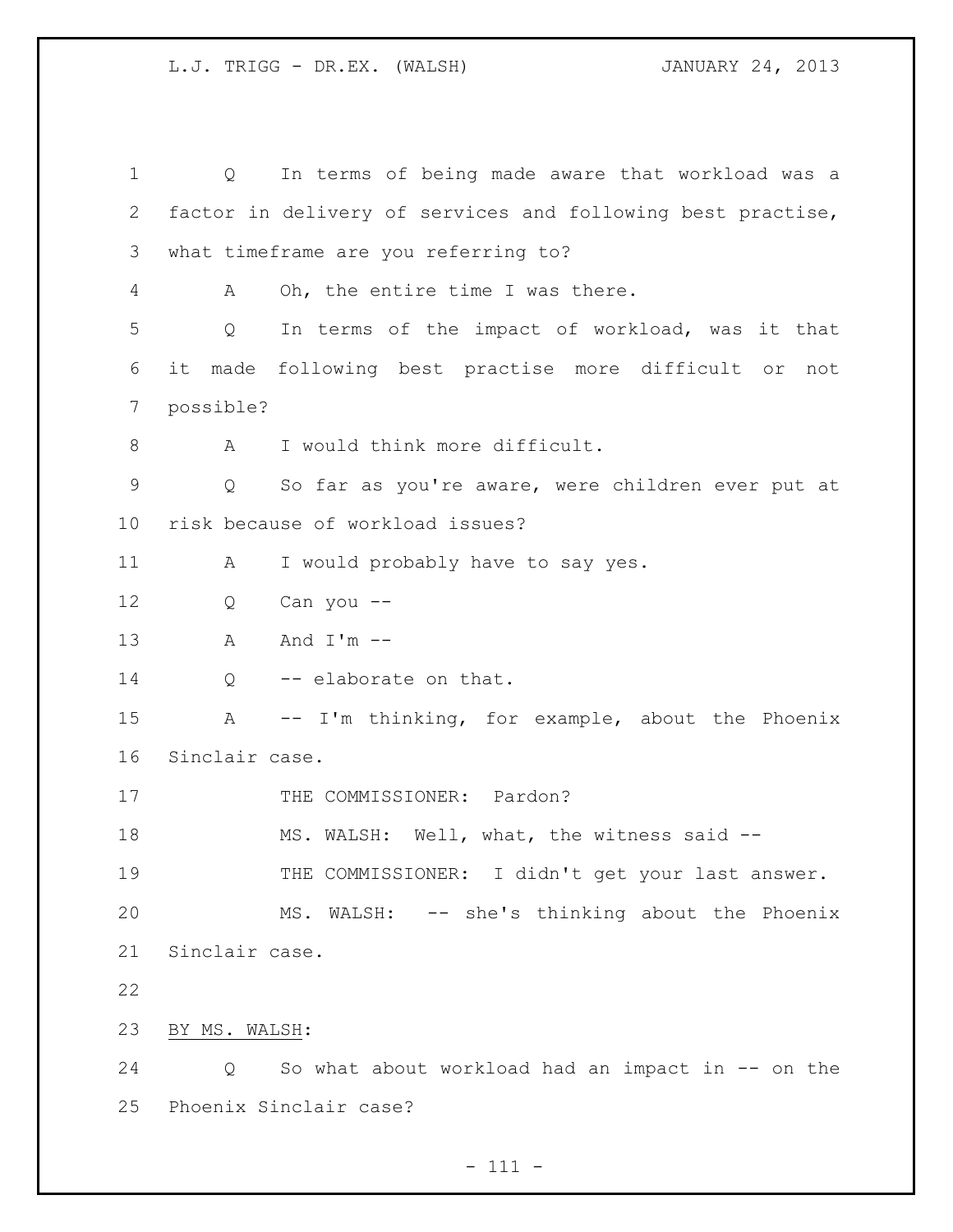A Mr. McKinnon gave me copies of the Chief Medical Examiners report, the one done by Andrew Koster for the Office of the Children Advocate and the one done by the internal -- by Rhonda Warren and I would agree with -- assuming the facts are correct in those documents, I would agree with the findings and conclusions. Q I -- so insofar as those relate to workload, you mean? A Yes. Q Okay. And we'll come back to that, as well. What about at the time that you were actually overseeing the agency? Were you aware, for instance, during the time that services were actually being delivered to Phoenix, did anyone make you aware that workload was interfering with their ability to deliver services to Phoenix Sinclair?

 A The bargaining unit made that aware. The bargaining unit also wrote to the minister at the time, Drew Caldwell, expressing concerns about workload.

 Q And those are letters that I will take you to. Those letters are not specifically in relation to Phoenix Sinclair though?

A No, no.

 Q So my question was, during the time that you were at the agency, were you ever made aware of instances where

- 112 -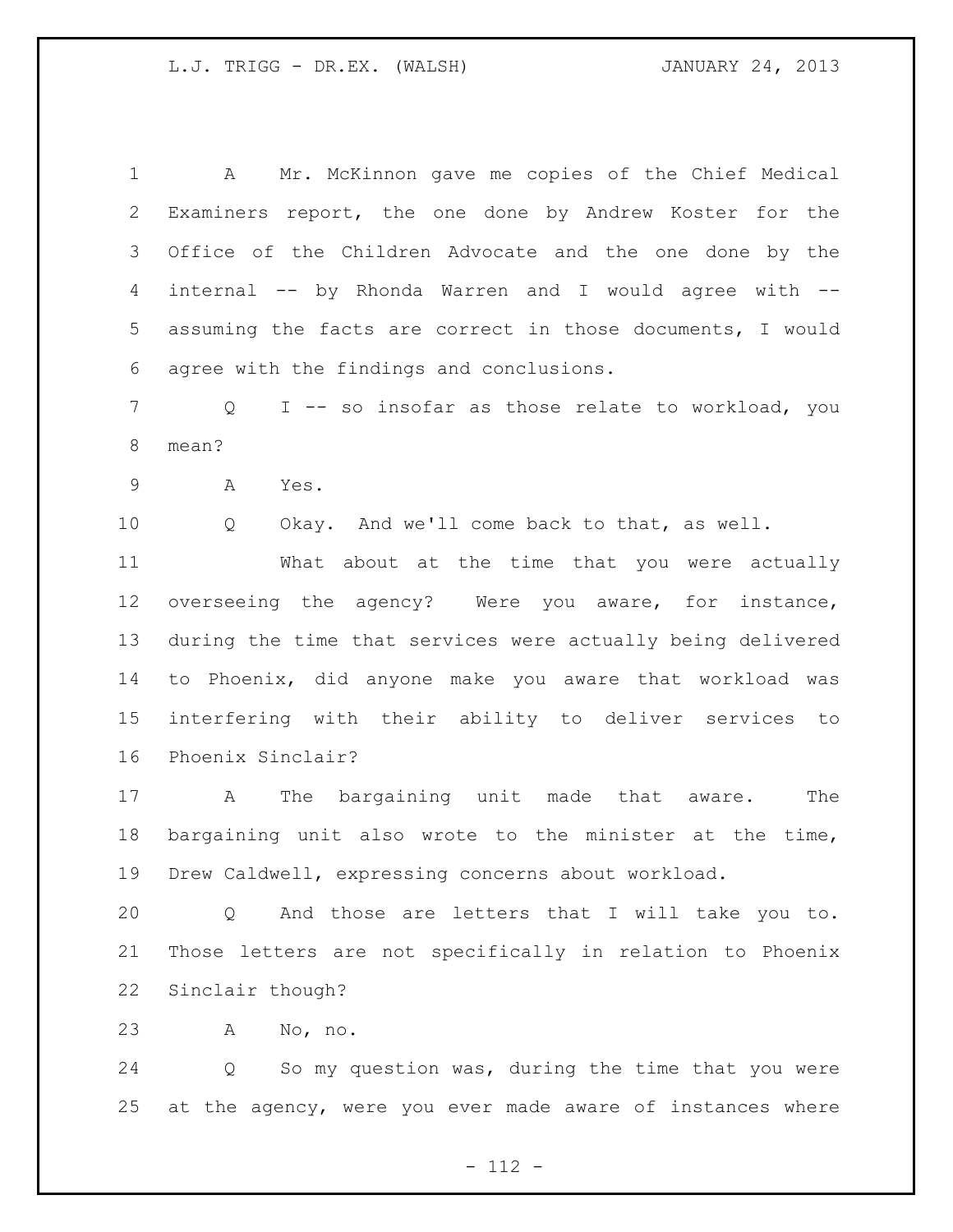workload was specifically interfering with or affecting services delivered to Phoenix Sinclair and her family? A I thought I answered that so I'm missing something. I was made aware in a general sense. Q Right, but specifically did anyone say we couldn't do something with respect to -- A No.  $Q$   $-$  this file  $-$  A No. Q -- because of workload? A No. Q Okay. So you're only aware of a general -- A Staff would talk -- 14 Q -- experience in the agency? A Yes. Case loads higher than they would like, more complicated cases. Q But you're not aware of a specific instance relating to services delivered to Phoenix and her family? A I cannot recall somebody saying I couldn't do this because of workload. Q In terms of your awareness then of the impact that workload had on delivery of services, what did you do about that, if anything? A There were a number of initiatives that we undertook, actually. We knew we would not get more

 $- 113 -$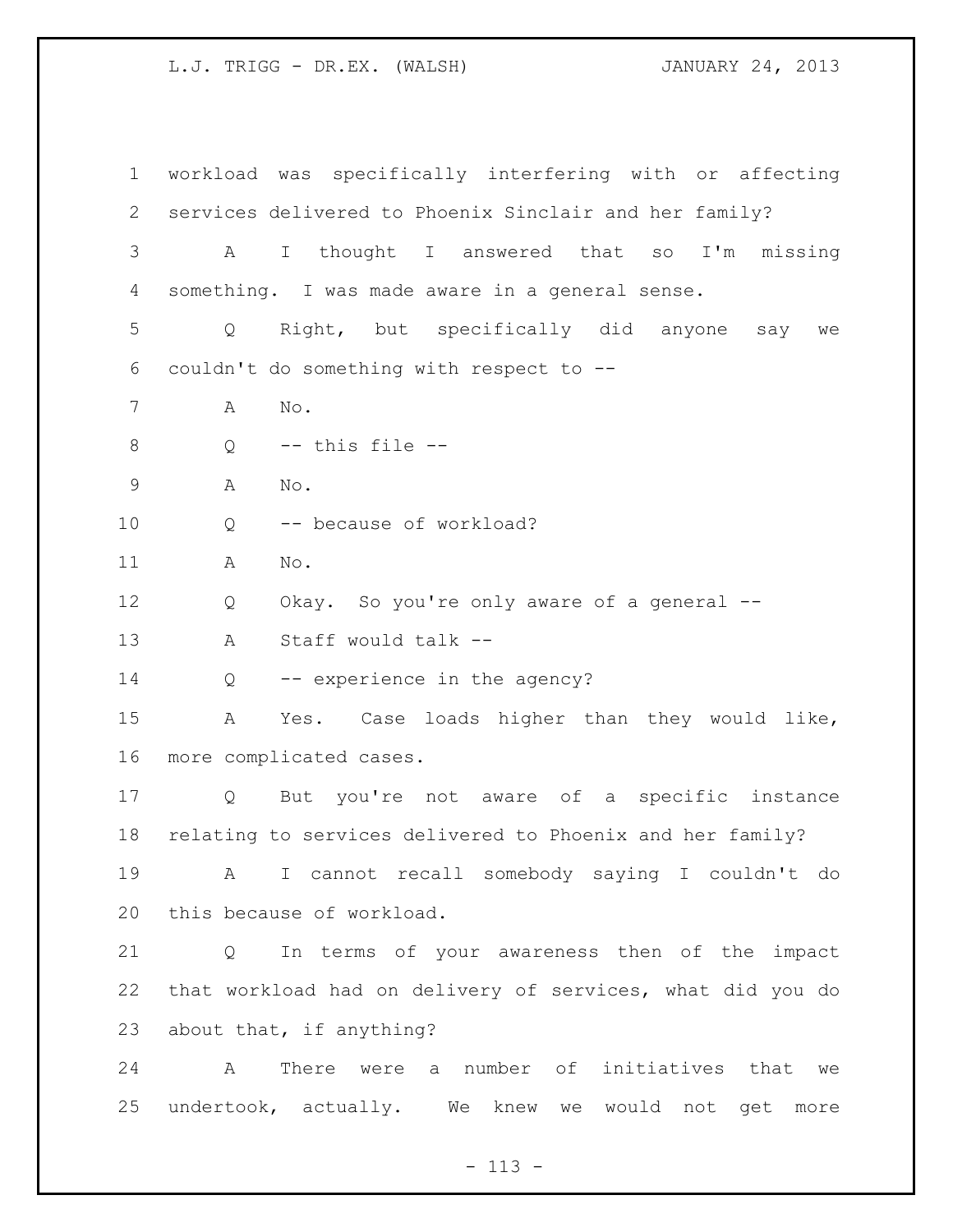positions at that point in time.

Q Why is that?

 A That was made clear by government, the funding levels weren't going to change. So one of the things that I asked quality assurance program to do was look at the intake and crisis response units and try to break down the reasons why children were coming into care. And, for example, there were many, many, many openings and closings on families who had problems with alcohol so we had a team that would attempt to work with those families and essentially say, if you're going to drink and we know you're probably going to drink, fine, but make appropriate arrangements for your children.

Q When did you put that team in place?

 A Oh, boy, you're testing my memory. Well, it wouldn't have been the first year I was there. You know, I can't recall. It would be before '03. And then we also had a parent teen initiative because another high percentage of intakes had to do with parent teen squabbles and trying to keep those kids out of care at age 16, 17. Less of a risk, of course, to having them out of care than three or four year olds. So we had a team that specifically tried to work with parents and teens --

Q So --

A -- to resolve their problems, to keep the volume

 $- 114 -$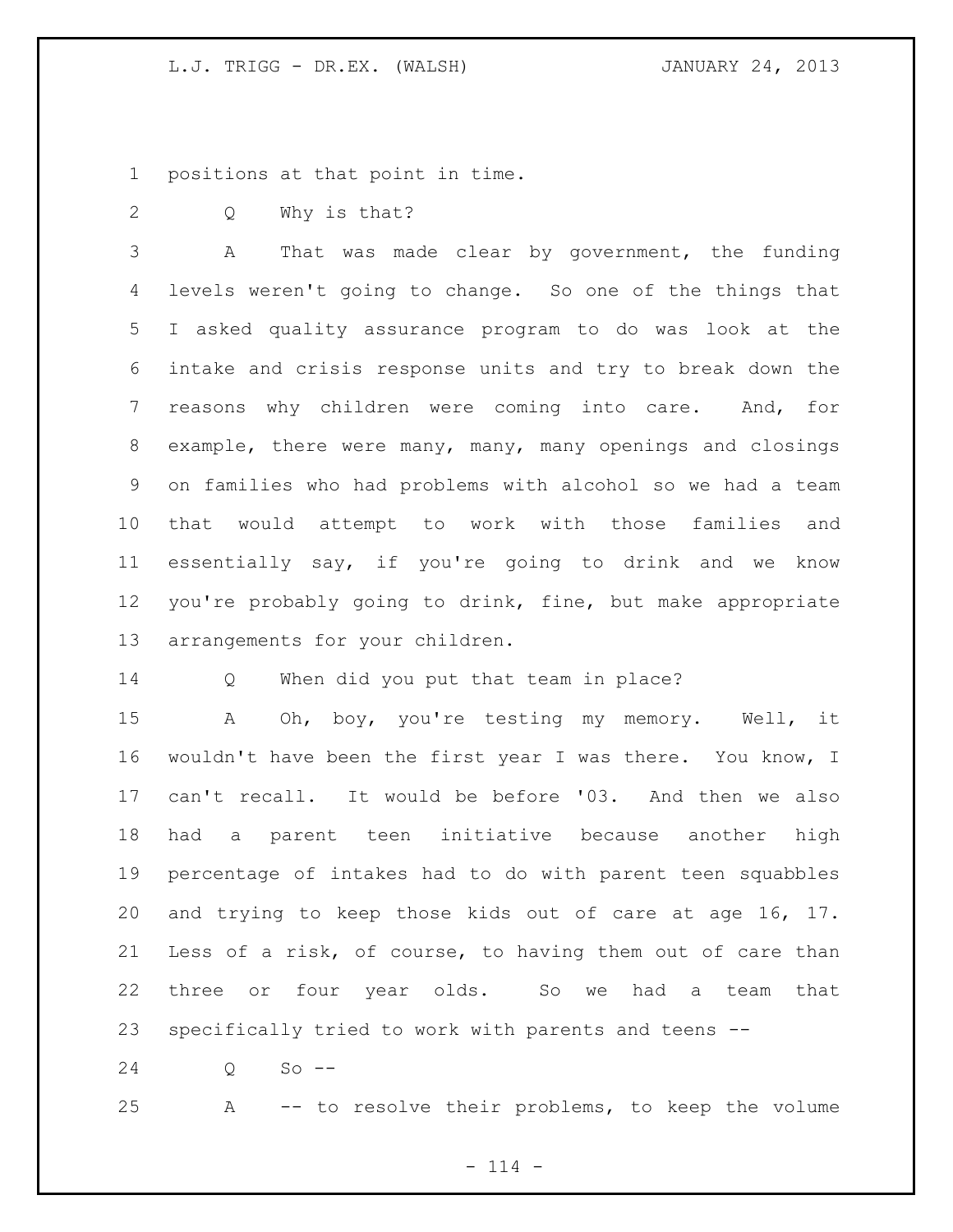of cases as low as we could. Great emphasis on the community based program, community kitchens where I should -- perhaps shouldn't say just where the parents would get together, make a meal, take portions of it home. Clothing depot, supports, drop-in time for parents. Q So an emphasis on prevention and that, that was in an effort to reduce workload by -- 8 A Prevention and early intervention, yes. Q Okay. A And also prevent the cases from becoming more serious. Q Right. Upstream work as it's -- A Yes. Q -- sometimes called. By the time you left the agency were those initiatives still in effect? A I understand they were. We also -- I don't know if this is relevant now or if it's relevant at all but we -- I spent a great deal of my time on a project with the shelters which was partly deficit reduction and partly trying to move children through the system faster to help with workload. Q Those are all initiatives that you took responsibility for. Did, did you make your, your concerns

about workload known to the people you reported to?

A Yes.

 $- 115 -$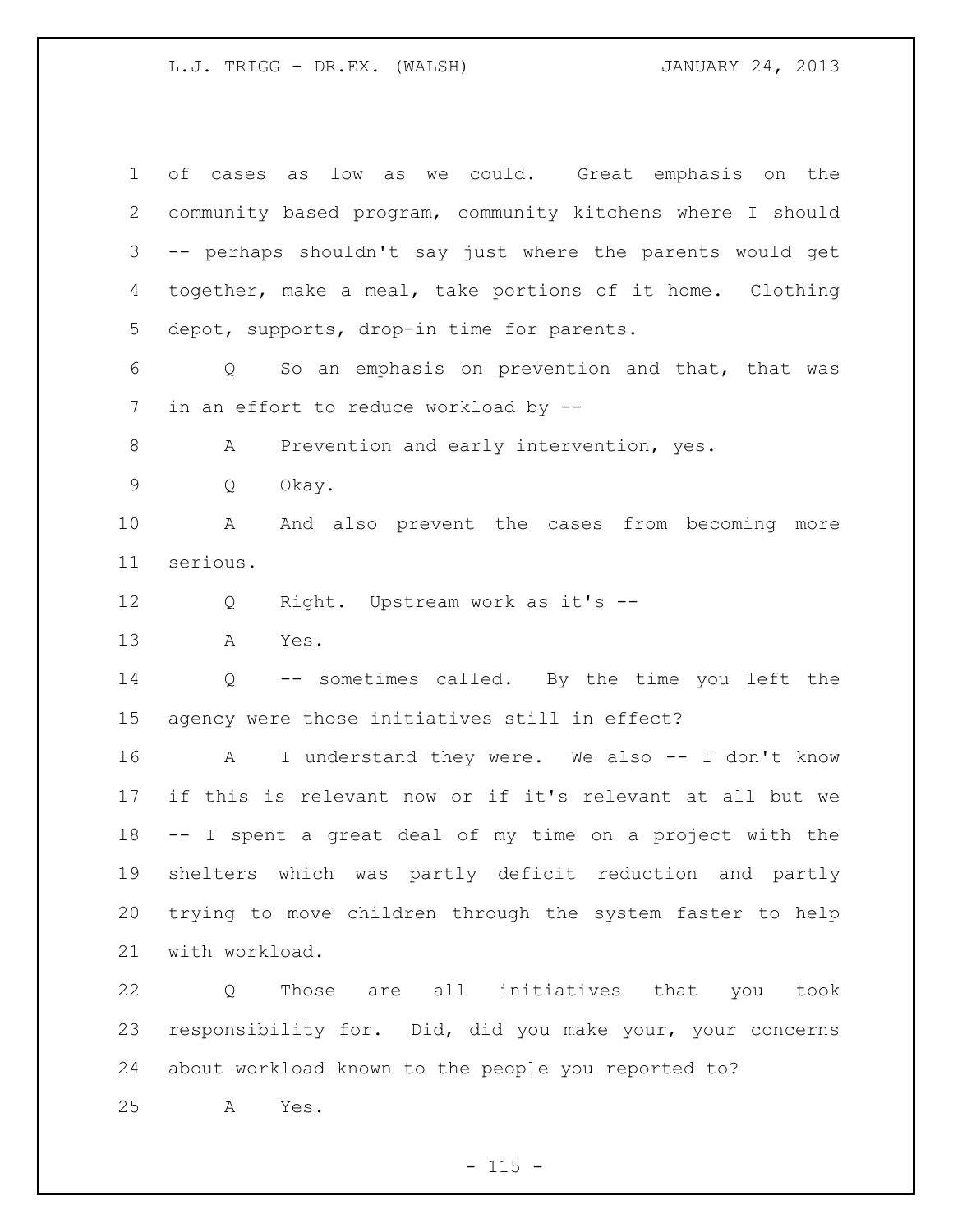1 Q And what, if anything, did they do?

 A At that point they felt that the changes had to take place before trying any other significant internal changes which might very well disappear six months later when the cases are sent to the aboriginal organizations.

 Q And we know that devolution didn't fully roll out in Winnipeg CFS until the spring of '05?

 A It was intended to be earlier and it turned out the planning was much more complicated. The AJI/CWI provided for the document, provided for one aboriginal agency in the city and then all aboriginal agencies wanted to operate in the city and that made for much larger scale planning.

 Q Going back to, to compliance, did you personally have any responsibility for ensuring that -- and I mean you in the title -- for ensuring that services were being delivered according to best practise?

- A Personally?
- Q As the CEO?

 A Well, as the CEO the buck stopped with me. I think that's an area of improvement, there was not a formal compliance program. So, for example, there was not somebody -- we asked quality assurance to take on the prevention, early intervention. They also could have started going through files, it was a choice, so we relied

 $- 116 -$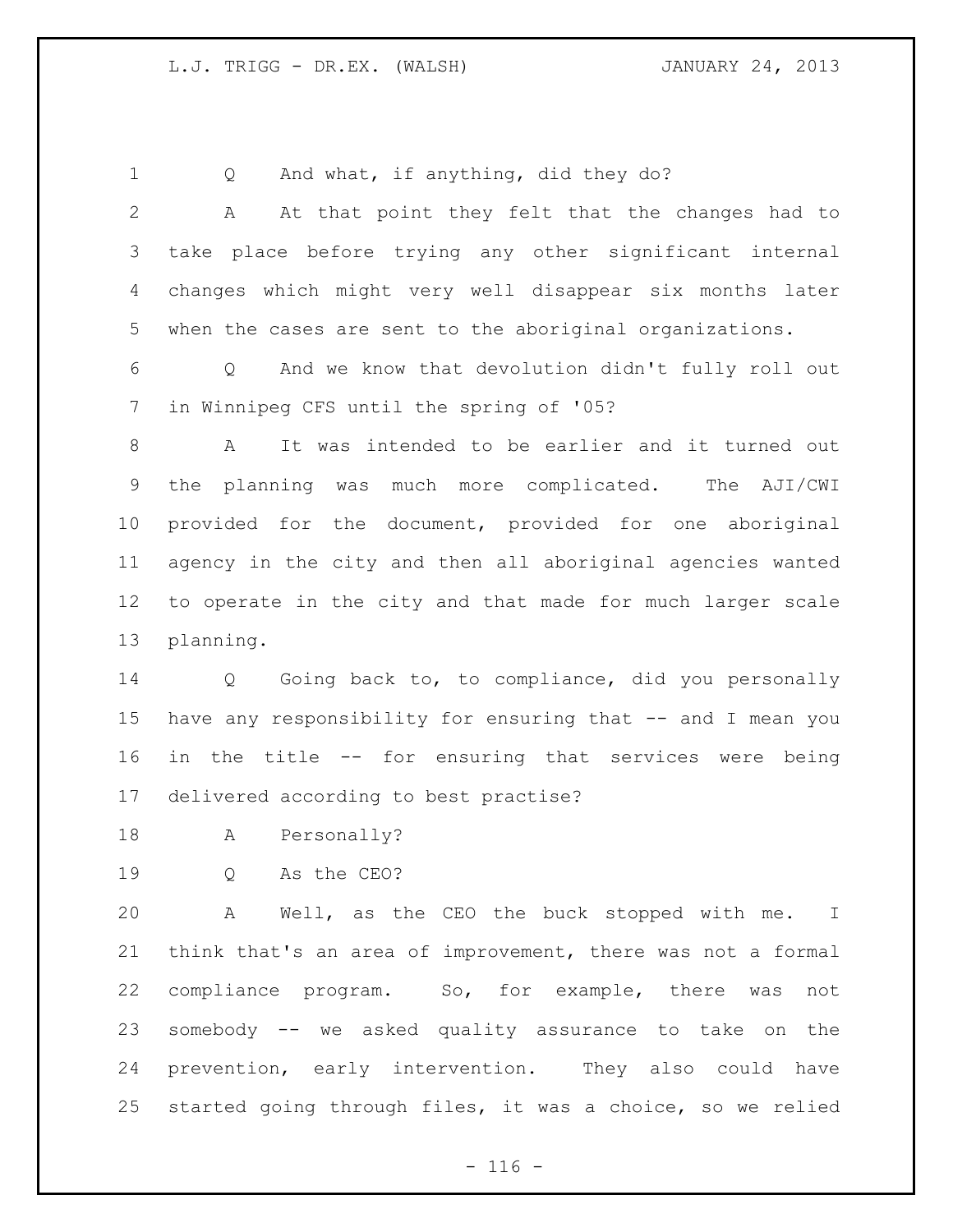more on supervisors or compliance, to look at files, to look at file recording, to meet with their staff. Have you seen this family, what's the service plan? Q And was that true during the entire time that you were at the agency? A Yes. Q Did you have any requirements or expectations as to whether you would receive reports on compliance from anyone in the agency? A No. I relied on conversations with the management team. Q So if you're saying that you relied on supervisors to enforce compliance then issues would come up from the supervisors to the assistant program managers -- A Right. Q -- with whom you met? A Right. 18 Q Did you expect, as CEO, to be advised if best practise was not being followed? A Yes. Q And in that case what would you do? A It would depend, I think, on the issue. Q Did you receive such reports during your three years at the head of the agency? A Only in general terms, workload, and not being

- 117 -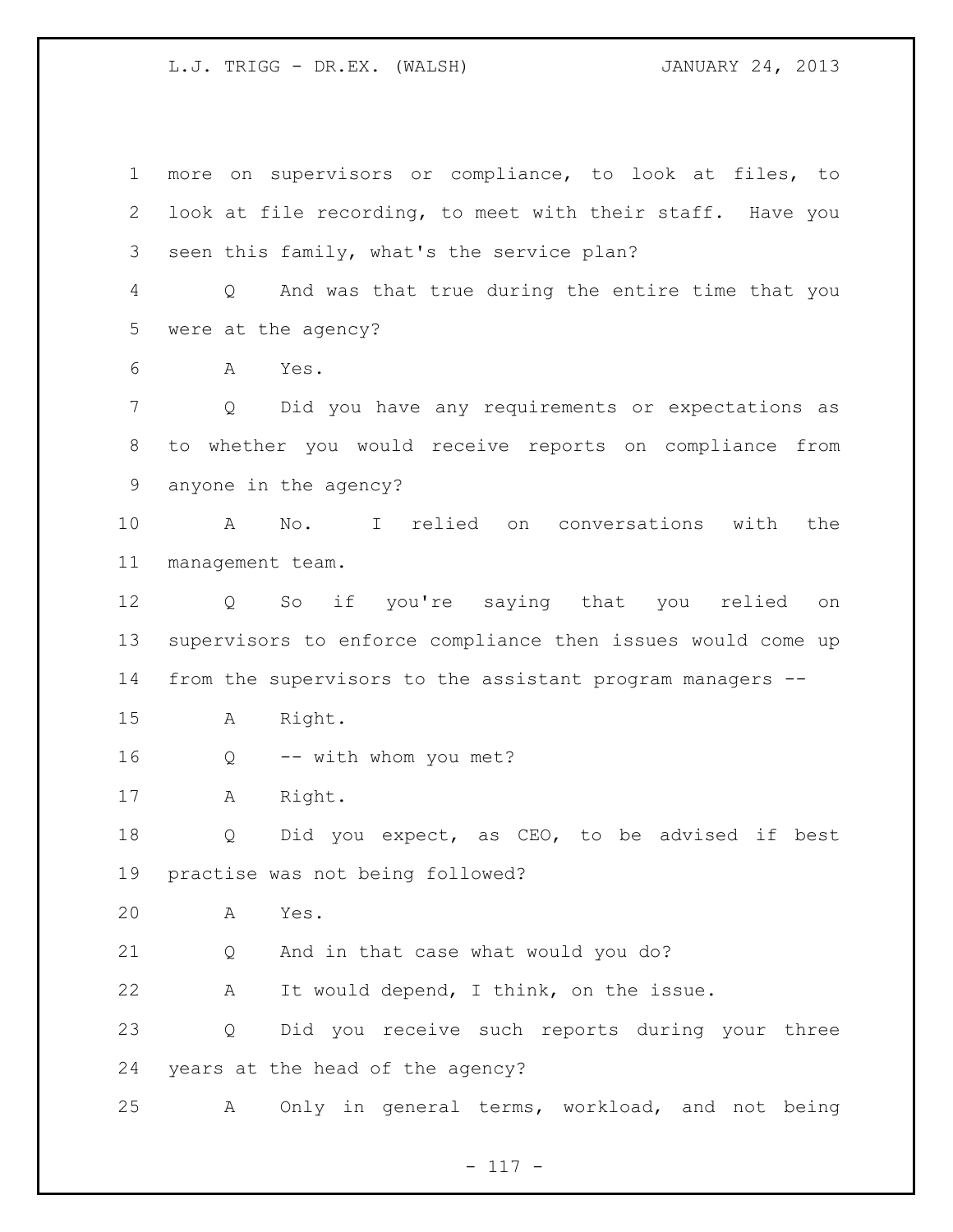able to spend as much time with families, children as the case manager would like. Q When you talk about hearing reports of families not spending as much time with children as they would like, are you speaking of family service workers then? A Yes. Q Did you hear anything about inabilities to comply with best practise at the intake level? A No. Those teams had options to pass things on to family services. Q But in terms of hearing -- A So a case didn't stay with them long. Q But you didn't hear about -- in terms of within their sphere of responsibility you -- 15 A Not to the same degree. Q -- you didn't receive reports of best practise not being followed? 18 A Not to the same degree. Q So the concerns about workload that you were hearing were with respect mostly to family service workers? A Yes. I would say that intake was very, very busy and CRU was very, very busy. Q But was it your understanding that they were not able to comply with best practise as a result? Did that issue come to your attention?

- 118 -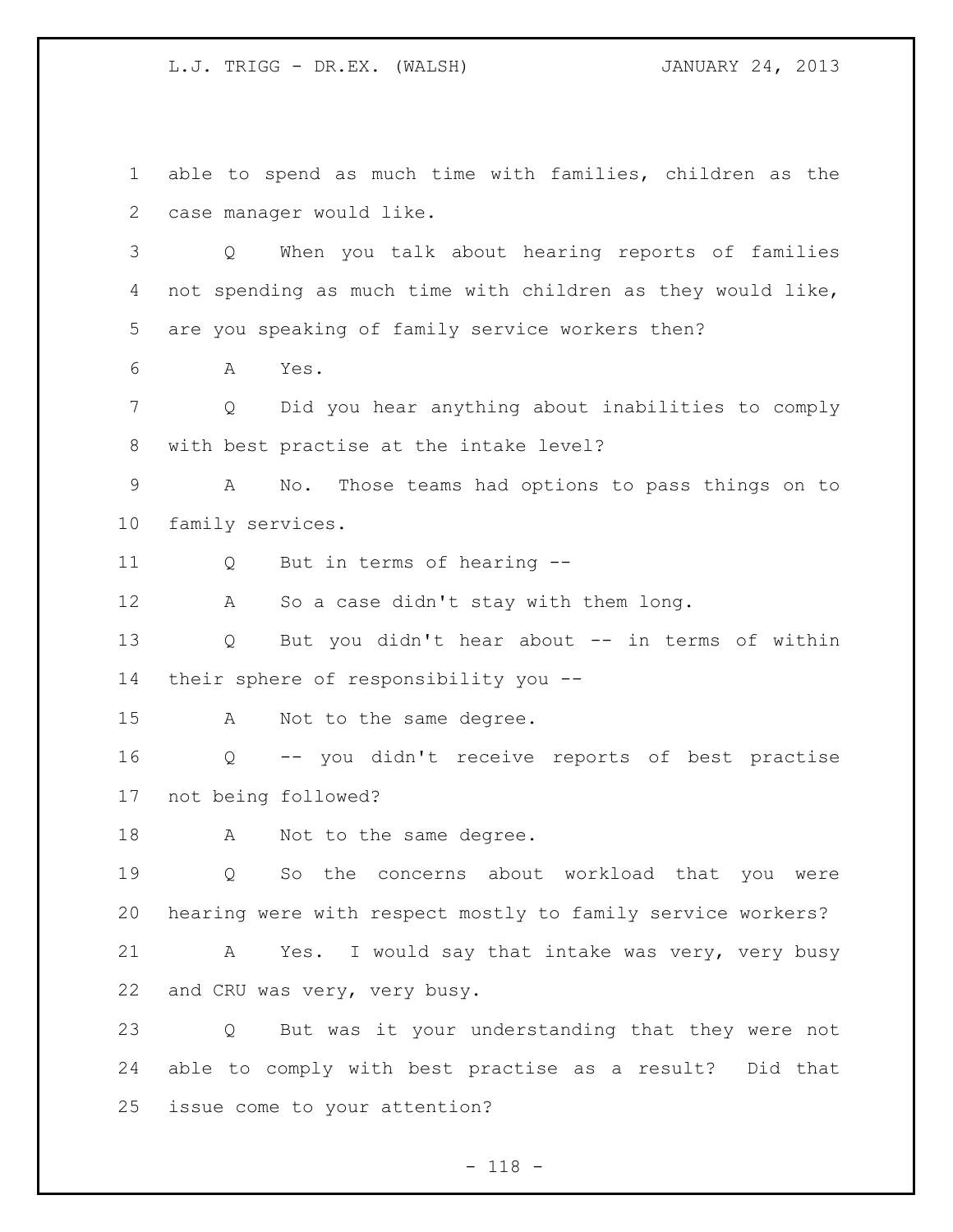A No.

 Q Let's talk about the education of workers who were hired by the agency. We've heard that workers doing front line protection sometimes came right out of the Bachelor of Social Work program. Did you have any opinion, as CEO, as to the type of education and training that was necessary for those front line hires?

8 A Yes. Actually, my -- probably my number one concern or among the top concerns was training. The workers had access to competency based training run by the province but I did not think that they had adequate clinical training. How to do a good assessment, how to assess events occurring on a day-to-day basis, what does that mean, how does it fit with the bigger picture. What questions it might lead you to ask.

 Q It was your understanding that that -- those kinds of issues were not covered by the competency based training?

 A I don't think much of it was directed towards actual clinical work.

 Q How do you define clinical work, what does that mean?

 A It means establishing a rapport with a family, and providing therapeutic intervention.

Q And that's something that you felt was necessary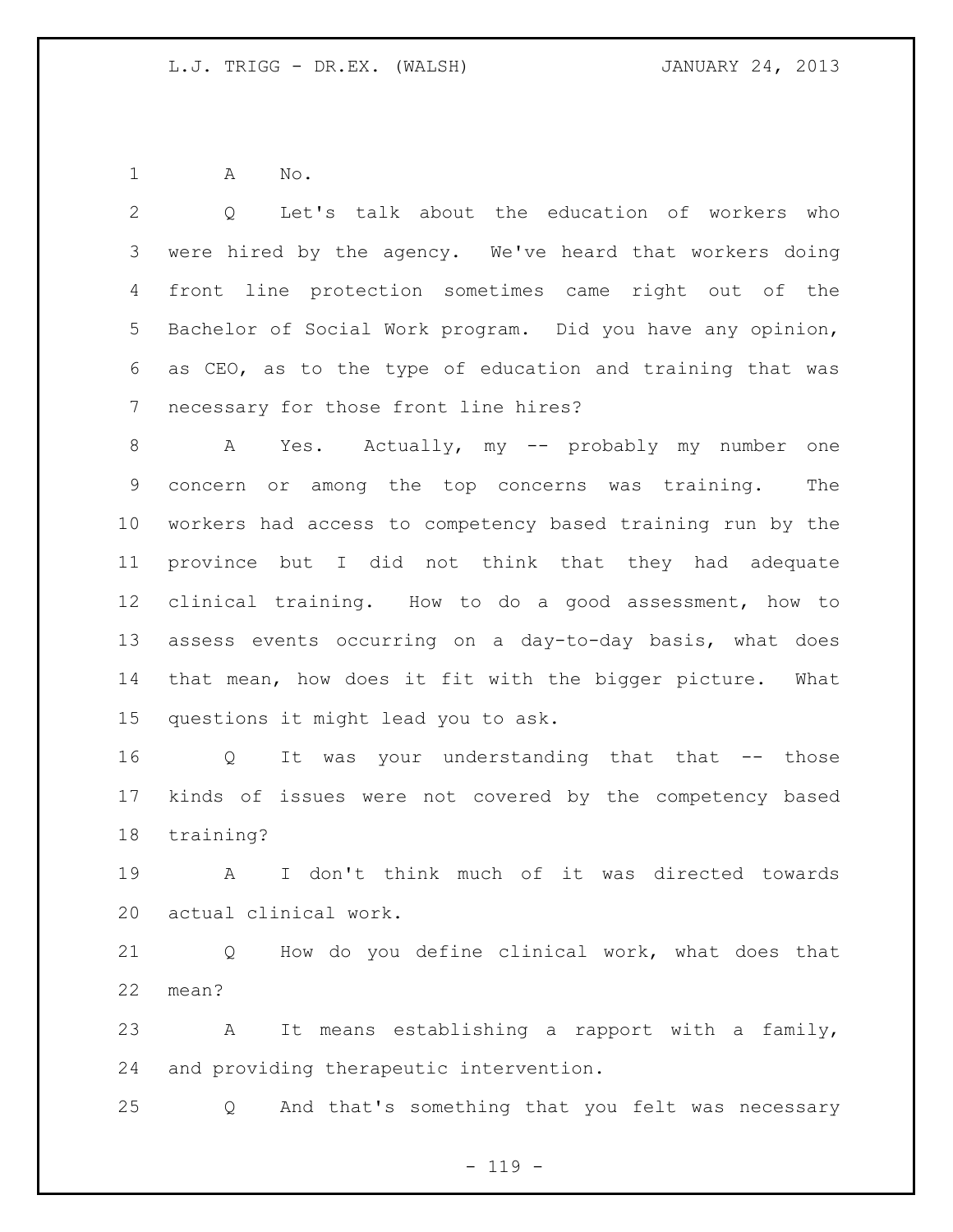for workers to have?

 A Absolutely. And I don't think anybody coming right out of school is 100 percent skilled in doing all that. It takes experience, it takes supervision, it takes a supervisor to say well, but when that happened did you also think that this might be occurring, too?

 Q So during your time as CEO did you ever see that kind of training taking place?

 A We organized a group from Minneapolis to do training for intake and CRU on what was called motivational interviewing. Different ways of interviewing clients to get them more on side with you because there was sometimes a natural defensiveness with clients. And many of the seasoned workers could wear the child protection hat and still have a good relationship with a family but that requires skill.

 Q At what point in, in the worker's tenure did they receive that training.

 A I think they would have only received it from the supervisors.

21 0 So that kind --

 A Training and supervision were two of my significant concerns and the supervision policy came into being which addressed that but by the time --

Q And we'll look at that.

 $- 120 -$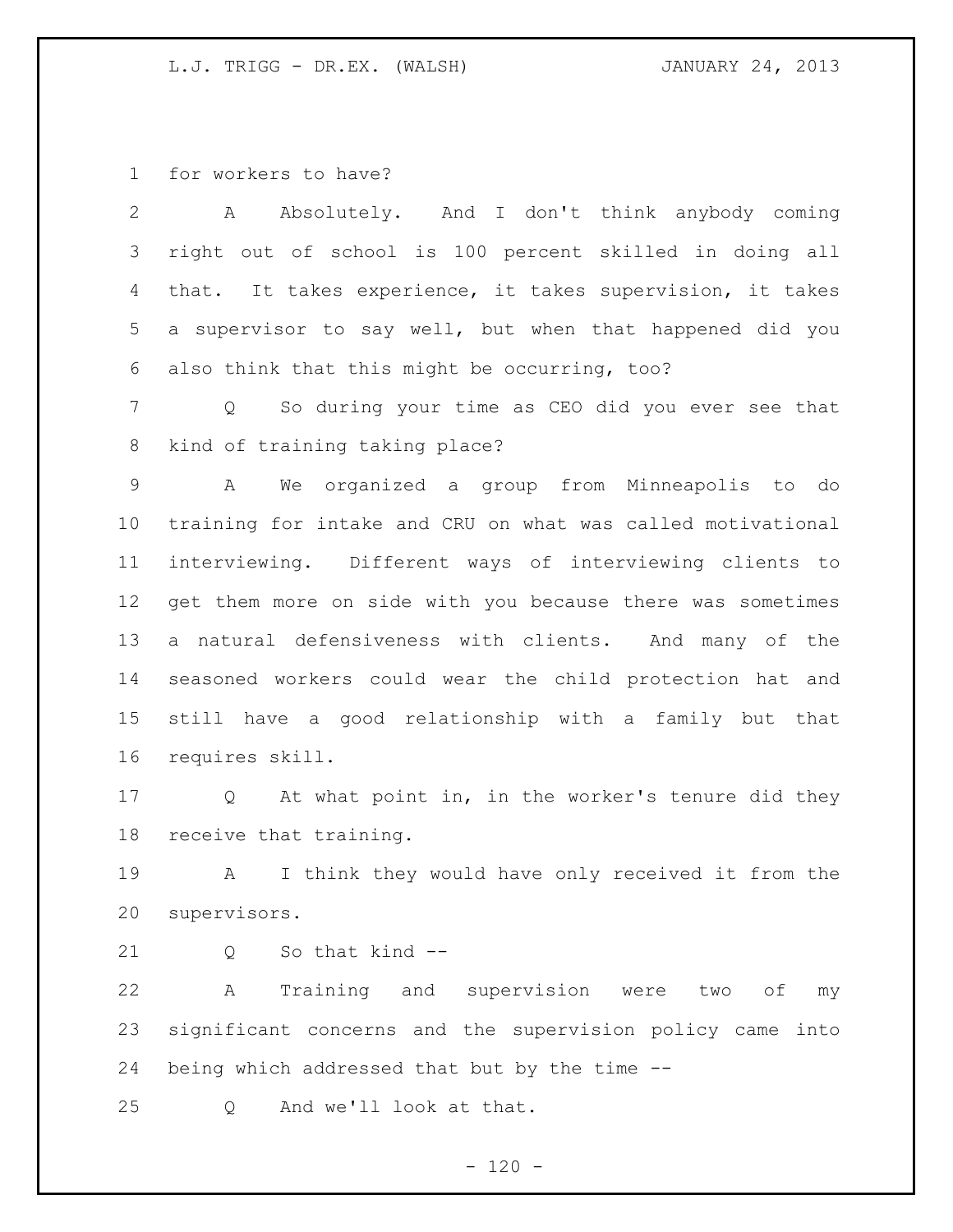A -- I left the training had not been fully addressed. The in -- then, when I left, I don't know about now.

 Q Did you think that, that workers, newly hired workers, needed some kind of mentoring program?

 A Yes. And for awhile there was one and then staff could no longer maintain it. But I also -- we, we brainstormed many ideas at the management table which we couldn't implement because of all the other changes taking place, it didn't make sense to re-arrange this only to have it unravel six months later, but one of the -- two of the good ideas were ensuring that a new worker did not have a full case load for the first "X" number of months. So maybe a year on the job.

 We also talked about having a training team, a supervisor who got all of the new social workers, and was devoted to training them for a certain period of time. And they would gradually pick up cases and then go to service units.

 Q Those were ideas that never had an opportunity to be implemented when you were there?

A No, because of the impending changes.

 Q What about training for supervisors, was that something that was happening when you were there?

A Yes. The supervisors organized training for

- 121 -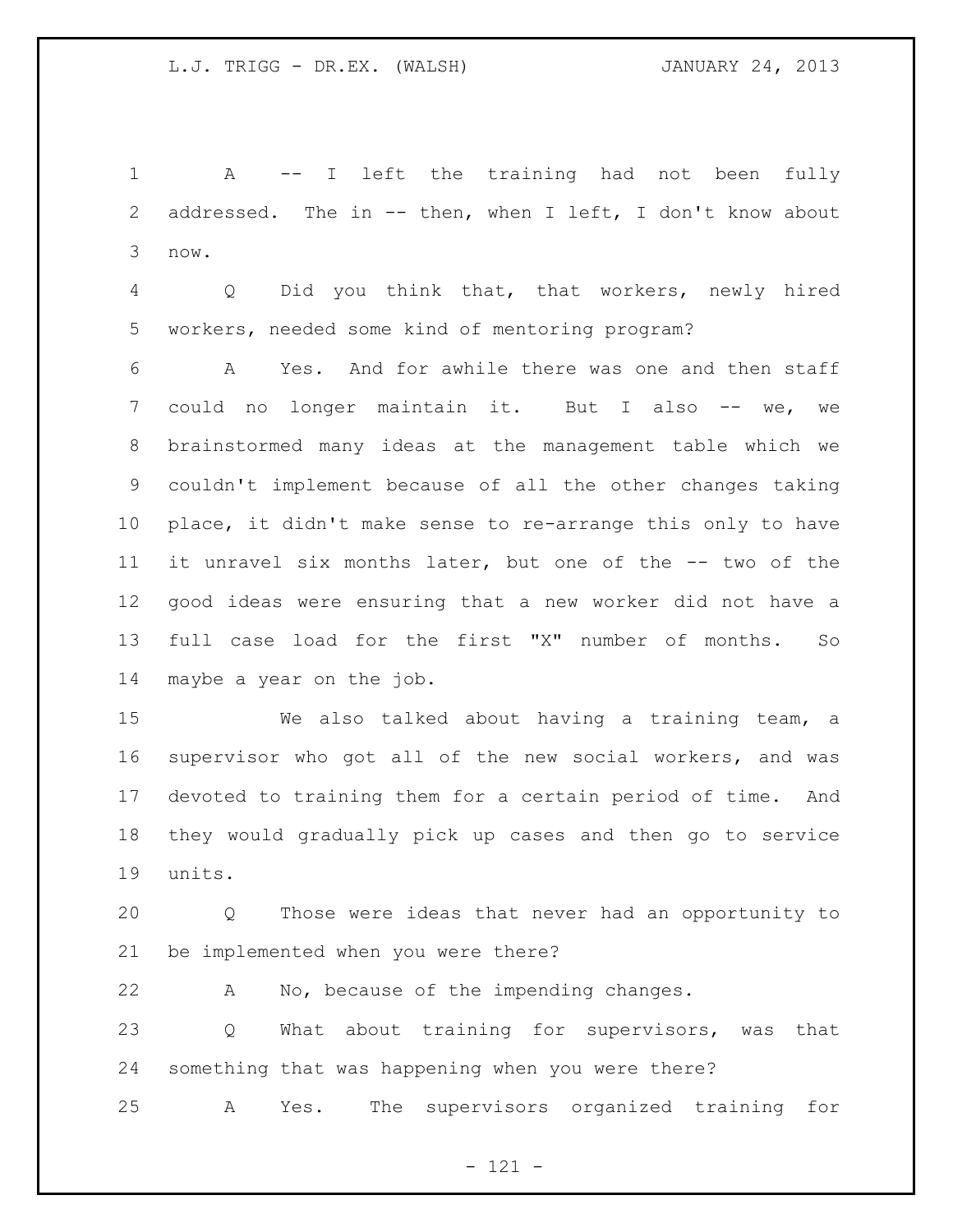themselves as a group. They often took the initiative. They organized training on supervision, they brought in a fellow named Tony Morrison, I don't remember where he was from, specifically to talk about supervision models and from that arose the supervision policy.

 Q And we'll come to that, as I've said. We've heard a great deal of evidence at this inquiry about the relationship between workers and their supervisors, a little less so, so far, about the supervisors of the supervisors. What can you tell us about what was expected 11 of those assistant program managers, for instance, in terms of the nature of oversight that they were supposed to have?

 A Well, my understanding is they had a regular meeting with their supervisory group and they would talk about administrative as well as clinical issues and the assistant program managers would also do some one-on-one work with their supervisors, particularly if they were new supervisors.

 Q Okay. Were there any specific policies or manuals that governed how those assistant program managers and program managers were to carry out their duties?

A Nothing specific.

 Q They would be governed by the, the policy manual, as well?

A Yes. They -- and they would be governed by their

- 122 -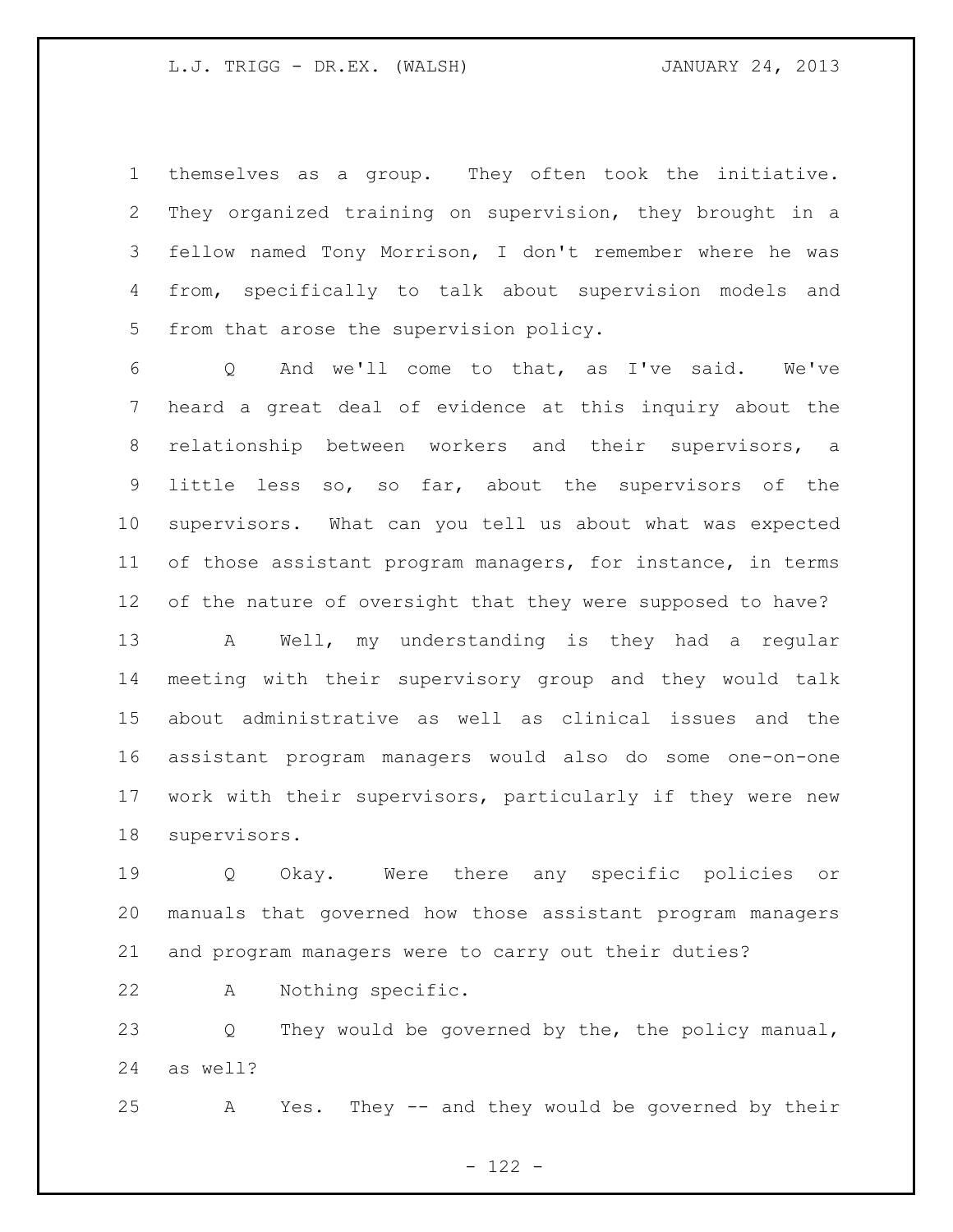own knowledge of best practises because presumably they had been working for awhile if they had been promoted to that level.

Q Let's turn to the supervision policy --

 A So one of my jobs was to make sure there were competent staff.

Q How did you do that?

8 A At the program manager level.

Q How did you do that?

 A Through talking with them, one-on-one, through meeting at the management team. I, for example, made a change in the director of HR when I was there because I thought the person who was there was not doing the best possible job and that was very difficult to do that.

 Q So you -- part of your responsibility, you felt, was to ensure that the, the assistant program managers, the program managers, were competent?

 A Yes. Yes. And I said in one case, I and the interim management were judged someone not to be, and we regretfully let them go.

 Q How would you know whether -- how would you make that assessment, whether a program manager or an assistant program manager was competent?

A By the actions that they undertook.

Q But how would you be aware of, of those actions?

- 123 -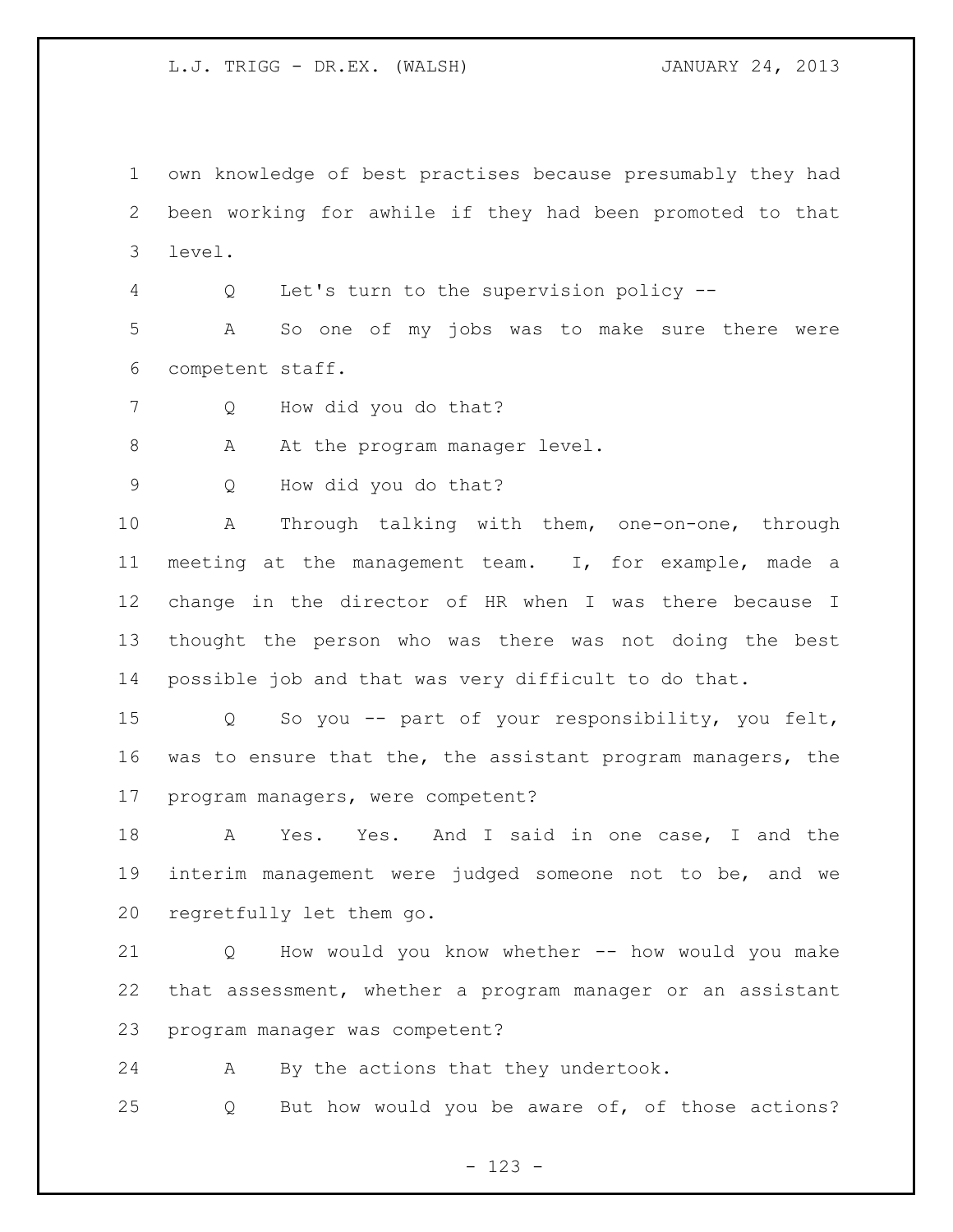Through your meetings with them?

 A I could be aware through the meetings, I could be aware through listening to the conversation at the management table.

Q Did you --

 A And sometimes I got feedback from external sources. I got feedback about, for example, about the director of HR, through the AJI process, her performance at the -- I don't know what it was called then but they had begun the meetings about staff transition.

 Q Did you have performance reviews carried out of the program managers and assistant program managers?

 A Probably should have but I don't remember how often it was done.

Q Let's look at the --

 A I should add also, many of these people I had known through the system for 20 years so I had some understanding of their work. When I was at New Directions, as assistant clinical director, I worked with many of the program managers, who were not program managers in the various agencies. So these, these people were known to me.

Q Okay. Thank you. The supervision policy.

A Yes.

 Q Let's pull that up, please. It starts at page 29040. You're still in the exhibit.

 $- 124 -$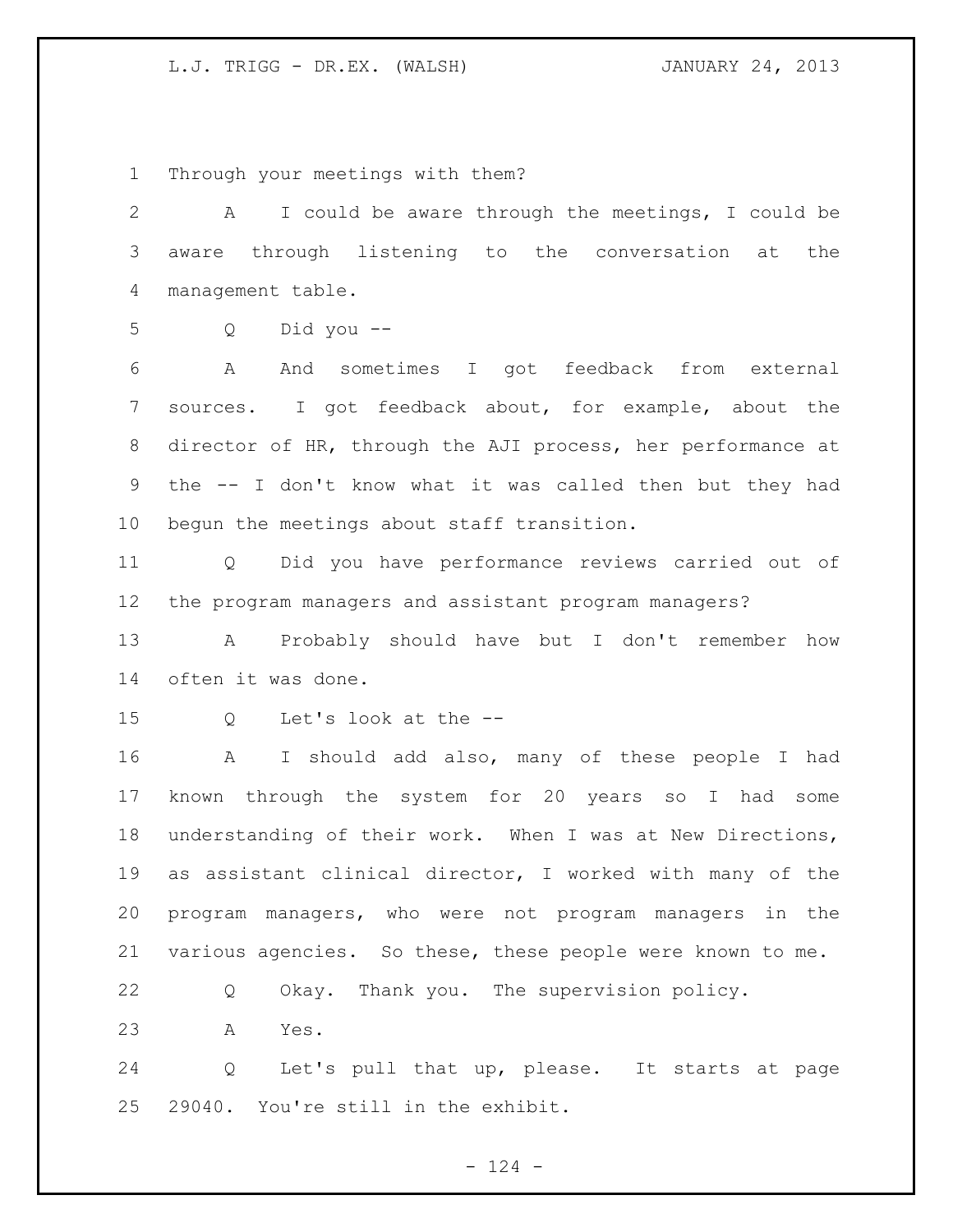1 That was 29040, please. Thank you. See at the top it says: "Implementation March 1, 2004"? A Yes. Q Is this the policy that you were referring to earlier -- A Yes. Q -- by the way? Okay. Was there a similar or any policy with respect to supervision before March 2004? A Not in the reorganized Winnipeg Child and Family Services, the reorganization that was done under Lance Barber's tenure. I do understand, from talking to people who ran some of the areas that they had their own policies. One of the challenges in any reorganization is to make everything consistent across, across the organization and the regions did do things and function differently. Q So each regional office would have its own, for instance, supervision policy? A Or not. Q Or not. Okay. Who did this policy apply to? A Supervisors. Q As we saw on that chart, the actual supervisors? A Supervisors. Q Okay. Did it apply to program managers -- A No.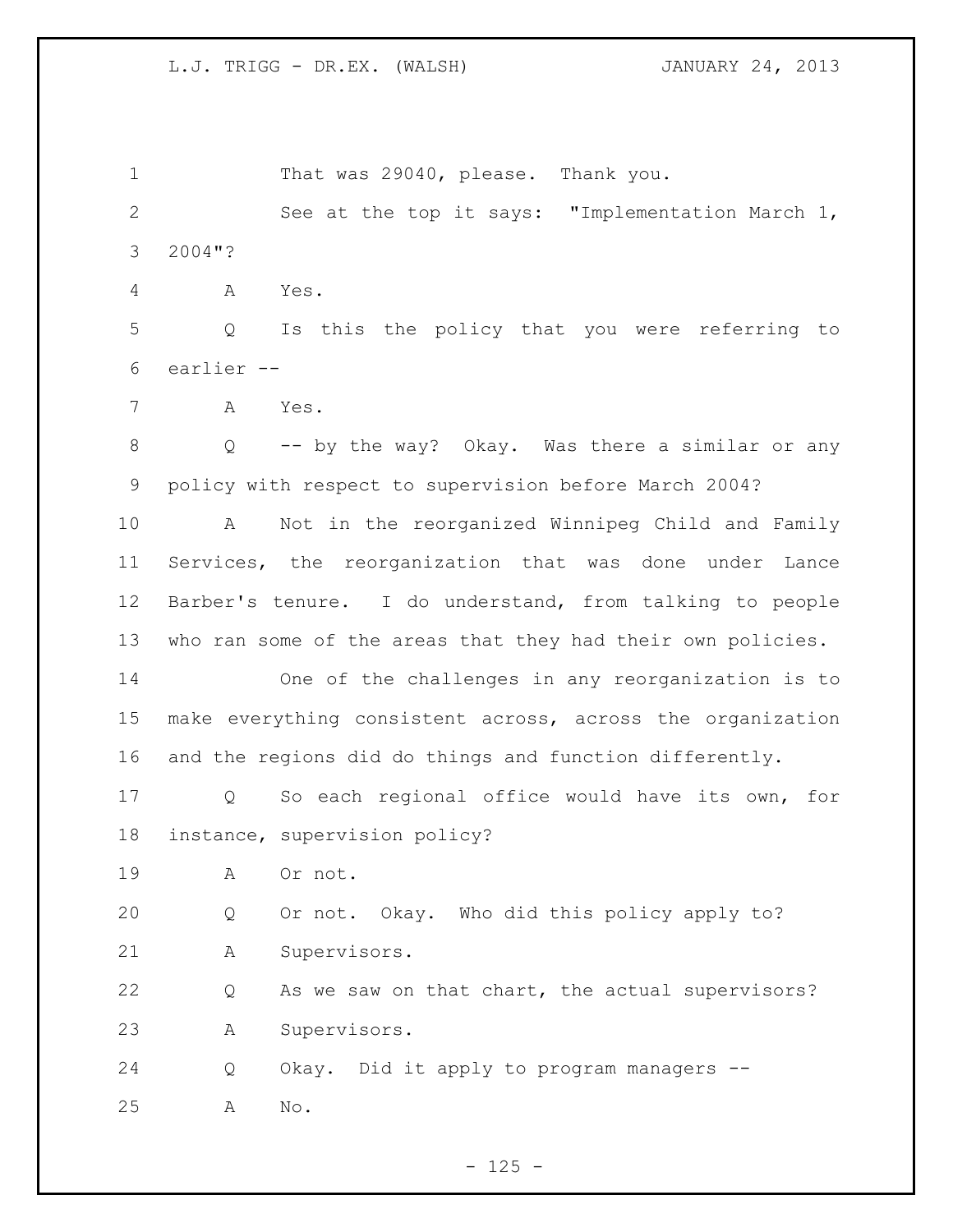Q -- or assistant program managers?

A No.

Q Okay, so specifically to supervisors?

 A It was developed -- there is a context to why it was developed.

Q Please go ahead.

 A The -- before I went to Winnipeg Child and Family Services the agency had taken the initiative to have Viewpoints Research undertake focus groups with staff about front line retention and turnover, which were big problems. And as a result of that, one of the recommendations of the Viewpoints was examination of a supervision policy. The supervisors picked that up and ran with it by organizing, as I mentioned, the Tony Morrison workshop and from that they put together -- they assembled a supervision policy 16 which eventually came to management for review, suggestions and then for distribution.

 Q I gather then this policy that we're looking at is something that the agency expected staff supervisors to comply with?

21 A As of March 1st, 2004, yes.

 Q If we look at page 29044. This is at addendum "B", with the heading "supervisor notes". It says: 

"It is recommended that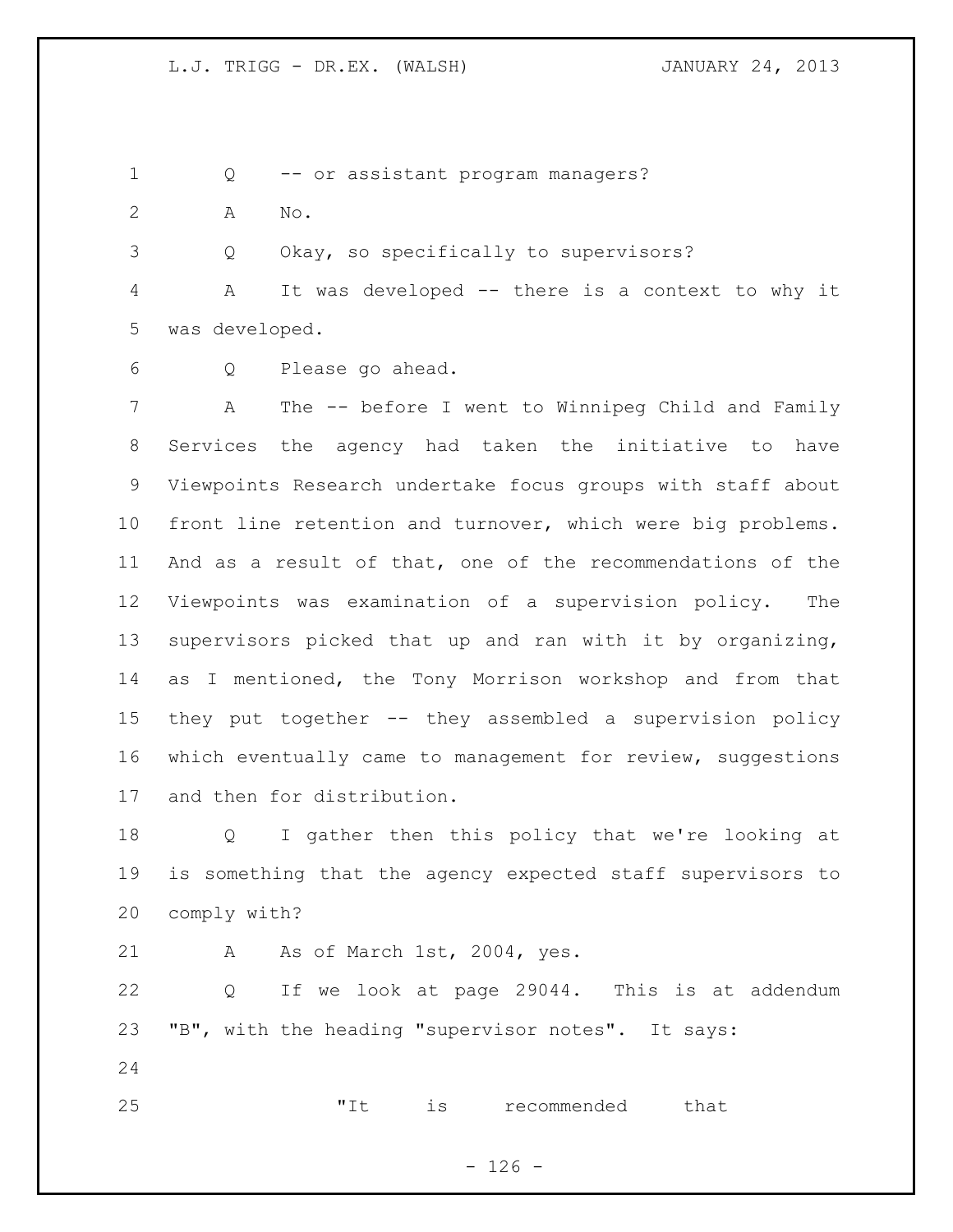Supervisors record the following: - Case material discussed in supervision. 4 - Supervision activity. - Information that belongs in a personnel file." Then it discusses, under the heading "Record of the Supervision Session" and the items that should be recorded. And then if you scroll down some more please it says: "These notes are available to the 14 Supervisor and the supervisee. These notes should be used to inform annual performance reviews. These notes can also be accessed 18 in the event of a grievance, 19 discipline, inquiry or complaint. They should not/cannot be destroyed. Upon completion of performance reviews, as noted above, the supervisor notes should be placed in a sealed envelope and filed in his or her office. When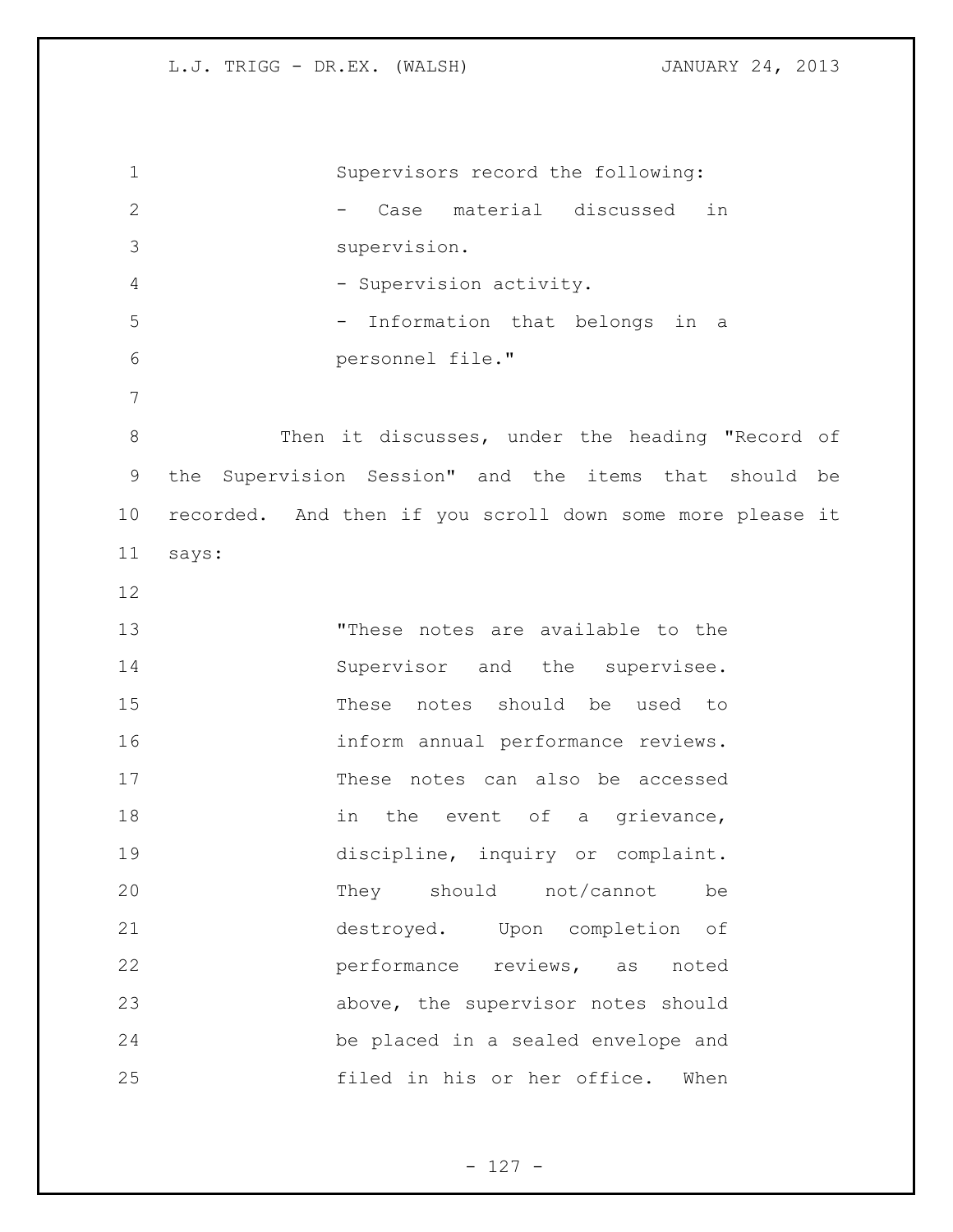a Supervisor leaves the Branchy her or his notes should be summarized into a performance appraisal and then archived as per our Branch's archiving process. When a supervisor has direct contact or provides an 8 intervention on a case ... this material should be recorded as per our Branch recording policy and provided to the assigned social worker for inclusion on the client file."

 Now, I noted that if we you pull up document -- page 29038, this is a memo from you, dated January 20th, 2004 regarding the supervision policy. Can you just tell us about, about this memo?

 A This memo was a procedural memo to indicate that this was now part of the agency practise and at the bottom I outline the steps to be taken to, to distribute it and go over it with people rather than just hand it out as a piece of paper.

 Q So if we can scroll down please, the steps: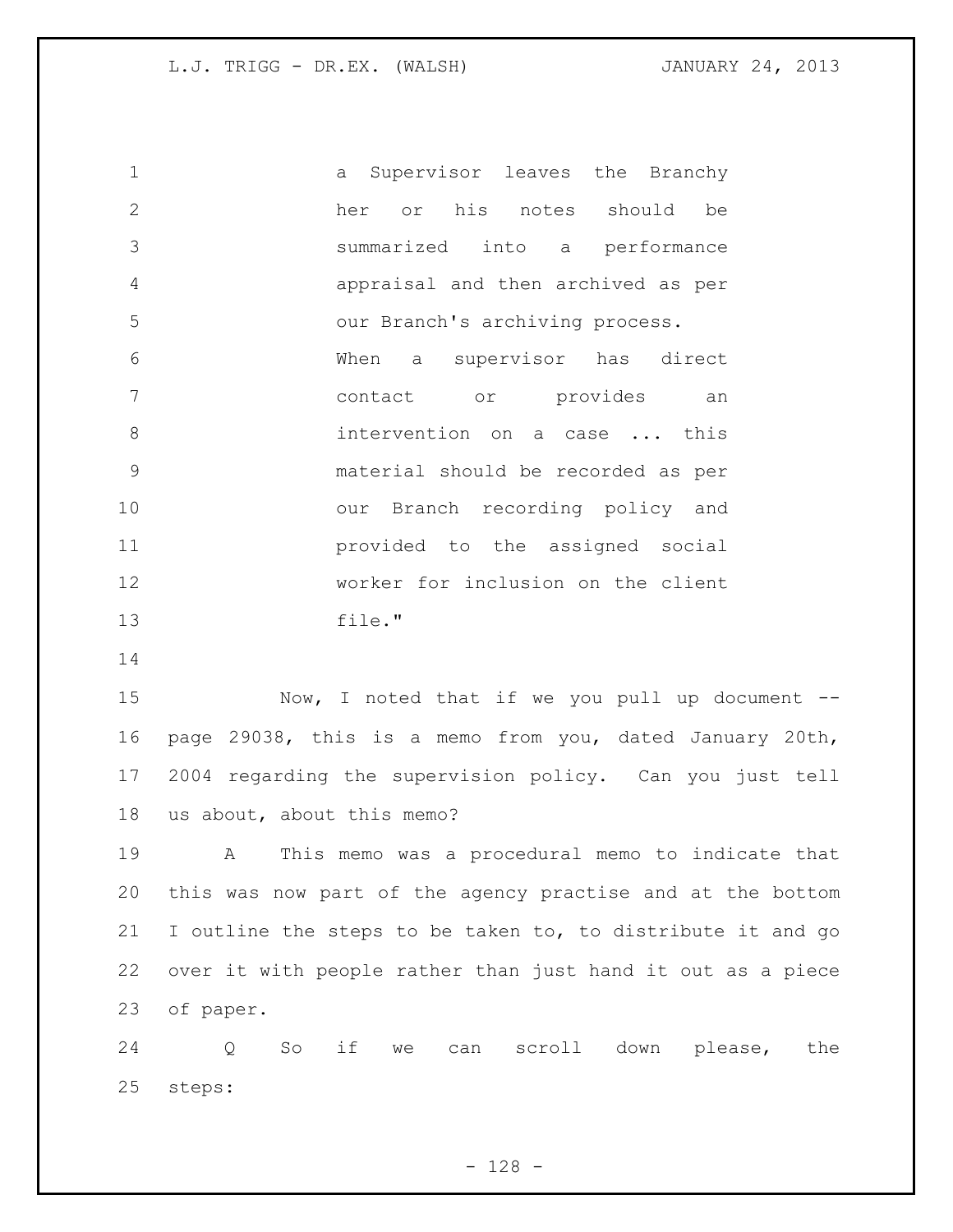```
1 "Step one --"
2
3 So you say:
4
5 "To implement the Policy by March 
6 1, 2004, we now need to take the 
7 following steps:
8 ... one: Assistant Program
9 Managers should review the 
10 Supervision Policy with their 
11 11 respective supervisor groups.
12 ... two: Supervisors should
13 13 review the Policy with their
14 staff.
15 ... three: All Supervisors and 
16 Managers should initiate
17 development Supervision Contracts 
18 (attached) for use with the new 
19 policy."
20
21 And we've heard evidence, during the course of 
22 the inquiry, that supervisors shredded their supervision 
23 notes at the time that they left the agency, shredded notes 
24 after a file was closed. Was that an acceptable practise, 
25 in your view?
```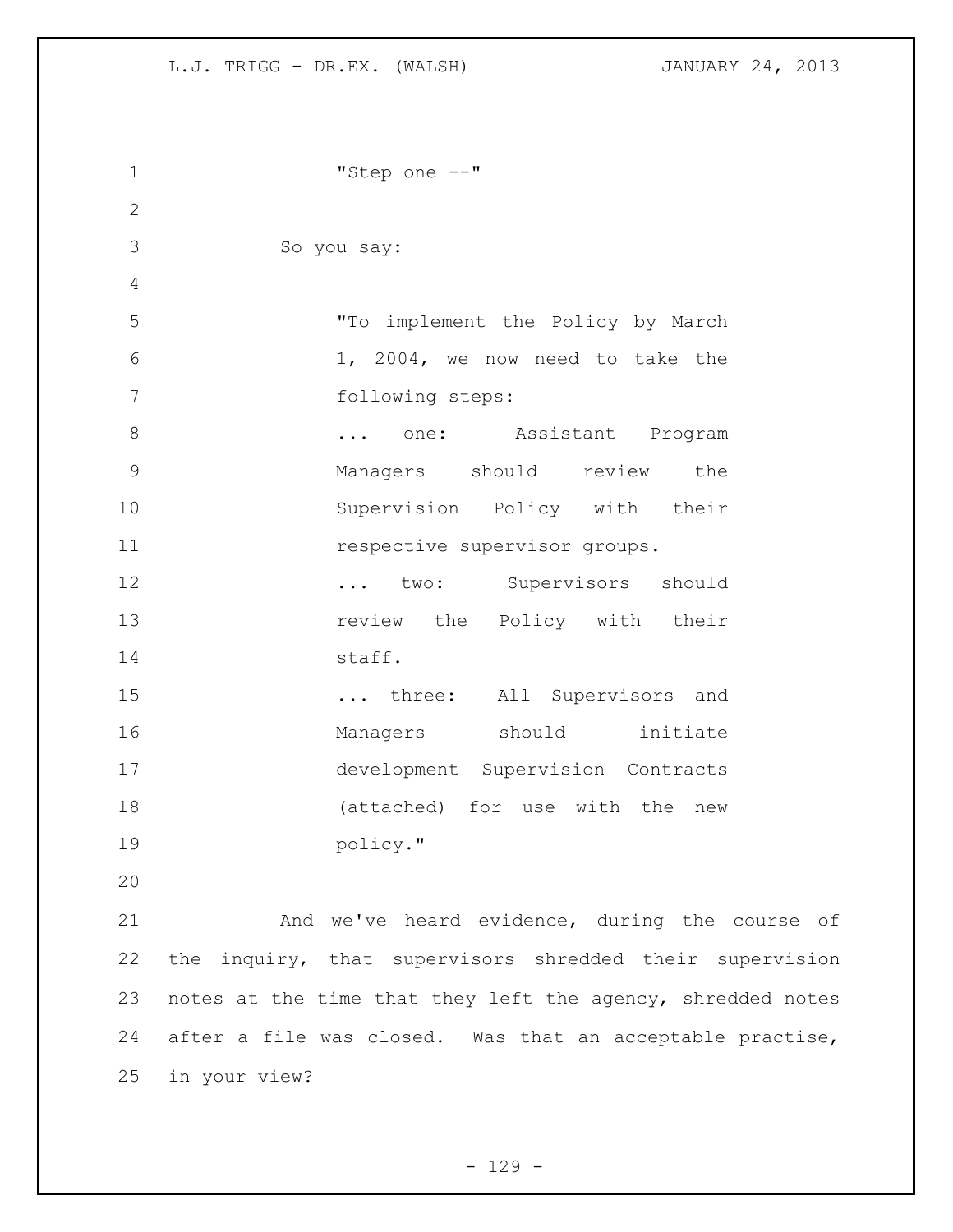1 A Absolutely not.

 Q Now, what about if that was done before the policy that we're looking at was in effect? A That's still inappropriate practise. You need, you need the record, you need the past history in order to go forward with a case. Q Were you ever made aware of supervisor's notes being shredded or otherwise not retained? A No. Q Before this policy was disseminated, before you

11 sent it out, did you ever communicate to -- through the, through the, the hierarchy that supervisor's notes should be retained?

 A No. Never in my wildest dreams did I think somebody was shredded their notes.

 Q And just generally, how did you communicate directions to the agency as a whole?

 A One of two ways. It was either through the chain of command or it would be a memo, such as this.

 THE CLERK: (Inaudible) screen is on. 21 THE WITNESS: Okay, thank you.

BY MS. WALSH:

 Q I think you told us that it would not be common for you to have knowledge about the circumstances of an

 $- 130 -$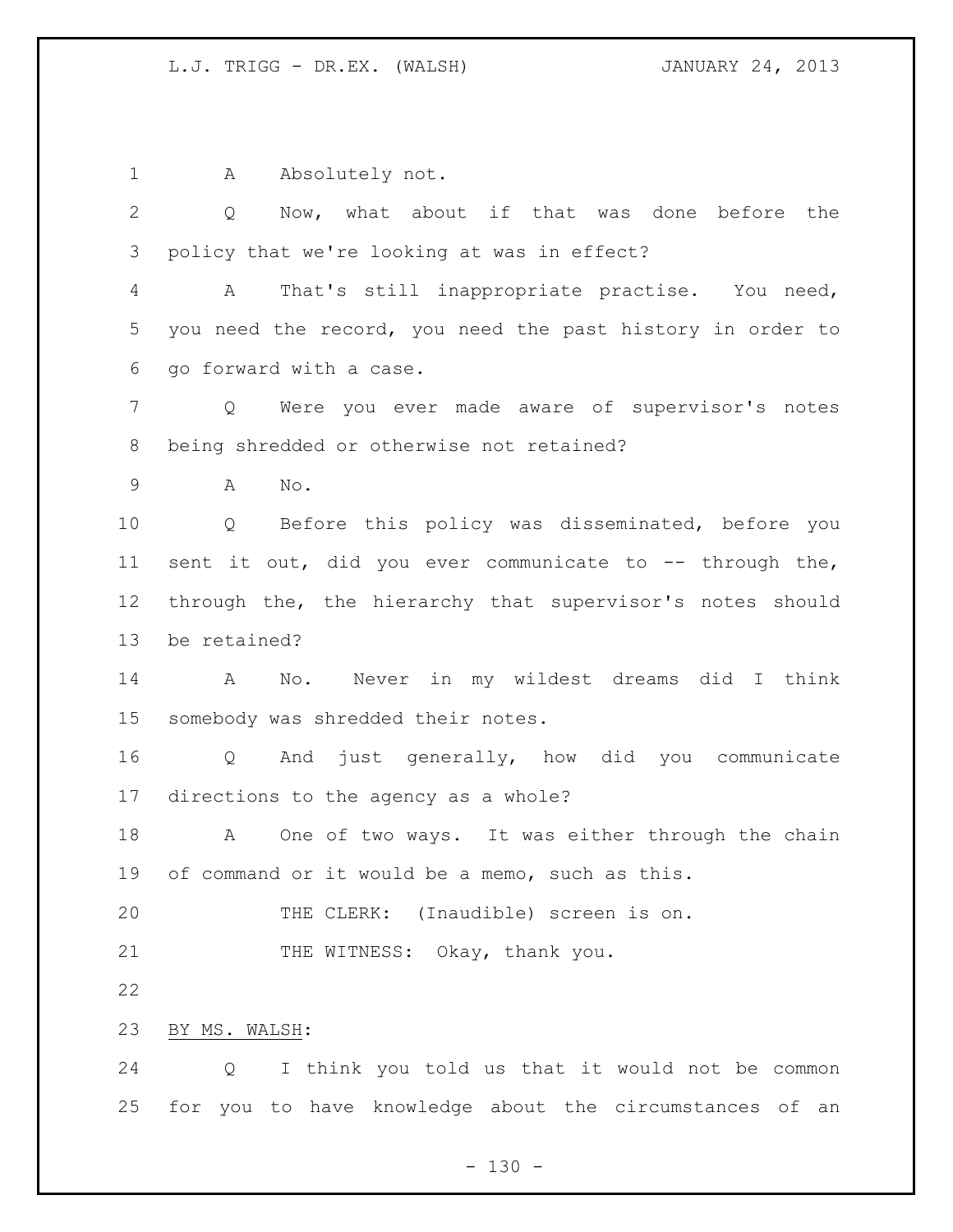individual's specific case or family?

2 A A work a day case, no.

 Q And so within the agency, the staff who had responsibility for knowing what was happening on an individual's client file was --

- A The case manager.
- 7 0 -- or were.

 A The social worker, who is also called the case manager. They were managing the case.

Q What about their supervisor?

11 A And I would assume, through supervision, they would have knowledge of the worker's case load.

 Q You did refer to quality assurance. During your time as CEO, were there any quality assurance measures in place at the agency?

 A No. That was coming on stream. But we did direct some of their activity towards the early intervention and prevention. The, the base care initiative at intake, that I talked about earlier.

 Q Right. That, that was quality assurance associated with that?

 A Yes. And they did do a full examination of the permanent ward program. That would have been, for example, why children were permanent wards, did they need to be? I don't know what else was studied but they did do a thorough

- 131 -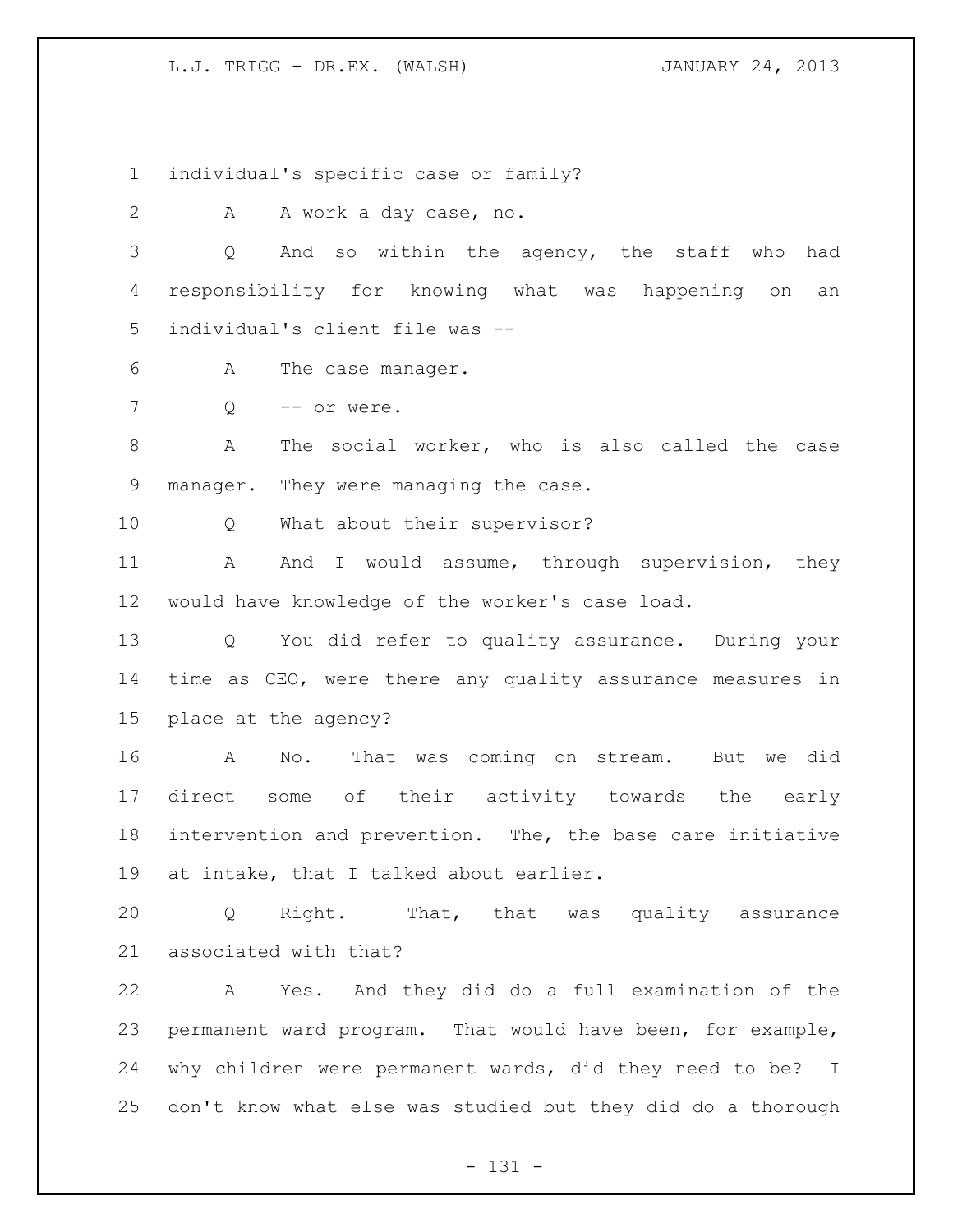review of that program and I imagine would have moved on to others. Q Also -- A But they were rolled into the change management unit. Q So what you told us about earlier in terms of looking at the underlying reasons why cases -- A Yes. Q -- were coming -- A Yes. Q -- to the agency, that was part of a quality assurance -- A Yes. 14 Q -- initiative. A Yes. And they also did a thorough examination of the permanent ward program. Q Were files, like specific case files, ever audited? A That was a topic under great discussion because they were not routinely and we were trying to figure out where we could get the staff to do that. And at one point we talked about the administrative assistants at least pulling files to see if there were basic information but they did not have the time. So again, that fell to supervisors and I think that was a weakness in the agency,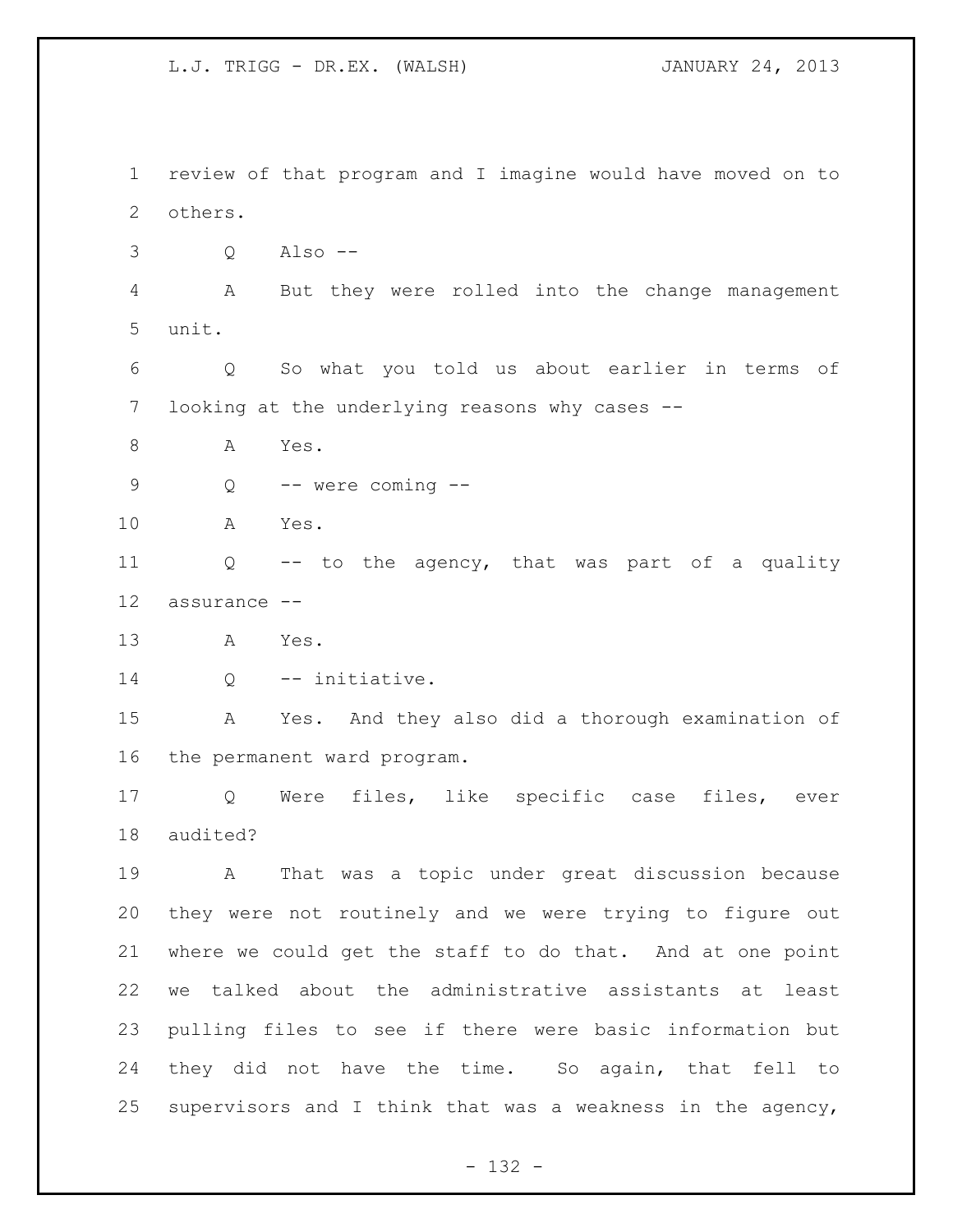that there wasn't a formal file audit process.

 Q That's something you think would have been a good idea?

 A Yes. And it was something, as I said, was under discussion. It's not that we were unaware of it, we were aware of it.

 Q Were there circumstances in which staff are required to fill out incident reports of any nature?

A Yes.

Q Can you give an example?

 A Oh, my memory fails me. But if a child fell and broke an arm in a foster home, an incident report. If a neighbour complained about a shelter next door, there would be an incident report. Anything out of the ordinary that I would want to know, we wouldn't want to be caught off guard knowing something significant.

 Q Okay, so those reports would come to your attention?

 A I don't know if the actual piece of paper did but the program managers and the chief operating officer would certainly keep me apprised, minute by minute, if something like that happened.

 Q In terms of ensuring compliance then was the, the --

A Oh, I do remember a specific one but that's okay.

- 133 -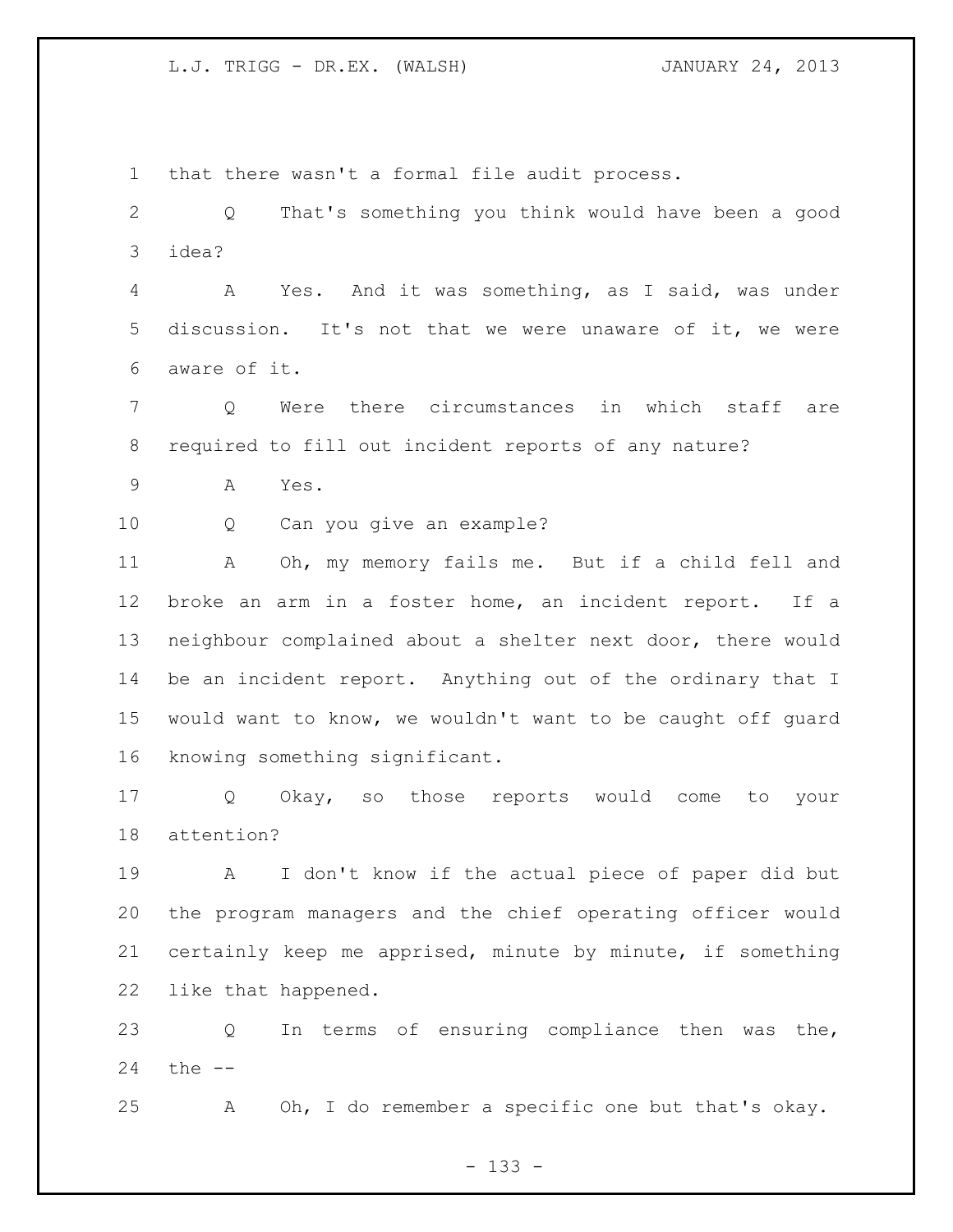Q Okay. Was the, the main responsibility for ensuring compliance, did that fall on the supervisors of individual case managers?

A For the work a day cases, yes.

 Q And was there a process that a supervisor was supposed to follow if they found that a worker was not complying with best practise?

 A Well, I assume they would ask the worker to take some corrective action and if not I assume it would be reflected in a performance review.

Q What would be an example of corrected action?

 A Whether it be changing the way they interact with families. There were sometimes workers would get frustrated, they could get angry and defensive, which was unhelpful. So sometimes it was helping them achieve an equilibrium again because it was not unusual for the case managers to be attacked, verbally attacked.

 Q So would corrective active include being sent for some kind of training?

 A Corrective action also -- what was the topic? I read a report, a review, that the Child Protection Branch had asked for, and it, it -- in the report it was clear that the worker who wrote it was very angry and I think this was the death of a child in foster care. And the worker had become very punitive, which is unhelpful. You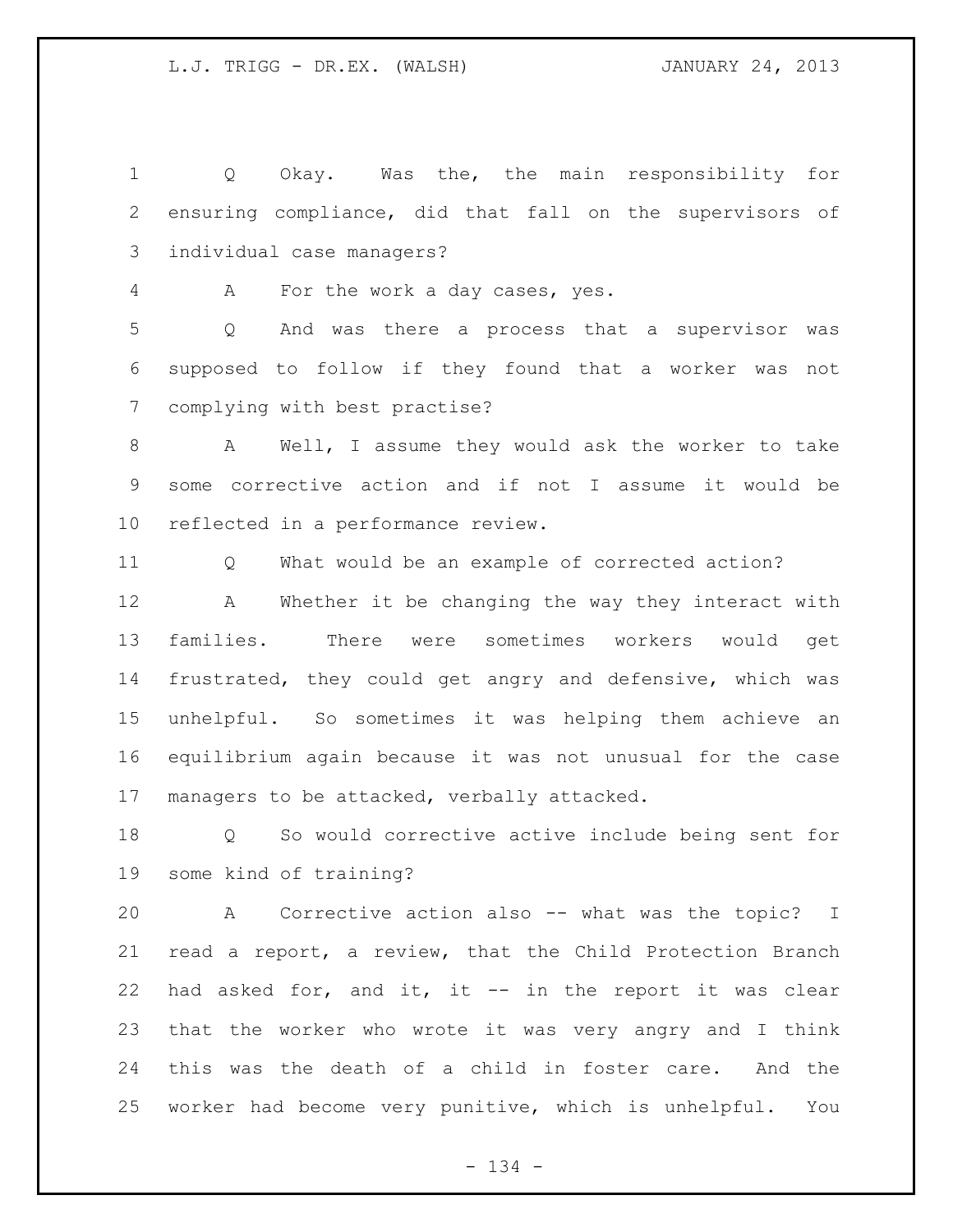need to at least have a neutral approach in writing reports so people will read them and pay attention to your recommendations. And a supervisor had to do some work, some talking with the worker about the position she had put herself in.

Q And that  $-$ 

7 A And how to get out of it.

8 Q -- came to your attention?

A Yes, it did.

Q Okay. Performance reviews, was there an --

 A It came to my attention because the branch asked 12 for a report on something, from one of the abuse units and 13 I don't remember how it got to my desk. Yes, I do. I heard that it went to the branch and I took issue with the fact that it should have come through my desk first before it went to the branch. Unfortunately, it had already gone to the branch before I saw it, and there was just a very punitive, negative tone.

 Q Performance reviews. Was there an expectation that performance reviews would be done of front line workers by their supervisors?

A Yes.

Q How often?

A I don't recall.

Q Did you look for those reviews?

 $- 135 -$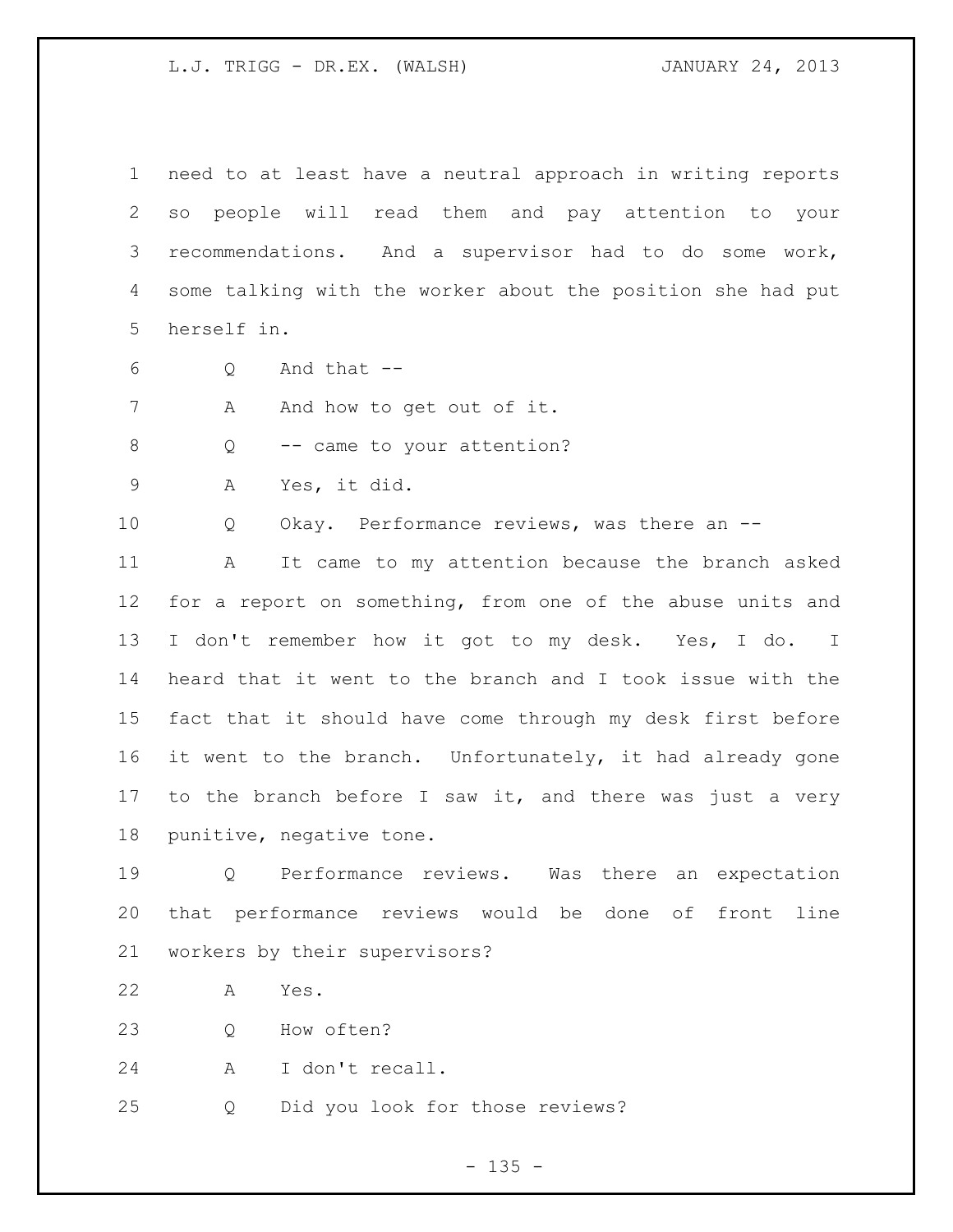1 A No. Q Who was expected to look to see if those reviews had been done? A I would think that would have been the assistant program managers, working with the supervisors. Q And your understanding is that that was an expectation within the agency that those performance reviews would be done? A Yes. 10 0 How often? A I don't recall how often, and if you talk about best practises and slippage that might be an area of where there would have been slippage. Q In not doing performance reviews -- A Yeah. Q  $-$  you mean? A In favour of doing case work. 18 Q In terms of, of standards, you said that there was some discussion about which standards were in effect at various times when you were CEO? A Yes. Q Okay. We heard evidence, we have heard evidence, that workers were not trained on the standards. Was that something you were aware of? A Yes and no because there was confusion about what

 $- 136 -$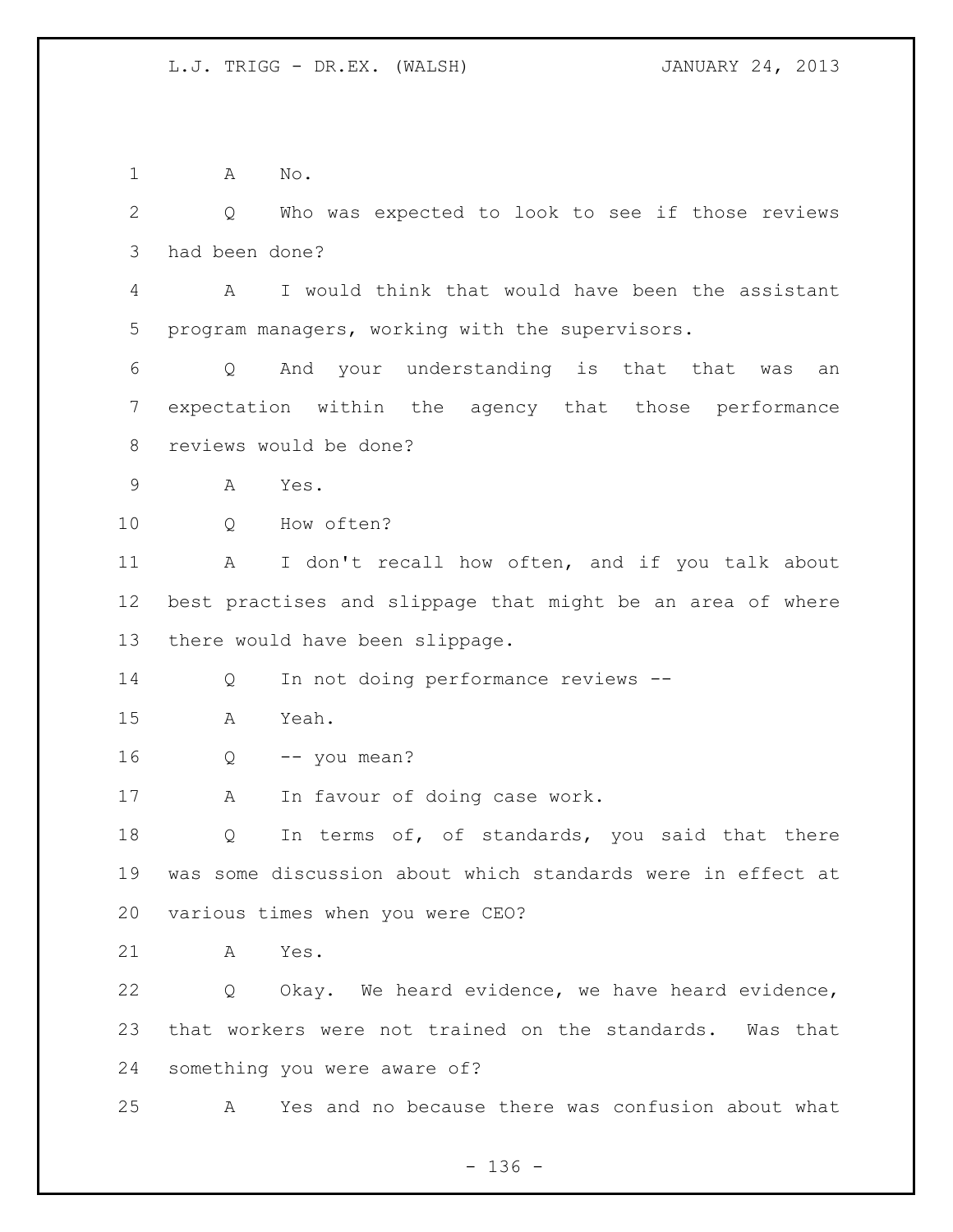we were training them with so we used the program policy manual and I know in the competency based training they covered some standards in that training. Q Were you aware whether confusion about standards was actually a problem in terms of workers knowing how to do their jobs? Was that an issue that came to your attention? A I think because the agency did actually have a strong program policy manual the information would have been contained in that manual. Q So regardless of whether it's -- A But our manual might -- Q -- in standard 1.1 or standard 3.5, the underlying information, you're saying -- A Would be -- Q -- was available to workers? 17 A -- in that manual but, you know, another agency's manual might be different so you want a common set of standards that everybody is using. Q Sure. But within your agency you think the information that was -- A Was available. Q -- otherwise in standards was contained in the policy manual. And how available was that manual to, to staff?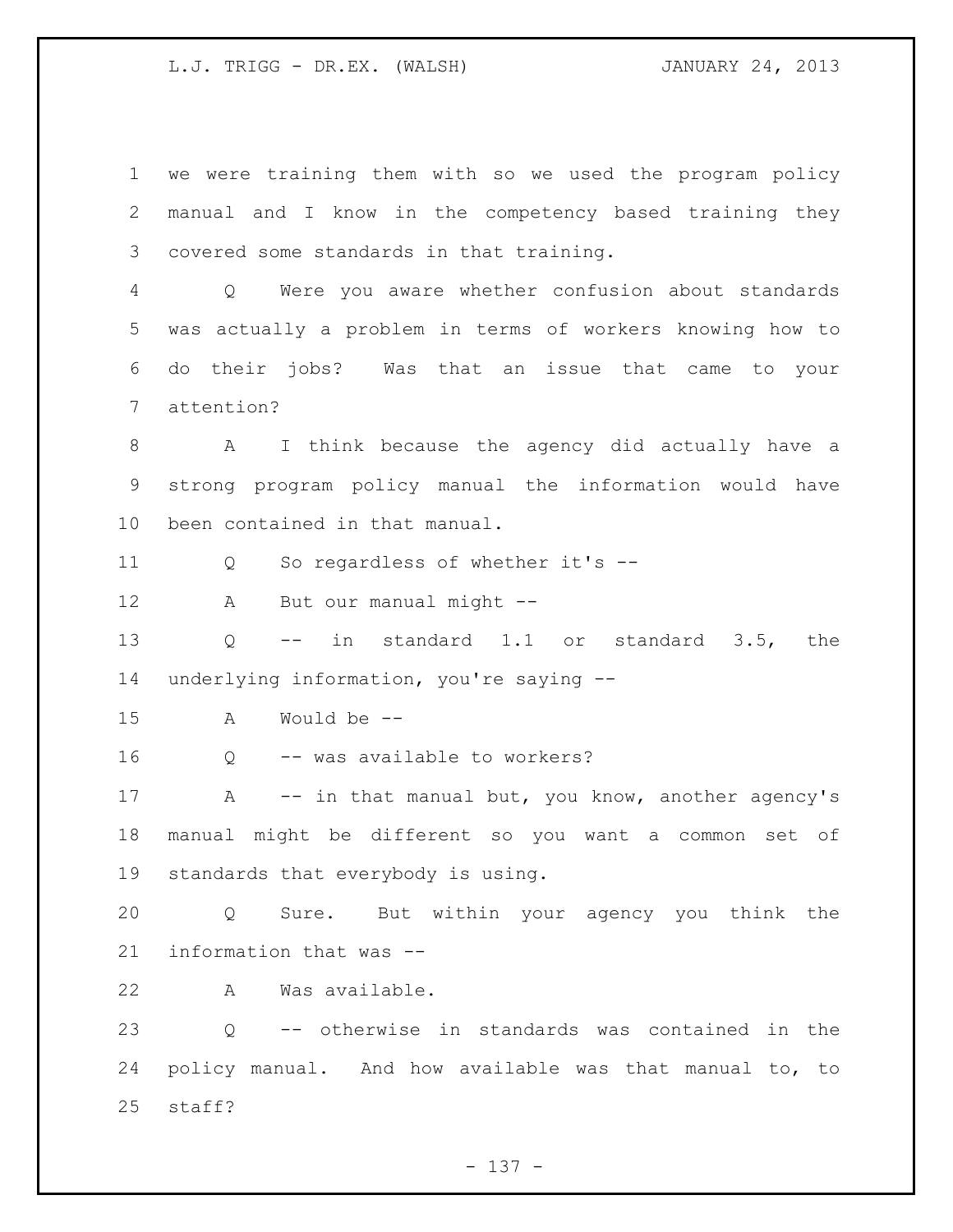1 A I think that each unit had a copy of it.

 Q Was there training on that manual for either supervisors or workers?

 A Probably just by supervisors and that's something, for example, we talked about a training unit. If they're a training unit then they would be fully trained in the manual and everything else they needed to know.

8 But I can imagine it was hard for supervisors. If you have a hundred percent turnover of staff in a year you're constantly trying to remember how to check list about what do I need to do with my new staff person. Or my yet another new staff person.

13 Q During your tenure can you remember what, if any, requirements there were for workers to have face-to-face contact with a child in the context of doing a child protection investigation?

 A You couldn't do a child protection investigation without having face-to-face contact with a child.

 Q Would there have been any doubt about that within the agency when you were there?

 A It's impossible to do an abuse investigation if you don't talk to or see the child.

 Q Or -- now you've used the term abuse investigation. Does the same apply if you call it a child protection investigation?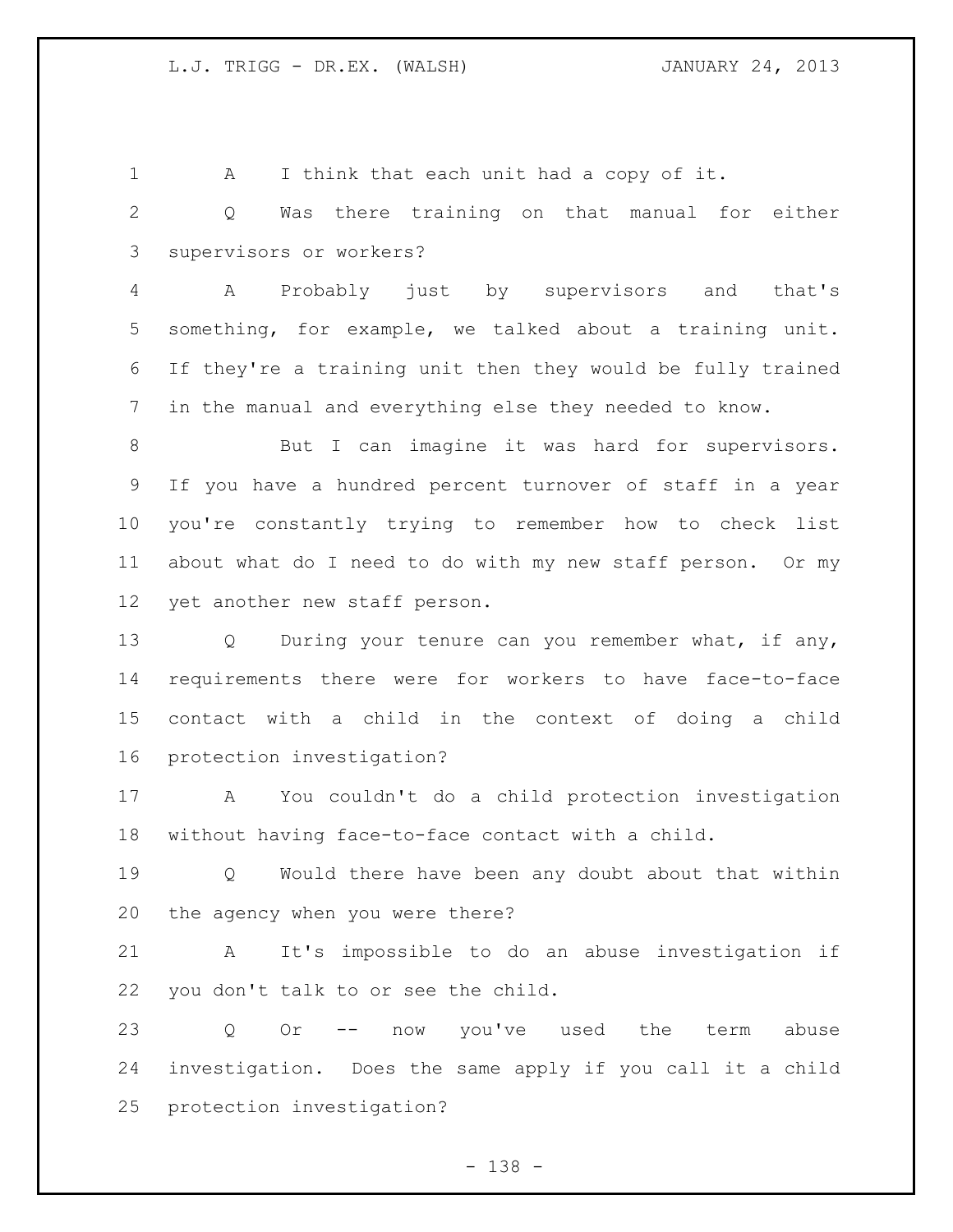A Yes.

Q Okay.

 A There were two units dedicated to abuse investigations when cases were referred to the agency by schools, by daycares, so forth.

 Q In the course of carrying out a child protection investigation, you're saying there would not have been any doubt within the agency that the child who was the subject of that investigation had to be seen?

 A A formal child protection investigation I'm talking about. I'm not talking about reviewing an assessment or reviewing a case plan.

Q What --

A I don't, I don't know --

Q I don't --

16 A -- I --

 Q -- I don't think we've heard about what reviewing a case plan, what that means.

 A Oh. I'm just using different terminology. The assessment that pulls all -- together all the information about the parents, partners, children.

Q Is that at the family services level?

A No, that would typically be at intake level.

Q Okay.

A And they would make a determination, based on

- 139 -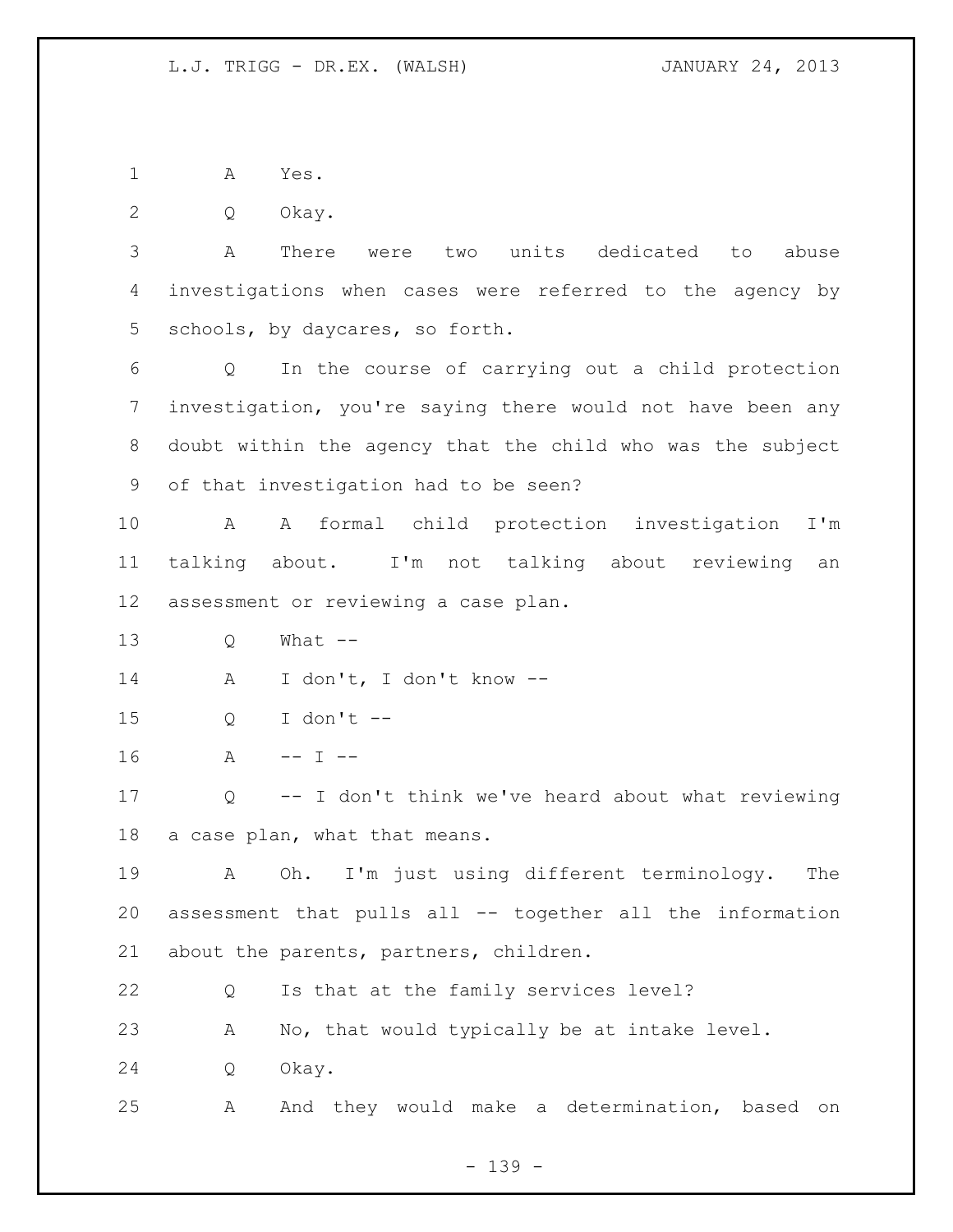their assessment, as to whether to send the file for ongoing family service.

 Q So when a call came into CRU, to the crisis response unit, about suspected abuse and it's --

A Right.

 Q -- no more specific than that, and the workers go out to investigate that call, is that a child protection investigation?

A Yes.

 Q Okay. And so when I said was there any doubt in the agency that when you're doing a child protection investigation you have to have contact with the child who is the subject of the investigation?

A I would think not.

Q No doubt.

 A Although my understanding in the Phoenix Sinclair case, in one instance, it did not occur.

 Q Yes. But in terms of a requirement to do it there would not have been any doubt that it was necessary. You're nodding but we have to pick up --

A Yes.

Q Sorry.

A I'm sorry.

Q Thank you.

A You would get a call from a school, the child

 $- 140 -$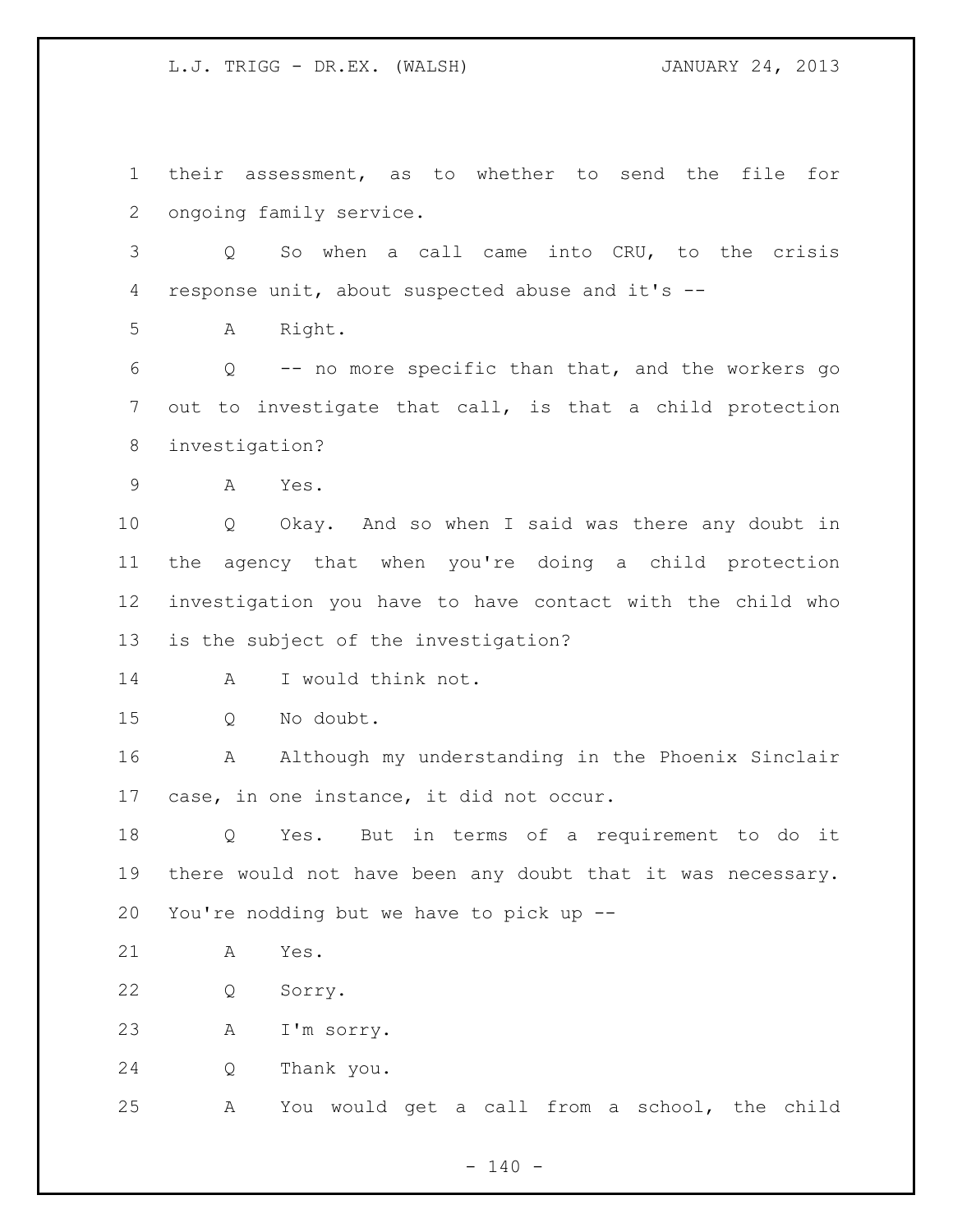protection investigator has to go talk to the child at the school.

 Q Sure. Now, you have touched on this but, in general, during the time that you were CEO of, of Winnipeg Child and Family Services what was the work environment like?

 A It was very difficult, very, very difficult. Staff were extremely apprehensive about the secondment process, they didn't know whether they would be welcome in the aboriginal organizations. As far as rolling into government, nobody knew what would happen with pensions and how that would resolve because the plans were different. It was, it was a tough working environment and we had an anonymous question box to which staff could submit questions and we would write answers for them.

 Q What were some of the -- did staff take advantage of that box?

 A Yes, they certainly did and there were lots of questions about AJI/CWI, what happens to us? What -- there was the letter from the Minister, reassuring staff about having a position was extremely helpful.

22 Q The one that we looked at --

A You looked at --

24 Q -- from November of 2001?

A -- because that was on the minds of a lot of

- 141 -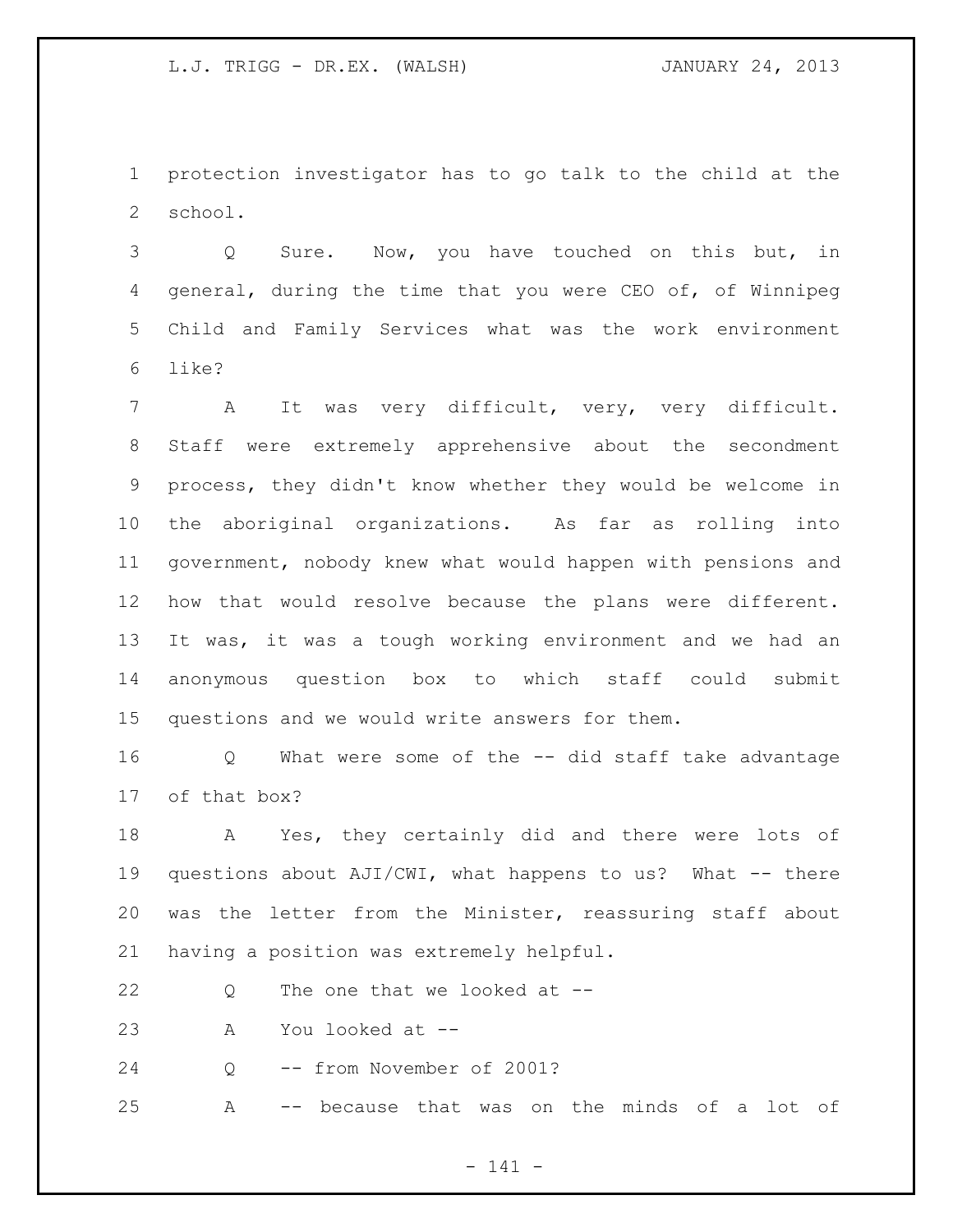staff, where am I going to be at the end of this? And they also had to do things such as the authority determination process, with all cases, determine which authority a child was going to be moved to. So there was extra work involved, too.

 Q Those anonymous questions, those actually came to your attention?

 A I think it was the question box. Yes, I think I wrote most of the answers but Elaine Gelmon, the Chief Operating Officer, wrote some, too. Or if it were a finance question, the chief financial officer might have answered it. Whomever was the appropriate person, who had the most knowledge about the subject, answered it.

 And when we rolled into government, I recall there was one question that was best directed to, to one of the assistant deputy ministers and he answered it.

 Q And the answers, where were they put? Were those delivered to the, to the agency, as a whole?

A Yes.

 Q Okay. If we can pull up, please, page 39788. This is an interoffice memorandum from you to the interim management board, dated November 19, 2001. And it contains a synopsis of key issues that were facing the agency and that were to be addressed through the upcoming transitions. It covers topics such as the structuring function of the

- 142 -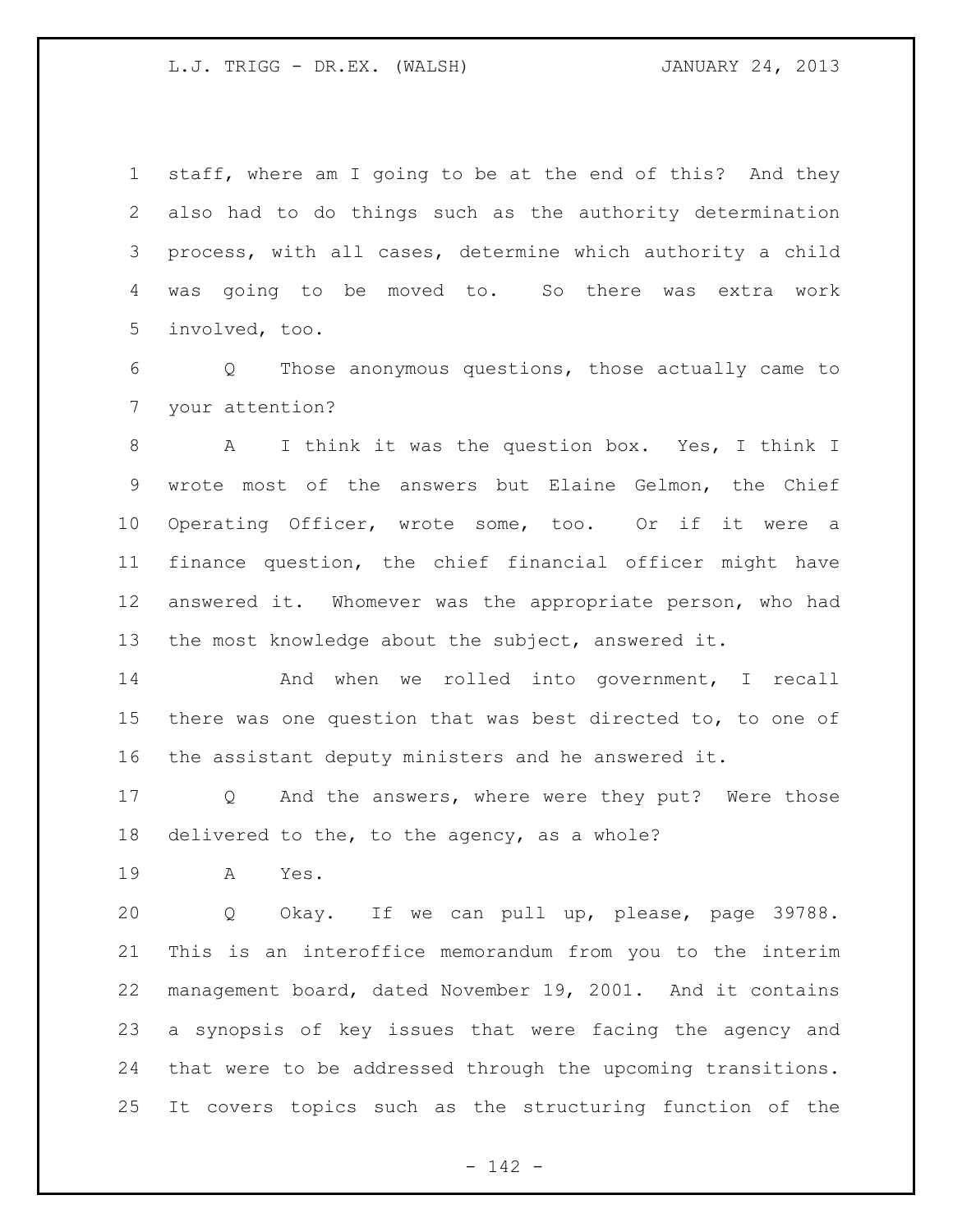agency, service trends, staffing and human resource issues, deficit reduction, impact of the AJI/CWI. The future of the agency and change, other areas to address in the devolution. And what prompted you to write this memo? A My purpose was to give the interim management board some information about the agency. Key issues that I 8 thought they should know about. Q Okay. So if we look at some of those -- A That was an orientation for them, essentially. Q For the new -- A Interim management -- Q -- interim management board. A -- board under Jay Rodgers. Um-hum. Q All right. And was this something you took the initiative of doing? A Yes. Q Okay. Okay, if we look at the memo you talk about the changes that are resulting from reorganization and you said some were positive, some were not. If you look at page 39791. 39791. Here you talk, in the second paragraph about: **"...** programs are under significant stress or still in the

- 143 -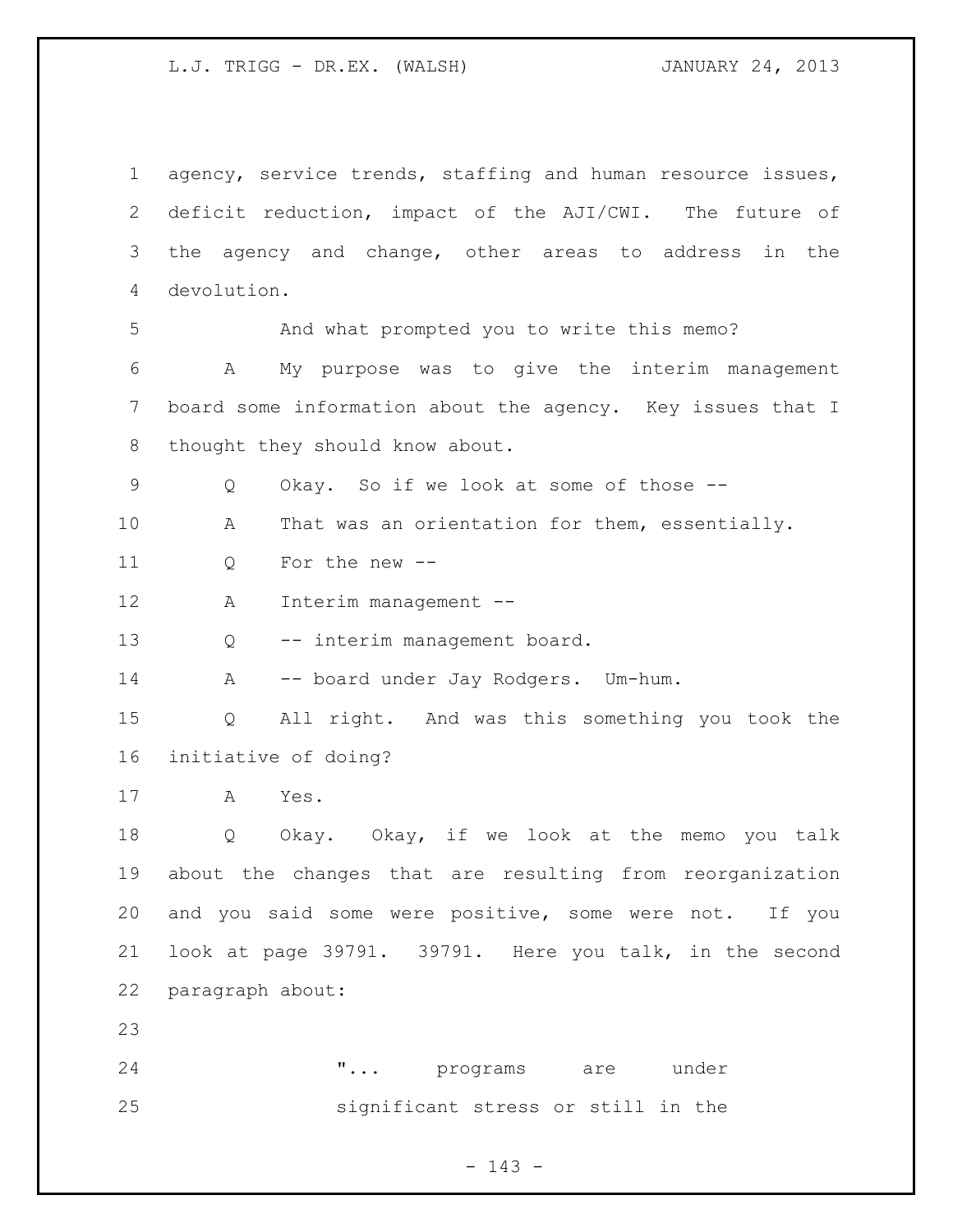process of clarifying roles and responsibilities. An example of 3 the latter would be Intake, which was not only restructured --" You say. "-- during the 1999 reorganization but again in ... 2000." You described it as having many "internal problems, including 'after-hours'." And you say: "I am not convinced that --" you say that: "A centralized intake was designed 16 to provide consistent service for 17 the city. I am not convinced this 18 and goal has been achieved and furthermore the centralized system has robbed the 'front line' Services to Children and Families 22 teams of community contact." What were you talking about there? A Well, prior to having specific intake teams,

 $- 144 -$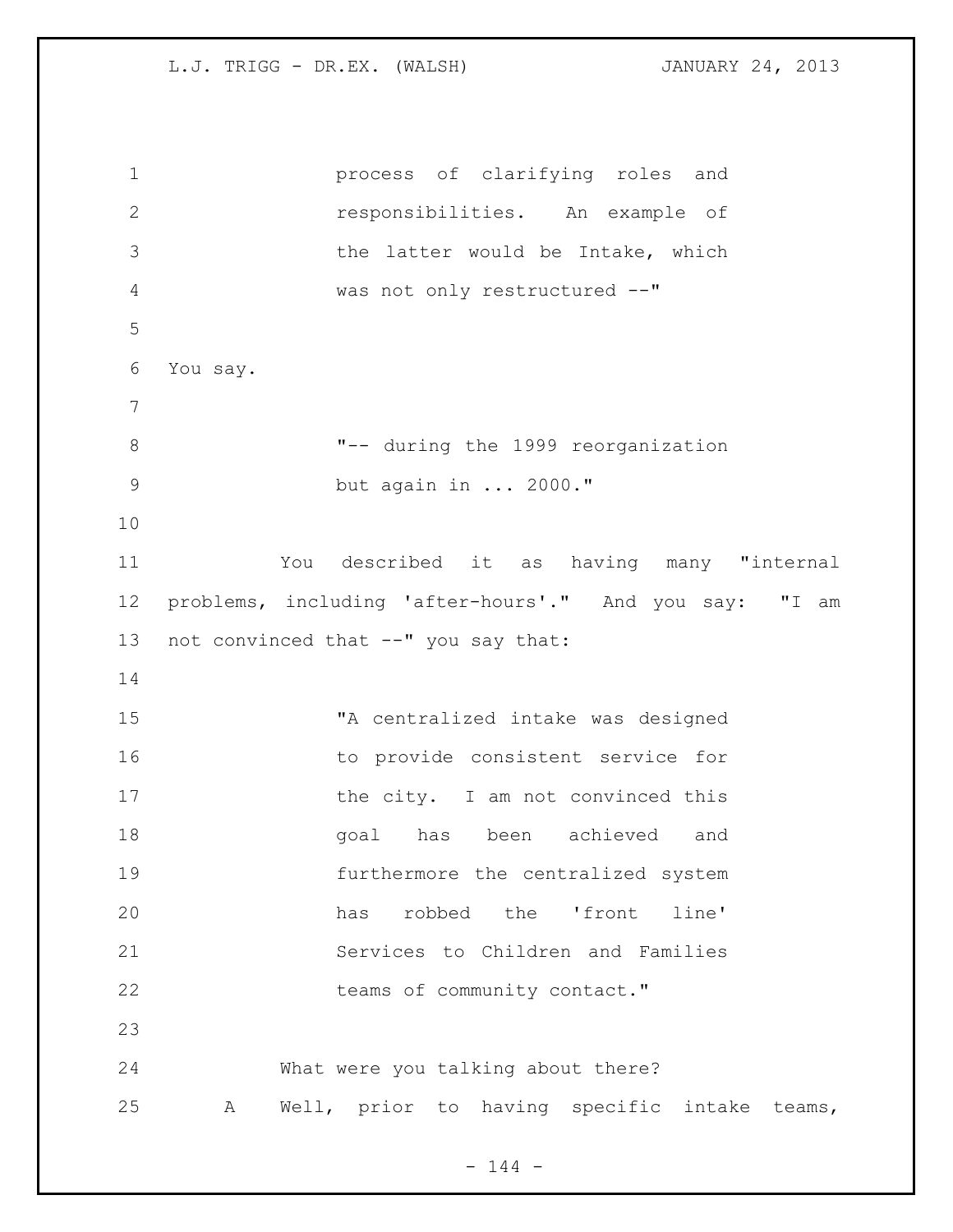before the 1999 reorganization, for example, a team that worked for a long time with the same supervisor in St. James was well known to the schools, to the daycares, to the community resources in that area and they did their own intakes.

Q And --

 A So they were better connected with the community, they were -- CRU intake serves children more of a distance. Q And we've heard that, that the agency relies on to a large extent referrals from the community, including from collaterals, so you're saying that, that connection, direct connection with the community, was of a benefit to intake services?

 A I think it was a benefit to the teams and I'm sure some of the teams managed in their area, after re-organization, to develop that in some but they didn't receive, for example, the telephone call from the school so they might not have had the same working relationship with the school or the daycare.

 Q Um-hum. And those are important relationships. A I mean, it's hard to say, really, which one is better.

Q Then you go on to talk about:

"Services to Children and Families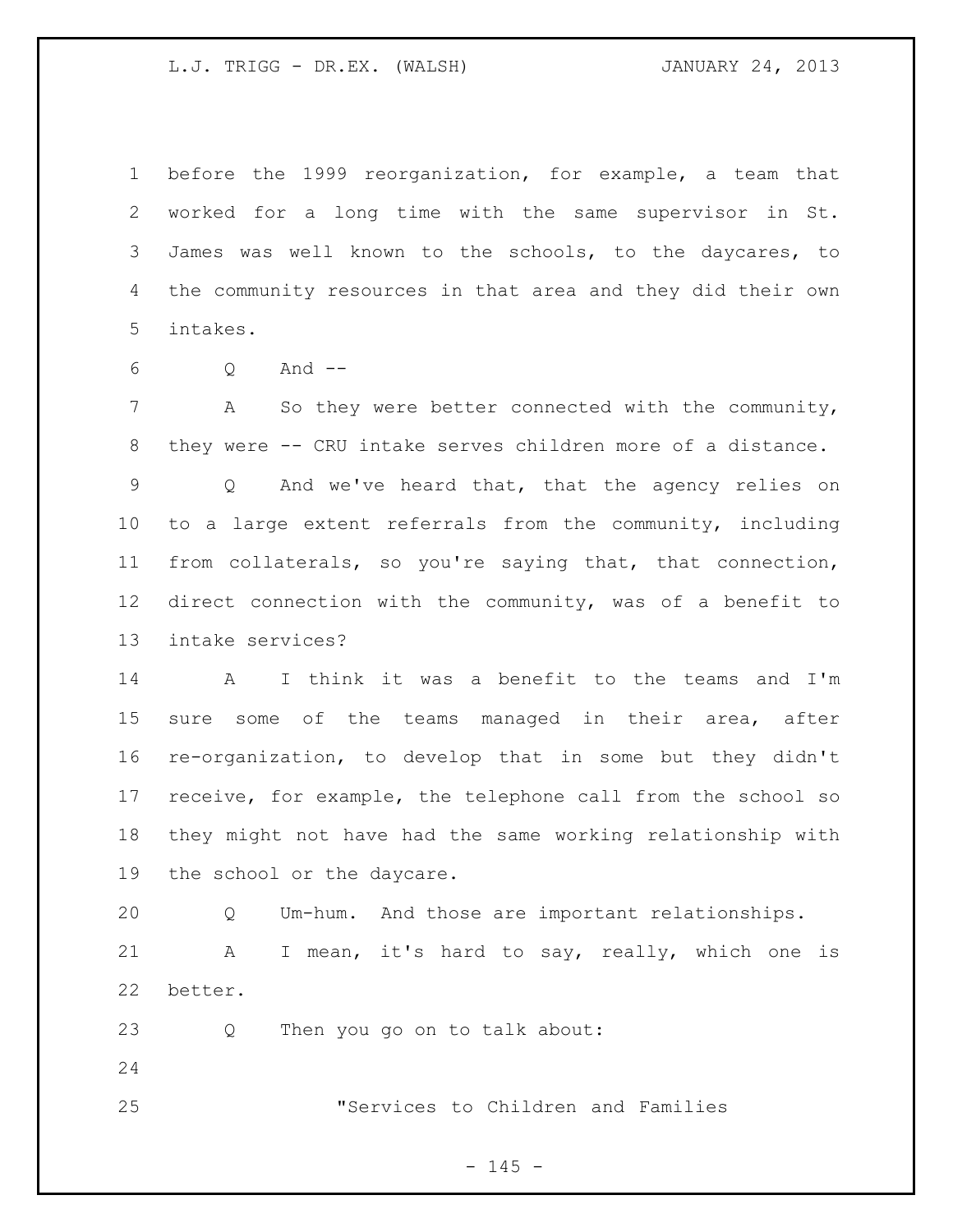as an example --" If we scroll down, please. "-- of a program under enormous stress." These teams have no control over intake; they have no connection to resource centers, 8 daycare, and clothing depots; they no longer have consistency of 10 other supports such as family 11 support workers; they no longer 12 have case aids ... they feel completely disconnected from the 14 foster care department ... Even more serious -- You say. "-- is the fact that since the 1999 reorganization there have been many opportunities for staff 22 to transfer from front-line protection work to other programs, a phenomenon that has decimated 25 the workforce  $--$ "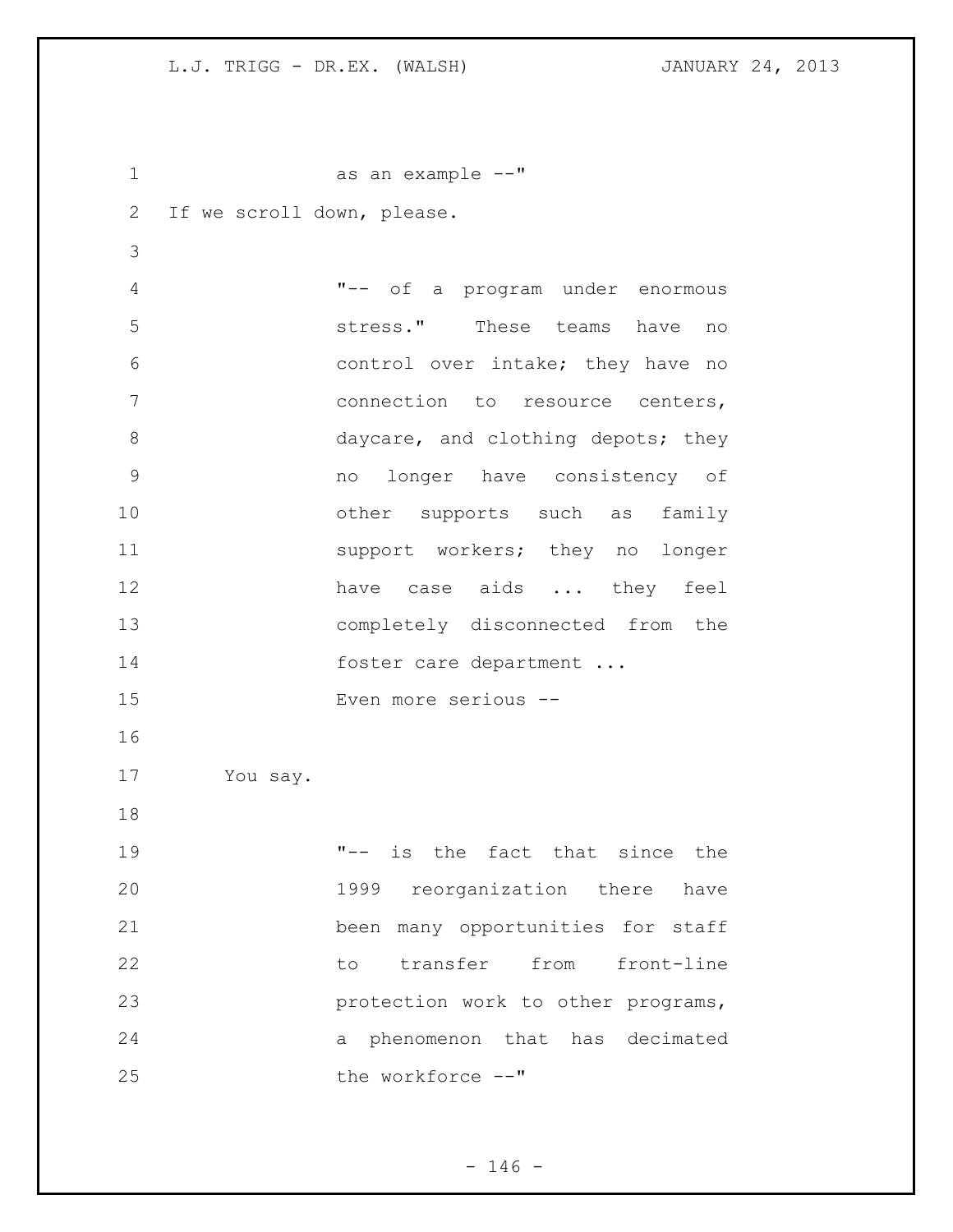Can you scroll up, please. "-- in child protection services (see detail below under Staffing Issues)." 8 And if we scroll down to page 39794, I think this is, this is the chart that evidences what you were talking to us about before in terms of staff turnover and seniority. Can you just walk us through what this chart shows? A What it shows is the percentage of people who have served a certain number of years in each program once the program system was developed. As I said before a service team would do a bit of everything and you would have a range of experienced, inexperienced workers. But if you look, for example, at foster care, there are 69, 69 percent of staff had worked over 10 years. Q Right. A If you look at service to children and families, 12 percent had worked over 10 years, whereas 45 percent, that's almost half the staff, had worked one to two years. And in adoption, if you look at that, 76 percent of staff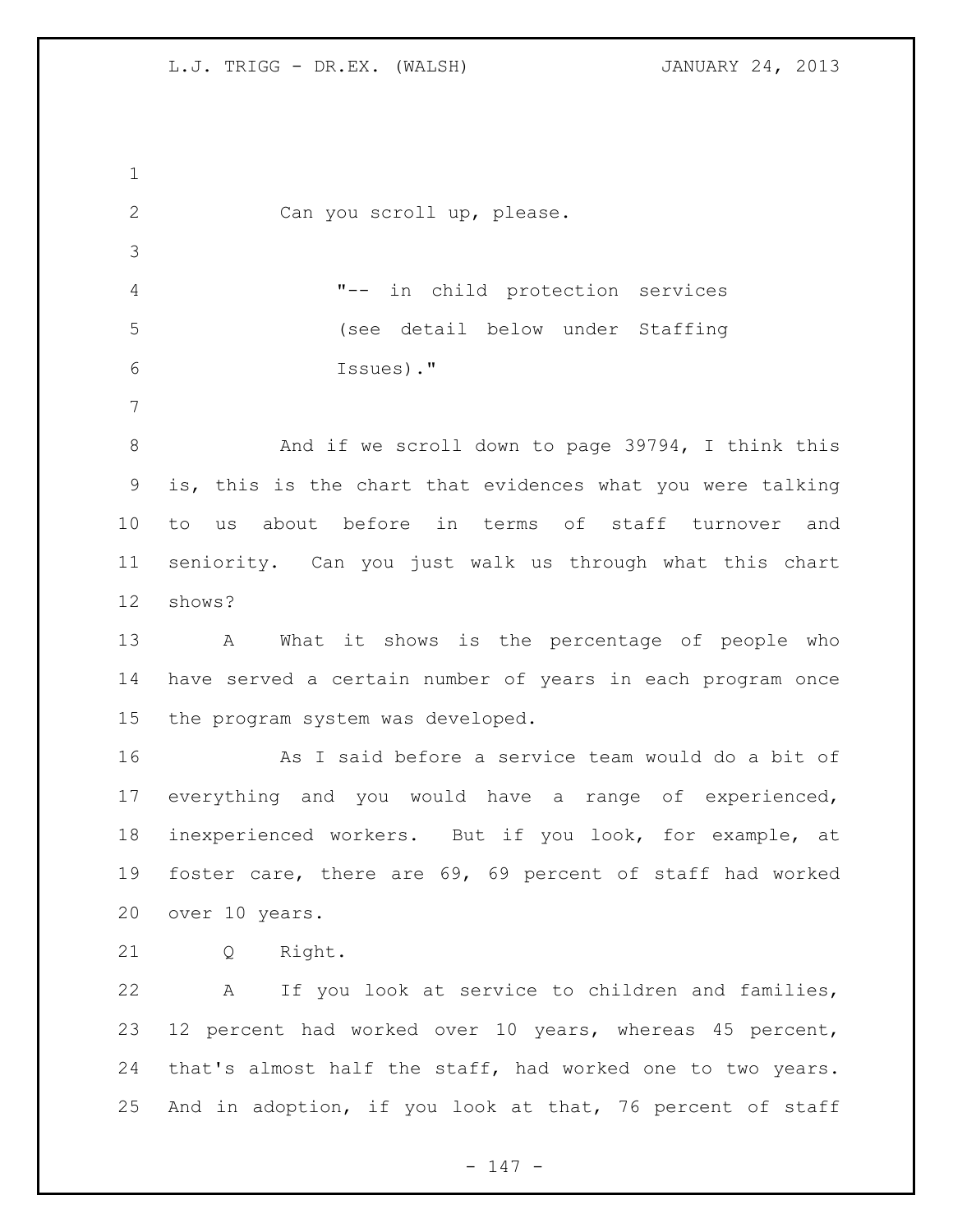had worked more than 10 years.

 Q And what was the explanation for that, in your view?

 A As soon as a position became open in a program that might be -- they had all had stress associated but perhaps not having to make the judgments moment to moment that you do in service to children and families, or intake, or deal with families who are defensive and angry at the agency, what would happen was when a vacancy became open in adoption or permanent wards, because of the collective agreement the most senior position who applied got that job.

 So anybody -- the most senior person, for example, service to children and families, would get a job opening in another area, although -- I'm trying to think what would be the preference. What it meant was that as soon as a position became open in what you might say -- I hate to use the word happier but maybe less stressful --

Q Yes.

 A -- someone would leap from the front line to that program.

 Q Was there a difference in salary, too? A No.

 Q So just the nature of the work. And you're saying that other programs, other than services to children

- 148 -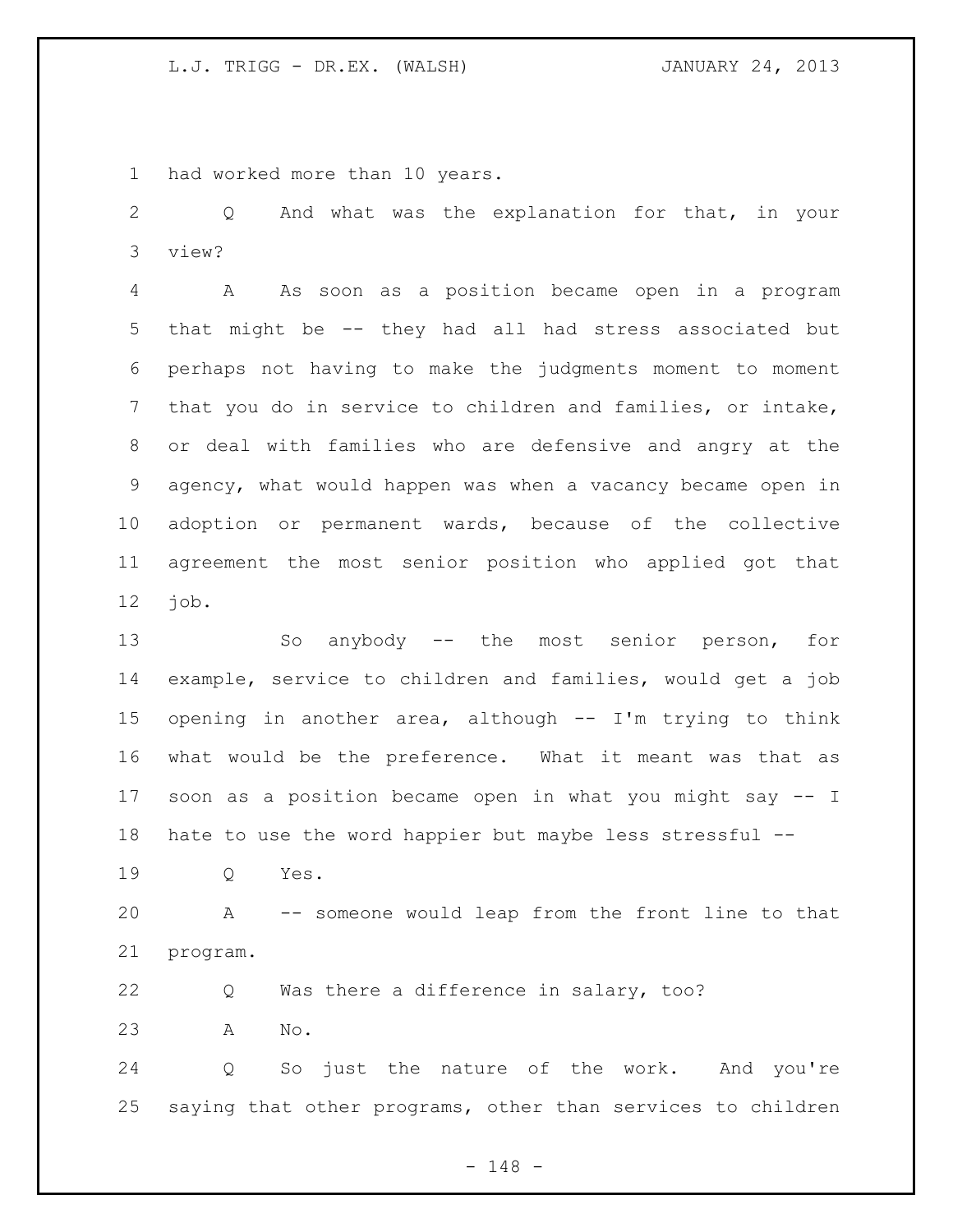and families attracted senior people? A Had senior people because it was a seniority driven -- Q I see. A -- employment situation. Q Okay. A So the most senior person who applied to, say, foster care, if there is an opening, got the job. Q You conclude your memo, on page 39805 -- and the memo does go through a number of concerns, it's fairly lengthy. You conclude it by saying that: 13 Th closing, although there are serious challenges within (the 15 agency) ..., in general I have been very impressed with the willingness of staff to talk 18 openly about their concerns. I have also found that among the generally beleaguered crew who 21 often feel defeated and battered, many are genuinely concerned about the well-being of the children and 24 families they serve. Restructuring consumes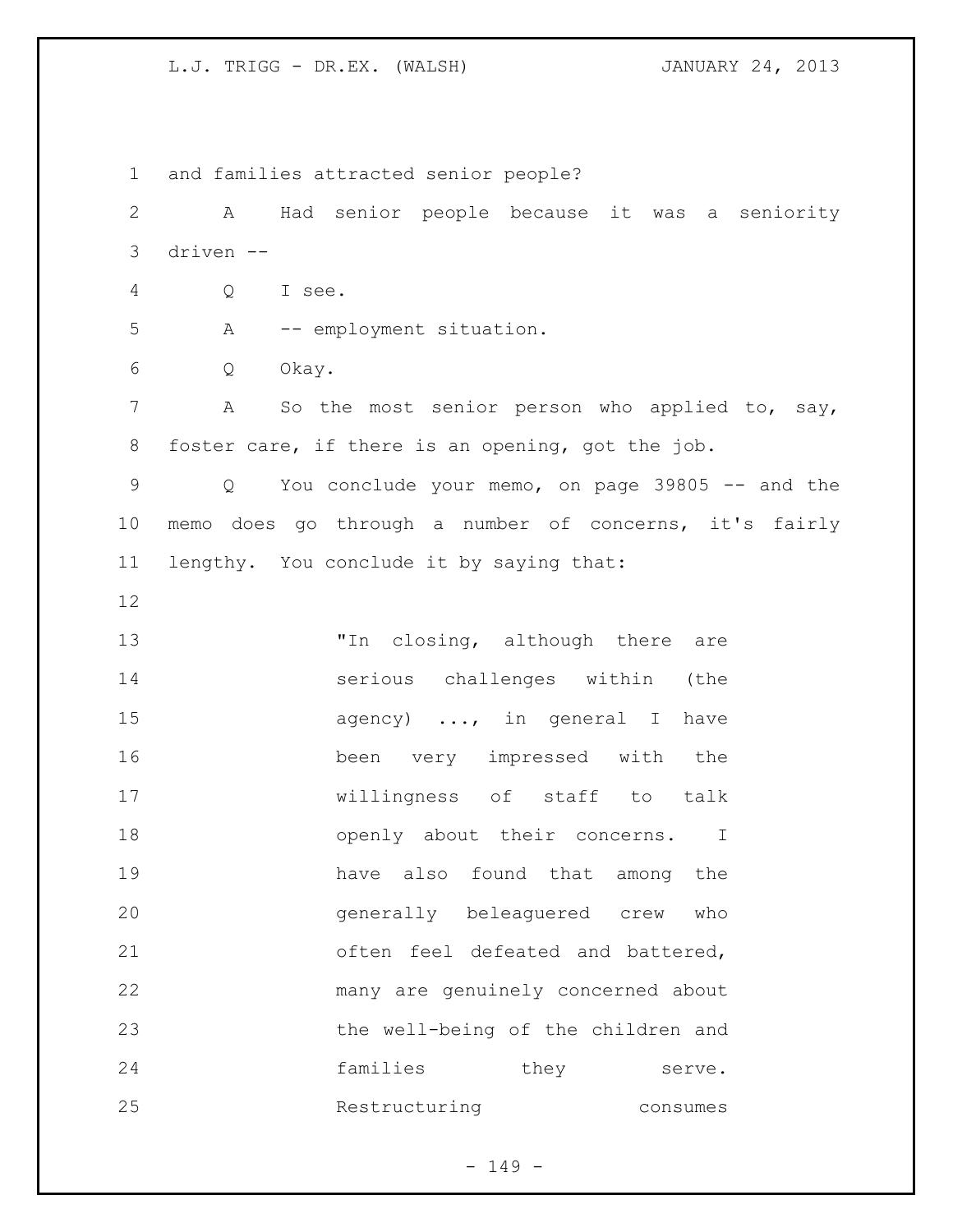considerable time and energy, sometimes at the expense of service and many staff are weary of perpetual change of structure. 5 As we proceed through the upcoming transitions it will be important 7 The concerns of staff to listen to the concerns of staff 8 and management about the organizational climate and culture 10 and about day-to-day business." Now, did you receive a response to this memo from the interim management board? A Not a specific response. Q Did you receive any response then? A To the memo, itself, no. Some of the topics were discussed over a period of time. Q Who would you have expected to hear back from after you delivered this memo? A I would have expected either the board, itself, or the chair of the board. In fairness to them, they -- I was in the Minister's office when they were given their marching orders which is essentially to reduce the deficit. Q And what's the significance of telling us that? A They were all civil servants and I think many

 $- 150 -$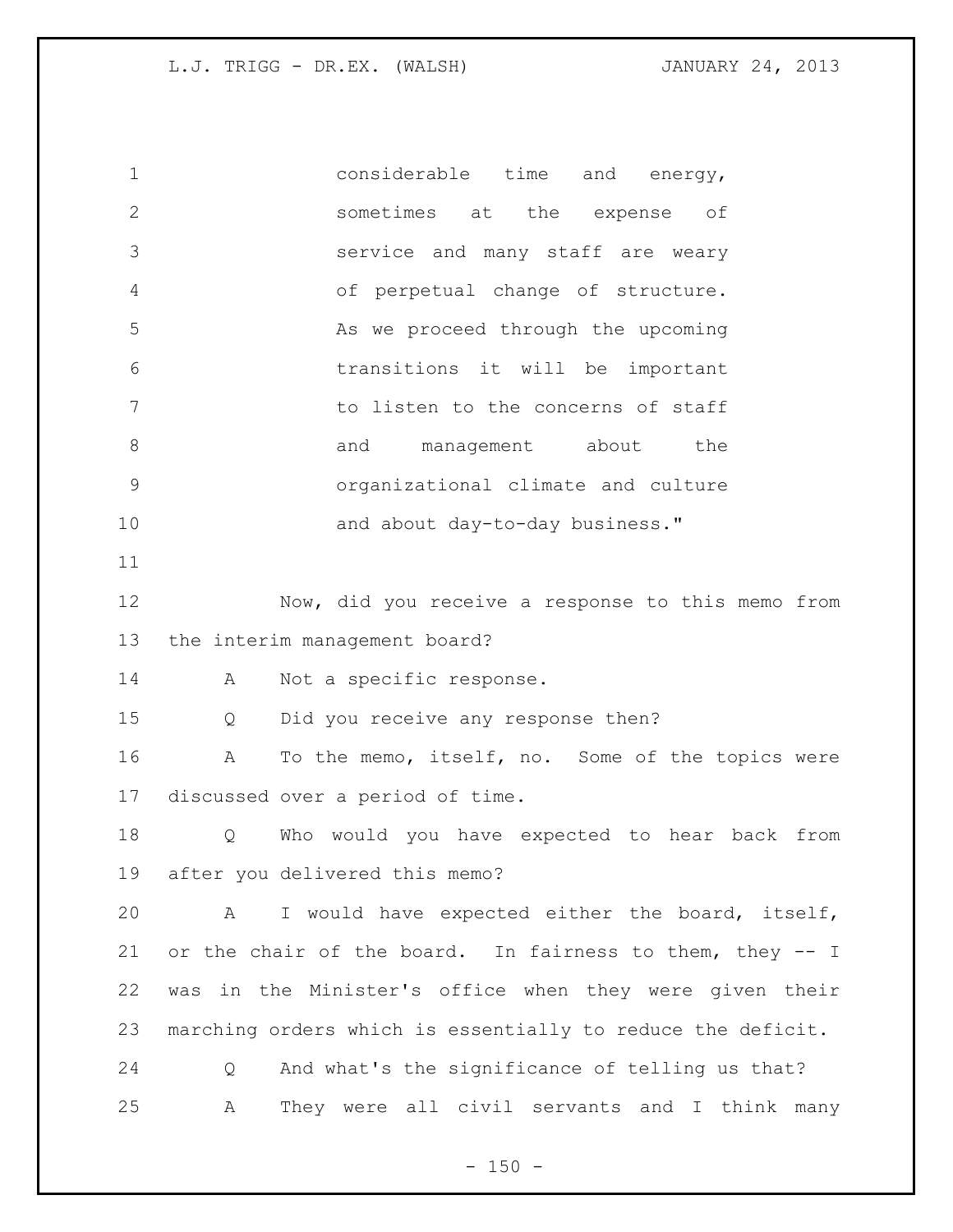felt that they had been charged with doing a job and they needed to do it and that was a priority. Their own performance rested upon some of the, the mandate given to them by government.

 Q And just finally before we conclude. Did you continue to raise the issues that are outlined in this memo with the board?

8 A From time to time.

Q And what kind of a response did you have?

 A There was usually some good brainstorming. On the other hand, there was also a lack of understanding fully of the differences between government and the agency, particularly in regard to the collective agreement. For example, they would tell me well, just move people from adoption to front line. You couldn't do that under the terms of the Winnipeg Child and Family Services collective 17 agreement. In government, I gather they move people as they need them moved.

 Q Did you see tangible responses to the issues raised in your memo during the time that you were CEO?

 A I would have to go back and look at them all, quite frankly. Can you scroll to the first page?

23 0 Sure.

 A I think I did an outline on the first page. Q Yes.

 $- 151 -$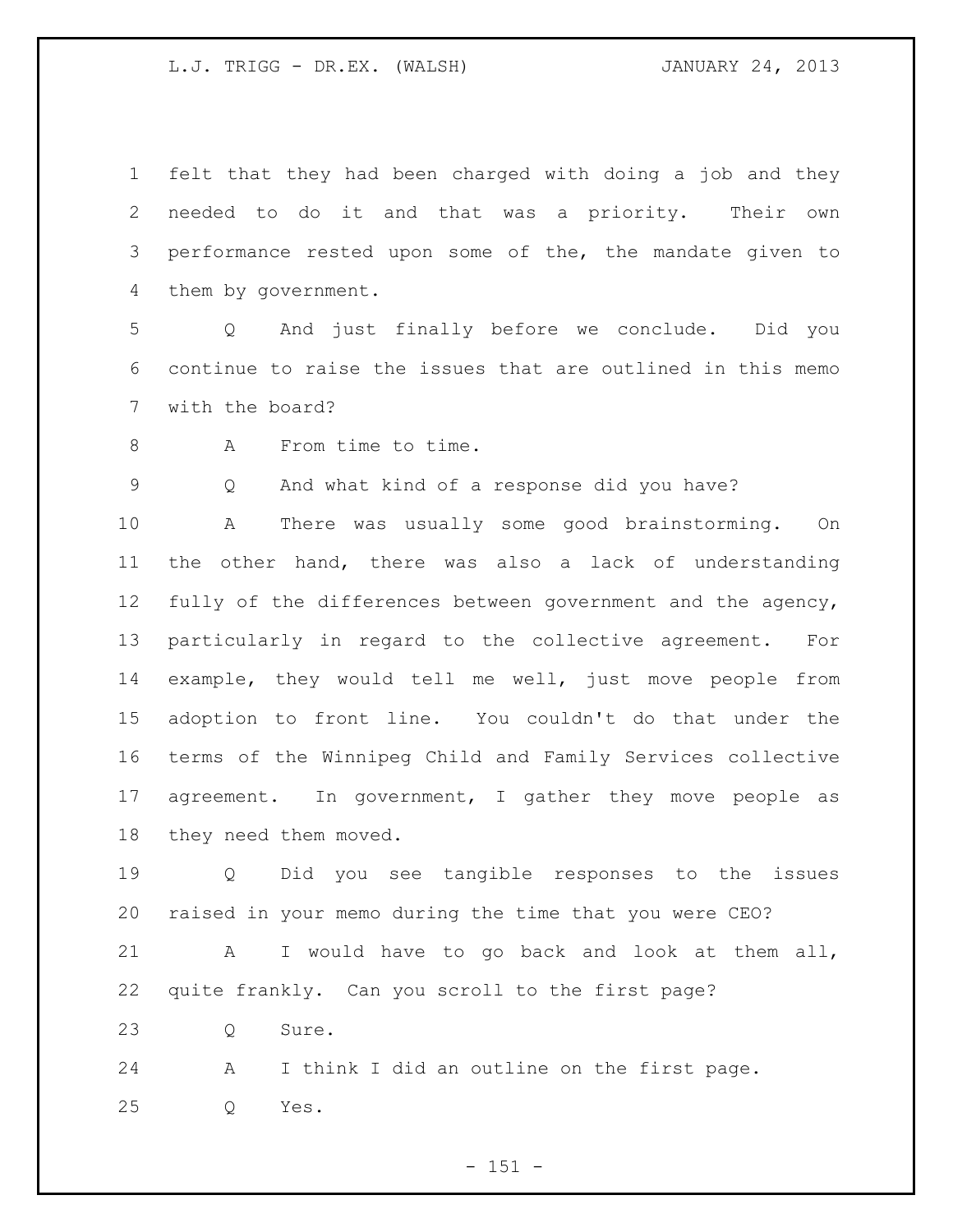A Thank you.

| 2             | The first page was --<br>Q                                 |
|---------------|------------------------------------------------------------|
| $\mathcal{S}$ | THE CLERK: (Inaudible) is how far back?                    |
| 4             | THE WITNESS: The very top of the memo.                     |
| 5             | MS. WALSH: It's 39788.                                     |
| 6             | THE WITNESS: Could you scroll down a little bit            |
| 7             | more? Thank you. Certainly there was lots of discussion    |
| 8             | about deficit reduction. Lots of discussion staffing and   |
| 9             | human resource issues. Much discussion about the short     |
| 10            | term placements, shelters, hotels. And there was a fellow, |
| 11            | initially, from Labour Relations on the intermanagement    |
| 12            | board and unfortunately he left, Bob Pruden, who was       |
| 13            | helping them understand, and explaining the collective     |
| 14            | agreements.                                                |
| 15            | So over time many of these issues were discussed.          |
| 16            | They would come up, obviously, the impact of the AJI/CWI.  |
| 17            |                                                            |
| 18            | BY MS. WALSH:                                              |
| 19            | Would you have expected or wanted something more<br>Q      |
| 20            | than just discussion, though, to address the issues?       |
| 21            | It's hard to say. Sometimes they were directive<br>A       |
| 22            | and sometimes not because there wasn't necessarily a hard  |
| 23            | fast solution. So it might have been<br>left with<br>and   |
| 24            | management to come back to the table with some ideas about |
| 25            | something.                                                 |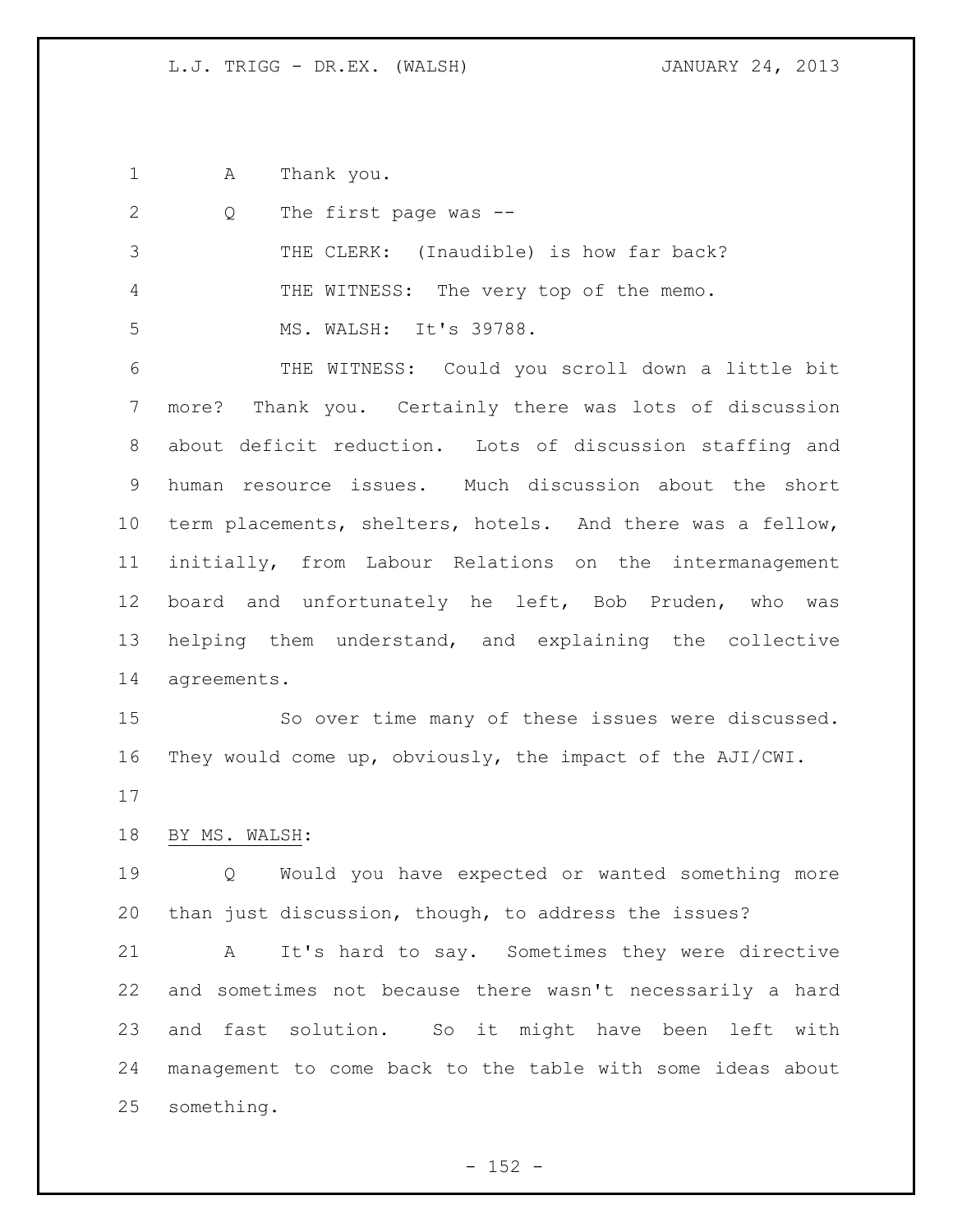MR. WALSH: I think, Mr. Commissioner, given that it is after 5:00, this would be an appropriate place to stop. THE COMMISSIONER: I think that's reasonable. Now, I understand the witness has time constraints on Monday. MS. WALSH: Yes. How -- we generally start at 9:30 and how long can you stay? THE WITNESS: Well, unless I rearrange my schedule, my first client of the day is at noon. 11 MS. WALSH: Okay. 12 THE COMMISSIONER: Well, I know you're rearranged your schedule to make possible today so I don't want to interfere with your practise. I notice you have a number of documents still to go through, Ms. Walsh. MS. WALSH: I'm about two-thirds through my examination, I think. 18 THE COMMISSIONER: Well, why don't we just start again at 9:30 and, and presumably you need to leave by 11:30. If, if we're not done, and we may not be, we'll just have to pick another time when the witness has an hour or two, whatever counsel think they need. MS. WALSH: Sounds good, thank you. 24 THE COMMISSIONER: I think that's the only practical way of doing it.

 $- 153 -$